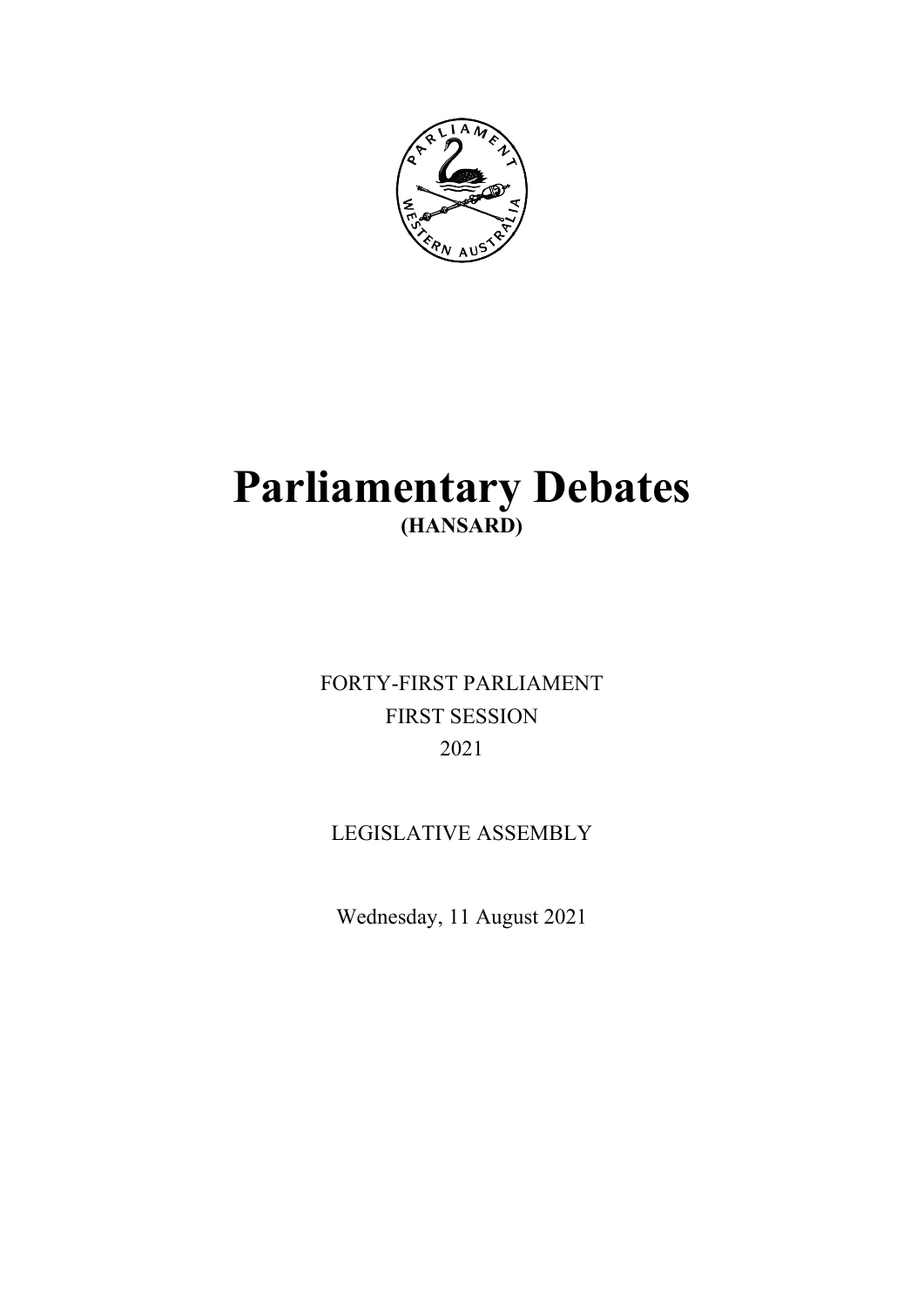## Legislative Assembly

Wednesday, 11 August 2021

## **THE SPEAKER (Mrs M.H. Roberts)** took the chair at 12 noon, acknowledged country and read prayers.

l

#### **FINANCE LEGISLATION AMENDMENT (EMERGENCY RELIEF) BILL 2021**

*Notice of Motion to Introduce*

Notice of motion given by **Mr D.R. Michael (Parliamentary Secretary)** on behalf of Dr A.D. Buti (Minister for Finance).

#### **MAINTENANCE AND CHAMPERTY — LAW REFORM COMMISSION PROJECT 110**

#### *Statement by Attorney General*

**MR J.R. QUIGLEY (Butler — Attorney General)** [12.03 pm]: I rise to table the Law Reform Commission of Western Australia's report titled *Maintenance and champerty in Western Australia: Project 110: Final report*. This report completes the commission's reference commenced in July 2018 and is essentially the final chapter of the 2015 commission report on representative proceedings.

The commission examined whether the torts of maintenance and champerty should be abolished, and considered strategies to mitigate any adverse impacts from their abolition. Put simply, maintenance refers to assistance or encouragement by a person, who has neither an interest in the litigation nor justified motive for interference, to a party to litigation. Champerty is maintenance of an action in consideration of a promise to give the maintainer a share in the proceeds or subject matter of an action. The commission undertook considerable research and consultation with stakeholders in the legal community, including through its discussion paper. Most Australian jurisdictions have already abolished the torts of maintenance and champerty and the majority of stakeholders supported the abolition of those torts in Western Australia.

The commission made three recommendations. The primary recommendation is that the torts of maintenance and champerty be abolished, whilst preserving the rule of law regarding when a contract is to be treated as contrary to public policy or as otherwise illegal. The other recommendations seek to complement the Supreme Court's supervisory role in protecting the interests of class members in funded proceedings. These matters fall within the court's remit and if government is to accept the recommendation, it will require further discussion with the court. The commission has presented four options for change in relation to litigation funding arrangements to protect defendants, representative parties and group members in funded representative proceedings. These will be considered in due course.

I thank the commission for its work and table the final report in accordance with section 11(7) of the Law Reform Commission Act 1972.

[See paper  $419$ .]

### **ACCOMMODATION — WEST END VILLAS — GERALDTON**

*Statement by Minister for Disability Services*

**MR D.T. PUNCH (Bunbury — Minister for Disability Services)** [12.05 pm]: I am pleased to inform the house of the new six-unit specialist disability accommodation development in Geraldton, known as the West End Villas, which I had the honour of opening recently. The development is the first of its kind in regional Western Australia and was a collaboration between WAI Group, well-known disability services organisation Activ and community housing provider Community Housing Ltd. The villas have been built by Geraldton-based builders, and provide a new housing option for local people with extreme functional impairment and high needs requiring specialised housing.

The McGowan government is keen to see eligible Western Australians with disability activate their SDA entitlements and exercise choice and control over their housing, which is what makes the opening of this Geraldton project so exciting. In 2020, the state government committed to the Department of Communities registering as a specialist disability accommodation provider under the National Disability Insurance Scheme. This will allow state-owned group homes to be enrolled as specialist disability accommodation and, importantly, attract NDIS funding. The funding generated by SDA payments will be used to modify, maintain, refurbish and redevelop existing group homes, or build additional specialist disability accommodation, thereby increasing the supply of its housing stock in the market and creating local jobs. The McGowan government remains committed to the successful transition to the National Disability Insurance Scheme and recognises that the specialist disability accommodation funding stream plays an important role in improving housing choice for people with disability requiring specialised housing. It is fantastic to see nation-leading SDA projects, such as the West End Villas, being built in regional WA and I look forward to seeing the construction of similar developments across the state.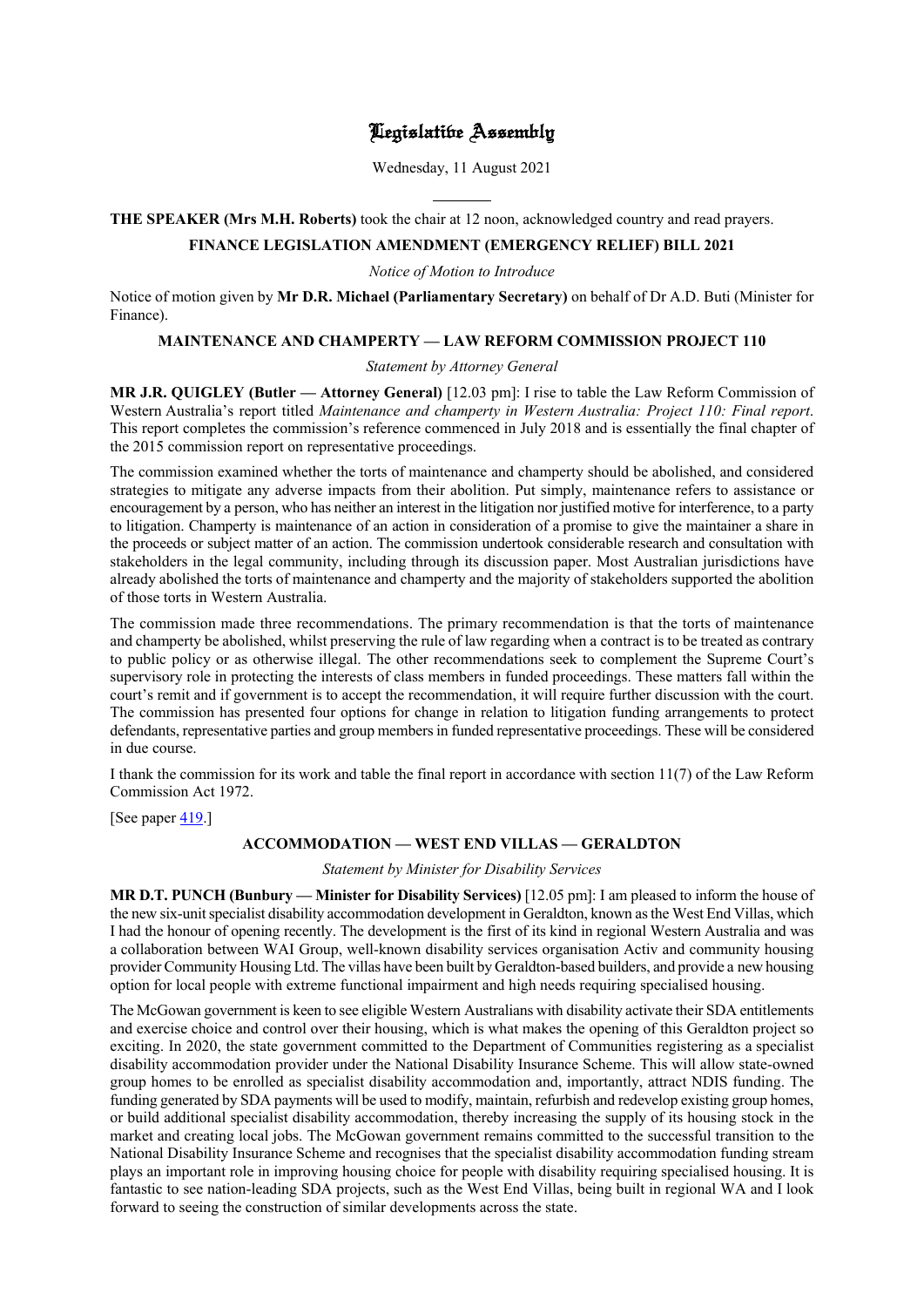#### **CRIMINAL APPEALS AMENDMENT BILL 2021**

*Introduction and First Reading*

Bill introduced, on motion by **Mr J.R. Quigley (Attorney General)**, and read a first time.

Explanatory memorandum presented by the Attorney General.

*Second Reading*

#### **MR J.R. QUIGLEY (Butler — Attorney General)** [12.10 pm]: I move —

That the bill be now read a second time.

The Criminal Appeals Amendment Bill 2021 will amend the Criminal Appeals Act 2004 and make consequential amendments to other acts, introducing a new statutory right for a person to make a second or subsequent appeal against a conviction on indictment in circumstances in which there is "fresh and compelling" or "new and compelling" evidence.

Members may recall that the Criminal Appeals Amendment Bill 2019, which was introduced in the last Parliament, lapsed on prorogation of that Parliament. This bill will effect the same policy as that bill, but it reflects some wording changes, including those amendments that were made in the Legislative Assembly of the previous Parliament.

A pillar of our justice system is the principle of finality, which dictates that once a court has handed down a decision, that decision is final. This is an essential element of the way our legal system works, creating certainty and consistency. However, there are limited circumstances in which the principle of finality must be put aside for the purpose of allowing justice to be served, however belatedly. This bill seeks to provide that avenue.

As it stands, a convicted person who has exhausted all of their appeals has no further right to appeal, even if new evidence later emerges that has the potential to exonerate them or fresh evidence establishes that a substantial miscarriage of justice has occurred. Without this important bill, even when new evidence is available showing that a person is innocent, their only avenue of redress is to lodge a petition for the exercise of the royal prerogative of mercy by the Governor or petition the Attorney General to refer the case to the Court of Appeal. I have been a long-time proponent of removing politics from criminal appeals, and have been vocal about the need to create a passage of second and subsequent appeal direct to the Court of Appeal.

I have had significant involvement with two referrals to the Court of Appeal. The first was several years ago when, as a backbencher in this house, I advocated for Andrew Mallard's case to be referred to the Court of Appeal. The second, more recent example was my decision as Attorney General to refer Scott Austic's case to the Court of Appeal.

Mr Mallard was convicted of wilful murder in 1995. His appeal against his conviction was dismissed in 1996. In 1997, the High Court refused special leave to appeal. Mr Mallard's family unsuccessfully petitioned the then Attorney General, Hon Peter Foss, to refer his case to the Court of Appeal. It was not until 2002, under a new Attorney General, Hon Jim McGinty, that the case was referred to the Court of Criminal Appeal, allowing an appeal process that culminated in the High Court overturning Mallard's conviction in 2005. Six months later, the then Director of Public Prosecutions decided not to retry Mr Mallard and a subsequent cold-case review identified another convicted murderer as the perpetrator of the senseless killing of Mrs Pamela Lawrence. After almost 12 years in prison for a crime he did not commit, Andrew Mallard was a free man.

In 2009, Scott Austic was convicted of wilful murder. In 2010, Mr Austic's appeal of his conviction and sentence was dismissed. In early 2012, Austic lodged a petition with the then Attorney General, Hon Christian Porter. In September 2013, the new Attorney General, Hon Michael Mischin, refused to refer the case. In February 2018, I received a petition from Austic, which was substantively the same as the one refused by my predecessor. In April 2018, two months after Austic lodged his petition with me, I referred his case to the Court of Appeal upon advice of the then Solicitor-General. In May 2020, the Court of Appeal overturned Austic's conviction. In November 2020, Mr Austic was acquitted after a retrial.

Therefore, six years passed between Austic's first petition to Mr Porter and his second petition to me. Mr Austic waited over 19 months for his petition to be considered, only to have it refused by Mr Mischin. How many years earlier would Scott Austic's case have been heard if he had had the option to bring his case to the Court of Appeal, and not to a politician? How many more years did Andrew Mallard spend in jail because he could not convince an Attorney General to let the Court of Appeal hear his case?

I now provide some detail of what is contained in this bill. This bill will allow an offender convicted of an offence on indictment to bring a second or subsequent appeal to the Court of Appeal against conviction, not against sentence, if there is either fresh and compelling evidence or new and compelling evidence relating to the offence.

The ability to bring a second or subsequent appeal to the Court of Appeal under this bill has been limited to convictions on indictment. The policy is that the principle of finality ought be interfered with only in circumstances in which a wrongful conviction has the most serious consequences—that is, when the absence of an opportunity to commence a further appeal could produce significant injustice. Consistent with this policy, the bill does not provide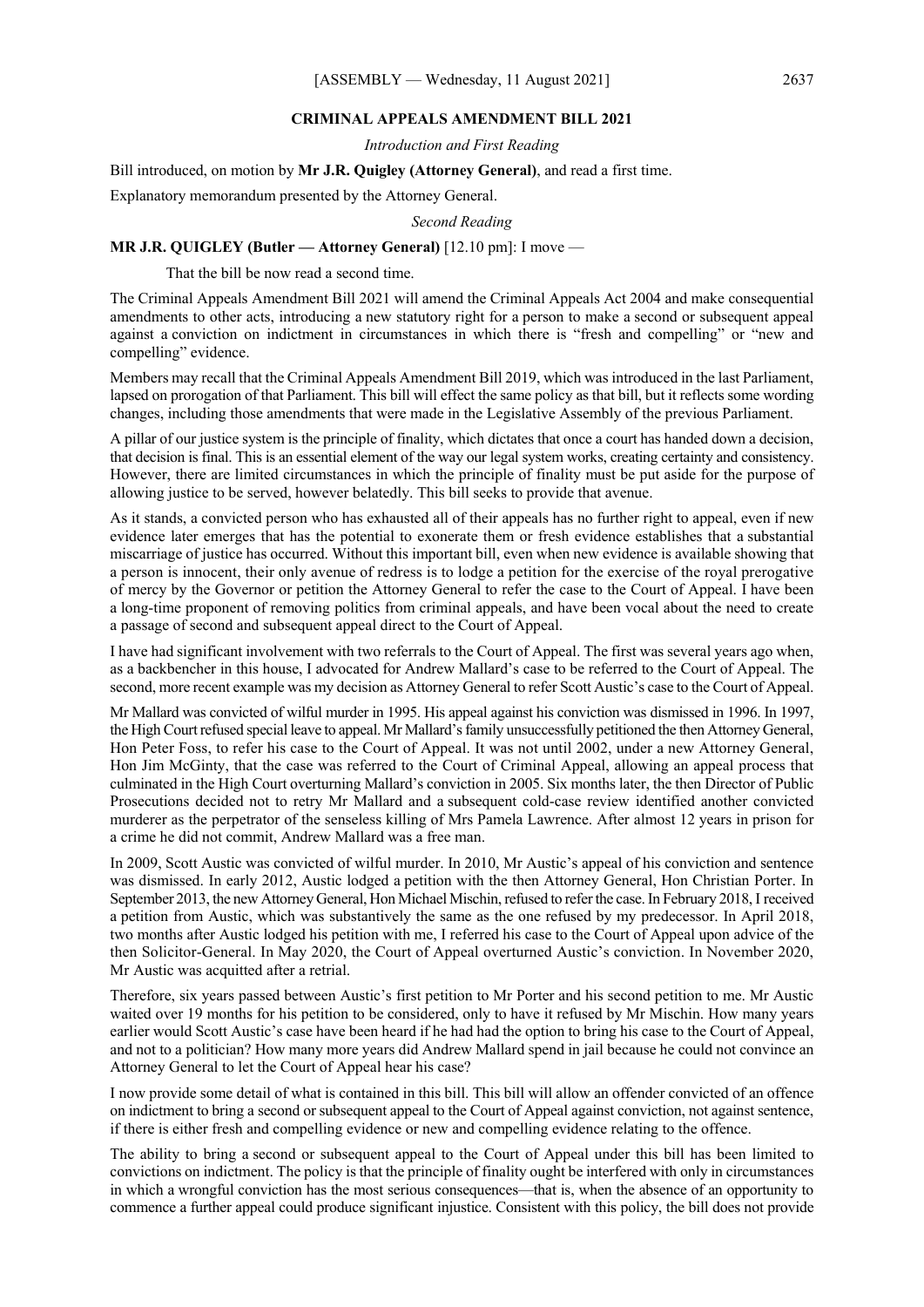for further appeals against conviction on simple offences. Such matters are dealt with in the Magistrates Court of Western Australia, attract lower penalties and are on the lower end of offending. The scope of appealable convictions when appealing to the Court of Appeal is consistent with other legislation allowing appeals to the Court of Appeal, being section 140 of the Sentencing Act 1995 and section 23(1) of the Criminal Appeals Act 2004.

There are two categories of "fresh evidence". First, evidence is fresh if, despite the exercise of reasonable diligence, it was not and could not have been tendered at the trial of the offence or any previous appeal. Second, evidence is fresh if the evidence was not tendered at the trial of the offence or any previous appeal but, with the exercise of reasonable diligence, could have been so tendered, and the failure to tender the evidence was due to the incompetence or negligence of a lawyer representing the offender. Evidence is new if it was not tendered at the trial of the offence or any previous appeal but, with the exercise of reasonable diligence, could have been tendered at the trial of the offence or at any previous appeal.

In either circumstance, the evidence must be compelling, meaning that it must be highly probative in the context of the issues in dispute at the trial of the offence. Evidence will be highly probative if it has a real or material bearing on the determination of a fact in issue that, in turn, may rationally affect the ultimate outcome in a case. The level of proof required for a successful appeal differs between cases based on whether the evidence is fresh or new. The Court of Appeal must allow an appeal based on fresh and compelling evidence if it is satisfied that there was a miscarriage of justice. The court may dismiss the appeal if it considers that no substantial miscarriage of justice has occurred. The intent of this proviso is to ensure that technical errors do not unnecessarily result in appellate intervention, which would cause undue distress to victims and next of kin, but to allow a second or subsequent appeal when a miscarriage of justice is so significant as to warrant an exceptional incursion into the principles surrounding the finality of a conviction. The threshold for new evidence is, understandably, much higher. There must be powerful reasons for disturbing a conviction obtained after a trial that has been regularly conducted. The higher threshold will also prevent persons who have gone to trial underprepared from being rewarded for their lack of diligence. The Court of Appeal must allow an appeal based on new and compelling evidence only if it is satisfied on the balance of probabilities that, in light of all the evidence, the evidence establishes that the offender is innocent.

This bill has significant safeguards to protect against the flooding of unmeritorious appeal applications, thereby limiting the potential impact of re-traumatisation on victims and next of kin. The requirement for an application for leave to appeal in every case is designed to act as a filter for vexatious, frivolous or spurious applications. The Court of Appeal must decide the leave application before the appeal unless it considers it necessary or desirable to give leave to appeal at the hearing of, or when giving judgement on, the appeal.

The proposed amendments in the bill will operate retrospectively insofar as they will apply to any person convicted prior to the commencement of these amendments. I also point out that the proposed amendments will not alter the current powers of the executive with respect to an application of the royal prerogative of mercy and the power of the Attorney General to refer matters back to the Court of Appeal under section 140 of the Sentencing Act 1995.

As the bill introduces a new process for criminal appeals, it also incorporates a provision for a review of the operation and effectiveness of the amendments to occur within five years of the commencement of the legislation.

This bill will strike an appropriate balance between the competing interests of wrongly convicted persons and victims of crime. The framework will establish an additional mechanism for correcting substantial miscarriages of justice while respecting the public interest in the finality of litigation. My aim with this important reform is to depoliticise what has previously been a highly political process. It has been my view over a great number of years that this is a process best carried out by the judiciary, not the Attorney General of the day.

I commend the bill to the house.

Debate adjourned, on motion by **Mr P.J. Rundle**.

#### **CHILDREN AND COMMUNITY SERVICES AMENDMENT BILL 2021**

#### *Third Reading*

#### **MS S.F. McGURK (Fremantle — Minister for Child Protection)** [12.24 pm]: I move —

That the bill be now read a third time.

At the conclusion of the second reading debate last night, I spoke for longer than I expected to, much to the chagrin of other members because I stood between them staying here and going home for the evening. I appreciate the contributions that members across the chamber made to this important bill.

I would like to thank the people and organisations who attended consultations and provided submissions and the staff who assisted in the review of the Children and Community Services Act 2004 and other consultations that we have had during the process of bringing this bill in its current form to this Parliament.

There has been and continues to be much public interest in this bill. I would again like to place on the record my thanks to all involved in the Royal Commission into Institutional Responses to Child Sexual Abuse and also those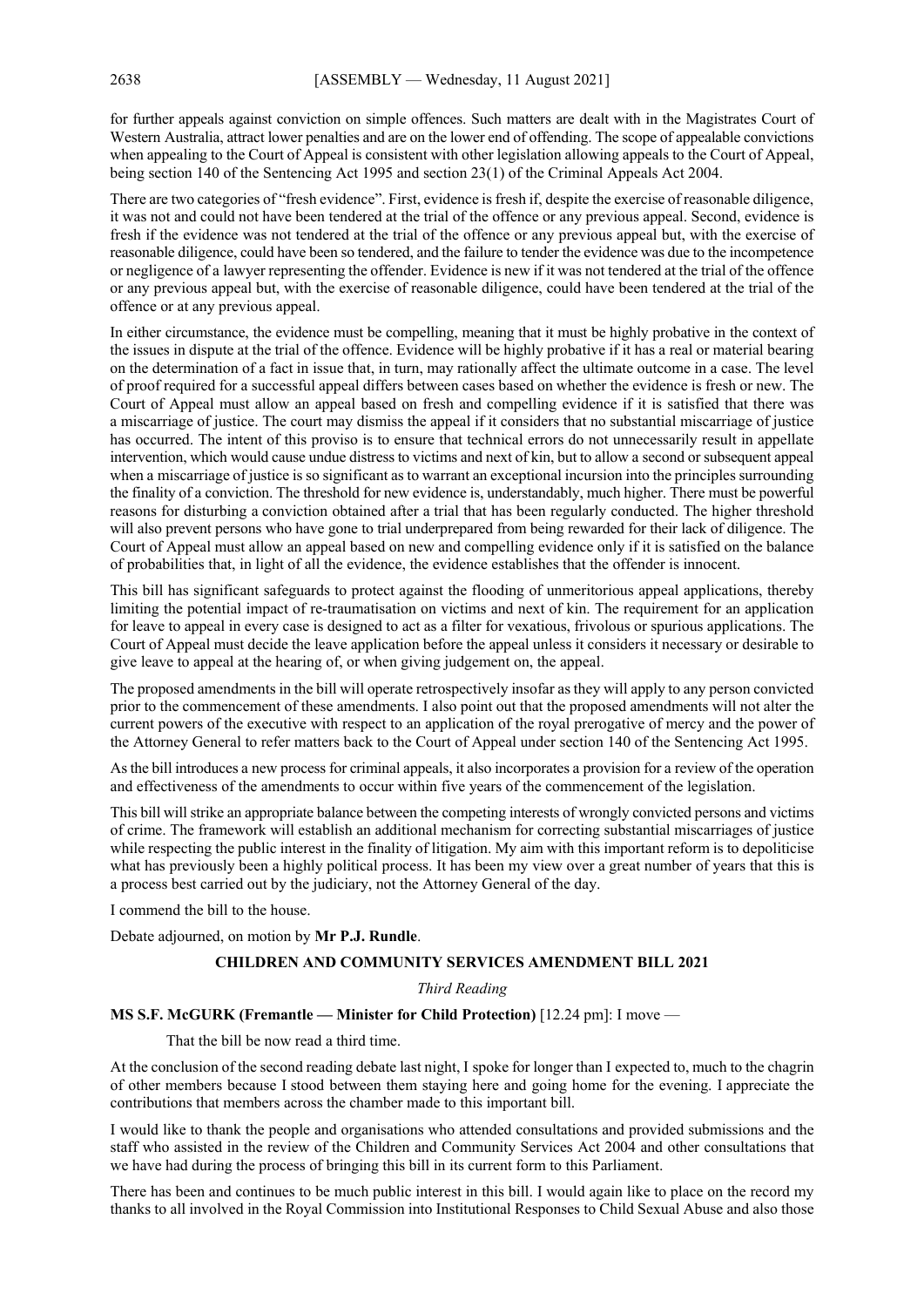survivors who stepped forward and shared their experiences to inform the decisions that we make in this place as a Parliament. I would also like to thank the hardworking staff in the Department of Communities who work every day to keep children in our community safe.

I commend the bill to the house.

Question put and passed.

Bill read a third time and transmitted to the Council.

#### **AGRICULTURAL PRODUCE COMMISSION AMENDMENT BILL 2021**

#### *First Reading*

Bill read a first time, on motion by **Mr D.A. Templeman (Minister for Tourism)**.

Explanatory memorandum presented by the minister.

*Second Reading*

#### **MR D.A. TEMPLEMAN (Mandurah — Minister for Tourism)** [12.26 pm]: I move —

That the bill be now read a second time.

Thirty-one years ago, the Horticultural Produce Commission Act 1988 established the commission as a statutory authority with the primary function of establishing producers' committees. This act was amended to become the Agricultural Produce Commission Act in 2000. The amendments now proposed will modernise the act, improving service and responsiveness to agricultural industries that already use, and those that might choose in the future to use, the act. The amendments emerged from a comprehensive review of the act in 2006.

The act relies on collaboration, consultation and majority-supported outcomes. It provides a mechanism for producers to combine their efforts and resources, and work together, through their producers' committee, to achieve the agreed goals of their industry.

For a committee to be established, the act requires a poll of producers in the industry to determine whether producers are in favour of the proposal. Before the poll can be conducted, the commission must advertise the intention to conduct the poll and invite submissions from affected producers. The commission, with 30 years of experience in forming and supporting producers' committees, has learnt that the vital component of a successful producers' committee is the involvement of, and support from, the producers who will be the beneficiaries of the services the committee provides. The commission does not move to conduct a poll until there has been extensive consultation with the members of the industry concerned. As an example, the discussion between the wine industry and the commission covered a span of nearly 10 years.

The 11 existing APC producers' committees, covering 13 horticultural and prescribed industries, use the act to provide various services to their industries. Some provide all the services available under the act and others undertake only specific functions. The commission supports the committees and is responsible for determining, on the recommendation of each producers' committee, the charges for the services provided by that committee. These are fee-for-service charges and are payable by producers.

Over the years, producers' committees for agricultural produce such as pork, pome and bananas have provided services as varied as conducting research into maximising the performance of pigs after weaning, contributing to the commercialisation of the Bravo-branded apple and paying compensation to Carnarvon banana growers after cyclone Olwyn. These achievements evidence the value of the act to producers and their industries, the government and the greater agricultural industry. The act has allowed and encouraged producers to undertake candid and objective assessments of their industries and put in place strategies that allow them to work together in a leadership capacity for individual and greater industry good. This has fostered grower and industry responsibility and accountability, whilst aiding government by reducing the impost on government funding.

Most of the proposed amendments are of an administrative and operational nature, with the key amendments as follows. First, the bill contains compliance and enforcement provisions, including powers to direct a person to provide information or records, powers to investigate and a penalty for providing false and misleading information. This is to ensure that producers are complying with the act and that all funds collected are used as intended, which is to support industry. Second, the bill will allow non-producers to be appointed to committees. This will give the commission the option to have a producers' committee comprising a blend of producer and non-producer members, subject to producers always being in the majority. Voting rights on committees will be restricted to producer members only. Third, the bill will provide a mechanism for existing committees to be allocated responsibility for additional produce. Fourth, the bill includes power for the commission to have weighted voting at a poll for the establishment of a committee. Weighted voting, determined according to the proportion of produce produced by a producer, will be utilised only if there is sufficient industry data available to the commission for it to make the determination and when such an approach is in the best interests of the relevant agricultural industry. Fifth, the bill will allow flexibility on the number of commission members.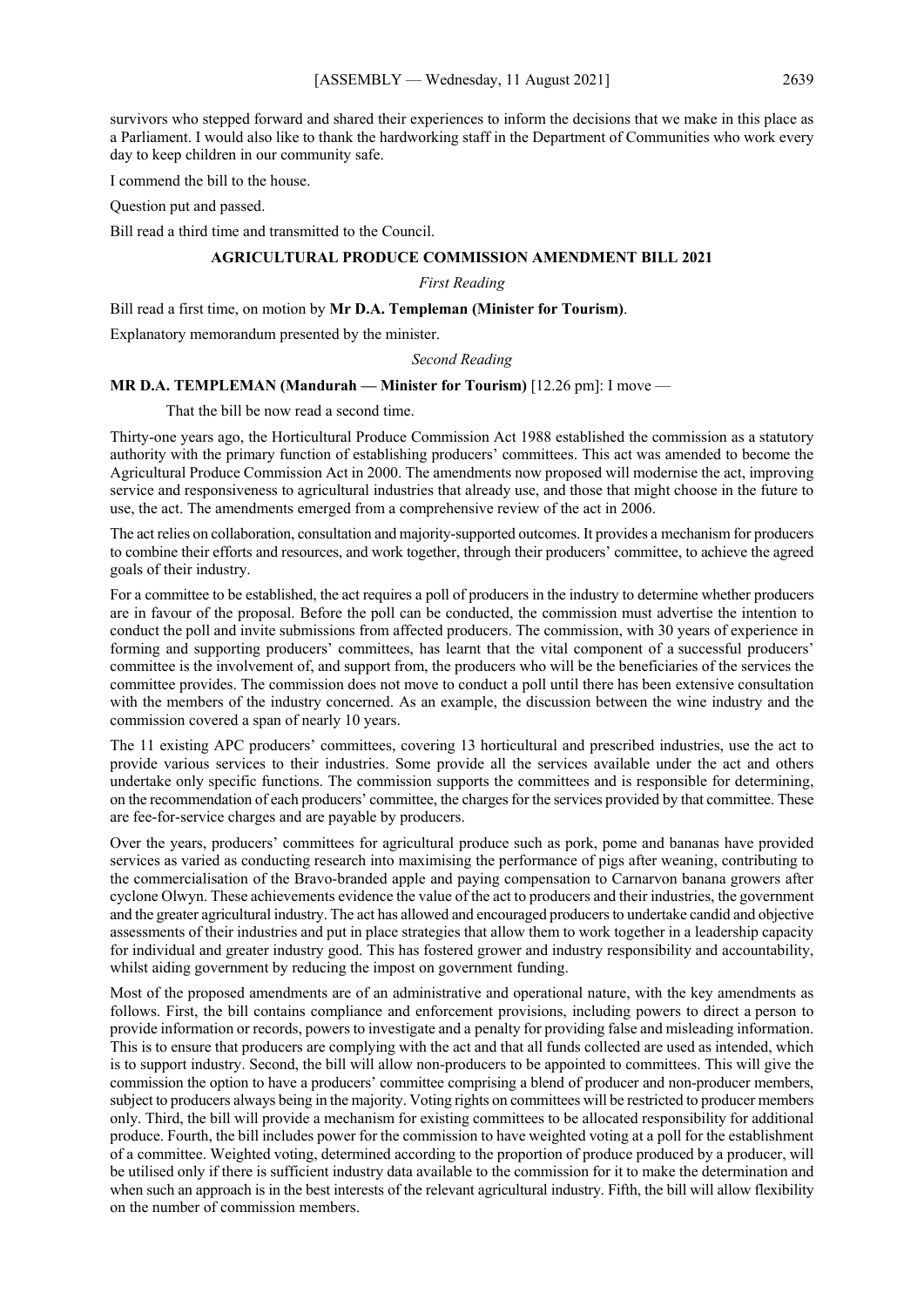These amendments will assist the commission and the producers' committees to operate efficiently and effectively and achieve improved outcomes for producers. One amendment proposed in the 2019 version of this bill was the removal of the exclusion of the broadacre cropping and grazing industries. This would have allowed those industries to be prescribed as agricultural industries under the act and to be able, should they have chosen, to take advantage of the opportunities it offers and create a producers' committee to service its industry. However, pastoralists were unable to reach consent about whether their industry wanted to access the act. As such, the bill retains the act's exclusion, with an amendment to clarify that this excludes an industry that concerns livestock enterprises generally conducted on pastoral land.

Another important amendment is the capacity for the regulations to provide for the circumstances in which a charge for services may be waived, refunded or reduced. This, in effect, is an opt-out clause, providing the ability for regulations to be made on the process for producers to opt out of paying charges or have their charges refunded or reduced. Regulations are tailor-made to suit the different requirements of each producer committee and industry. For existing committees, this new head power for regulations will allow waiver provisions to be included in the current regulations if their producers wish to have this option included. For new committees, the need for a waiver provision will be part of discussions with the commission when producers indicate an interest in establishing a committee.

The proposed amendments will improve the effectiveness of the Agricultural Produce Commission mechanism for producers currently using it and make the opportunities it provides available to producers in the broadacre cropping industries.

I commend the bill to the house.

Debate adjourned, on motion by **Mr P.J. Rundle.**

### **FAMILY COURT AMENDMENT BILL 2021**

*Second Reading*

Resumed from 2 June.

**MS M.J. DAVIES (Central Wheatbelt — Leader of the Opposition)** [12.34 pm]: I rise briefly on behalf of the opposition to contribute to the second reading debate on the Family Court Amendment Bill 2021. The shadow spokesperson for this legislation is in the Legislative Council and, as with all the Attorney General's bills, I suspect there will be considerable debate in the other place and further questions from the shadow, but I will put our views about this bill on record. From the outset, the opposition supports the legislation.

From a background perspective, this bill is a five-clause bill that seeks to amend the Family Court Act 1997, which deals with child and property matters for de facto relationships. The Family Court Amendment Bill seeks to mirror the amendments to the commonwealth's Family Law Act 1975 that were passed in 2018 by providing protections to victims of domestic violence during cross-examination in family law proceedings. Most notably, the bill aims to treat de facto partners in the same way as married couples by, first, prohibiting personal cross-examination in certain circumstances, such as when a family violence order exists between the parties. Under this legislation, each person will need to engage a lawyer to conduct the cross-examination of the other party. They will be able to access a lawyer by applying for legal representation under the commonwealth's Family Violence and Cross-Examination Scheme.

Second, the bill will ensure that the court puts in place appropriate protections for victims in situations in which an allegation of family violence has been made but none of the prescribed circumstances exists. Such protections will be left to the court's discretion, but the explanatory memorandum states that these can include allowing a witness to give evidence from a remote venue, allowing the victim to have a support person and ordering that questions be directed to the presiding judicial officer, who will then relay them to the witness.

The bill further amends section 243 of the Family Court Act, which imposes penalties when a person publishes information about proceedings that identify a party, their relatives or any witness to the proceedings. A new exemption has been created to mirror the commonwealth act, which will allow documents to be shared with a state or territory authority that oversees the welfare of children and will be prescribed by the regulations.

Obviously, the situation that the government is trying to remedy is concerning and distressing for those involved. Personal cross-examination can be difficult and distressing for a victim and it can cause them additional trauma. However, that cross-examination process in our courts is important because it ensures that a party's evidence is appropriately tested and it can prevent untoward circumstances, such as settlements or agreements that are not in the best interests of the children. In banning personal cross-examinations and requiring that a legal practitioner conduct cross-examinations in such circumstances, the bill seeks to provide procedural fairness and make sure that it is enhanced.

Attorney General, it is my understanding that the bill is essentially identical to the Family Court Amendment Bill 2019, which failed to progress through the fortieth Parliament. I understand that it was read a third time in the Legislative Assembly on 12 March 2020 and introduced in the Legislative Council on 17 March 2020, but was never brought on for debate. The material difference—I am happy to be corrected—between the 2019 bill and the current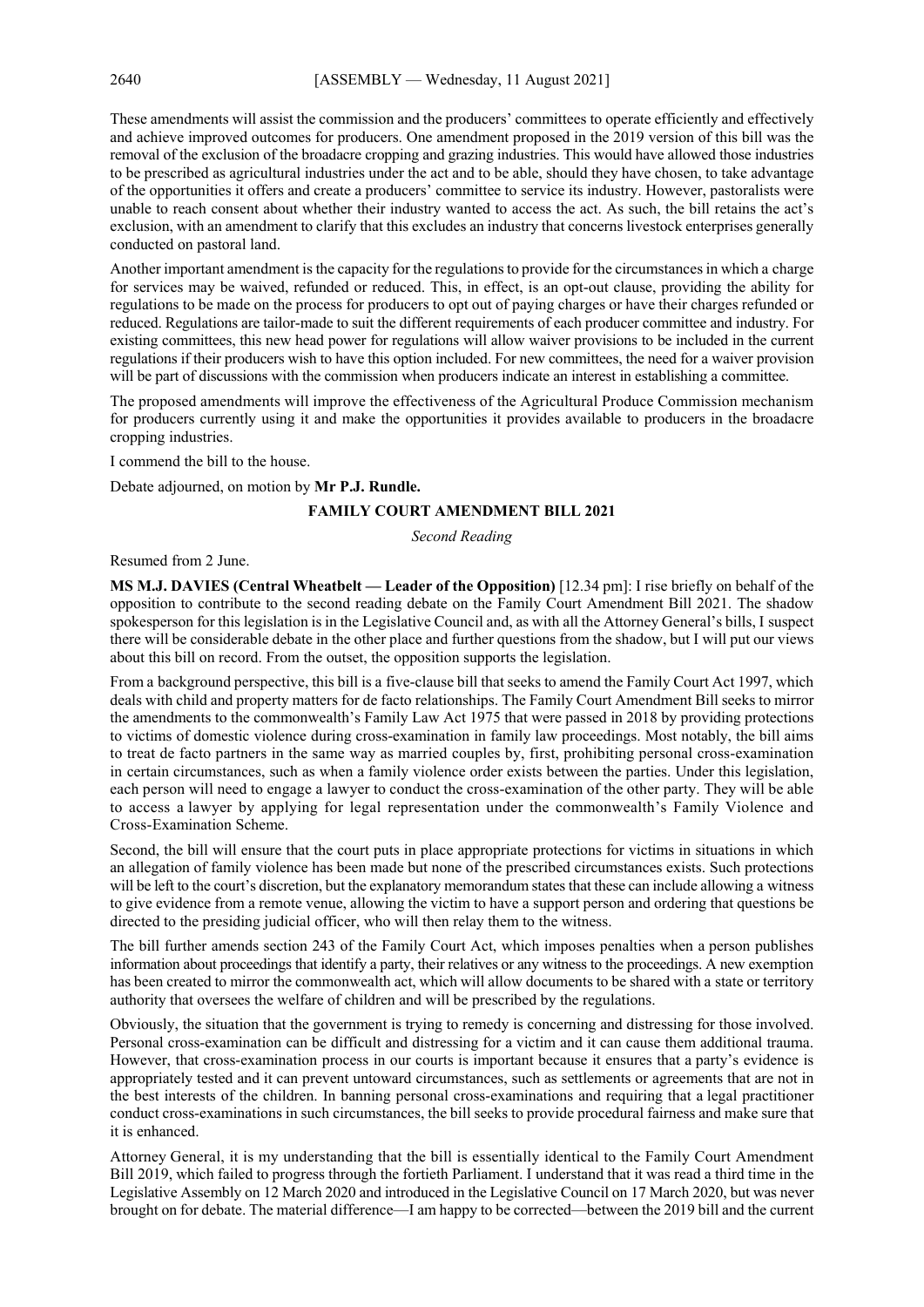bill is the inclusion of amendments to section 243. The key difference between the commonwealth act and the bill is that the commonwealth act mandates a review of the provisions dealing with the cross-examination of parties when there are allegations of family violence. We understand that the review will take place in September 2021. This bill does not contain a review provision. It is asserted in the explanatory memorandum that this is not necessary given that the commonwealth will be conducting a review. Perhaps that is something the Attorney General might like to comment on in his response.

There has been a number of reports and inquiries about this matter. The stakeholders who have been discussing it, as we would expect, raised concerns about issues of procedural fairness, particularly if one party is unrepresented following an application for a ban. The unrepresented party will not then have a chance to challenge the other party's evidence through cross-examination.

I have not had the fortune, misfortune or opportunity to experience this firsthand but certainly when we speak to those who have been through a court proceeding, particularly when talking about family issues, it is distressing at the best of times. I think from the opposition's perspective trying to make sure everyone has access to procedural fairness without re-victimising people and ensuring they are safe and secure is an admirable outcome.

As I said, questions will be asked by the shadow Attorney General in the Legislative Council. I think the forthcoming questions will be in relation to the financial viability of this scheme and whether funding is adequate so that legal representation can be guaranteed to ensure procedural fairness. I think that is an appropriate question to ask and we ask that the Attorney General perhaps shed some light on how that will be funded in an ongoing way, not just in the set-up, to ensure sustainability and that it will continue to serve its purpose.

Without any further ado, Attorney General, as I said, the opposition is supportive of the legislation. I am sure the shadow Attorney General will have more questions for the Attorney General's team and the minister representing in the Legislative Council.

**Mr J.R. Quigley**: You can guarantee that.

**Ms M.J. DAVIES**: There are not many things we can guarantee in this world but I absolutely can guarantee that. With that, I will not take the time of the house any further other than to say that it seems to be a very sensible piece of legislation. It was sad not to see it pass so that families had access to this earlier on in the piece. Unfortunately, it was not progressed in the last Parliament. There should be no reason the government cannot pass this on this occasion with the numbers it has in both houses.

**DR K. STRATTON (Nedlands)** [12.42 pm]: I am pleased to rise to speak in support of the Family Court Amendment Bill 2021 to ensure that perpetrators of family and domestic violence can no longer cross-examine their victims in Family Court proceedings. I think that to understand the importance of this amendment, it is important to understand the complex dynamics of family and domestic violence. While violence takes place within a range of relationships and takes many forms—physical, sexual, financial, emotional and social—it is characterised by a pattern of abusive behaviour that involves the perpetrator's exercise of contro1 and power over his victim. Victims of domestic and family violence may sustain long-term harm to their physical, mental, social, financial and emotional wellbeing. It is now recognised that children who bear witness to family and domestic violence are themselves victims of child abuse with ongoing trauma and developmental impacts through to adulthood.

Domestic violence is gendered in nature. According to the Australian Institute of Health and Welfare, intimate partner violence is the greatest health risk factor—greater than smoking, alcohol and obesity—for women in their reproductive years. It is the top risk factor for death, disability and illness in women aged 15 to 44. It is also the leading cause of homelessness for women. It is also a significant contributor to women's poverty and a major reason for their involvement with the child protection system. According to one of our national leaders in the primary prevention of violence against women and their children in Australia, Our Watch, violence against women starts with disrespect. When a violent relationship ends in a Family Court hearing where a perpetrator can cross-examine his victim, it ends also in disrespect, a disrespect that is currently institutionalised.

There are times of heightened risk for family and domestic violence to either commence or be exacerbated. Pregnancy is often a time when family and domestic violence starts. Attempted or actual separation is a high-risk time as are actual court proceedings. All of these represent a change in the dynamic of power and, therefore, see the perpetrator work to reassert their control and power over their victim. Imagine, if you will, that you have lived in a home marked by fear, violence, and intimidation. You have been socially and financially isolated and controlled. You have had criminal assaults committed against you. Imagine then that you gather the courage, resources, strength and support to leave, perhaps getting your children out with you as well. You do this despite knowing that leaving is one of the highest risk times in a violent relationship. There are fears of further and even extreme violence, poverty or homelessness if you leave. There are fears of being murdered. Given that a woman dies every single week in this country at the hands of her partner or ex-partner, this fear is very, very real.

For a brief time, I worked on the women's domestic violence helpline, and women would routinely express their deeply held knowledge and fear that separation, that leaving, was a time of great risk and that this knowledge influenced their decision-making about separation. Imagine, again, that you put that fear aside; you gather the strength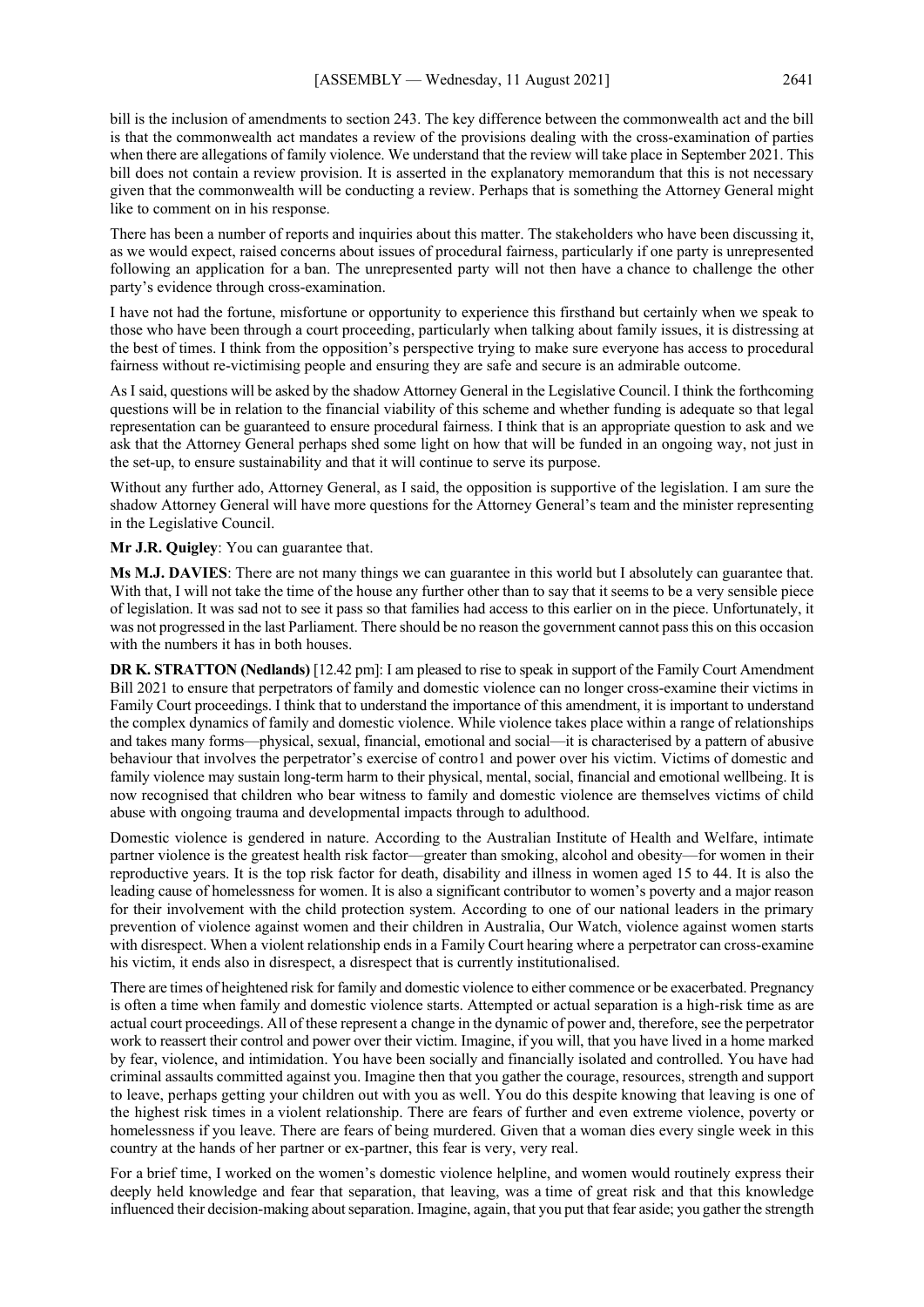to leave; the separation proceeds; and you finally get to the point of a legal separation with decisions to be made about property and child living arrangements—decisions that will lay a foundation for your new life; your new life of safety, free from violence and abuse. It is a time of both great hope and great anxiety. The idea of being cross-examined by anyone in a formal court process is daunting. Attending court itself is intimidating and stressful and you know you are exposing yourself to risk of further harm and abuse just by being there. Imagine then that you present to court to find that your perpetrator has the right to cross-examine you. In some cases, a perpetrator may even choose to be self-represented hoping to secure the opportunity to directly cross-examine the victim and reassert their power. The Family Court system in WA currently allows your perpetrator to subject you to further violence and control.

When this amendment was introduced to Federal Family Court legislation, the ABC reported on the experience of a woman they called Eleanor, a mother of four in regional Victoria. She had escaped an abusive relationship and was going through the family court process. Her relationship was marked by repeated sexual assaults. Her husband would repeatedly rape her. She had also been kicked on a regular basis by him while he was wearing his steel-cap work boots. Eleanor's story reminds us of criminal and violent acts that survivors of family and domestic violence have been subjected to, and yet the court allowed his control over her to continue.

In Eleanor's words —

"When I turned up for the Family Court hearing, I found out on the day that he had become a self-litigant, and that he was going to be representing himself, and that he was going to be given the privilege of being able to cross-examine me directly."

"Why would they give someone the power over their victim like that? Why would they give him the right to cross-examine me in court, knowing the trauma that I had faced?"

The man who had raped and repeatedly assaulted her, was now going to question her in a formal, legal context. She found this out on the day, so she had no time to prepare emotionally, physically or legally for this situation. I repeat Eleanor's question of disbelief: "Why would they give someone the power over their victim like that?" When a self-represented perpetrator cross-examines the victim, their power is allowed to enter the court, with a direct impact on evidentiary process and its outcomes. Their power is also allowed to continue to traumatise and diminish their victim. It is, I say again, a form of institutional abuse.

Procedural fairness in legal proceedings should mean that the court puts in place measures to ensure that witnesses can provide their evidence comfortably and without fear or intimidation. A self-represented perpetrator's cross-examination can impact the victim's capacity to give evidence. This in turn can compromise the quality and completeness of that evidence. Victims are scared about the repercussions for them and for their children after court proceedings have been finalised. The court, as a result, may not get a full picture of abuse because victims hold back on sharing all information. Self-represented litigants may also ask questions that are irrelevant to proceedings. Again, they are questions designed to antagonise and distress. The amendments will not remove the right to cross-examination of someone's testimony. However, it will improve the quality of evidence and conduct of the hearing itself. These provisions will ensure a fair hearing for all parties.

In 2015 and across 2016, Women's Legal Service Australia commissioned a survey that was undertaken by Women's Legal Service Victoria. It aimed to catalogue the experience of women—survivors and victims of domestic violence—engaging with the family law system. The survey was distributed nationally through its networks and gathered 338 responses. The survey formed its submission to the House of Representatives Standing Committee on Social Policy and Legal Affairs' parliamentary inquiry into a better system to support and protect those affected by family violence. The survey also captured women's experiences of being personally cross-examined by their abusers in Family Court proceedings. Roughly half the survey participants had the experience of being directly cross-examined by their abuser in the family law courts. Seventy-seven per cent of those participants responded that their family law dispute had settled by way of consent orders and over half that group said that the prospect or fear of personal cross-examination by their ex-partner was a factor in their decision to settle. They outlined reasons that included fears that related to the cross-examination, including -

*"The judge pointed out that cross examining me may lead to further decline of my mental condition which could halt proceeding"*

*"I couldn't go back in that room and face him"*

*"We agreed to my having custody of the children, I agreed to visitation with him, even though I was fearful [of] my safety and theirs. I knew I wouldn't abide by all the orders, but I couldn't keep going"*

In another survey question, the participants were asked how significant the prospect or fear of direct cross-examination by their ex-partner was on their decision to settle prior to trial. Of the 60 women who responded, 41 women said that it was very significant. These findings indicate that the fear of direct cross-examination can directly result in consent orders that do not reflect the wishes or the consent of all parties and that can indeed endanger the safety of children and their parents.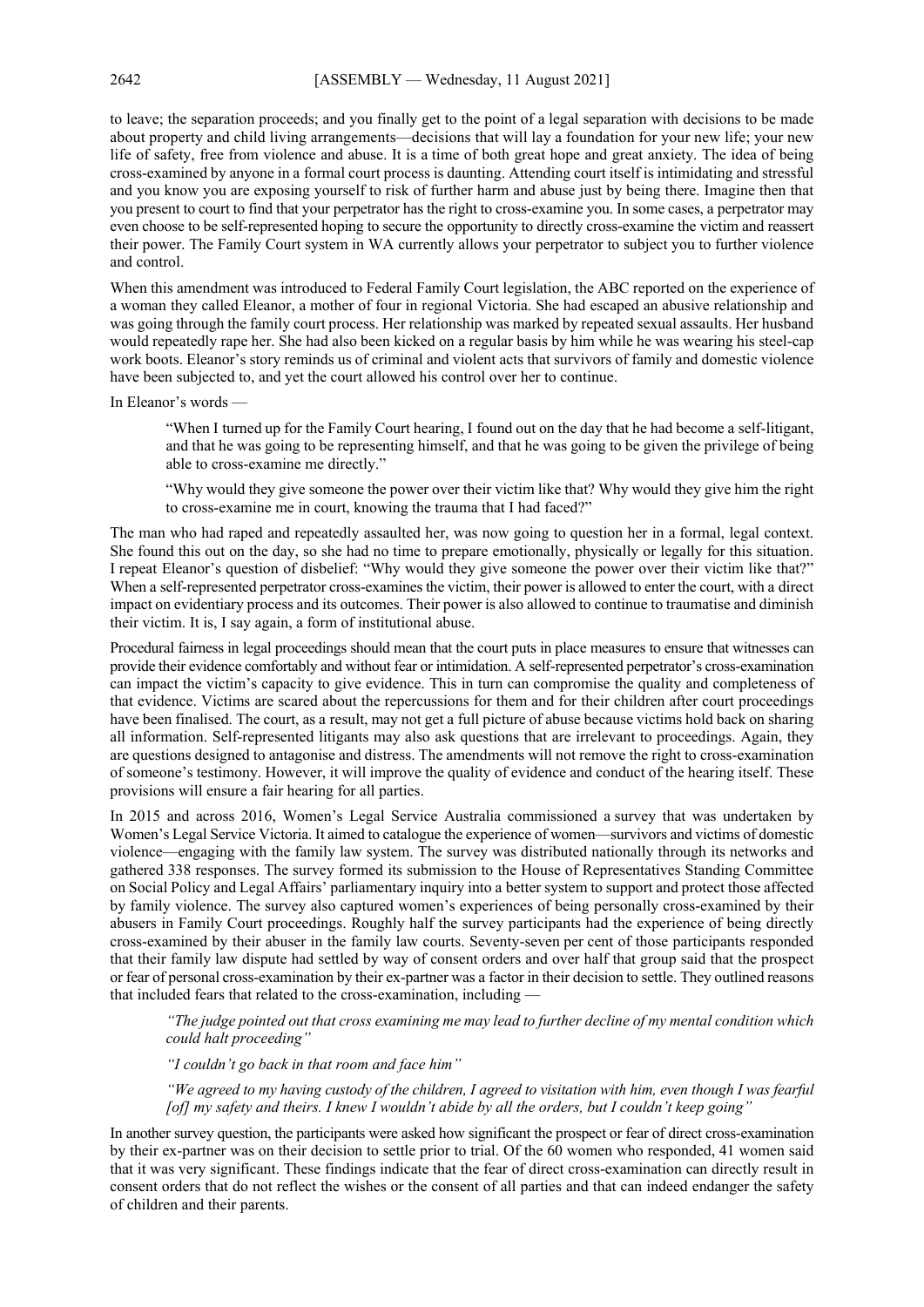Alongside the legal implications are the human ones. Family Court proceedings are difficult and emotive for any family. When we add family and domestic violence into the dynamic, there are additional layers and complexities of trauma, stress and fear. Being subject to direct cross-examination by their abuser is likely to re-traumatise victims, cause immense stress and be a continuation of the abuse. In the work undertaken by Women's Legal Service Victoria that I have already referenced, many women described feeling frightened, unsafe, re-traumatised and intimidated. Some also expressed having physical symptoms of stress leading up to and following the event, including panic attacks, weight and hair loss, being physically sick, insomnia and post-traumatic stress disorder. A number of participants described the process as court-sanctioned abuse; as I have already noted, it is institutional abuse. As quoted in the submission, one woman said —

*"I felt as though the court was enabling my ex husband to re-abuse me but publically this time. I was so traumatised I lost 10 kilos and lost my hair."*

#### Another woman said —

*"I felt under extreme pressure, I was very anxious and I was trembling whilst I was under cross examination… I felt that the judge was unaware of the extreme stress I was under. I made mistakes when I was being cross examined because I felt so cloudy and confused."*

In addition, 38 per cent of the survey participants stated that they had to cross-examine their abuser and additional themes emerged in their descriptions of this experience, including -

*"I was afraid to really question him and I felt when I tried the Judge continually silenced me"*

Another woman said —

*"I was so scared because he has a look in his eye that still intimidates me, and I had the future safety of my child in jeopardy. I just wanted to get down on my knees and BEG the judge to allow me to protect my daughter. It's so hard to appear calm and collected on the inside when you have so much hatred for the person who has hurt you and your child, and so much fear for what lies ahead. And also fear that he might show up at your house later and become violence because he's mad at you standing up to him."*

Our Watch says that to stop violence against women from happening we need to look at the bigger picture and address the four key drivers of this violence, which are: condoning violence against women; men's control of decision-making and limiting women's independence in public and private life; rigid stereotyped gender roles; and male peer relations that emphasise aggression and disrespect towards women. When we allow perpetrators to cross-examine their victims, we see all four of these dynamics at play. It condones violence against women by allowing it to continue in the court process and setting. It allows men's control and undue influence over processes of decision-making in a legal public formal setting, decisions that impact a victim's ability to recover and re-establish a life of safety and security for her and perhaps for her children. It represents rigid stereotyped gender roles by continuing to minimise the impact of the trauma of family and domestic violence on the victim. I think it is fair to say that allowing perpetrators to cross-examine their victims demonstrates aggression and disrespect towards women on an institutional scale.

Domestic violence is complex. Preventing and reducing violence requires strong legislation among other measures that hold perpetrators to account. We cannot provide a perpetrator with the opportunity to examine a victim in any court case. That is a simple and powerful action we can take now as a government to protect victims through the courts. We can acknowledge their courage and resilience. We can remove a layer of institutional abuse and ensure everybody's right to procedural fairness. This means, too, that we are no longer active participants in institutional abuse. People at their most vulnerable could and should expect more from us.

**MS J.L. HANNS (Collie–Preston)** [12.56 pm]: I also rise today to speak in support of the Family Court Amendment Bill 2021, and I wholeheartedly support the contributions from the member for Nedlands. In fact, I have crossed out nearly a page of my notes. It was very succinctly and very personally put to the chamber.

In giving members my contribution to this discussion, I would like to begin by reflecting on the reasons for the amendments to the bill, and I think that speaks a lot to the fabric of society. I would like to really reflect on what that looks like in the context of Australian history. Right across the world, in fact, we can just about pinpoint the point at which society changed and women's rights changed. I look at World War II as one of the major drivers for that change, certainly in the last century. It really allowed the evolution of women's roles in the home and in society. If we examine society prior to World War II, we see that the role of women was really about being the carer for children, doing the bulk of the housework and domestic duties, and belonging to part of a nuclear family, which was generally a husband, a wife and probably several children. The male of that nuclear family was the breadwinner for that particular home. In looking at that from a sociological perspective, we can really reflect on the gender inequality and, therefore, potential power imbalance in situations like those prior to World War II.

The advent of World War II meant that men travelled across the oceans to various fronts to fight the war on behalf of Australia, the United States, the United Kingdom and other allies. For society, it meant that a lot of the men were not present and women were required to step up to perform a lot of the jobs that were normally done by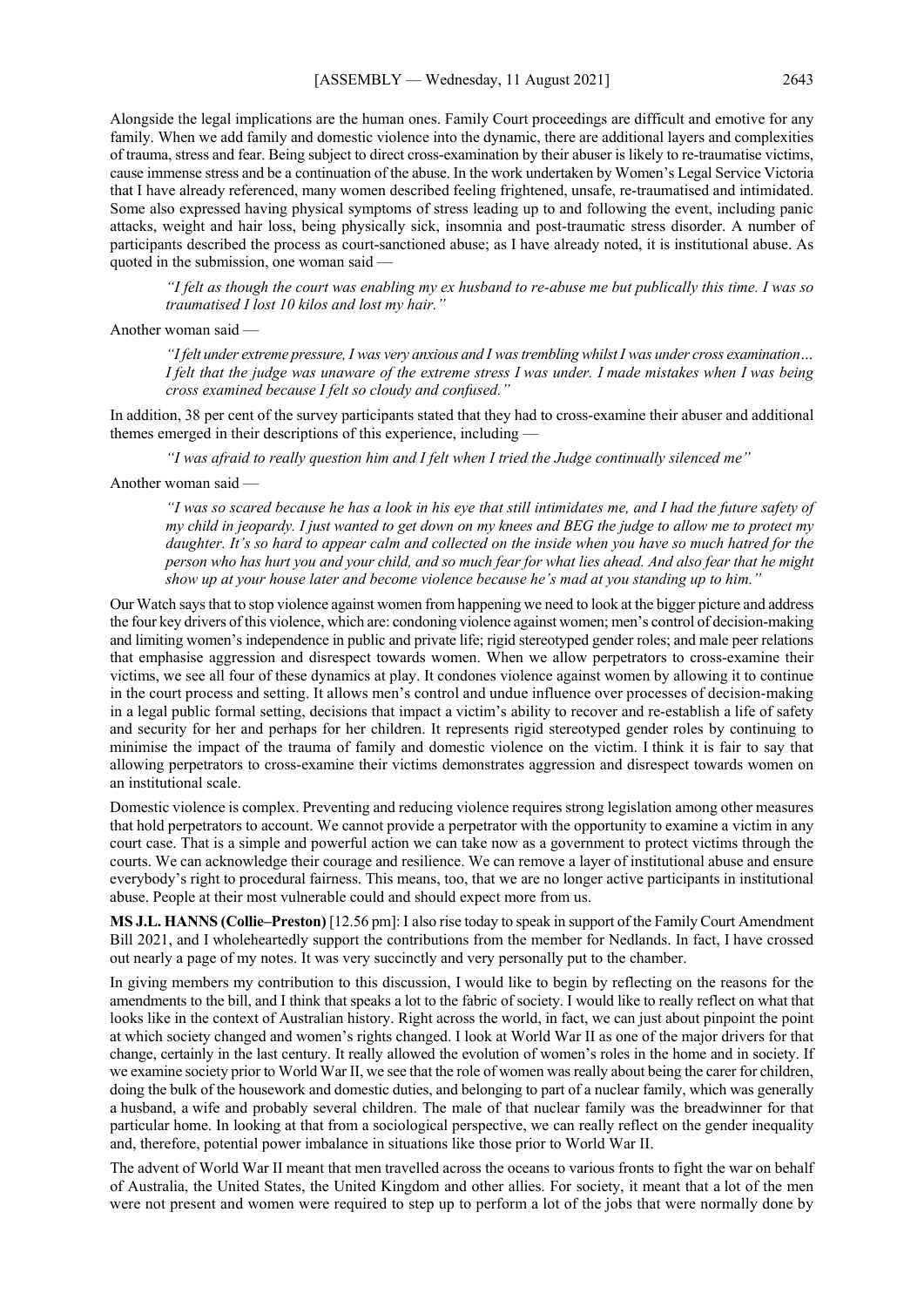men in those very specific stereotypical roles outside the home. Some women became nurses or took military jobs such as signal-person or radio operator. In the case of my grandparents, my nanna travelled to Geelong and was involved in deciphering and communicating some of the signals that were being sent and received by Australia, and my grandfather fought in the war in New Guinea. Other women were doing what were at the time very clear gender-specific roles. They took up jobs in manufacturing industries producing uniforms, weapons and ammunition, and also stepped into agriculture through organisations like the Australian Women's Land Army, as many men left the land to fight in the war.

In America, the roles that women were stepping into were particularly reflected in professional baseball. Five hundred Major League Baseball players left the league to serve in the military in World War II, most notably Joe DiMaggio. The All-American Girls Professional Baseball League was established in 1943. It was meant to be temporary, but it actually continued for 12 years. Jean Faut, a player in the league, was asked about her participation in the league in a non-traditional role. She was quoted as replying that those years were the greatest years of her life.

After World War II, it was considered that women holding jobs were taking them from men returning from the war who needed to support their families. Women then stepped back into their traditional roles of caring for and looking after the family and the home. The postwar baby boom also signalled the fact that child-rearing was the domain of women at that time. That was often coupled with caring for husbands who had returned from the war with physical or mental disabilities—the latter being what we now refer to as post-traumatic stress disorder, as a result of what they had experienced during the war. It was a very complex time, when we look at it from the perspective of societal development.

From the 1950s to the 1970s, society progressed again, but the key change was the advent of the contraceptive pill. For the first time, women had control over their fertility and the size of their family—obviously, most of the time in consultation with their husbands—which meant that women had control over what their individual circumstances looked like.

In 1975, the Family Law Act was enacted, which established the system of no-fault divorce. From the 1980s to 2021, our society again changed in that it became more accepting of women's roles changing within the community and the family. The sharing of child-rearing responsibilities was more and more commonplace and is now probably the norm rather than the exception, which it certainly was in the early part of the last century. Sharing household chores and responsibilities is also part of what a functioning family now looks like, and it is now not uncommon for both parents to be working and sharing childcare and household responsibilities.

I ask: what does this mean for our society today? Although society has changed and adapted significantly, I would like to acknowledge that family structures have also changed over time. However, amongst all of this, there is a dark undercurrent in some family dynamics of family and domestic violence. This is certainly not a new phenomenon, but it is now more readily talked about in our society.

I refer to some research that was published in 2017, *Are we there yet? Australians' attitudes towards violence against women & gender equality*. It was conducted by Australia's National Research Organisation for Women's Safety in partnership with a number of universities and bodies, including RMIT University, the Social Research Centre, the University of Melbourne, the University of New South Wales and VicHealth. I took the time to have a read through it because it traces attitudes towards violence, women and gender equality from 1995, so it gives a really good snapshot of where society's values are at this point.

There are some very encouraging and positive findings in this report. It highlights that Australians have an accurate knowledge of violence against women and do not endorse this violence; that most Australians support gender equality and are more likely to support gender equality in 2017 than ever before; and that Australians are more likely than ever before to understand that violence against women involves more than just physical violence. Those are some really positive developments that I think demonstrate how society and people's attitudes have changed, even within the last 20 years.

However, I would like to highlight some of the concerning findings within the report, because I think they speak to some of the issues that relate back to the Family Court system and the things we are considering here today. There continues to be a decline in the number of Australians who understand that men are more likely than women to perpetrate domestic violence. There was actually a decrease in the number of people who recognised that that is potentially the case. That is a worrying statistic because it does not matter which report we pick up; that statistic is absolutely irrefutable.

There is also the fact that a concerning proportion of Australians believe that gender inequality is exaggerated or no longer a problem. I would like to counter that particular argument shortly. Another concerning statistic is that one in five Australians would not be bothered if a male friend told a sexist joke about women. All those things link back to the idea that gender inequality is, sadly, alive and well in Australia today.

I would like to also reflect on some information that was sourced from the Impact for Women organisation. There are some concerning statistics around family and domestic violence, even now, in 2021. In 2020, 156 men were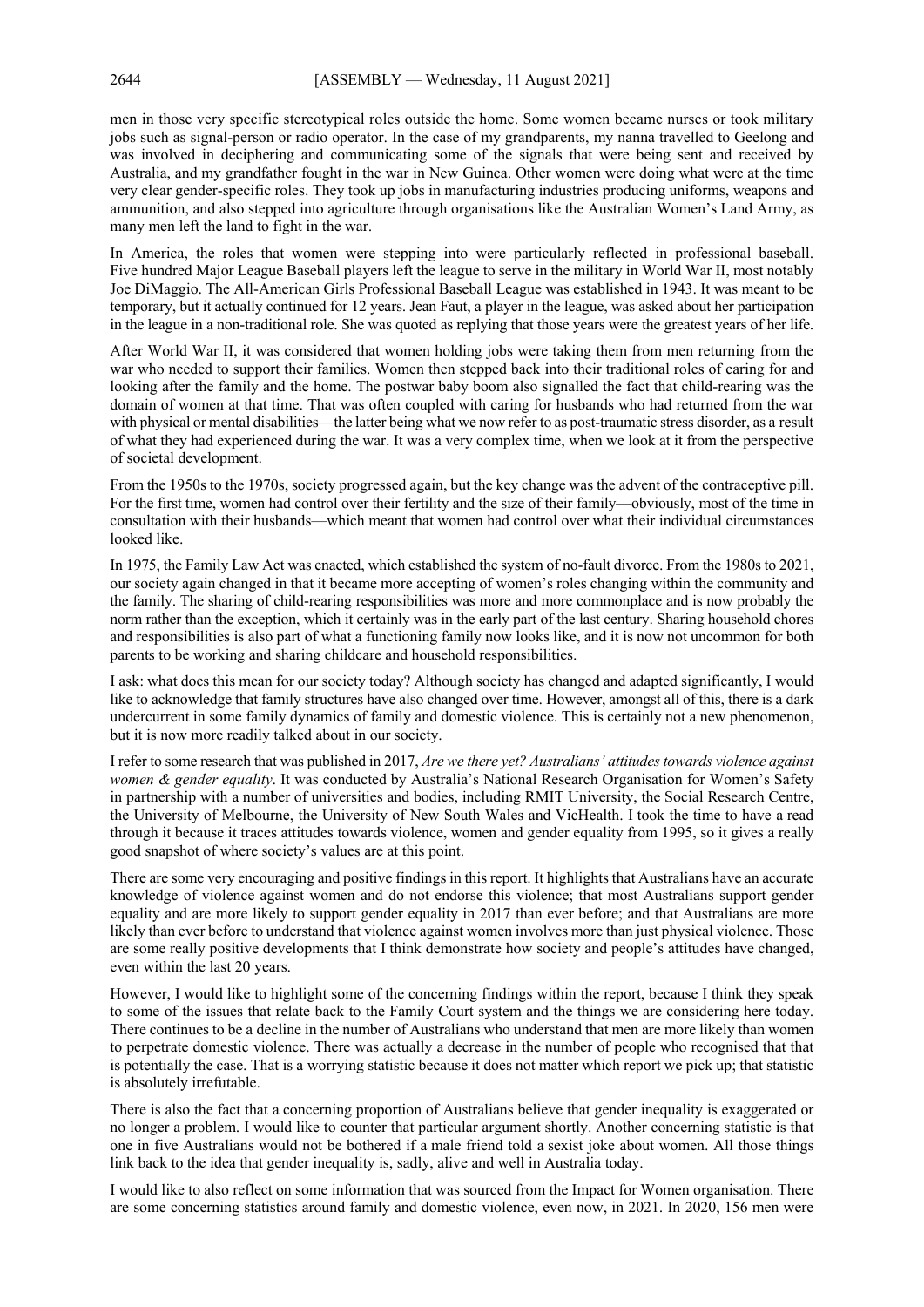murdered or victims of manslaughter; that is a terrible statistic. In the same year, 62 women and 31 children or teenagers were killed. I find that a staggering statistic and I just cannot understand how, in this day and age, our society can function with those numbers. They are numbers, but they are people. The concerning statistic for me is that, of the 156 men who were killed last year, 18 were killed at the hands of their partner as a result of family and domestic violence. Of the 62 females who were killed last year, 56—or 90 per cent—were killed as a result of family and domestic violence. Of the 31 children, 20—or 65 per cent—were killed as a result of family and domestic violence. I ask everyone in the chamber to reflect on those numbers; they are a national tragedy.

I would like to reflect upon the concerning proportion of Australians who believe that gender inequality is exaggerated or no longer a problem. Women and men in many workplaces around Australia would disagree with that point of view. I look at mine sites and our own federal Parliament and I use, as an example, an occurrence in the federal Parliament on 11 November 2020 when Prime Minister Scott Morrison talked over the top of Minister Anne Rushton as she was responding to a question about what it is like to be a woman in Parliament.

I think the Me Too movement also speaks to this. It also reflects on the concerning proportion of Australians who believe that gender inequality is exaggerated or is no longer a problem. Only two weeks ago, John Coates, the Australian Olympic Committee chair, appeared to order Premier Annastacia Palaszczuk to attend the opening of the Tokyo Olympics. These are only a few examples that are in the public realm, but they demonstrate that there is still a power imbalance in workplaces. Sadly, it is still alive and well.

Notably, the ABC program *Ms Represented*, which is about women in politics, is littered with examples of gender inequality. Reflecting on the third concerning result, that one in five Australians would not be bothered if a male friend told a sexist joke about women, I am not sure what the result would be if we surveyed any workplace in Australia, but I certainly think that society still needs to make some inroads.

I would like to dig deeper into the results of this particular report. I now refer to the knowledge of violence against women. I would like to particularly highlight the understanding of sexual violence. In 1995, 76 per cent of people agreed with this statement: women are more likely to be raped by someone they know than by a stranger. Worryingly, in 2017, 64 per cent agreed with the statement that women are more likely to be raped by someone they know than by a stranger.

I now refer to "Attitudes towards gender equality" and the question about undermining women's independence and decision-making in public life. People were asked whether they agreed with the statement, "On the whole, men make better political leaders than women do." In 2019, 23 per cent of those surveyed agreed; in 2017, the number was 14 per cent. That is certainly an improvement, but it is still an interesting fact to reflect on. A significant number of people still think that men are better placed than women to be political leaders.

I have drawn those examples from the research that indicates that we still have an issue with gender inequality in Australia. I would like to take this opportunity to link that information back to the Family Court Amendment Bill by reflecting on Family Court proceedings. There is a significant impact on the relationship between parents and children when a family is involved in court proceedings related to family and domestic violence. I would like to remind everybody that it is still, generally, women and children who are the victims of family and domestic violence. It is our role as legislators to support our community and to protect families.

#### [Member's time extended.]

**Ms J.L. HANNS**: I would like to talk very briefly about family and domestic violence in terms of the types of violence. I would like to raise some examples that I have seen from 30 years of supporting families and children in communities and schools. When I was doorknocking last year, I met a number of women who raised concerns about what was happening in Family Court proceedings, particularly the cross-examination of victims by the perpetrator. Family and domestic violence obviously develops slowly over time, as the member for Nedlands referred to. It may be physical violence, but it also takes in many other examples, such as emotional violence and financial violence. One in five Australians who were surveyed did not believe that financial control was a serious problem in family and domestic violence circumstances, yet, after listening to people tell their stories, one of the barriers to changing the situation they are in is that they cannot afford to move on or seek other accommodation or support for their family.

Coercive control is another example of family and domestic violence that people are becoming more and more aware of. Recently, I was at a supermarket. I saw a man standing at his car. Two very young children were sitting in the back seat of the car. He was yelling and agitated. I was getting out of my car, attempting to get all my shopping bags and things together. He was pacing up and down outside the car and, obviously, was very upset. His words to these very young children, as he screamed through the back window of the car, were, "She needs to effing hurry up." I have deleted the word because I prefer not to swear in Parliament. I walked in, reasonably distracted at that time, and it was only after about two or three minutes that I heard the car engine revving to the point that everybody in the shop was wondering what was going on. I could not help but reflect on the fact that that was clearly his attempt to control what that woman was doing inside the shop. It was a non-verbal but very obvious way of saying to his partner, "You are taking up time and I do not have time to wait for you." I reflected on that, thinking this poor woman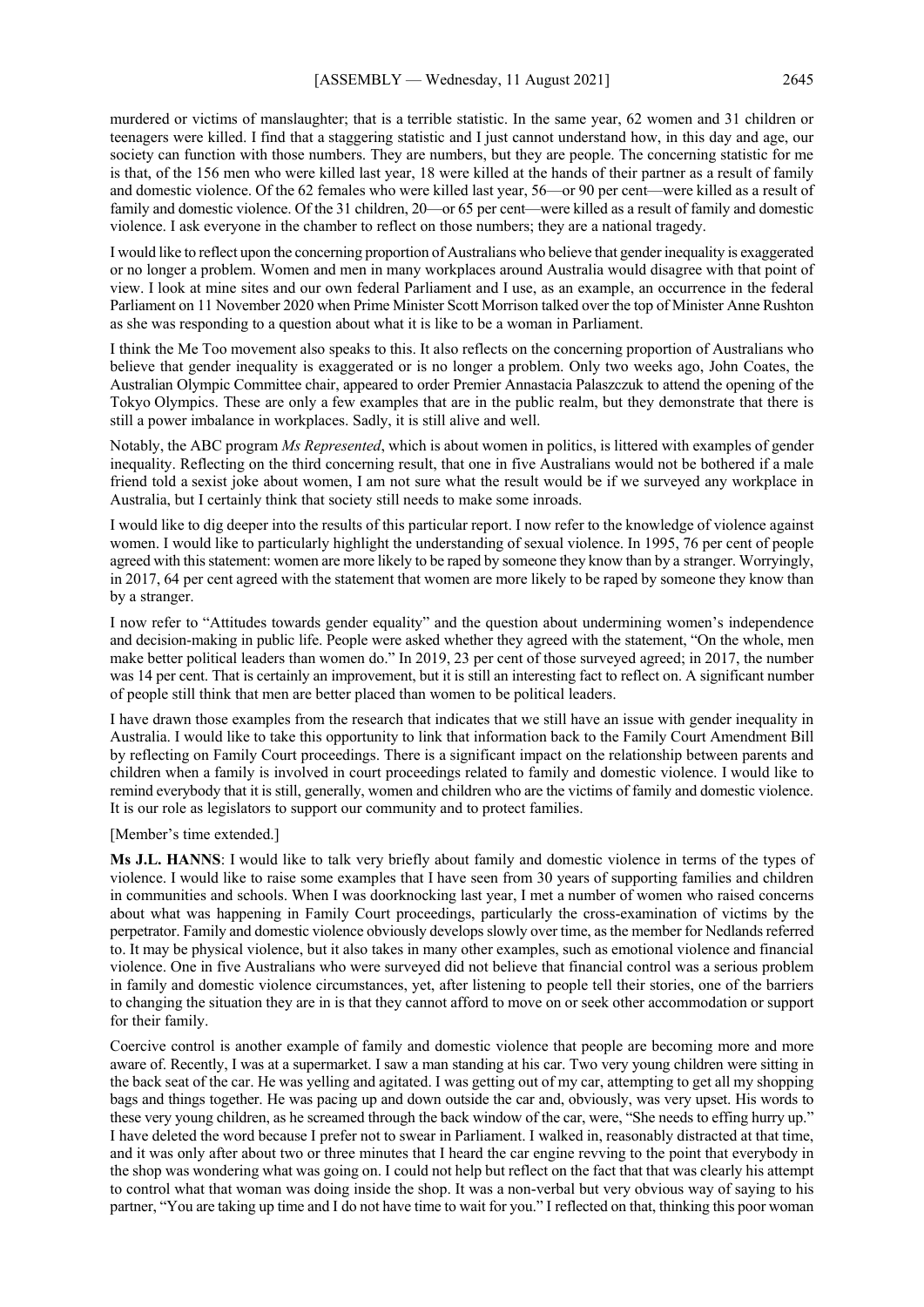was probably inside the shop attempting to buy some supplies for her very young family. I decided at that point that I was going to see what I could do, but she had obviously gone through the checkout and the car had disappeared. What can we as a society do to support families in that situation? If family and domestic violence victims get to the point of going to a Family Court, we need to do whatever we can to not allow that power imbalance to be played out within the court system.

I will briefly mention a couple of examples of family and domestic violence situations that were raised with me when I was doorknocking during the election campaign. One woman explained to me that her previous partner had bashed her so badly that she was left with an acquired brain injury. She had significant health issues resulting from this acquired brain injury that prevented her from holding down ongoing employment. She said the reason she had not left her partner before she was hospitalised, and only then made the decision to leave, was that she was scared to leave the relationship, she had no money, and she was unable to care for the children and the pets of her family. She was scared about what her husband would do if she left the children and the pets in his care, so she stayed. There was an ongoing impact on her children. They had observed years of abuse and were left traumatised. One of her children had attempted suicide. Despite the fact that the family was supported after she left that relationship, they really struggled after the separation. It is very important to reflect on what this looks like for people who are in this situation.

Another woman I spoke to told me that it was easier to walk away from the violence. She was a carer for her children, and her husband was the breadwinner. She was a stay-at-home mum. When she left the relationship, she had basic skills and a basic education level. The fact that she was on lower wages was part of her challenge in leaving the family. She was left with no superannuation because the superannuation after separation basically belonged to her husband. She chose to walk away and not challenge a lot of this in court because she did not want to put herself through the trauma of what she had already been through.

In reflecting on children who are part of the family and domestic violence experience, in the classroom we often had to be aware that if we raised our voice with children, we might be modelling what was happening in their own home, and that would trigger a trauma response; or if children acted out in class and were challenged by authority, that might bring back the trauma for those children. Often in a classroom situation, and in fact right across society, when people are in a trauma situation, they either fight or flee. Over the last 30 years, I have seen children leave the classroom because they cannot continue to be there. I have had a scooter thrown at my head. Luckily, it missed. The impact of the trauma that child had experienced meant that although I had questioned that child in a humanitarian way, their response was to pick up the nearest thing to them and throw it at me. That was a very sobering experience. It makes us reflect that if that is what that child is doing in the classroom, clearly they are potentially modelling what they are seeing at home and what their family is doing in response to trauma and family and domestic violence at home.

Imagine, if you will, that you are a woman or a child who has gone to the court system to be protected from family and domestic violence and you are questioned openly in court by the perpetrator of that family and domestic violence. Having to relive that trauma must be a terrifying experience. The provisions in this bill aim to reduce trauma for victims of family and domestic violence by prohibiting cross-examination by perpetrators. That will enable witnesses to give clear evidence. I am particularly heartened by the fact that witnesses will be able to give evidence remotely, perhaps from a nearby room. The bill also provides that support people will be able to sit with the victim during their proceedings, including when giving evidence. Given the trauma that these people have experienced, that is a welcome move in this legislation.

In 2021, sadly, news headlines across Australia continue to report on family and domestic violence incidents and murders at the hands of partners and parents. The statistics are overwhelming. The victims of family and domestic violence are being murdered by people they love, not by strangers. Our role as legislators is to make laws that will protect the victims in these circumstances. Our role is also to make laws that police and the justice system are able to implement to support families in this situation. As a government, our challenge is to fund programs and provide systems to support participants in Family Court of Western Australia proceedings. Importantly, as a community we need to work together to offer support to both the victims and perpetrators of family and domestic violence, because no person is broken. If we work together, we can achieve positive change for people in our community. We all have a role to play in keeping victims safe. This law in particular will help to do so. Thank you.

**MS M.J. HAMMAT (Mirrabooka)** [1.23 pm]: I also rise to speak on the Family Court Amendment Bill 2021. I want to thank the Attorney General for bringing this piece of legislation to the house, and acknowledge the contributions that have already been made on this very important topic. The two speakers on this bill so far talked about the background to this bill. At face value, this bill is pretty straightforward. The bill seeks to amend our state legislation to reflect the provisions that have been introduced in the federal Family Court Act to protect victims of family and domestic violence during cross-examination processes. In short, this bill will prohibit personal cross-examination between the parties to a Family Court proceeding in circumstances in which there has been an allegation of family and domestic violence. These are very sensible and relatively modest changes to our laws and reflect the changes that have been made to the federal law.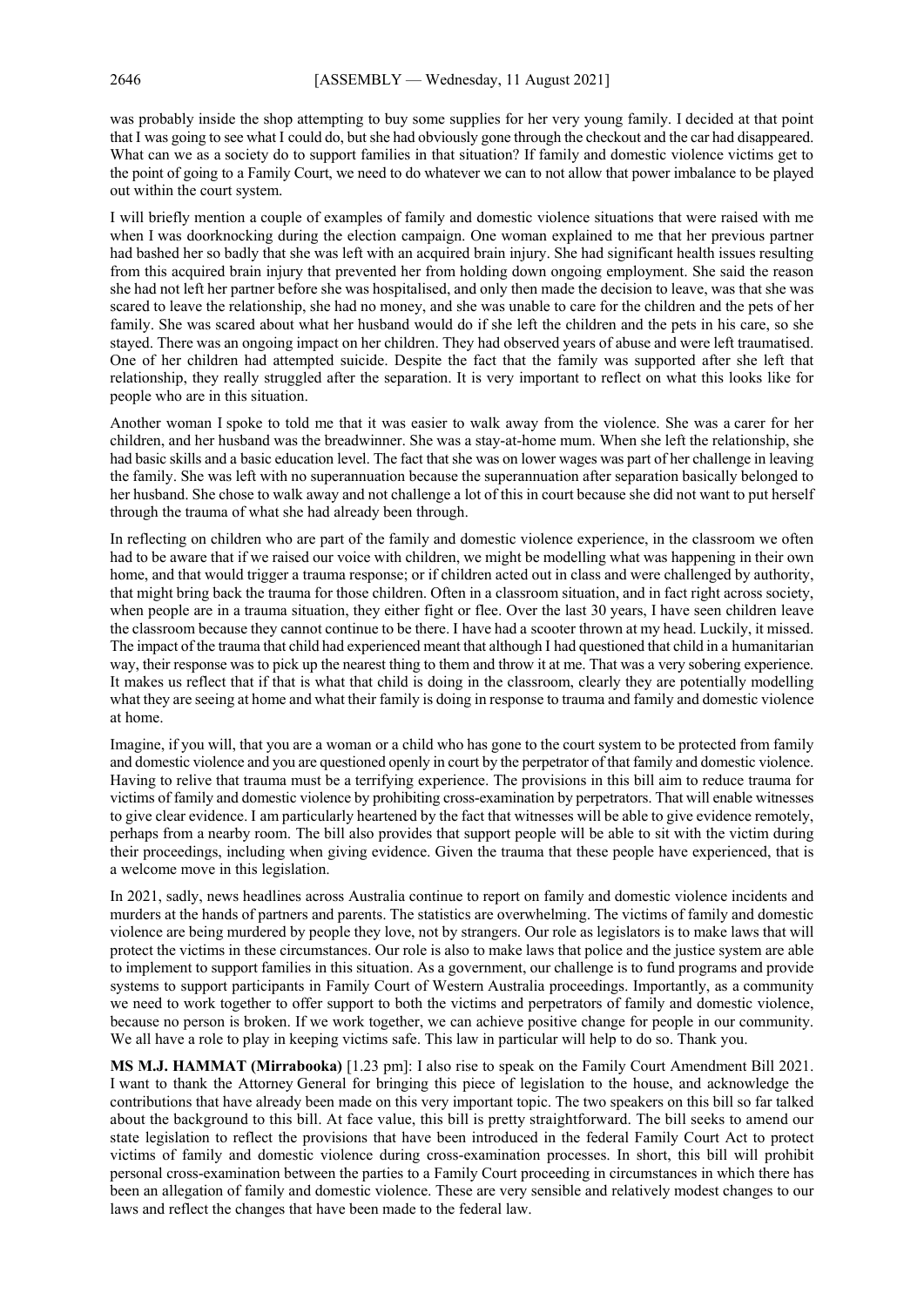As a number of the speakers before me have reflected, these proposed changes are straightforward and, I hope, uncontroversial. They will have a number of benefits that will, importantly, provide support to victims experiencing family and domestic violence. Putting an end to victims being able to be cross-examined by their perpetrators will improve their ability to give clear and cogent evidence in legal matters. As we have already heard in the contributions to date, the prospect of a victim being cross-examined by the perpetrator might be so daunting that it leads to the victim prematurely settling their matters on terms that are less favourable to themselves and their children, if they have them, or might even actively discourage victims from seeking to separate from their partner when family violence is involved. It is important to note, as others have done, that the victims of family and domestic violence are predominantly women. It is interesting to note that a woman who is subject to family violence is three times more likely to receive a minority share of relationship assets compared with a woman who is not subject to a family violence situation. Therefore, there is a compelling case for these very sensible and necessary laws.

In making my comments today, I want to spend some time reflecting on not just these changes, but also the many things the McGowan government is doing to put in place practical and significant measures that will hopefully help bring an end to family and domestic violence in this state. Since the McGowan government was elected in 2017, a number of significant achievements have been made to progress this very important end. It is significant that the McGowan government created the first Minister for Prevention of Family and Domestic Violence, Hon Simone McGurk. A number of good works have been done as a result of having a minister with carriage of this area. I also want to acknowledge the work of the Attorney General, who has brought to the house not just this bill, but also a number of other pieces of legislation to provide support to victims of family and domestic violence. I also want to commend all the members of government and cabinet for the excellent work that is being done in this area.

It is important to note that the McGowan government has a 10-year plan to eliminate family and domestic violence. The document *Path to Safety*: *Western Australia's strategy to reduce family and domestic violence* provides a long-term vision for Western Australia to be free of family and domestic violence. It sets out a clear whole-of-government and community plan that will help reduce the incidence of family and domestic violence and help the community to respond to it. The plan was adopted last year and sets out the work that will be done in this area. It is very important strategy that has been informed by data and research, and by consultation across Western Australia, working with experts from not just government, but also academia, in the family and domestic violence sector in this state. The clear message from all the work that has been done, particularly since 2017, is that if we are to bring an end to family and domestic violence, we need to work across a wide range of different areas and employ a wide range of strategies. The contributions that have already been made underline that ending family and domestic violence is not just a policing issue, a health issue or a court issue. It is also not exclusively a women's issue, although it is important to note that women are disproportionately affected by family and domestic violence. We need to work across a number of different areas. We need to employ a number of different strategies.

I think the focus of the government has been excellent. It has worked across a range of different areas. Importantly, it has worked on three main objectives, which are as follows. Firstly, we should hold perpetrators to account; secondly, we should provide appropriate support to victims; and, thirdly, and I think really significantly, we need to change community attitudes towards women and towards family violence. I note the member for Collie–Preston in her contribution spoke quite a bit about community attitudes and gender inequality. I think that is a really important part of the overall strategy.

Holding perpetrators to account has been an important part of the approach to family and domestic violence, and law reform has been necessary. Good work has been done in this area. I particularly note that non-fatal strangulation and suffocation was made a specific offence last year. There is a sound research base that shows perpetrators who use this kind of violence, or potentially lethal force, are seven times more likely to then go on to kill. There have also been excellent changes to restraining orders over time and importantly to men's programs to provide support for perpetrators to help them to change their behaviour.

Members, there have been a number of good works in the area of supporting victims, and I think this legislation will also do that. We know that it is critical to provide support for people experiencing family and domestic violencehelping them to leave violent relationships and build a new life. It is essential that we do that to provide people with the confidence to leave, because the decision to leave is often very difficult, and for good reason. We know that women are more likely to experience a serious violent occurrence when they are leaving a relationship.

I want to talk about a number of the initiatives that have been implemented by this government that provide very practical support to people experiencing family and domestic violence. In particular, I want to recognise this government's decision to implement 10 days' paid family and domestic violence leave for public sector workers, which it did shortly after winning its first term in office. This leave is becoming more common. More and more employers are recognising that it makes good sense to provide leave for people who are experiencing family and domestic violence; they recognise that this kind of violence does not stop at the front door of the workplace as someone makes their way to work and that, in fact, victims will often experience abuse or other forms of violence while they are physically in the workplace or that it impacts in a wide variety of ways on their work attendance or on their performance. Providing employees with time-off to seek assistance for any family violence matter is a really practical way to give support to employees so that they can arrange their affairs and hopefully begin a new life.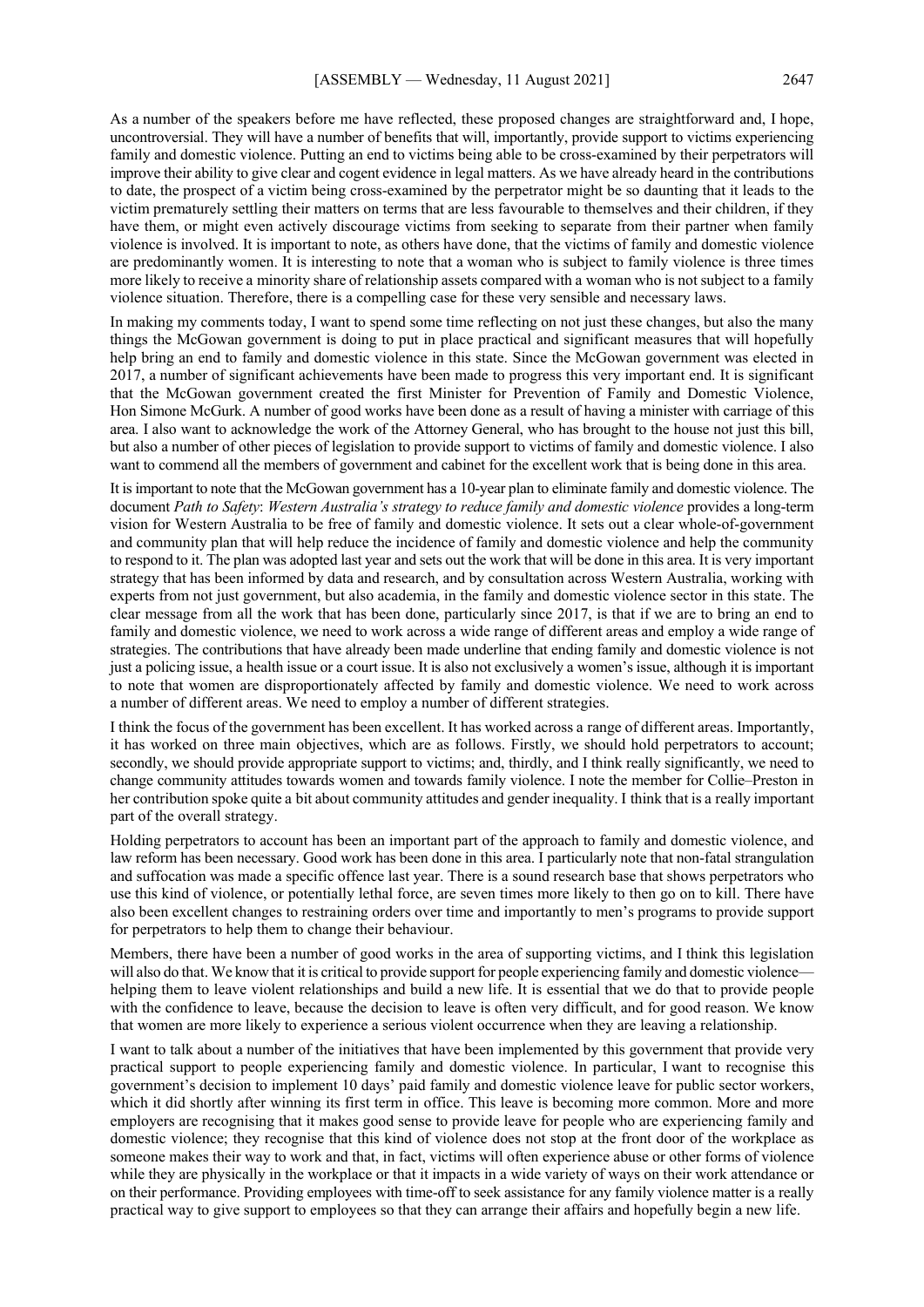We also know that staying in work and engaged with the workforce is a key consideration for people seeking to leave a violent relationship. Family and domestic violence leave is an excellent way to ensure that victims have the opportunity to seek the support they need in their employment without risking that employment due to being absent or unable to perform their tasks. Being in employment is one of the things that helps to determine people's success in making a decision to leave a relationship. It is also an important initiative because it ensures employers are fully apprised of the circumstances their employees are dealing with so that they can provide them with the appropriate protection at work and, indeed, appropriate protection for work colleagues who might be impacted.

During my former life in the union movement, I was a keen advocate for this kind of paid family and domestic violence leave. Today I want to acknowledge the work of the Australian Services Union—the first union to secure this kind of paid leave in an arrangement with a local government employer in Victoria. The McGowan government, as the largest single employer in this state, has shown great leadership on this issue. I think it provides a very positive example to all employers in this state that it is appropriate to assist employees at this most critical time, if indeed they are experiencing it.

I also want to talk a bit about other strategies that the government has put in place to provide support for victims of family and domestic violence. The McGowan government is providing excellent support in my electorate of Mirrabooka to those who are experiencing family and domestic violence by trialling one-stop hubs. The one-stop hub in Mirrabooka is called Naala Djookan Healing Centre. Naala Djookan provides integrated, wraparound services to enable people experiencing family and domestic violence to get help sooner and to access the services they need closer to where they live. The service operates as a consortium of organisations that deliver services in Mirrabooka. It includes the City of Stirling and a range of health and mental health services, and alcohol and other drugs, legal, housing and financial counselling services. Clearly, there is a wide range of services that people might need to access at the point at which they seek to leave a violent relationship.

I want to acknowledge the consortium partners that are working collaboratively to make this pilot a success. These organisations provide a wide range of important services to many people who live in our Mirrabooka community. These services have chosen to work together and collaborate on family and domestic violence services because they also recognise that partnerships and collaboration to provide these wraparound services to victims is the best way to support people experiencing violence at home. I want to thank all those services for their ongoing work in Mirrabooka and particularly for their hard work in trying to find innovative solutions. The organisations involved are the Australian Childhood Foundation, Ebenezer Aboriginal Corporation, Ishar Multicultural Women's Health Services, Karla Kuliny Aboriginal Corporation, Legal Aid Commission of WA, MercyCare, Metropolitan Migrant Resource Centre, Northern Suburbs Community Legal Centre, Sudbury Community House Association and Wadjak Northside Aboriginal Community Corporation. Naala Djookan is an excellent example of how we can adopt new ways of thinking to address family and domestic violence in the community.

Another excellent example of practical support for victims of family and domestic violence is the changes to tenancy laws enacted in the last Parliament that make it easier for tenants who are impacted by family and domestic violence to leave. They also allow victims the opportunity to change locks and do other practical things if necessary. There is the Pets in Crisis program. The member for Collie–Preston also referred to pets as one of the things on people's minds when they are seeking to leave a relationship. This program provides practical support, again, by offering a temporary home for pets while owners seek refuge or temporary accommodation.

Finally, I turn to the question of changing community attitudes, because I think this is a really significant and important piece of work. I want to reflect on the excellent work that has been done to change community attitudes towards family and domestic violence and women generally. The excellent 16 Days in WA to Stop Violence Against Women initiative promotes community action to address violence against women and to really shine a light on the need to promote equality and respectful relationships. The campaign starts each year on 25 November, which is the International Day for the Elimination of Violence against Women, and runs until 10 December. It brings together under one banner a series of community events and has significantly raised community awareness about the issue. The wearing of, and lighting up a range of key landmarks in, orange are very visible ways to show solidarity in the community about bringing an end to family and domestic violence. I think it provides an excellent opportunity for all manner of conversations in business and professional settings about what is an important community issue. The underlying success of 16 Days is that it is a very powerful way to reinforce the message that family and domestic violence is a community issue—it is an issue for us all—and demonstrating support for this important cause by all in our community is a powerful way that we can begin to make change.

In a similar way, I would like to acknowledge the work of the late Angela Hartwig and the Women's Council, as it was known. As many members in this place would know, Angela Hartwig was a lifelong campaigner for women affected by family and domestic violence. She was a powerful advocate for change and approached that task with patience and tenacity over many decades. Under her leadership, the Women's Council achieved a number of things. It commenced the tradition of a silent march and memorial service each year in November to coincide with the International Day for the Elimination of Violence against Women. I have to say that I have been profoundly moved on the occasions that I have attended that event, particularly by the personal stories from victims of family and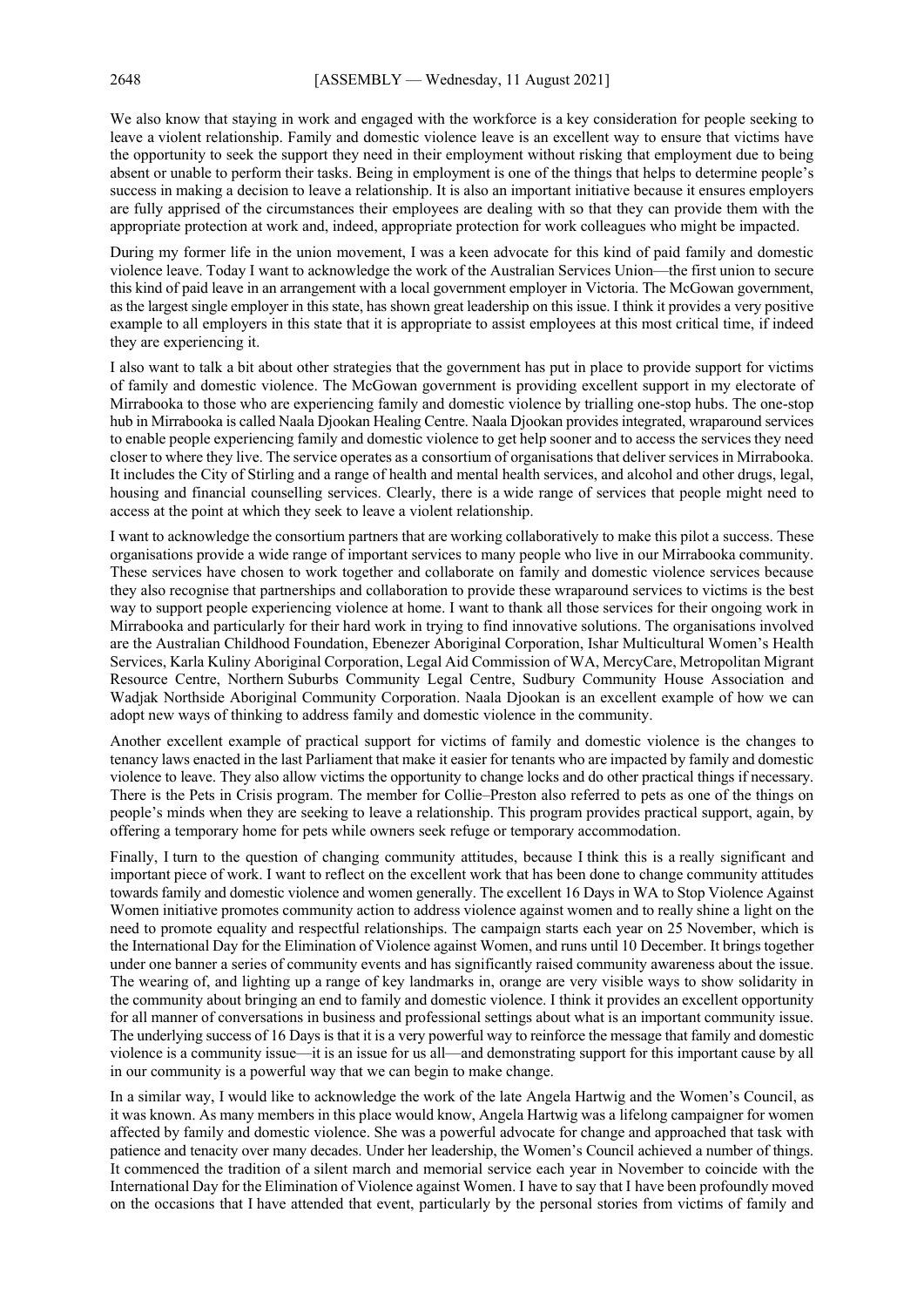domestic violence that were shared. Every year, someone would share their story. Often these were very harrowing and confronting stories, and I have great admiration for those who are able to tell us a very difficult personal story in quite a public way. But it is a profound way that we can effect change.

The event also recognises those who have died as a result of family and domestic violence in the previous 12 months, with their gender, their age and where they lived being read out. I think that is also an incredibly powerful way to illustrate the reality of those who die from family and domestic violence each year. There are men and women amongst the number; they are very young and sometimes very old. Again, I think it is an important way to illustrate that it is something that impacts on us all.

During my time in my former role as secretary of UnionsWA, I felt very strongly that community leaders should stand up to be counted on this very important community issue.

[Member's time extended.]

**Ms M.J. HAMMAT**: My own awareness about family and domestic violence came during my time as an organiser with the Australian Services Union some time ago, when I was responsible for organising workers in women's refuges. During this time, when family and domestic violence was not a topic that was regularly referred to in the news and was not a matter that was on people's minds particularly, it became very clear to me that the many excellent staff who worked in women's refuges did very difficult, very demanding and very complex work. They provided practical and emotional support mostly to women who were leaving violent relationships and also provided crisis counselling to women at a time when they were most vulnerable and distressed. I was particularly impressed by the workers in women's refuges. They were incredibly hardworking, skilled and dedicated to the work they did, and I still have to this day great respect and admiration for them all.

It became clear to me that the demands for their services were great in the community, and I began to get an understanding of the extent of family and domestic violence within our community. Up until this time, like many others, I had not thought about it particularly much before. I had never experienced it and was never aware that anyone in my life had experienced it, although statistics would now tell us that that is probably not the case. At that time, for too long family and domestic violence had been carried out behind closed doors in the family home mostly, and for years those who perpetrated violence were protected by the idea that what happened in the family home was a private matter and was nobody else's business. As a society and a community, we tended to turn a blind eye and remain silent. This is one of the reasons why family violence has remained entrenched for so long. I think one of the most important things we can all do as community leaders is to speak up and speak out, in particular to break the stereotypes about whom family and domestic violence affects. Rosie Batty, the campaigner I think we are all aware of, has done excellent work on making the point that family and domestic violence can affect anyone. It does not happen just to people in certain suburbs or from certain socio-economic backgrounds or people who are poor, working class or uneducated; in fact, family and domestic violence is happening in homes right across our suburbs and in our regional areas. It happens to people who are young and old and in families of all income and education levels.

When community leaders speak up about how family and domestic violence can happen to anyone and how it is unacceptable, it sends a powerful message. It normalises the experience of those who might be experiencing it. One of the things we know that acts as a disincentive for people to come forward and seek support is the idea that there must be something wrong with them if they are in a situation in which they are experiencing violence. I think speaking up gives people the courage to step forward. Community leaders can and should call out sexist behaviour that allows family and domestic violence to flourish.

In the time left to me, I want to speak briefly about one event that I am involved in that seeks to do exactly that to enlist community leaders to speak out about family and domestic violence and to help bring it to an end. The Ride Against Domestic Violence is all about bringing together community leaders from this Parliament, the union movement, business and the community to raise money for our women's refuges, but also to raise awareness about this issue. The first Ride Against Domestic Violence was held in 2016 and was initiated by the member for Armadale and the then member for Darling Range, Hon Tony Simpson. Participants cycle from Busselton to Perth—I note that that is over 260 kilometres—over a two-day period to raise funds for refuges. Since its inception, the ride has raised considerable funds for refuges in Busselton, Bunbury, Mandurah and the Peel region, Rockingham and Armadale, as well as for other services. I know these funds are greatly valued by the services because they allow them to provide a range of supports for their clients.

I think the real power of the event comes from such a disparate group of community leaders coming together on such an important issue. As we progress over the two days, we stop along the way from Busselton to Perth to hold community events to discuss our ride and, most importantly, to talk about how family and domestic violence is never acceptable. Those who participate also hold events within their workplaces and with their friends to raise funds. The point is not just to cycle and then talk about how we did some charity ride on the weekend; the point is for those who ride to also talk about family and domestic violence, its prevalence and its cost to our community, and, importantly, to make the point that family and domestic violence is never okay and that we all have a role to play in bringing it to an end.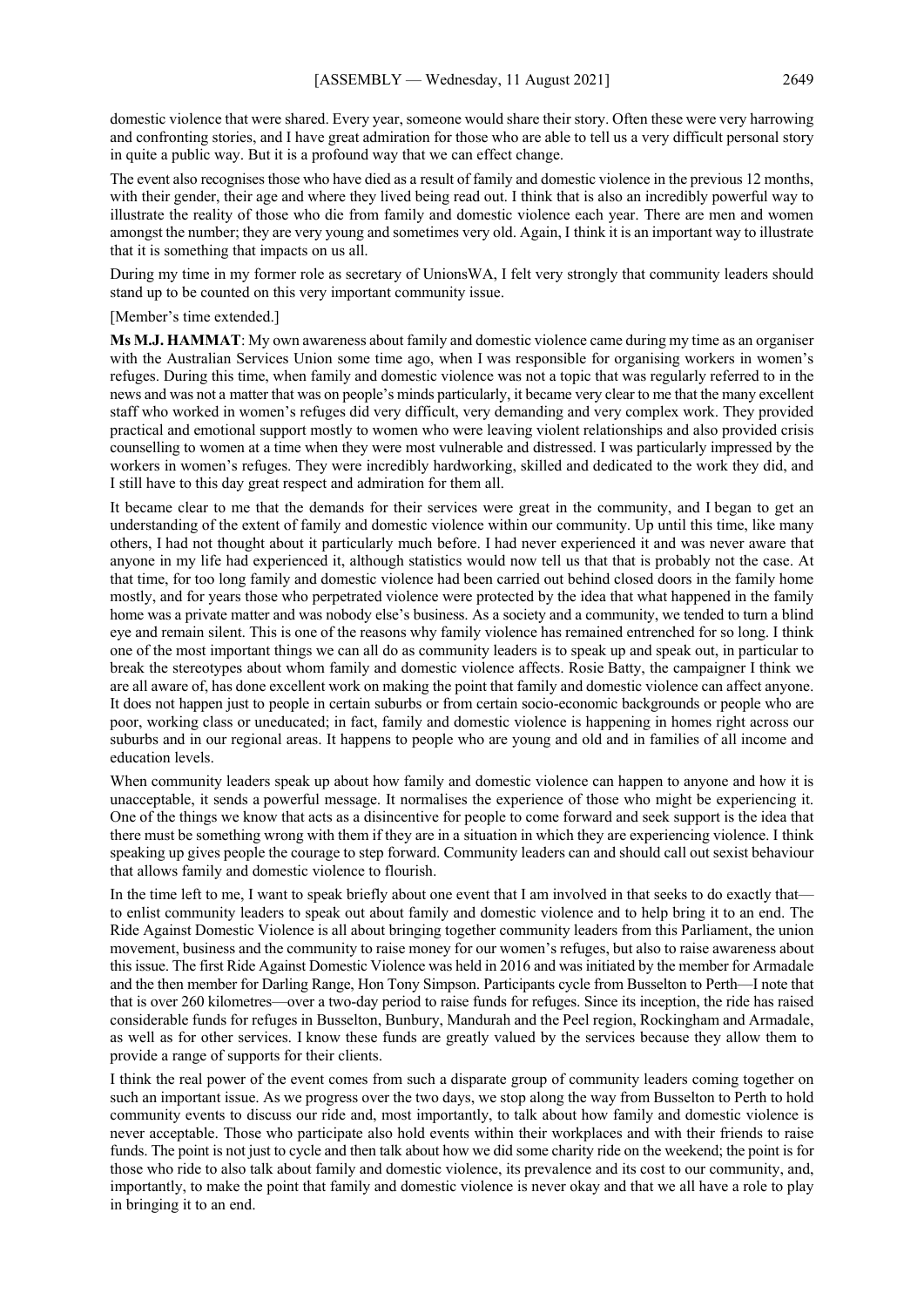The ride will happen again in September, and I look forward to joining the WA Parliament team, with the member for Thornlie as our captain and the member for Armadale once again participating. I need to confess that I have not done enough training and it will probably hurt quite a lot, and it has been pretty uncomfortable training during the wettest July in living memory, but we all need to be prepared to get uncomfortable to have conversations that will make a difference on this significant issue.

I want to acknowledge Mick Buchan and the Construction, Forestry, Mining and Energy Union for the administrative support they have provided to the event over the years, and Sam Buckeridge and BGC for their support for the administration of the event.

Like many members in this place, I feel strongly that we must work hard to bring an end to family and domestic violence. We all have a role to play in achieving this. We can all speak out about how family and domestic violence affects our communities and we can call out bad behaviour and sexist attitudes when we see them, and I acknowledge that many in this place have done exactly that on occasion. I commend them all for speaking out about poor behaviour and sexist attitudes when they see them, and I particularly acknowledge that, on occasions, that can be difficult when people who are part of your own team might be responsible for the poor behaviour.

Members, we need to do a great many things to bring family and domestic violence to an end. I am very proud to be part of a government that is introducing a very wideranging plan that will help to achieve an end to family and domestic violence. The work that has been done to hold perpetrators to account, to provide support to victims and, importantly, to change community attitudes will help us to shift the dial on this issue. I hope it will bring an end to family and domestic violence in the near future. This bill is an important part of a whole series of strategies and actions that are part of shifting the dial, making change and bringing an end to family and domestic violence in the Western Australian community. I am very pleased to have the opportunity to support it and to speak on it. I commend the bill to the house.

**MR D.A.E. SCAIFE (Cockburn)** [1.48 pm]: It is a great privilege to rise today to speak in support of the Family Court Amendment Bill 2021. It is particularly a privilege to follow the member for Mirrabooka, who has been a great advocate on the issue of stamping out family and domestic violence in both the community and the workplace. This bill is an important step forward in protecting victims of family and domestic violence, as it will effectively ban perpetrators of family and domestic violence from cross-examining their victims in family law proceedings.

As the member for Mirrabooka pointed out at the conclusion of her contribution, this bill is part of a suite of reforms that have been implemented in this state and this country over the last decade that are designed to stamp out the scourge of family and domestic violence in our communities. This reform has been a long time coming, but it is also a reform that is just one step on the path towards dealing with family and domestic violence. That reckoning with family and domestic violence has forced us to consider how we protect victims in our court system, while at the same time protecting people's right to a fair trial and ensuring that all parties in legal proceedings can be effectively represented and effectively have their day in court. I am satisfied that this bill strikes the right balance between protecting victims of family and domestic violence and ensuring the right to a fair trial.

The intention of my contribution today is to outline a little of the history behind this important reform and the breadth of support this reform has. I will give a local example of why this reform is needed and then I will conclude by discussing how this bill strikes the right balance between protecting victims and ensuring the right to a fair trial.

The last decade has been characterised by our country and our state, and, indeed much of the world, coming to grips with the scourge of family and domestic violence. I pay tribute to those many advocates and supporters of the movements that have brought us to this stage today. As the member for Mirrabooka acknowledged, Rosie Batty has been a shining light in this movement. I also pay tribute to all those involved in the Me Too movement over the last several years who have told stories of sexual harassment and sexual violence in workplaces and in our community. I acknowledge the many unions that have campaigned over the years for the protection of victims of family and domestic violence, such as provisions for family and domestic violence leave. I acknowledge, of course, Brittany Higgins, who quite bravely spoke out against the culture of sexual harassment and violence that unfortunately pervades even our own profession and workplaces in politics.

This reform has a long history. The earliest record I could find of this reform being formally supported was a report of the Productivity Commission from 2014. A number of inquiries since that time have supported this reform. After the Productivity Commission report, the Council of Australian Governments national summit on reducing violence against women and their children was held in October 2016. Coming out of that summit, the recommendation was made that a ban be placed on direct cross-examination of victims of family and domestic violence by perpetrators in family law and family violence legal proceedings. Following that summit on 7 March 2017, the commonwealth Attorney-General asked the House of Representatives Standing Committee on Social Policy and Legal Affairs to inquire into how the federal family law system could better support people who have been victims or otherwise affected by family and domestic violence. Consequent on that referral, the committee reported later in that year, in December 2017, and produced a report which is titled, *A better family law system to support and protect those affected by family violence: Recommendations for an accessible, equitable and responsive family law system which*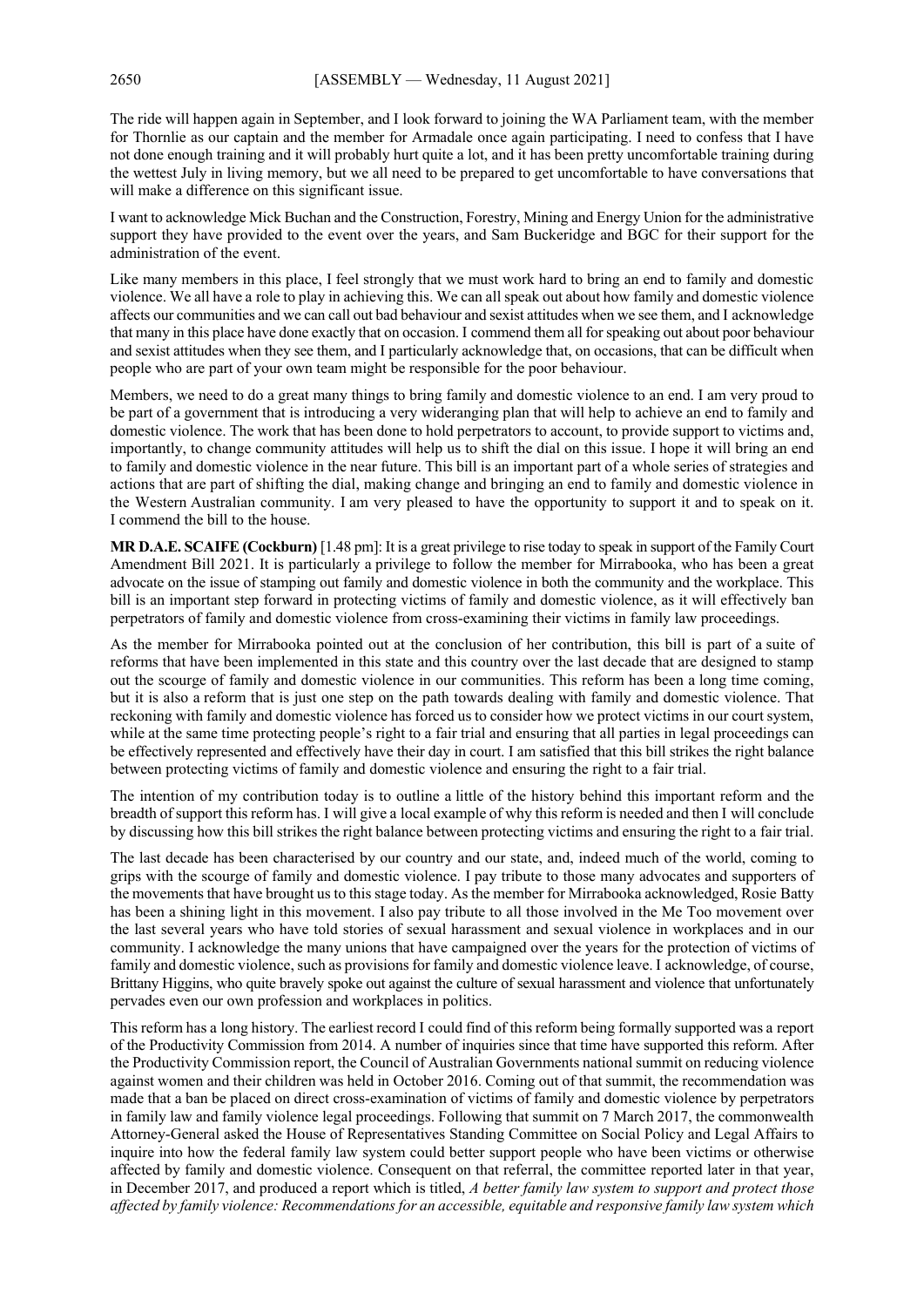*better prioritises safety of those affected by family violence.* I give my thanks to members of that committee and to the commonwealth Attorney-General for requesting and then conducting that inquiry, because it has led to a range of reforms in the family law system being implemented that protect victims of family and domestic violence.

Today we are considering one of those reforms that was recommended in that report. That inquiry received evidence from a broad range of stakeholders who supported a ban on direct cross-examination by perpetrators of family and domestic violence of their victims. Those organisations included Women's Legal Services Australia, the Australian Capital Territory Human Rights Commission, the Family Law Council and many family and domestic violence support and advocacy services. It can be seen from this history that this reform has been thoroughly investigated. It has been subject to inquiry by a number of different bodies and it has been supported by a broad range of stakeholders. This bill does not deal with a new concept; indeed, this bill has the effect of harmonising the position in the Family Court of Western Australia with the existing position in the federal Family Court of Australia.

I have spoken before in this place about the growth of self-represented litigants in legal proceedings across the country. This growth in self-represented litigants is often bemoaned by some lawyers, but, as I have said before, and I reiterate, the reason for it is that the cost of legal representation in this country is prohibitive when it comes to retaining legal practitioners in private practice. That surge in self-represented litigants has a direct bearing on the subject of this bill that we are considering today. Indeed, the House of Representatives committee inquiry received evidence that in about 26 per cent of matters that proceeded to trial in the federal Family Court in the 2016–17 financial year, only one party had legal representation. That is more than one-quarter of cases in that jurisdiction in that year. The committee also received evidence that the figure was even higher in the Federal Circuit Court of Australia, which deals with some federal family law matters. The figure in the Federal Circuit Court was that 52 per cent of family law trials in the 2014–15 financial year involved at least one party who was unrepresented. The result of that very high proportion of self-represented litigants in the family law system is that there is a significant risk in family law matters that there will be what I will refer to as "direct cross-examination". Direct cross-examination is when one of the parties to the litigation conducts the cross-examination of the witnesses for the other side of the litigation. In cases that are affected by family and domestic violence, which, sadly, are too many in the family law courts, the risk therefore arises that that cross-examination will be conducted by a perpetrator of family or domestic violence of their victim.

I will now give a local and a compelling example of why this reform is needed. It is an example of a situation in Western Australia in which a perpetrator of family and domestic violence cross-examined their victim in Family Court proceedings. The case I refer to is Sampson and North, and the citation is [2014] FCWA 75. Prior to descending into the circumstances of that case, I note that this case occurred prior to some other reforms in the Family Court system taking place, such as the Family Court Amendment (Family Violence and Other Measures) Act 2013. That act prioritised protecting children from physical or psychological harm over the requirement to ensure a meaningful relationship with both parents. It repealed what were referred to as "friendly parent provisions". These provisions essentially gave greater consideration to parents who had a positive view of facilitating the other parent's access to the child. Those provisions had an unintended consequence in that women—it was predominantly women—who were victims of family and domestic violence were less likely to disclose that there was family and domestic violence in their relationship because they were concerned that that would lead to them being labelled an "unfriendly parent" because they were attempting to restrict their partner's access to the child. Those provisions had the effect that victims of family and domestic violence were less likely to make very significant disclosures.

Another thing I note about that act is that it was passed by the former Barnett Liberal government. That is worth highlighting because I want to acknowledge in this place that taking action on rooting out family and domestic violence has long been a bipartisan proposition in this Parliament and indeed in Parliaments right around the country, and that should continue.

Debate interrupted, pursuant to standing orders.

[Continued on page 2661.]

#### **VISITORS — MAIDA VALE PRIMARY SCHOOL**

*Statement by Speaker*

**THE SPEAKER (Mrs M.H. Roberts)** [2.01 pm]: Before I call for question time, on behalf of the member for Forrestfield, I welcome students and staff from Maida Vale Primary School to the Speaker's gallery. Welcome to all the students and staff.

#### **QUESTIONS WITHOUT NOTICE**

HOUSING SOLUTIONS SUMMIT

#### **379. Mr V.A. CATANIA to the Minister for Housing:**

I refer to the housing solutions summit held on 29 July convened by Shelter WA and attended by peak housing industry representatives and community organisations.

(1) Was the minister invited to attend the summit?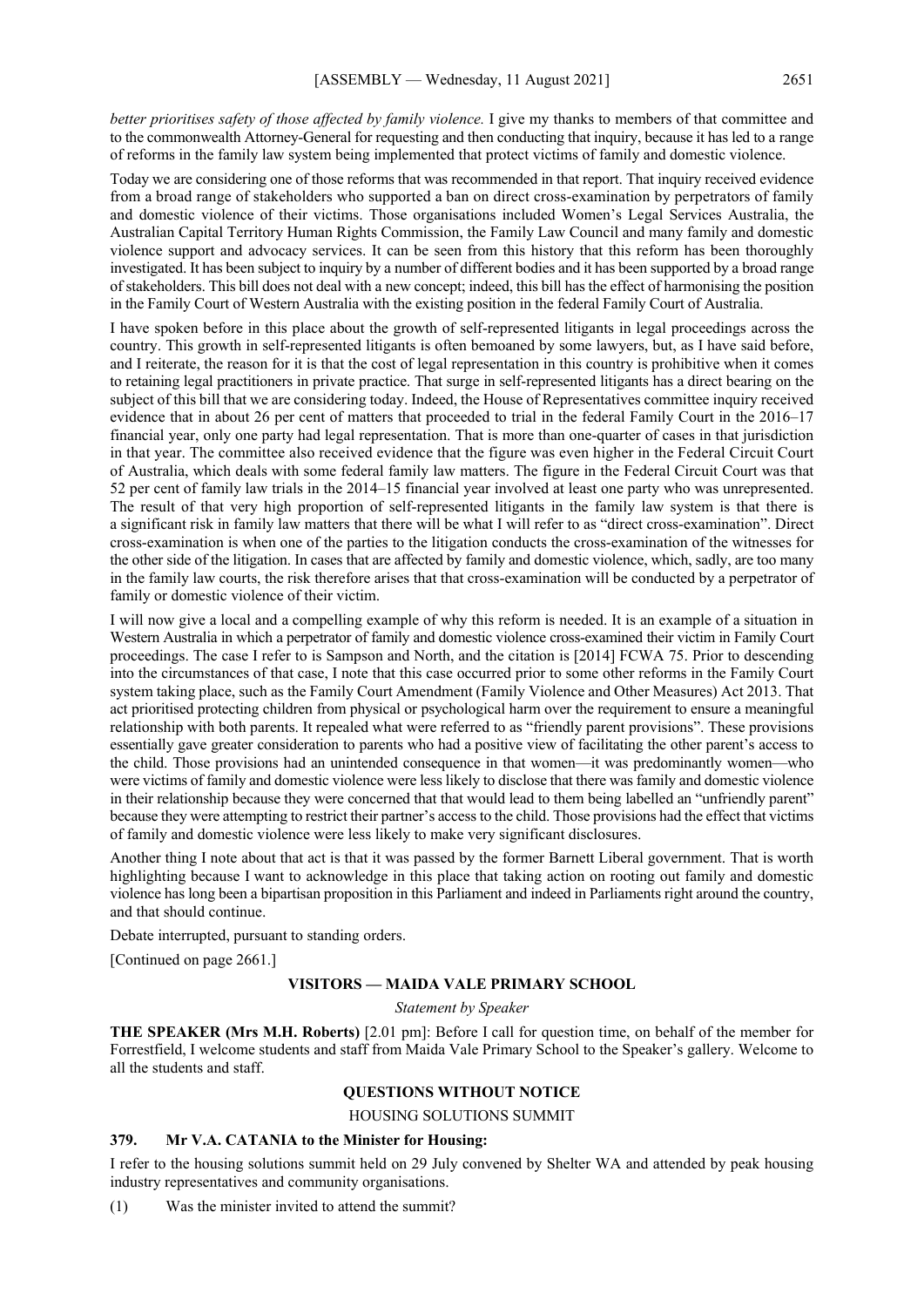#### (2) Did the minister or any of his ministerial colleagues attend the housing solutions summit; and, if not, why not?

#### **Mr J.N. CAREY replied:**

 $(1)$ –(2) I thank the member for the question. I was in the goldfields at the time visiting regional staff and looking at regional public properties. A departmental staff member was at the summit.

#### HOUSING SOLUTIONS SUMMIT

#### **380. Mr V.A. CATANIA to the Minister for Housing:**

I have a supplementary question. If everything is on the table to address the housing crisis, why did the minister think the summit was not important enough to attend?

#### **Mr J.N. CAREY replied:**

There are two things. First, I am a very open and accessible minister. I have met with a large number of stakeholders, including Shelter WA on two occasions. I want to address this issue because the member for North West Central seems to be such a keen proponent for Shelter WA and some of its proposals. As I have said on the public record very clearly, there is a nuanced and complex approach to delivering public housing. It is not as simplistic as some advocacy groups suggest, including the suggestions for the member for North West Central's electorate, and I will give an example. Shelter WA is on the public record with the suggestion that using vacant suburban land in Carnarvon, I should build 157 one-bedroom units. That seems great, but actually there is complexity to the equation for these simple reasons. Firstly, there is no demand for 157 one-bedroom units; in fact, what we need in many regions is culturally appropriate accommodation. Secondly, we have to think about, as I have flagged before, the complexities of high-density social precincts and suburbs. I would be interested in the member for North West Central's approach and attitude and what nearby households may think when potential antisocial behaviour develops as a result of a Shelter WA proposal to put 157 one-bedroom units in a small suburb or precinct of Carnarvon. Does the member for North West Central support that measure?

#### **Mr V.A. Catania** interjected.

**Mr J.N. CAREY**: Do you support that measure, member?

Several members interjected.

**Mr J.N. CAREY**: We hear from this member, who is so simplistic in his analysis. He has been to the Barnaby Joyce school of media training—say whatever and do whatever to get a headline. We saw it on the Pindan issue, when he said, "Terminate the contract and put at risk 90 jobs in the regions."

#### **Mr V.A. Catania** interjected.

**Mr J.N. CAREY**: That was your advocacy! I have to say this: members in the member for North West Central's community have thanked me personally for taking a prudent approach to Pindan and securing 90 jobs, including jobs in the member's electorate. The member may not care about that. He may be after a headline in his reckless approach, but I am very clear that on both our housing and homelessness strategies and in dealing with those sorts of issues, this government has got it right.

#### HEALTH SERVICES — REGIONS

#### **381. Ms D.G. D'ANNA to the Premier:**

I refer to the McGowan Labor government's significant investment in health services throughout regional Western Australia.

- (1) Can the Premier advise the house how the McGowan Labor government is expanding the capacity of health services in regional Western Australia and outline how these services will assist vulnerable and disadvantaged patients to access high-quality healthcare services?
- (2) Can the Premier advise the house whether he is aware of any threats to regional people's health?

#### **Mr M. McGOWAN replied:**

(1) I thank the member for Kimberley for the question and all her advocacy for her electorate. On Sunday, we announced a \$1.9 billion boost to health and mental health spending in the coming budget and we also confirmed massive improvements in capital works for hospitals and health services around Western Australia. This will be hundreds of additional beds, hundreds of extra nurses and at least 100 extra doctors, as well as a significant investment in mental health. We will make sure that the regions receive their fair share as well, particularly to assist vulnerable and disadvantaged patients.

Just to name a few of the services that will be improved, expanded or created as part of this, we have allocated \$2.8 million to expand women's community health services in the Kimberley; \$15.7 million to begin construction of the new consolidated health service in Meekatharra; \$10.9 million for the Royal Flying Doctor Service to refurbish and replace aircraft engines on some of its aircraft; \$1.8 million to employ a permanent GP for cervical cancer at the Goldfields Women's Health Care Centre; \$2.2 million to establish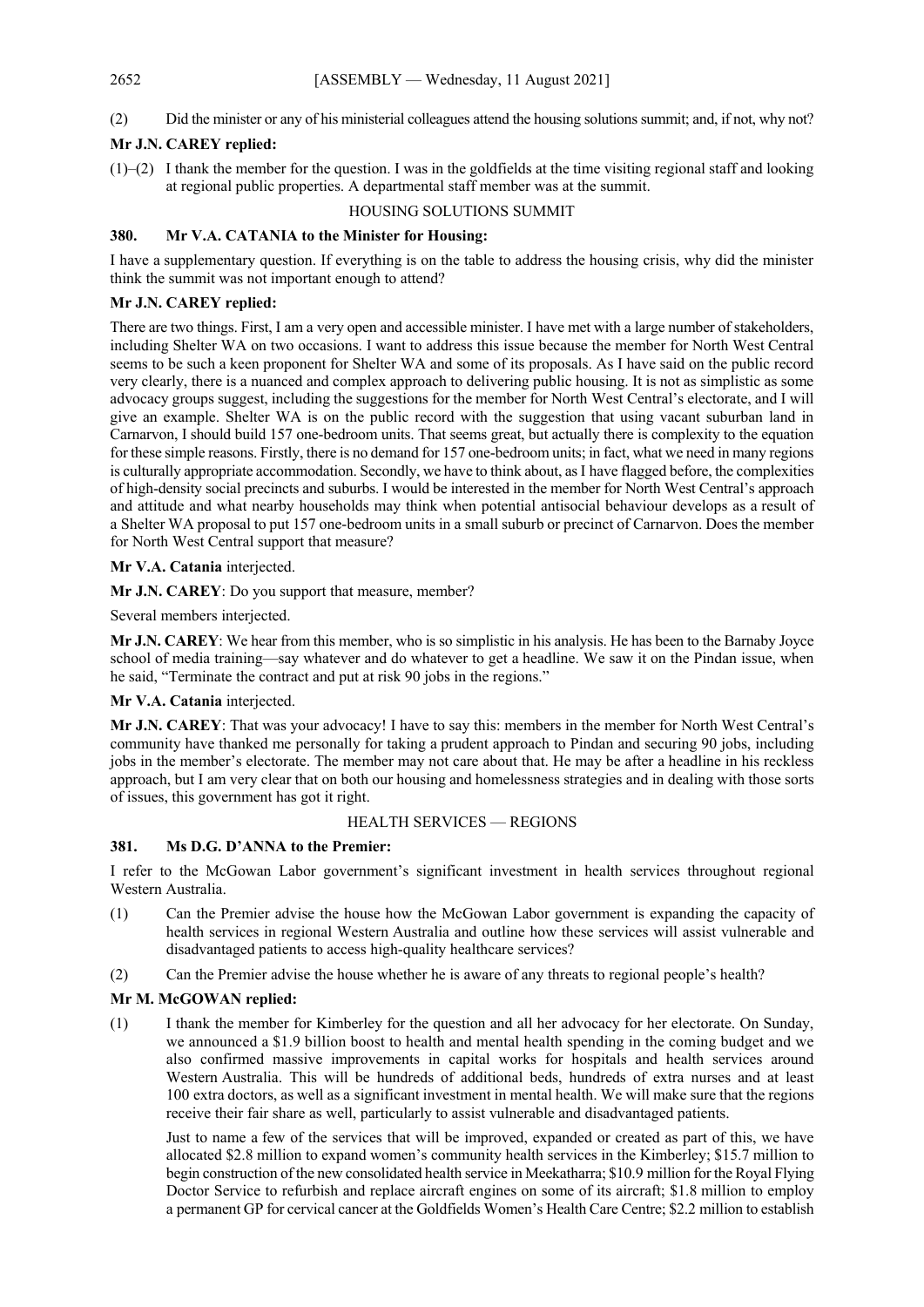a women's community health service in the Peel region; \$17.6 million towards social and emotional wellbeing services for Aboriginal people in regional WA; \$14.8 million for a step-up, step-down mental health facility in South Hedland; and \$19.7 million to expand the eligibility of the patient assisted travel scheme for patient support escorts and others, as well as for maternity patients all over regional WA. All that is on top of the rebuilds or new hospitals in Newman, Tom Price, Laverton, Geraldton, Bunbury, Peel and other places around regional WA. That is a massive investment in regional health as part of the upcoming state budget.

(2) In terms of threats to the health of Western Australians, I know that regional people in particular, and Aboriginal people most especially, are very vulnerable to pandemics, as was shown 100 years ago with the Spanish flu. Aboriginal people and regional people in Western Australia are vulnerable to the COVID pandemic. I am very pleased that the Prime Minister has supported Western Australia in its latest fight with Mr Clive Palmer and his efforts to undermine the vaccination program in Western Australia. The Prime Minister has backed us, and, of course, regional people are very vulnerable to what Mr Palmer is saying, in particular Aboriginal people. It is actually deranged, insane and dangerous what Mr Palmer is doing. He has picked Western Australia to challenge our vaccination program. He is a Queenslander with limited interest in this state and he has decided to challenge our vaccination program here with a view to stopping the rollout in Western Australia. It is a deranged approach. If he is successful in any way—even in an injunction to delay the rollout—it would be very damaging to the health of all Western Australians. I urge him now to stop.

#### PUBLIC HOUSING — HOMELESSNESS

#### **382. Dr D.J. HONEY to the Minister for Housing:**

Before I commence my question, I welcome into the gallery today Tania Hansen and her mother, Patsy. Tania and her five children are facing eviction from a private rental next week and they have nowhere to go. I also welcome Michelle and Jodie Garlett, the sisters of Alana Garlett who tragically died homeless in Perth in June. I offer my sincere condolences to Michelle and Jodie and their family.

I refer to estimates by Shelter WA that over 9 000 Western Australians will experience homelessness each night and the tragic death of 56 of these people this year.

- (1) Why has this government sold more than 1 300 public houses since 2017?
- (2) Is the minister aware that WA has the worst record in the nation for public housing stock?

#### **Mr J.N. CAREY replied:**

 $(1)$ –(2) I thank the member for his question. Public housing is a key priority for this government, and we are making a serious commitment with nearly \$1 billion in both social housing refurbishment and new building of public homes, and also homelessness initiatives. Only last week, we saw announcements relating to two initiatives. The first was the medical respite centre, which is about addressing that particular gap of rough sleepers coming out of the hospital system. That is only, I must declare, a few minutes from my home. The second, which I am very proud of, is the 100-bed facility within the city operated by an Aboriginal-controlled organisation that is about providing that transitional approach, that first stop, to help get rough sleepers off our streets. We invest nearly \$100 million a year in homelessness programs, shaped around the Housing First approach. That is an approach we did not see in the ad hoc nature of the previous government. We are seeing a very strategic evidence-based approach that is about ending rough sleeping. I also want to put this on the record and I have been very clear before: we have made some difficult decisions regarding the nature of public housing. We do not want to see high concentrations of public housing that can have impacts on social behaviour. Some tough decisions were made; for example, we lost 300 public houses as a result of our decisions, but they were the right decisions. Now we have a very clear program in place and nearly \$1 billion in investment in social housing, public housing and homelessness initiatives.

#### PUBLIC HOUSING — HOMELESSNESS

#### **383. Dr D.J. HONEY to the Minister for Housing:**

I have a supplementary question. Given this issue has now reached crisis proportions, has the government asked the Treasurer and Premier for a rescue package to deliver the 3 500 new properties required to deal with this crisis and the services that are needed to support people back into safe and secure housing?

Several members interjected.

**The SPEAKER**: Minister for Environment, you should not be interjecting whilst a question is being asked. Minister for Water, you should not be interjecting while the Speaker is speaking.

#### **Mr J.N. CAREY replied:**

I find it fascinating how the Liberals and Nationals WA rewrite history on this matter. First of all, there should be a Liberal Facebook page or website that says "Liberals who claim stuff that Labor's done". I love the way that they claim housing increases that were practically funded by the huge social investment made by the Labor Kevin Rudd government. It is a bit like the Libs when they were making claims about hard borders. Do members remember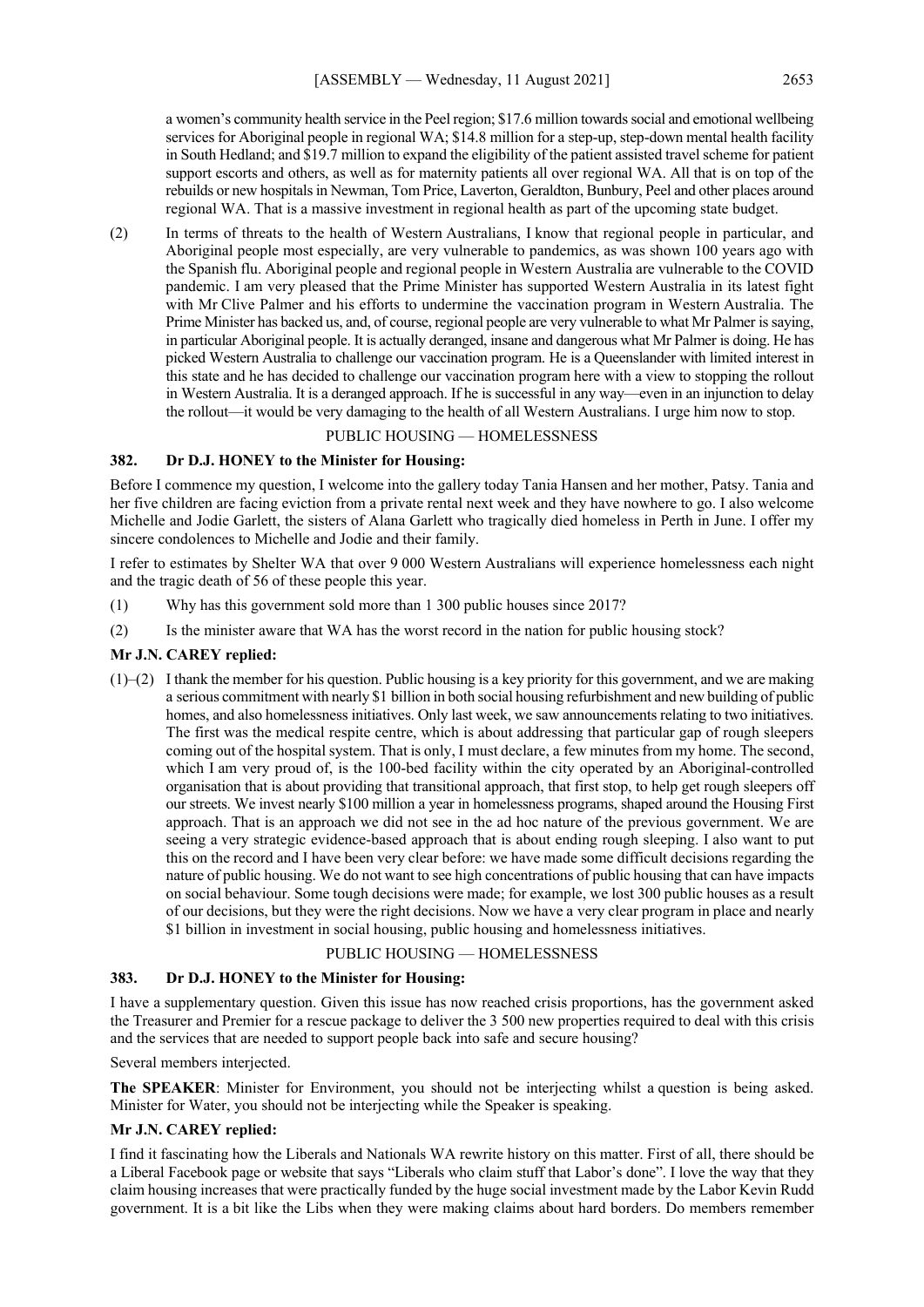before the election when they were claiming they were all in favour of hard borders? Never heard from them; never saw from them. Suddenly, they were claiming the huge social housing gains that were delivered as a result of a Kevin Rudd budget!

Also, let us talk about waiting lists. Let us talk about the Liberal–National government's record on waiting lists. The member for Cottesloe calls a 17 000-person waiting list a crisis. Here is a magic number—24 136. Can the member tell me why that number is important?

**Dr D.J. Honey**: What are you doing?

**Mr J.N. CAREY**: Member, can you tell me why that number is important?

**Dr D.J. Honey**: What are you doing as minister?

**Mr J.N. CAREY**: Can you tell me why this number is important? It is because that is your record in 2010. The peak—that is your record. If you are claiming that we are facing a crisis now, what was it when 24 000 people were on the waiting list?

**Dr D.J. Honey**: What are you doing now?

**Mr J.N. CAREY**: The answer is silence—absolute silence. You are rewriting history when the facts clearly show that the greatest housing waiting list was under a Liberal coalition government.

Several members interjected.

**The SPEAKER**: We will just wait for order again.

#### MENTAL HEALTH SERVICES

#### **384. Mr M.J. FOLKARD to the Minister for Health:**

On behalf of the member for Swan Hills, I welcome the students from Eastern Hills Senior High School.

I refer to the McGowan government's record investment in mental health services across Western Australia. Can the minister outline to the house how this unprecedented investment will help avoid hospitalisations and ensure that more Western Australians can access appropriate care closer to where they live?

#### **Mr R.H. COOK replied:**

I thank the member for the question and I acknowledge his long advocacy for mental health issues. I wish him all the very best for his PTSD Research Foundation, which is doing great work on behalf of the people of the community.

This morning I joined the Minister for Mental Health, Hon Stephen Dawson, at what will be our new community care unit in Orelia, located in the heart of the centre of the universe—Kwinana. This is a \$24.5 million 20-bed service funded under the WA recovery plan, which is a great example of the significant investments the McGowan government is making as we come out of the COVID-19 experience. This is all part of the \$1.1 billion record investment in mental health as a part of the 2021–22 mental health budget—an 11 per cent increase on the previous budget of 2020–21. We are delivering a \$495 million additional investment for statewide mental health, alcohol and other drug services. This includes a \$311 million boost to contemporary community accommodation supports. This is about addressing critical gaps in our mental health services.

As I was saying at the press conference this morning, many of the solutions with our hospital services lie in strong community mental health services so that patients can transition out of the public hospital system into appropriate care environments as residents, so that they can get on the road to recovery in a more appropriate setting for their healing pathways. This service funding includes \$27.7 million for youth long-term housing and psychosocial support, plus in-reach support packages to assist young people to live in the community while accessing mental health and AOD supports; \$25.4 million for a step-up, step-down facility that provides a community mental health service and short-term residential support; as well as \$12.5 million for a purpose-built 20-bed alcohol and other drug withdrawal rehabilitation facility in the Perth metropolitan area.

These important investments are being made to ensure that we can continue to have services available for those who are suffering from mental ill-health. It does not stop there. We also have a \$24.6 million investment in new mental health emergency centres at the Rockingham and Armadale hospitals. That is an important investment for making sure that when people come to an ED in a distressed state, they have an appropriate environment in which to be cared for. We will also invest \$31.7 million in expanding WA's eating disorder treatment services to include central hubs and clinical and community spokes.

The \$495 million investment is part of our \$1.9 billion boost to health and mental health funding. It is such an important effort as part of making sure that in this period of the COVID-related spike in hospital demand, we are providing the resources needed to supply our doctors and nurses with the resources they need to care for those who come to their hospitals. It is also part of making sure that we have great mental health services in the community so that we can care for people and get them on their healing pathways. I think the Minister for Mental Health has done a great job advocating for this funding, and we should be very proud of the investments the McGowan Labor government is making in mental health.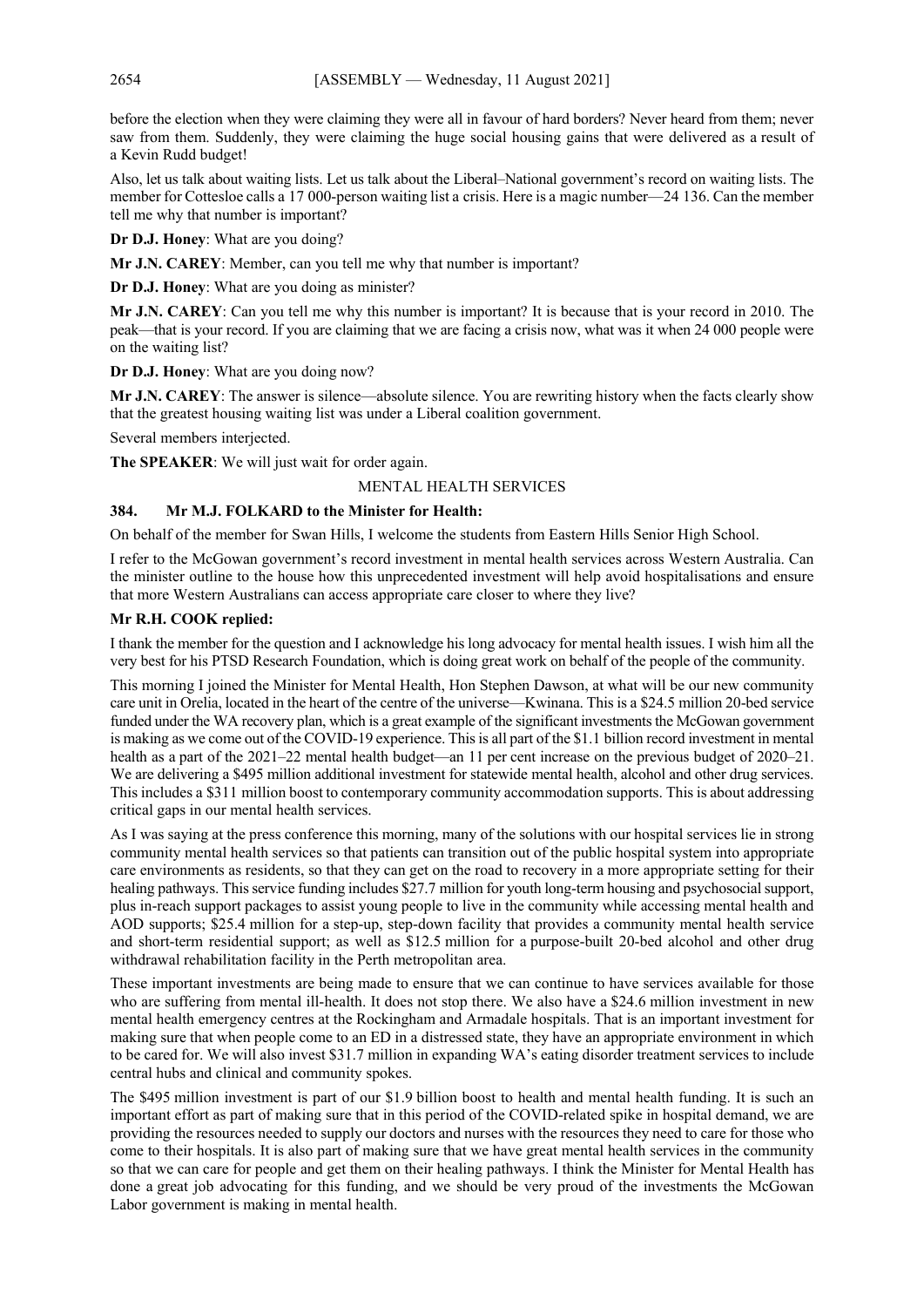#### PUBLIC HOUSING — CITY OF GREATER GERALDTON

#### **385. Dr D.J. HONEY to the Minister for Housing:**

I refer to the 130 public houses that are boarded up across the City of Greater Geraldton, including homes that are less than five years old, and reports of more than 950 people in the midwest and Gascoyne on the public housing waitlist. Given the desperate need for public housing in Geraldton, why are there so many houses boarded up and disused?

#### **Mr J.N. CAREY replied:**

I want to thank the member for his question, but it demonstrates the opposition's lack of understanding of the challenges and complexities of public housing in Western Australia. I actually went out to Geraldton and met the mayor—the robust mayor! I think that is a fair description! Even the opposition is agreeing with me on that one! I went out to Spalding because we are aware of the difficulties in that suburb. This is, unfortunately, the reality, and this is what I have been talking about. Firstly—I have said this on the public record, and I think I am the first housing minister to do so—everyone supports public housing unless it is built next to them, behind them, in front of them or within a kilometre of them. Part of the challenge is that we get resistance wherever we build public housing. Politicians know that, because we get the emails and the calls.

Where there is existing high-density public social housing, it is actually difficult to get tenants in. Some of the boarded, vacant properties in Geraldton were actually available to tenants on the waiting list, but they did not want to take them up. That is the sad reality we face—that there are particular suburbs, streets or precincts where tenants do not want to live in public housing, so they are boarded up until decisions can be made about them.

This is the problem, member for Cottesloe: we do have increased demand for public housing, and as the minister responsible for public housing, there are difficult choices to be made. Do we refurbish those properties and bring them back into the system but then face the possibility that there is no demand; or do we make the difficult choice, even though it involves short-term pain, of demolishing those homes or selling them back to the market so that we can start to de-densify some of those suburbs? These are the complexities of public housing, and Spalding in Geraldton is one example of that.

I want to assure the Parliament that I am looking at a program for Spalding that will help bring those public houses back online, but on the basis that we also renew the suburb and make it a more attractive place for people to live. That will require cooperation between the state government and the local government because ultimately, lighting, footpaths, parks and bus shelters are not the responsibility of the state. However, I want to work with the City of Greater Geraldton, the robust, effervescent mayor and, of course, the local member for Geraldton, who has made her position very clear. I want to see a renewal program in place that will deliver on those outcomes.

#### **Mr P. Papalia** interjected.

**The SPEAKER**: Minister for Police!

Several members interjected.

**The SPEAKER**: Member for Cottesloe, before you ask your supplementary question, the reason we have this disorder is that ahead of you asking your question, the Minister for Police decided to gratuitously interject. We will not be able to continue question time if people are going to interject every time the Leader of the Liberal Party rises. Leader of the Liberal Party, with a single supplementary question.

PUBLIC HOUSING — CITY OF GREATER GERALDTON

#### **386. Dr D.J. HONEY to the Minister for Housing:**

Thank you very much, Madam Speaker. I will definitely ask a supplementary question.

Is it the minister's position that all 130 homes that are boarded up in Geraldton are not wanted; or is it also the case that the minister's maintenance budget for those homes is simply inadequate?

#### **Mr J.N. CAREY replied:**

No. Did I make that claim just then? I do not think I did. I find that extraordinary. The reality is that we have made significant investments. In fact, as part of our economic recovery program, we are investing \$319 million specifically for the social refurbishment of ageing stock. I have to say, the other challenge we faced was the collapse of Pindan Group. It was this government's prudent approach, despite the reckless calls for termination by the Nationals WA in opposition, that saw the continuation of maintenance of priority one and two jobs. Because we stayed the course and because we were not reckless, we were able to maintain that maintenance contract, which will now ensure that further refurbishment works can be undertaken.

I am very confident about the future of Spalding. I am going to work with the City of Greater Geraldton on this matter. I want to make it an attractive place to live, but again, there is no point refurbishing homes if they are not in an attractive place to live. That is the difficulty we face with Spalding. We have to face some misconceptions about that suburb, but I am confident that we, along with the City of Greater Geraldton, can deliver good outcomes.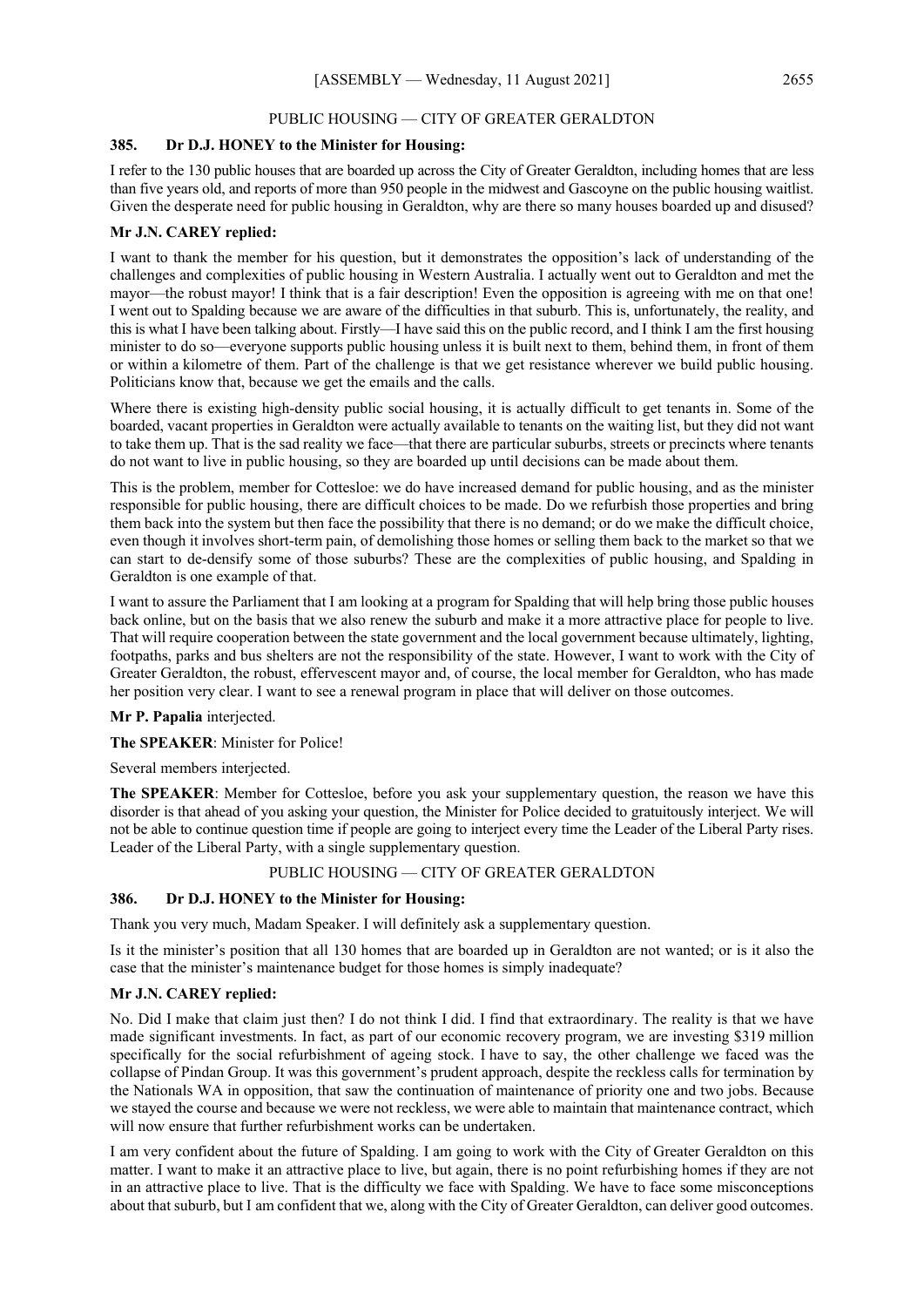#### SPORTING FACILITIES

#### **387. Dr J. KRISHNAN to the Minister for Sport and Recreation:**

I refer to the McGowan Labor government's commitment to ensuring that local community sporting organisations have access to high-quality facilities. Can the minister update the house on the significant investment being made by this government into community sporting infrastructure and outline how this will support local jobs; and can the minister outline to the house what this investment means for organisations such as Corinthian Park Tennis Club?

#### **Dr A.D. BUTI replied:**

I thank the member for Riverton for his question and commend his advocacy for his local community. It is great to have a doctor of medicine representing Riverton rather than a doctor of economics whose hero is Milton Friedman!

The McGowan government has a very proud record of investment in the area of community sporting infrastructure. At the last election we made more than 326 commitments to local sporting facilities and an additional 36 major commitments in the sport and recreation area, to the tune of \$110 million. Of course, that is going to be of major benefit to local communities. In addition, there is \$10 million over the next four years for the club night lights program, which will be of great benefit to local government facilities and will allow more people to utilise sporting club facilities at night time. We have also made a commitment of at least \$4 million over this term of government to facilitate the construction of female change rooms. As we know, female participation in many sports is increasing exponentially, so that is a great initiative.

That is all in addition to the annual \$12.5 million through the community sporting and recreation facilities fund that is provided for sporting and recreational infrastructure. The member asked me about Corinthian Park Tennis Club, which is a very strong tennis club in his electorate. It received an election commitment of \$160 000 to convert two of its grass tennis courts to gel surface hard courts, which, of course, saves water and maintenance. The club received that money, as the member would very well know. In addition, it received \$140 000 through the community sporting and recreation facilities fund to reconstruct its existing set of hardcourts to the same gel surface hardcourts.

I believe that the club actually wrote to the member for Riverton expressing its sincere gratitude for the election commitment grant, which had been executed and paid to the club. I should also let the house know that the grant will also allow the club to upgrade its lighting to LED standard, which will improve lighting and of course will lower operating costs and allow for greater use of facilities at night-time.

The member for Riverton may remember that last week the member for Cottesloe asked the Minister for Local Government a question about Corinthian Park Tennis Club. I make two points about that. Firstly, the member for Cottesloe should be very careful about whom he speaks to in obtaining his facts. He may have had a coffee meeting with a former opponent of his. I am not sure, but maybe that was the case! Secondly, I was really quite confused when the member for Cottesloe asked the Minister for Local Government a question. Only last month, I toured the member for Cottesloe's electorate with him to look at a number of sporting facilities that are looking for local commitments to be delivered out of my portfolio. I am wondering why the member for Cottesloe would ask the Minister for Local Government a question that he clearly knows is within my portfolio. I spent half a morning— I know; I am very brave!—with the member for Cottesloe in his electorate looking at a number of facilities.

Several members interjected.

#### **Dr A.D. BUTI**: Did I get lost?

Before the member for Cottesloe asks his next question, to any minister, he should make sure that he asks the correct minister, if he wishes to get an answer, although I should end by saying that the Minister for Local Government did answer the question superbly!

#### WORKER ACCOMMODATION — REGIONS

#### **388. Mr V.A. CATANIA to the Minister for Housing:**

I refer to the dire shortage of workers' accommodation in towns in the north of the state, leaving business owners so desperate that they are resorting to hosting workers in their own homes and local governments are forced to deliver their own solutions to fix the mess.

- (1) Given it has been fivemonths since the election commitment to accelerate the process to facilitate new workers' accommodation facilities in Exmouth and Kalbarri, has the minister commenced the expression-of-interest process for local builders?
- (2) Will the minister give Broome business owners a commitment to address the dire shortage of workers' accommodation in the community?

#### **Mr J.N. CAREY replied:**

(1)–(2) I thank the member for the question. I am acutely aware of the housing pressures across Western Australia. We have said that on the public record. But also we have introduced a range of measures for both the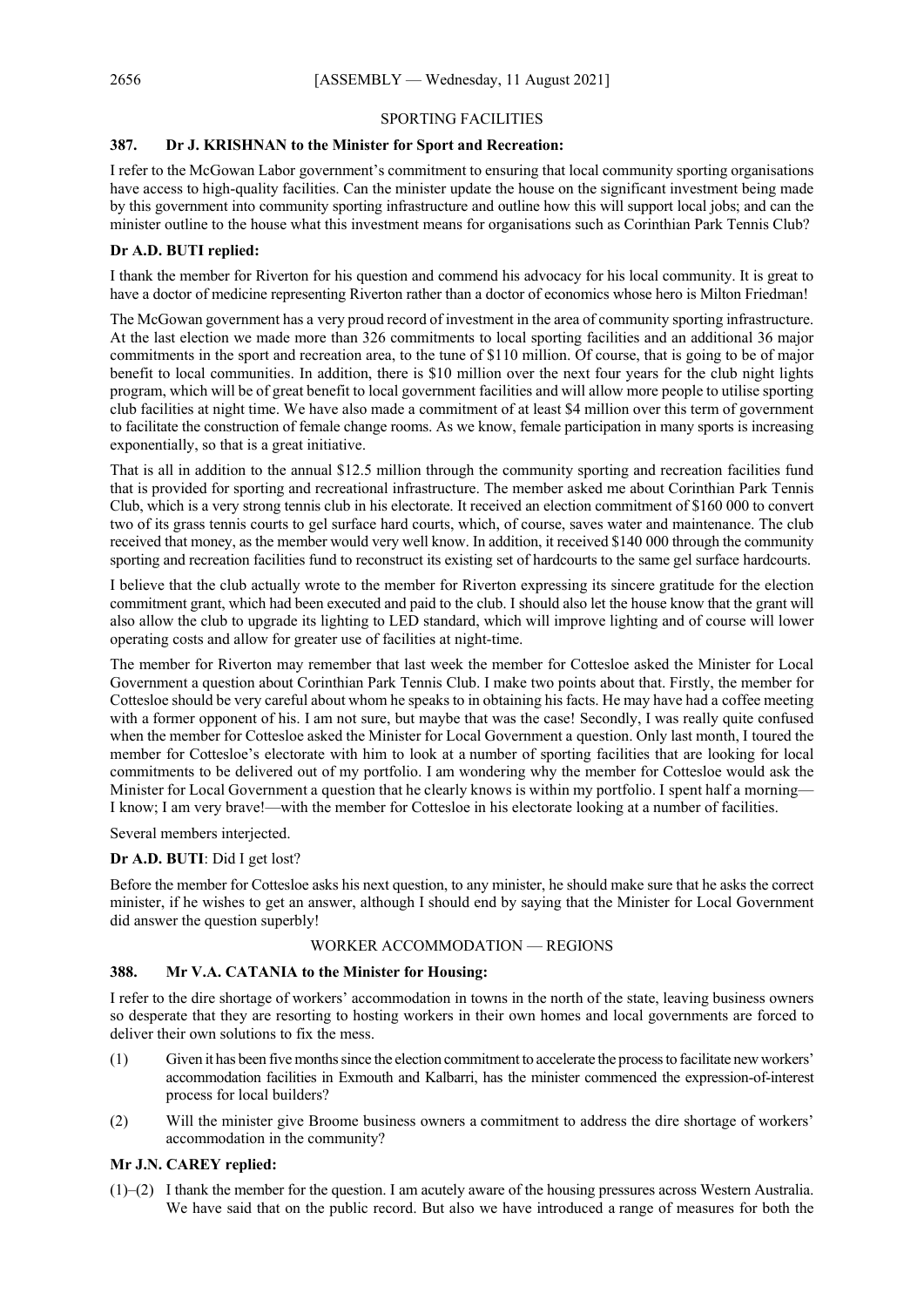metro area and the regions. Of course we broadly know this and the statistics do not lie: there have been 27 000 building approvals in the last financial year. That is an increase of more than 80 per cent. That is extraordinary and is the result of a very deliberate policy by the state government, in combination with the federal government, to provide an incentive to boost industry. Bankwest Curtin Economics Centre has clearly said—not the state—that there will be 10 000 more rentals coming on across Western Australia. That will provide rental relief across all markets.

The building approval success has not been confined just to the metro area. In fact, across regional Western Australia we have seen increases of 190 per cent. But we are not resting there. We have also sought to get more land onto the market, because it is not just about housing supply, it is also about land supply. The Minister for Lands in our first term introduced a \$116 million regional investment fund. There are currently about 700 discounted lots on the market.

I, along with the Minister for Lands and the Minister for Planning, met, for example, with the regional council alliance to look at other opportunities, working with local government or through our agencies, to look at what other land is available for potential redevelopment. I want to say this: Nationals WA members hold their heads high on workers' accommodation, but we only have to remember Osprey and the inquiry that found that that whole project was \$95 million more than was estimated or put forward in the first case. What an extraordinary situation. This is their history of financial management. This is their history of delivery. I will not be lectured by the member for North West Central. We have very clearly developed and delivered a robust strategy that is fuelling a large number of houses in both metro and regional areas.

#### WORKER ACCOMMODATION — REGIONS

#### **389. Mr V.A. CATANIA to the Minister for Housing:**

I have a supplementary question. The Shire of Exmouth had already identified a suitable piece of land in February. It has started the process of a scheme amendment. It has been five months now. Is this a failed election commitment that was made to the people of Exmouth?

Several members interjected.

**The SPEAKER**: Member for Wanneroo and Minister for Environment!

#### **Mr J.N. CAREY replied:**

It is the same seriousness that the member for North West Central showed to Pindan staff! He showed real, genuine concern there! He was more interested in cheap headlines! That is you—the member for cheap headlines! That is what you will be remembered for. You put 90 jobs in the regions at risk. That is your legacy, member. That is what you will be remembered for.

#### GASCOYNE WATER CO-OPERATIVE

#### **390. Mr K.J.J. MICHEL to the Minister for Water:**

I refer to the McGowan Labor government's strong commitment to supporting food production workers and businesses in Western Australia's horticultural industry. Can the minister outline what the new water supply agreement with the Gascoyne Water Co-operative will mean for growers in the region and how this will support sustainable growth of food production in the Gascoyne?

#### **Mr D.J. KELLY replied:**

I thank the member for the question and I thank him for his representation on many issues relating to regional WA, least of which is water, which is what today's question is about. The Gascoyne Water Co-op is obviously very important to the growers in the Carnarvon region. It transferred from government ownership to the private sector and became a private business in 2001. As part of that transfer, it negotiated a 10-year water supply agreement with the Water Corporation. Like most other businesses, that was based on the growers paying the true cost for the provision of that water. That agreement expired in 2013. Unfortunately, the previous government could not get its act together to negotiate a new water supply agreement for the co-op through the Water Corporation. From 2013, up until we came to government, growers faced a great deal of uncertainty. Obviously, for those people who are in the horticulture business, their water supply is the most important asset. The growers endured quite a difficult position in that they did not know what their future would be. They could not plan for the future. One of the things we wanted to do when we came to government was establish a new long-term agreement for the growers in the Carnarvon region so that they could plan and grow their businesses. I am pleased to advise the house that we have, in fact, signed a new five-year agreement with the Gascoyne Water Co-op for new water pricing, which will again establish cost reflectivity for water. It will be phased in over the next five years and includes a whole lot of other packages that will improve business for the Gascoyne Water Co-Operative. Additional land will be made available through the Department of Primary Industries and Regional Development, and I want to congratulate the Minister for Agriculture and Food for the work that she has done on this agreement. There will also be improved infrastructure for the growers.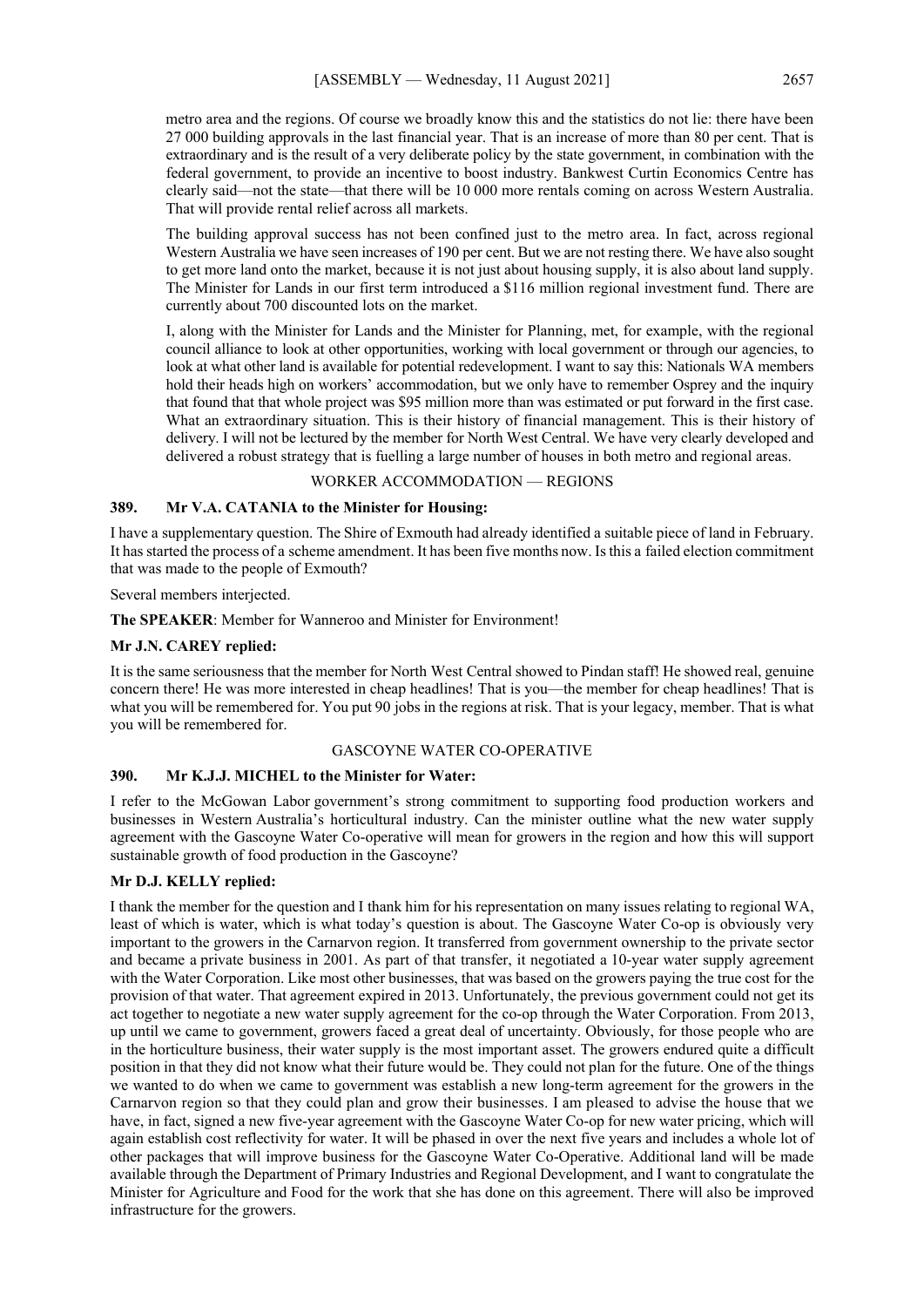It really is a good deal for the growers in Carnarvon. I want to quote from one of the co-op's directors, Tom Day, who gave an interview on 9 August in which he described the new agreement as welcome and very positive, and said it gave certainty to the growers. He urged everybody to get behind the agreement and not muck it up. After a long period of uncertainty created by the previous government, they can now go forward with confidence.

Of course with the reference to not mucking it up, there are some people who have been agitating against the agreement.

#### **Mr D.T. Punch**: Who's that?

**Mr D.J. KELLY**: The member for North West Central, who prior to the election, having failed under the previous government to deal with this issue, was out there attacking members of the co-op who were negotiating in good faith with the government and undermining the process and making promises that he knew he would never have to keep because they were never going to win the election. He is still out there undermining the good work of the co-op to get this business back onto a secure footing.

We know the member for North West Central is good at undermining and attacking people, because we see what he does in his own team. We know how good he is. We know he is a fan of Barnaby Joyce. We know he does not like his own leader. We know he does not like his own deputy leader. He is a great force of destruction. While for me a new member for North West Central at the election would have been immensely welcome, in some ways I am glad to have the member for North West Central back in the Parliament, because we know he is not only a destructive force in the community, he is a destructive force on the opposition benches.

#### FIRST NATIONS HOMELESSNESS PROJECT

#### **391. Ms M.J. DAVIES to the Minister for Community Services:**

I refer to the First Nations Homelessness Project, a program that has saved hundreds of Aboriginal families from eviction and kept more than 1 500 children off the street.

- (1) Is it true that the minister told Jennifer Kaeshagen, the founder of the project, that there are no available funds from the state government to support this project?
- (2) Will the minister reconsider this and work with the project to find just \$50 000 a year from the government's \$5 billion surplus to allow it to keep offering this vital and proven service?

#### **Ms S.F. McGURK replied:**

(1)–(2) Madam Speaker, I am happy to take this question. I did meet with representatives from the First Nations Homelessness Project. This is a project that had been funded under the federal government, to my recollection with \$1 million a year for four years, to assist families who are at risk of eviction. Although it is important to note that it is not an Aboriginal-controlled organisation, it has a strong relationship with many Aboriginal families, and credit to it for its work on the ground, and particularly to Jennifer. I have met with her a number of times and I know that she does good work.

However, the state government currently, through the Minister for Housing's area of responsibility, has the Thrive program. That is \$11 million a year given to support families or tenants in public housing who are at risk of losing their tenancies by helping them to maintain their tenancies and overcome the issues that they are confronting—\$11 million a year. It is a \$58 million contract that has been given to a range of different organisations around the state to do that work. To my knowledge, the First Nations Homelessness Project has never applied for funding in any of those tender processes. It had an opportunity to apply through the Thrive tender process and elected not to do so.

When the federal government funds an organisation, and then when that money runs out, all of a sudden the opposition wakes up and says that the state government should be funding this organisation, because the federal government has decided to withdraw its finding. It is staggering. We cannot pick up the tab every time the federal government decides to withdraw funding from a pet project that it had decided to fund. All of a sudden, the federal government is saying to the state government, "This is a housing issue; you should fund this project." We spend \$11 million a year to support tenancies. I think that is a good contribution.

While I am on my feet, member, I did want to address the issue that was raised yesterday in a question in this place and that has since been reported in *The West Australian*—namely, the member's question about whether there are 100 pregnant women, as the member claimed, in the south west who are believed to be without a fixed address and perhaps facing homelessness. I asked the member in the answer to that question what her source of information was, and the member did not answer that in her supplementary. When I was reading the article in *The West Australian*, I was interested to see that it seems that one of the sources of the information in this article is a representative from the Australind Lions Club, which develops care packs for people struggling to find accommodation. All credit to it. I am sure it does good work. I respect that work. That is good work. But it is not a paid service provider that would understand the extent of homelessness and who is at risk of homelessness.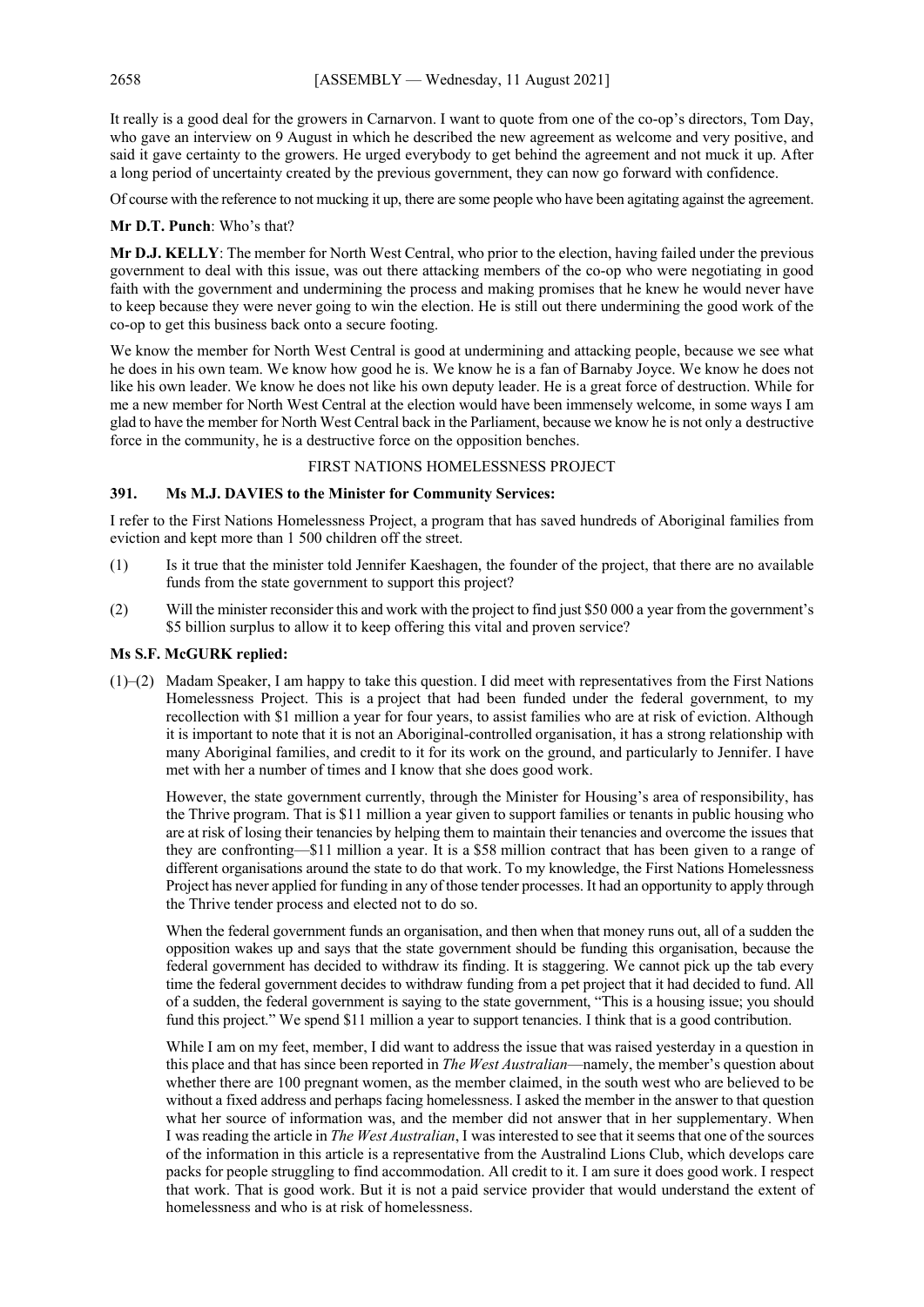Interestingly, the other source of information is actually Gerry Georgatos from the First Nations Homelessness Project, also an organisation that does not receive funding from our government and is not a service provider that has access to any reliable data. I would be interested to know from where the member gets her information. If you want to be the Leader of the Opposition, and if you want to be credible in asking for information about sensitive issues, can I ask where you got that information from, and whether in fact it is from any paid service provider or from any reliable piece of data.

This government is investing in this area. Yesterday was census night. We encourage people to participate in the census, and I met with some staff employed by the census providers to go out and work with homeless people. We are funding new data collection in Bunbury and Geraldton, in the metropolitan area, and in a number of regional centres to make sure we have reliable information, not rumour and speculation on which to base some sort of hysterical claims.

**The SPEAKER**: Just before I give the supplementary, it is not open for the person asking the question to respond to matters in a supplementary; all they are able to do is ask the supplementary question. But I note that we will be having a debate on this issue later in private members' time, so you might get a response to the questions if directed then, minister. Leader of the Opposition, with a supplementary.

#### FIRST NATIONS HOMELESSNESS PROJECT

#### **392. Ms M.J. DAVIES to the Minister for Community Services:**

Minister, can I draw you back to the question, which relates to the First Nations Hopelessness Project asking for just \$50 000 a year. Can I take it that the minister would rather play politics and blame games, rather than listen to experts like Dr Fiona Stanley and Dr Betsy Buchanan, and other providers, by refusing to fund this proven and successful program?

Several members interjected.

**Ms M.J. DAVIES**: Just answer the question. You are refusing to fund it.

**The SPEAKER**: Order, please! A number of people have interjected. I am assuming they are trying to assist in answering the supplementary. The minister is more than capable of answering the supplementary, so I would ask that people do not do that during a supplementary question. We want a short, sharp supplementary. I want it heard in silence so that we can get a response from the minister, who is more than capable of answering adequately.

#### **Ms S.F. McGURK replied:**

Madam Speaker, we fund \$11 million through the Thrive program. We fund additional money in the child protection area for families whose children are at risk of coming into the child protection system, including to a number of Aboriginal-controlled organisations—about \$30 million. Last week, we opened the 100-bed Wellington Street facility, which will be run by two Aboriginal-controlled organisations and targeted at people who are street present, homeless now and needing assistance. We also announced last week the local government co-contribution fund of \$6 million. The Minister for Health and I were at the launch of the recovery centre for people experiencing homelessness or have been in emergency departments and need somewhere to recover and be able to link in with services. We made a range of different announcements during Homelessness Week. We are doing important work, not only with new funding into homelessness, but also into reforming the existing system.

I am committed to working with Aboriginal-controlled organisations to make sure that we can get better outcomes for Aboriginal people, and I will continue to do that.

#### SINGLE-USE PLASTICS

#### **393. Ms C.M. COLLINS to the Minister for Environment:**

I refer to the McGowan Labor government's commitment to reducing the impact of plastic waste and litter on our environment by fast-tracking WA's plan for plastics. Can the minister advise the house on how Western Australia's record on reducing plastic waste compares with the rest of the country?

#### **Ms A. SANDERSON replied:**

I thank the member for Hillarys for her question and her local advocacy for the environment. Single-use plastics are a scourge on the environment, without doubt. If it cannot be re-used or recycled, it should not be made. That is the view of the McGowan government and why I have sought to build on the work of my predecessor in this portfolio, Hon Stephen Dawson, who launched a very broad-ranging and ambitious ban on single-use plastics late last year. Shortly after the election result, we sought to fast-track that plan, which means that Western Australia will be banning a broader range of single-use plastics earlier than other states.

Single-use plastics like straws, cups, plates and bowls end up in our oceans and do immense damage to marine life. They end up in riverways as litter. It costs millions of dollars for clean-up, restoration and repair. Volunteers are out all the time cleaning up our riverways, picking up people's rubbish. We want to take single-use plastics out of the waste stream.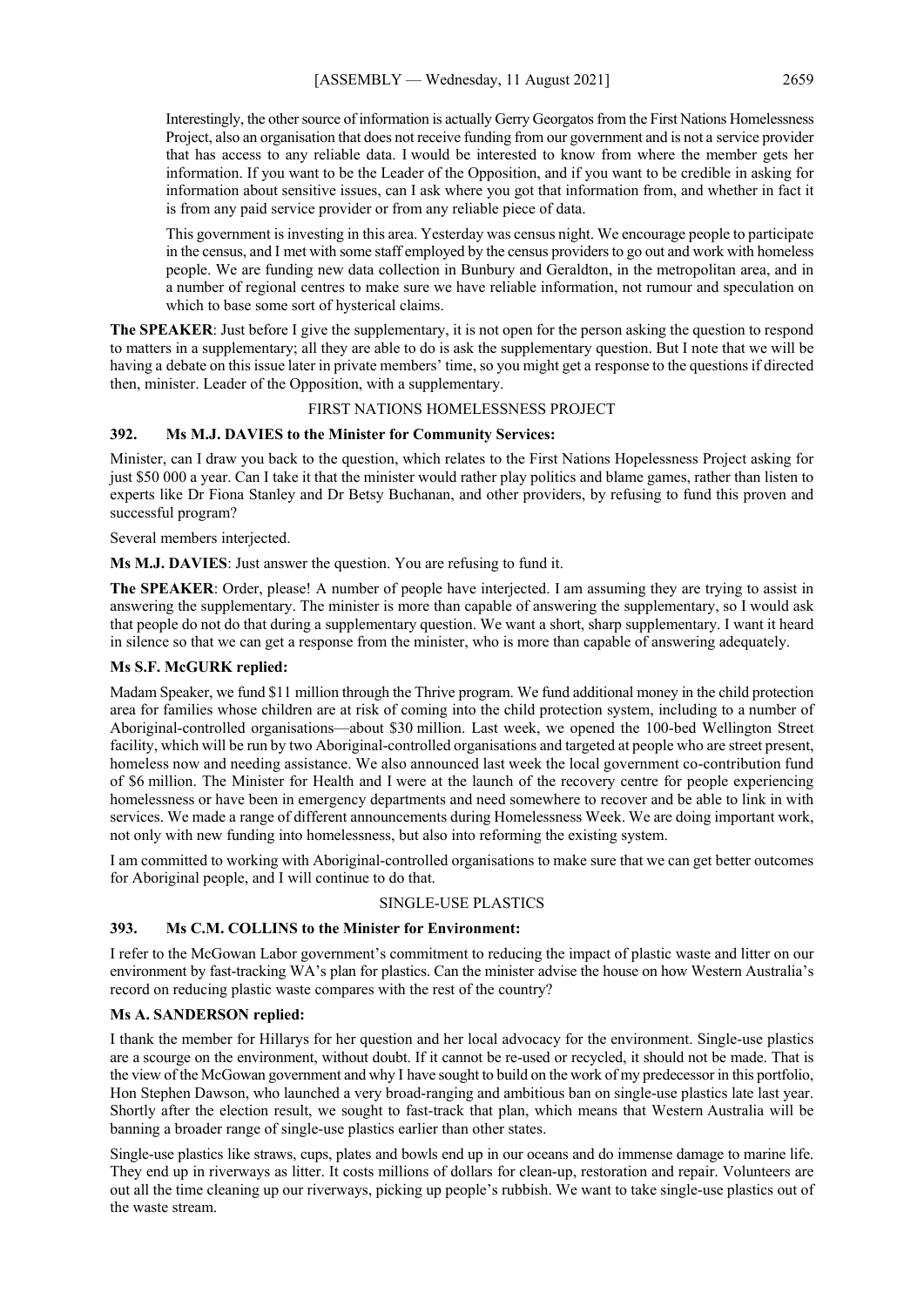The first stage of the ban will be implemented at the end of this year via regulations; that is, bowls, cups, cutlery, straws, thick plastic bags, polystyrene food containers and helium balloon releases will all be banned. We are not interested in using a big stick; we want to work in particular with small businesses and retailers that might find this challenging. We are going to embark on a range of education programs. For the first six months, there will be no enforcement. We will take the same approach that we took to the single-use plastic bag ban, which we saw, in the end, was exceptionally well received by the community. It is now just part of people's trip to the shops to bring their own bags. I feel really confident that WA will be ready to do this.

The second stage of the plan, which will come into force at the end of 2022—so in 18 months—will include plastic produce bags, cotton buds with plastic shafts, polystyrene packaging, microbeads and oxo-degradable plastic and takeaway coffee cups and lids. Most of the takeaway coffee cups that people use are not recyclable or biodegradable, but there are biodegradable alternatives available for people to use now. We are encouraging people to make that change or buy a keep cup. Again, we will take the same approach around education and compliance. This will make WA a leader in this field. According to WWF Australia, WA outstrips any other state on banning single-use plastics.

This builds on the work that we are doing with the container deposit scheme, which has now seen over 360 million containers recycled and \$2 million returned to community groups and charities. This government is committed to cleaning up our environment and has a strong track record on recycling. If it is not recyclable or re-usable, it should not be made!

**The SPEAKER**: The member for North West Central with the last question.

#### ELECTRICITY SUPPLY — KALBARRI

#### **394. Mr V.A. CATANIA to the Minister for Energy:**

I refer to the series of power outages yesterday—I believe five in total; one from 9.30 am to 1.00 pm—adding to the pain and suffering of Kalbarri residents with continuing unreliable power to the community. What is the minister doing to ensure reliable power supply for the community, which has already suffered so much?

#### **Mr W.J. JOHNSTON replied:**

I am very pleased to answer the question. I want to say to the residents of Kalbarri that I understand the frustration of being without power. Modern society is based on the use of electricity and we understand that when people are without electricity, it makes it hard for them. Unfortunately at the moment, there is a long feeder that serves the community; therefore, weather disturbances have a big impact on it. That is unfortunate. It is about the fact that those people are served by such a long feeder.

One of the reasons that people are experiencing a larger number of outages than we would like is climate change. I hope that the Nationals WA will support the Western Australian Labor government, under the leadership of the Premier, in our work to try to reduce carbon emissions in Western Australia. We hope that the National Party will demand that the federal government supports those actions and supports setting a zero target for emissions in Australia for 2050.

In the meantime, although we need this action from the commonwealth government to take genuine action on climate change, we are not letting the people of Kalbarri stand idle. I want to acknowledge that the majority of Kalbarri residents voted Labor at the last election. I want to make the point to them: even if you did not vote Labor, I am not going to leave you alone. We are spending nearly \$7 million on building a new microgrid. It is unfortunate that for a range of reasons the microgrid was not ready before cyclone Seroja hit. Therefore, we allocated all our resources to reconnecting the traditional network in Kalbarri. I want to congratulate Western Power and its workforce for completing that incredibly difficult task in record time. I remind people that in Victoria, after the floods there, there are still people without power. In Western Australia, we renewed a grid the size of Tasmania using our state-owned enterprise.

We look forward to the microgrid being ready. That will allow greater resilience. It will mean that there is power on the other side of the long line, so if the long line is disturbed, the microgrid will come into action and supply the people of Kalbarri. I apologise again to the people in Kalbarri that for a range of reasons—not the least being that when the former government announced the microgrid, it actually did not contract anybody to build it—it has been delayed, including by the impacts of cyclone Seroja.

#### ELECTRICITY SUPPLY — KALBARRI

#### **395. Mr V.A. CATANIA to the Minister for Energy:**

I have a supplementary question. Given this microgrid was due for completion in 2019, will it solve Kalbarri's woes when it comes to not having reliable power?

#### **Mr W.J. JOHNSTON replied:**

It is physically impossible to provide 100 per cent reliable power. That is physically impossible. There is no community anywhere in the world that gets 100 per cent reliable power. But the microgrid will be a significant improvement. I will explain the reason for that. If we think about the physics here, we have the power stations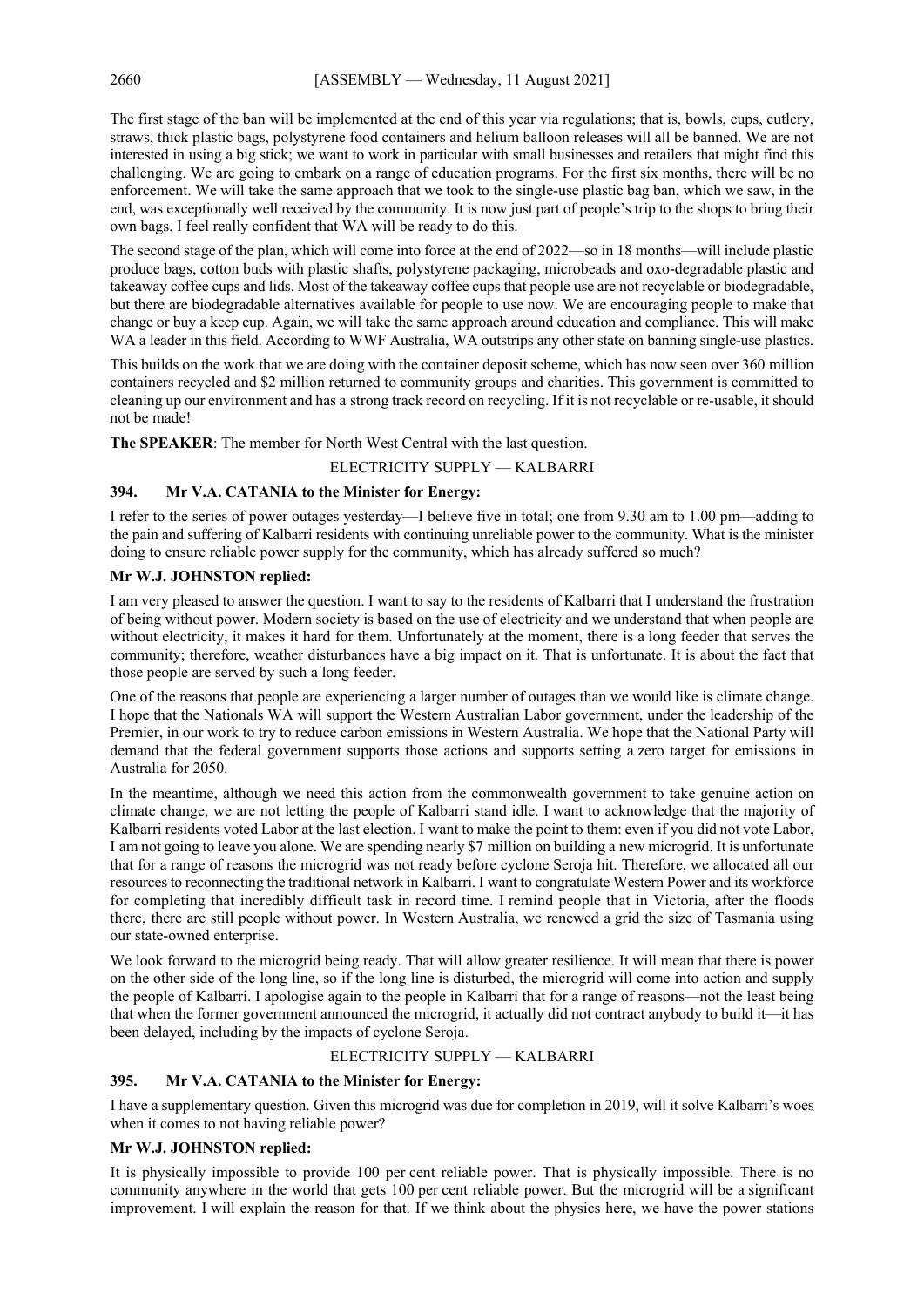around Collie and the electrons have to travel through the high-voltage system, through the medium-voltage system and through the low-voltage system—it is literally thousands of kilometres—and any break in the system prior to Kalbarri means that there will be a disturbance and people will lose their power. The whole idea of the microgrid is to keep energy on the other side of that long line, in the community in Kalbarri, so when the line goes down, the microgrid will be able to provide power. It is expected that there will be a very, very significant improvement in the performance of the Western Power network in Kalbarri when the microgrid is fully implemented.

I acknowledge that there was a delay in the completion of the project because one of the contractors engaged by this government went into receivership and we had to select a new technical provider to complete the project. The project is engineering complete. It was being tested immediately before cyclone Seroja hit. It would have been fully implemented now if it were not for cyclone Seroja. But, naturally, we applied all our effort to the recovery work first before we went back to work on completion of the microgrid. I cannot guarantee that people in Kalbarri will have 100 per cent reliability, because nobody can have that. I will say that there will be a significant improvement in performance for people in Kalbarri and I thank them for showing such strong support by the majority voting Labor at the election.

**The SPEAKER**: Members, that concludes question time.

#### **FAMILY COURT AMENDMENT BILL 2021**

*Second Reading*

Resumed from an earlier stage of the sitting.

**MR D.A.E. SCAIFE (Cockburn)** [2.59 pm]: Prior to question time, I was reflecting on a local example of the need for the reform that is in this bill, being the case of Sampson v North. These proceedings in the Family Court of Western Australia were in relation to the custody of children aged four and two, who were living at the time with the mother. The father sought shared care of the children, while the mother was seeking sole custody.

Several members interjected.

**The DEPUTY SPEAKER**: Member, just hold on two secs. If members want to have a conversation, please either quieten it down or take it outside.

**Mr D.A.E. SCAIFE**: Thank you, Deputy Speaker.

The mother was seeking sole parental responsibility, amongst other orders. In that case, there was a very serious history of violence on the part of the father. For example, on 15 April 2013, the mother obtained a final violence restraining order against the father. The father had also previously been convicted of assault occasioning actual bodily harm, amongst a series of other offences. Also quoted in the judgement at paragraph 37 was a police incident report from 19 March 2013, which reads —

Police attend to execute recovery order. Police advised the father they were there to recover the children. He refused to engage in conversation with the police. He said they were not taking the children and would have to shoot him. The police forced entry. The father attempted to grab a police officer's firearm. He struck a police officer and placed him in a headlock. He struck him several times with his fist. The police charged the father with assaulting a public officer.

In this case, the father had a substantial record of violence, including against public officers of the state. In court, the mother was represented by a lawyer, but the father was self-represented. As a result, during the proceedings the father actually directly cross-examined the mother. The cross-examination was shocking. There is an example given of it in the judgement. I am going to read an extract set out in paragraph 44 of the judgement of the father asking questions of the mother under cross-examination. It reads -

How was I being abusive to you? — Physically, sexually, emotionally.

What's the difference between threatening to rape you and forcing you to have sex with me? —One's a threat, one's an action.

Okay. And I raped you, did I? — Yes. You were very forceful on several occasions.

Say that in my eyes? — I don't have to.

Just look at my eyes.

At that point the judge intervened, and Her Honour said —

No, no. She doesn't need to.

The father then said —

No, no. Fuck this.

The judge responded —

No, no, no. She does not need to.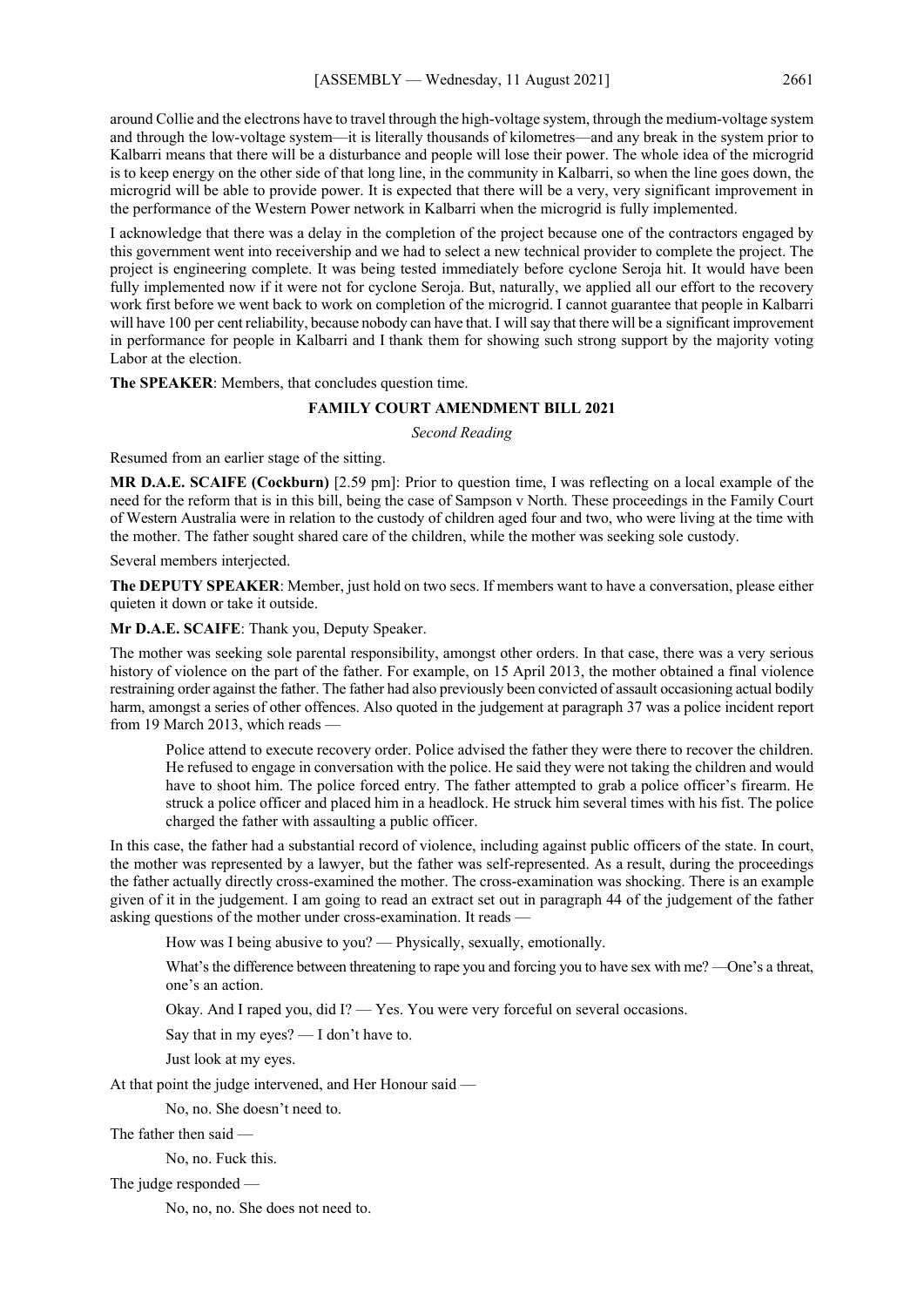The father then said —

Fuck this. She's calling me a fucking rapist.

Her Honour said —

She did not say that.

#### The father said —

She fucking did.

#### Her Honour said —

What she said was you raped her. And no, she doesn't need to look you in the eyes. Now just ask your questions and she will answer them. No. She's not going to look you in the eyes.

The father responded —

You're fucking shitting me. So I kept you in my home for seven years, or by my side as a friend, by forcing you to be with me? And we were never really friends or anything?

The mother responded

You were very controlling in a lot of ways, and manipulative, and basically I guess what kept me there was fear of leaving, because on several occasions you threatened if I ever left you, you would kill me. And you also said —

The father interrupted —

Same way you did to me?

The mother said —

No. And you also said that the kids would be taken away, and …

The father again interrupted —

You know, I only thought there was a problem (indistinct) year. If I'm capable of killing you, how come you're not dead yet?

The mother's solicitor intervened at that point and said —

Your Honour, my client can't possibly answer that question.

It is plain from that extract from the judgement that the cross-examination engaged in by the father in that case was utterly reprehensible. It should be condemned in the strongest possible terms. It had the effect of re-traumatising the mother, who was the victim of family and domestic violence. In that respect, I make it clear that I make no criticism of the court. Clearly, the judge in that case attempted to protect the victim, but Her Honour was also hamstrung by the fact that she needed to allow the father a fair opportunity to conduct his case and conduct cross-examination. But I really do believe that cross-examination like that in the legal system brings the administration of justice into disrepute.

[Member's time extended.]

**Mr D.A.E. SCAIFE**: It is difficult to imagine how awful that situation was for the mother, but she at least had the opportunity to give evidence in her case. The fact is that many others would be deterred from giving evidence at all. There is evidence that that is the case. I refer here to a submission from Women's Legal Services Australia to the House of Representatives inquiry that I referred to earlier. In that submission, Women's Legal Services Australia stated that over a three-month period in 2015–16, it surveyed 338 women about their experiences with the family law system. One hundred and forty-seven respondents, or 43 per cent, said that they had experienced direct cross-examination by their abuser, and 77 respondents said that the dispute had settled by consent orders. To quote page 29 of the submission —

Of that smaller group —

The 77 respondents —

44 women said that the "prospect/fear of personal cross-examination by [their] ex-partner" was a factor in their decision to settle …

Later the submission states —

… participants were asked how significant the prospect or fear of direct cross-examination by their ex-partner was on their decision to settle prior to trial. Of the 60 women who responded, 41 women (68.3%) said that it was very significant, 6 women (10%) said it was of medium significance, and 13 women (21.7%) said it was one of many factors. These findings indicate that the fear of direct cross-examination can directly result in consent orders in family law matters involving family violence that endanger the safety of children and their parents.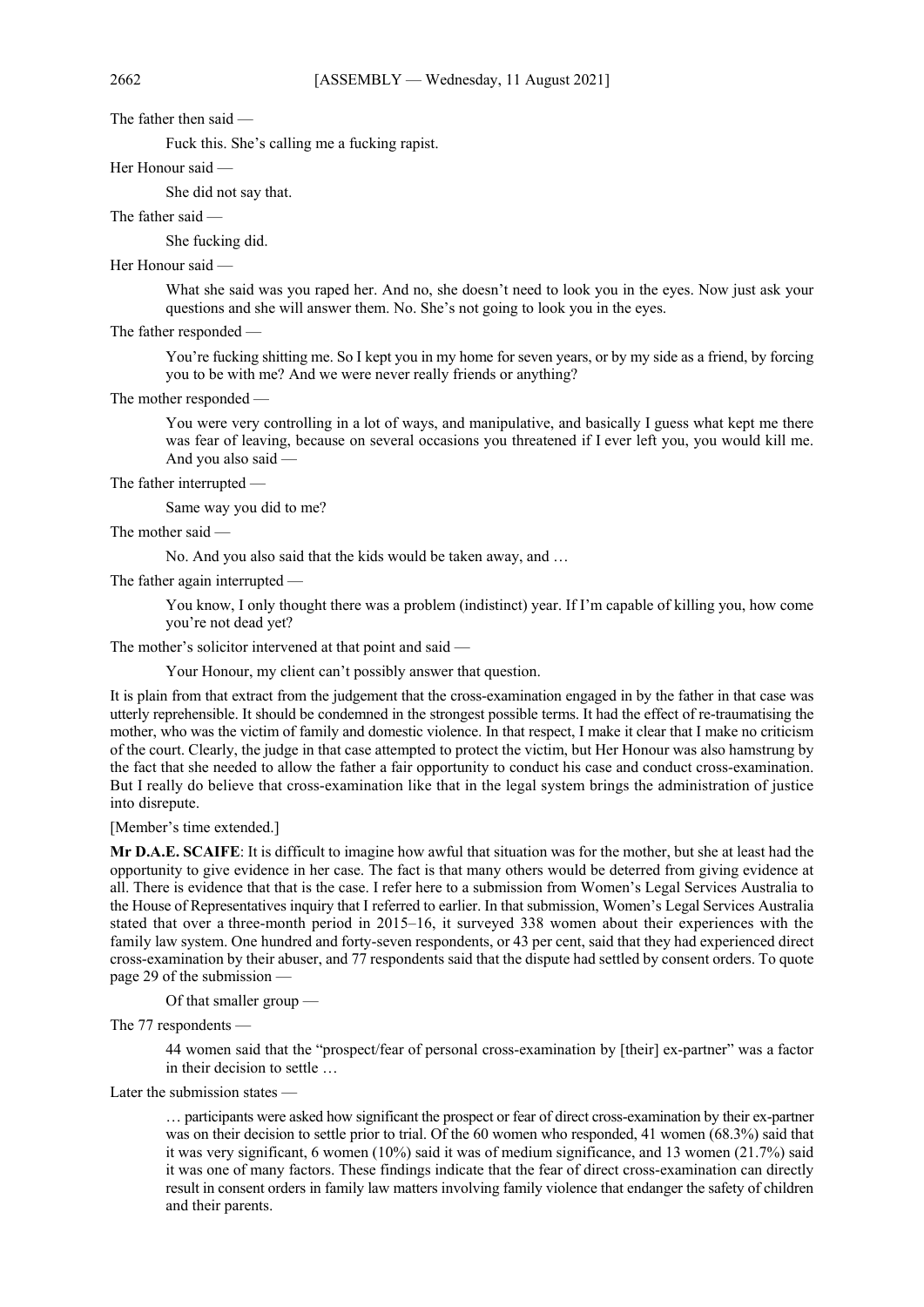What I think is important for members to take from the case of Sampson v North is that the re-traumatising of a victim by their abuser has taken place in our own state relatively recently, and it is but one example of it happening. It is worth reflecting on the variety of effects that this has on the victim and also on the court system generally. The first, as I have outlined by reference to the submission by Women's Legal Services Australia, is that the prospect of direct cross-examination by an abuser pressures victims of family and domestic violence to settle. Obviously, in all likelihood, that results in settlement on less favourable terms than would otherwise be the case. Exposure to cross-examination obviously re-traumatises the victim if they proceed to trial. The prospect of being cross-examined is itself likely to traumatise them. That likely raises just the pure fear of having to face the perpetrator and be questioned by them. I imagine that for victims, actually undergoing cross-examination would be similar to having to relive those experiences all over again.

The other thing that is often overlooked is that allowing perpetrators of family and domestic violence to conduct their own cross-examination very likely does them no favours. These people may have a history of mental illness or substance abuse. They may come from backgrounds in which they were themselves abused. Being in the position of conducting their own case likely means that the best case is not put on their own behalf, while at the same time it causes unimaginable trauma to their victims.

At this point, I note two matters. The first is that family and domestic violence disproportionately affects women and the perpetrators are disproportionately men. It is a gendered issue and there is no shying away from that fact. But I also acknowledge that victims do not belong to just one gender and that relationships come in all varieties, and that, for example, in same-sex relationships there are men and women who are perpetrators and victims of family and domestic violence.

This is a sensible reform in that although it acknowledges the gendered nature of the issue, it ensures that victims are protected regardless of the identity of the victim or the perpetrator. The way that the scheme offers that protection is as follows. I mentioned at the outset of my contribution that the right to a fair trial is a critical consideration here; indeed, the right to a fair trial is a cornerstone of our legal system. The difficulty with banning direct cross-examination in an era in which there are more self-represented litigants is how does that litigant conduct cross-examination. For the non-lawyers in the chamber, cross-examination in our adversarial system of justice is seen as a critical part in testing the evidence, so that when the decision-maker is presented with evidence from one side, the other side has an opportunity to test that evidence in cross-examination and it allows the decision-maker—the judge or magistrate to make comfortable findings about the credibility of that evidence and about the facts that can be found on the basis of that evidence. It is an essential part of our adversarial system, and as long as that is the case, parties need to be able to conduct cross-examination. This is where the scheme that sits alongside this reform steps in. The scheme funded by the commonwealth government is essentially as follows. If circumstances arise in a case in which direct cross-examination is banned and at least one of the parties is unrepresented, that will trigger the scheme. The scheme, effectively, arranges and pays for the unrepresented party to be represented by lawyers. I understand the legal aid commissions have duty lawyers who will be available for some minor work, but, by and large, that will be by a grant of funding that will be used to retain an experienced family law practitioner in private practice from a panel. Further to that, if both parties are unrepresented, the scheme will arrange and pay for both parties to be represented—so not merely the perpetrator. That is important because of the concept in the justice system that is referred to as "equality of arms", which is the notion that parties should be roughly equally armed or have the capacity to be equally represented when it comes to presenting their cases. That is how this scheme preserves that entitlement.

This scheme therefore allows the perpetrator to test the evidence by having a legal practitioner conduct the cross-examination, but it also allows the victim to be protected from being directly cross-examined by the perpetrator. That has two effects. The legal practitioner, who is familiar with the rules of evidence and who has professional obligations, is going to be able to conduct that cross-examination to the extent possible in a way that is respectful and as forensic as it can be. It also means that the victim will not have the experience of sitting and answering questions asked directly of them by the perpetrator.

Another advantage of the scheme is that the legal practitioner will be appointed to represent the person for the entire proceedings and not just for the cross-examination. That is likely to have advantages in not only protecting victims in cross-examination, but also resulting in generally more efficient and professional presentation of cases. I understand the feedback from the Family Court is that the scheme is working well. As I said previously, the scheme is funded by the commonwealth government. It is a commitment of \$7 million over three years to the various legal aid commissions. I am satisfied that the scheme, therefore, strikes the right balance between protecting victims of family and domestic violence and also protecting a person's right to a fair trial. It also facilitates access to justice by ensuring that family and domestic violence victims can continue to pursue proceedings without fear of being directly cross-examined by their perpetrator, and it provides the necessary resources for unrepresented parties to conduct their case where direct cross-examination has been disallowed.

I congratulate the Attorney General on bringing forward this bill at such an early stage in the new Parliament. It is a bill that has been subject to significant consultation and inquiry. I challenge anyone who has heard the cross-examination in Sampson v North to argue this bill is unnecessary.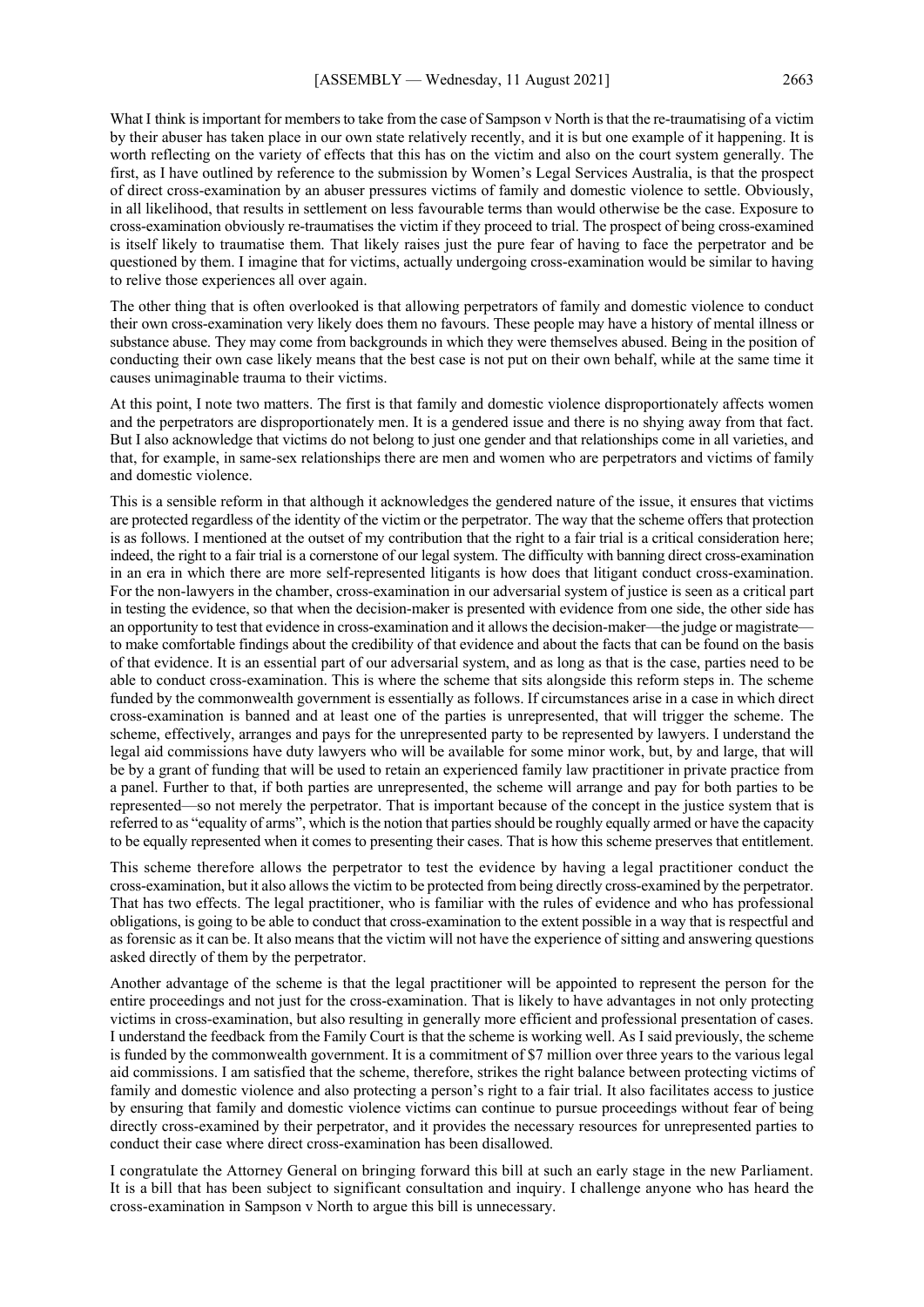**MR S.A. MILLMAN (Mount Lawley — Parliamentary Secretary)** [3.16 pm]: I rise to make a short contribution to this important piece of legislation, the Family Court Amendment Bill 2021. I start by thanking the member for Cockburn for his contribution. He has taken us chapter and verse through the ways this bill will operate forensically to deliver more equitable access to justice. I do not want to go over that, as the argument has been well made by the member in the cases he has cited.

In the time I have, I want to talk about three newspaper articles and three academic works that help illuminate the conversation around family and domestic violence that will help us understand why legislation like this is incredibly important. Before I do that, I congratulate both the members for Mirrabooka and Collie–Preston. I listened to their contributions before question time, and they covered a lot of the material that forms the context in which this debate takes place. I note they are both new members in this Parliament and their contributions speak volumes for what they will contribute over the course of the forty-first Parliament. I have spoken previously on issues like this in which we as a Parliament work in a collaborative and bipartisan way. When similar legislation came before the fortieth Parliament, I congratulated the former members for Hillarys and Dawesville on their contributions indicating the support of the opposition to legislation that had been introduced by the Attorney General. I am looking forward to opposition contributions that will spell out the extent of their support for the bill. I say that because, perhaps unlike some of my recent contributions in this place, I do not propose for this contribution to be partisan; this is a bipartisan issue.

The first book I refer to is a great starting point for anyone who wants to understand feminism in Australia. It is Anne Summers' classic *Damned Whores and God's Police* written in 1975. Members will know that Anne Summers was a founding member of the women's liberation movement. She set up a shelter for victims of family and domestic violence in the 1970s in Sydney and went on to become a leading adviser to Prime Minister Bob Hawke in the 1980s, as first assistant secretary of the Office of the Status of Women in the Department of the Prime Minister and Cabinet.

I refer members to *Damned Whores and God's Police*, because at the back it has a terrific appendix of the time line of achievements by and for Australian women. I thought it would provide a good starting point for my contribution today. In the past couple of weeks, we have all celebrated the 100<sup>th</sup> anniversary of the election of Edith Cowan to this chamber, becoming the first female member of Parliament in Western Australia. We have celebrated having the first female Speaker in the Legislative Assembly, and having the first female Speaker in the Legislative Assembly while also having a female President in the Legislative Council. The celebration of these recent achievements comes at the end of a long line of achievements by feminists in Australia since European colonisation. The reason that I quite like the time line of achievements contained at the back of Ms Summers' book is that within it are several subcategories containing the important milestone events of the achievements for women in the areas of equal pay, political rights, fertility control, child care and parental leave, and domestic and family violence. I want to outline those five particular areas because those are the areas I will touch on during my second reading contribution this afternoon.

The first area I will refer to is equal pay. There is a great quote from Justice Mary Gaudron of the High Court of Australia. In 1979, Her Honour said that equal pay was won in 1969, won again in 1972 and yet again in 1974. The fight for equal pay continues, and I defer to the member for Mirrabooka's contribution in this regard, given her experience and background. I was reading a 25 March 2021 article authored by Angela Priestley on the online magazine Women's Agenda, which refers to the gender pay gap. The article refers to the research undertaken by the Workplace Gender Equality Agency and states that at the current rate of narrowing, it will take another 26 years to close the gender pay gap in Australia. The article celebrates the fact that the gender pay gap has moved in the right direction, with the gap between the earnings of men and women having narrowed from 24.7 per cent to 20.1 per cent over the preceding seven years. That is a significant closing of the gender pay gap, but it is still an incredible 20.1 per cent. What is worse is that in some fields of endeavour, the gender pay gap actually increased. The gender pay gap in the managerial classification grew by 5.1 per cent over the seven-year period. To people in this chamber, this will probably not come as any surprise, but the areas in which the gender pay gap is the least narrow are the female-dominated industries, such as education and training, health care and the social and assistance sectors. That is where the gender pay gap ranked the lowest.

During her contribution, the member for Mirrabooka made the point about her affiliation with the Australian Services Union; I am also a member of that union. In 2012 and 2015, the Australian Services Union was instrumental in this with its applications to the Fair Work Commission. I refer here to the time line in Ms Summers' book at page 680, which states that in 2012 -

Fair Work Australia awards pay rises between 19 and 41 per cent to community sector workers —

This was known at the time as the SACS award —

and finds that gender is one of the reasons their work —

That is, the work undertaken by women —

is undervalued.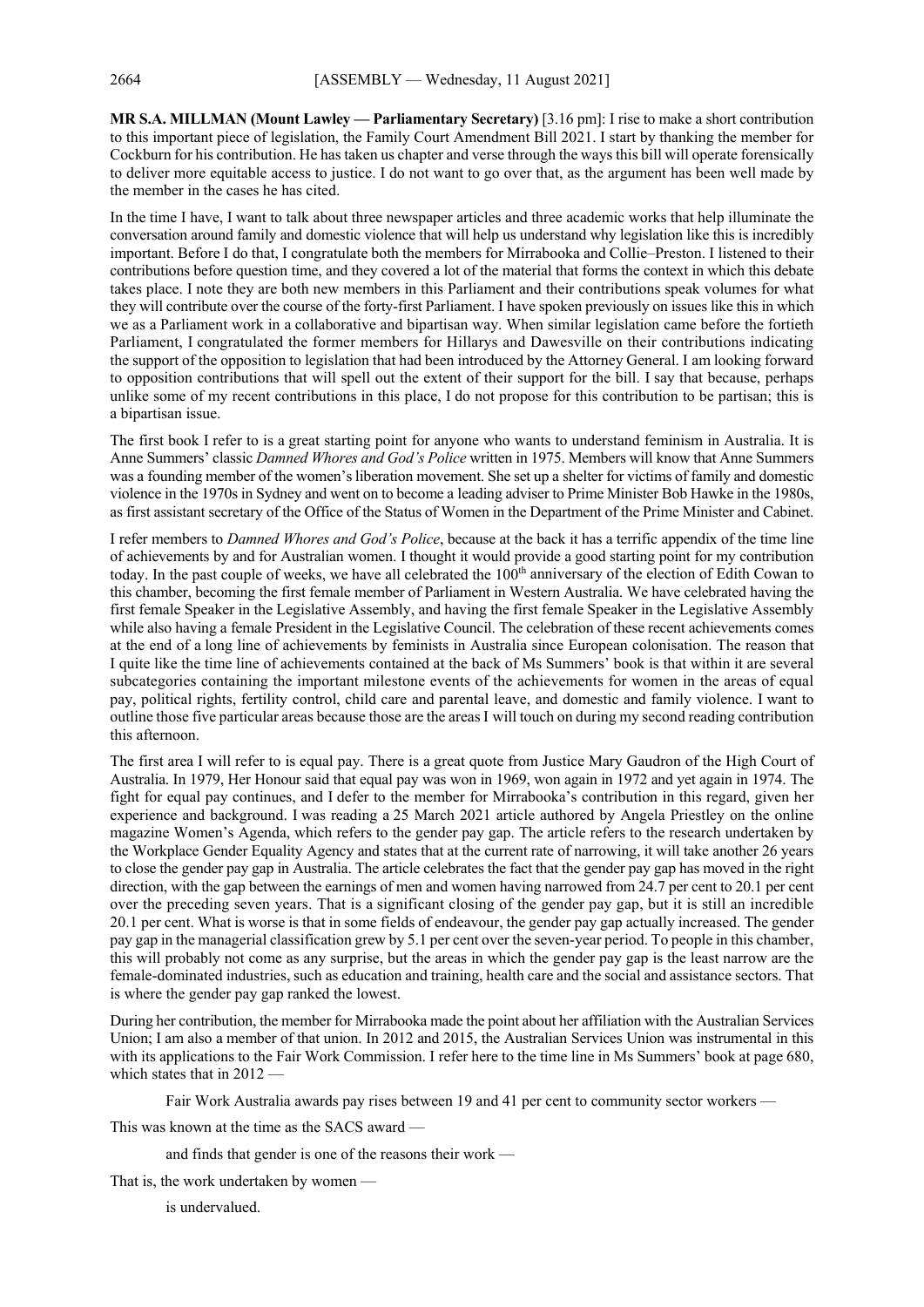That was in 2012. The attachment of lower value to the work of women is one of the social constructs in which discrimination against women takes place. The others are, as I said, access to political rights, fertility control, child care and parental leave, and domestic and family violence.

The next thing I want to raise is political rights. I have already mentioned the example of Edith Cowan. We have said it all before, but it bears repeating: if we look around this chamber, we see so many women who have been elected to Parliament; indeed, more than 100 women have been elected to Parliament in WA. But the struggle for political rights for women is ongoing. It always seems like it is two steps forward and one step back. We celebrate the successes—the appointment of the member for Midland as the new Speaker, a second female President in the Legislative Council and 100 years since the election of Edith Cowan—but I recall so clearly the vilification of Julia Gillard as our first female Prime Minister. There is still so much work to be done to communicate to the broader population that women have an equal role to play in our political and power structures as they do in any other facet of endeavour. The way in which Prime Minister Gillard was attacked with misogynistic, gender-oriented and sexist language perpetuated the social environment in which family and domestic violence takes root. Although we celebrate successes, there is still so much work to be done.

On the question of fertility control—referring again to Ms Summers' book—the Legislative Council is currently debating safe access zones around abortion clinics. That we had to wait until 2021 for that debate to take place when it seems so incredibly straightforward and such an important health and community safety measure just speaks to the amount of work that needs to be done in that particular area.

On the question of child care and parental leave, in a society in which emphasis is still placed on women being the primary caregivers in the house, the issue of access to affordable high-quality child care and paternity leave continues to be characterised as a women's issue. That that is the case demonstrates that much work still needs to be done. As a dad, it was a great joy for me to share parental responsibility. As a society, we have not arrived at the point at which we can say, "Yes, we've reached the point of complete equality."

The next thing I want to talk about from Anne Summers' book is the question of family and domestic violence, which is what the Family Court Amendment Bill 2021 is about. One of the things that I want to bring to members' attention is a report from the New South Wales Parliament by the Joint Select Committee on Coercive Control. This discussion has been had in this chamber both during the previous Parliament and in this Parliament. It is interesting to note that in England and Wales, section 76 of the Serious Crime Act 2015 has been amended to create a criminal offence of coercive control. The New South Wales Joint Select Committee on Coercive Control published report 1/57 in June 2021. I will not quote from the report but I will quote from an ABC news article by Jamie McKinnell from the same day, 30 June 2021, that refers to coercive control. I note that the committee did not use the term "domestic violence"; rather, it used the term "domestic abuse". Jess Hill explains in her book *See What You Made Me Do: Power, Control and Domestic Abuse* why this nomenclature is important. She states —

In this book, wherever possible, I have replaced the term 'domestic violence' with 'domestic abuse'. I did this because in some of the worst abusive relationships, physical violence is rare, minor or barely present. As Yasmin Khan from Eidfest Community Services writes in an article for *Women's Agenda*, —

That is the online news service that I referred to earlier -

'Many women that we support assure me there has been no domestic violence—"he's never laid a hand on me"—but on deeper questioning and reflection, realise they have been abused for many years, in ways that have been more subtle but [are] just as damaging and potent.'

Khan has made it her mission to replace 'domestic violence' with 'domestic abuse' …

That quote is important because the joint committee of the New South Wales Parliament arrived at the same nomenclature or language. The ABC news article states —

The inquiry heard opinions from domestic violence workers and advocates, police, prosecutors and academics earlier this year, following a discussion paper on the complex issue released in October.

Current NSW laws cover some types of controlling behaviour, but the inquiry was told the justice system was geared to respond to individual incidents of physical violence.

"The pandemic of domestic abuse evidenced through statistics cannot be ignored," the inquiry's findings said.

"It is clear that coercive control is a factor and red flag for the horrific and preventable murder deaths of Australian women and children—some 29 murders in 2020 alone in NSW."

I interrupt myself to thank the member for Collie–Preston for again referring to the statistics and the number of people who are victims of family and domestic violence.

The article refers to the report and states -

It said the NSW government should propose amendments to the Crimes (Domestic and Personal Violence) Act 2007 to create "a clear and accessible definition of domestic abuse", including such behaviour.

"This should be done as a priority, before criminalising coercive control," …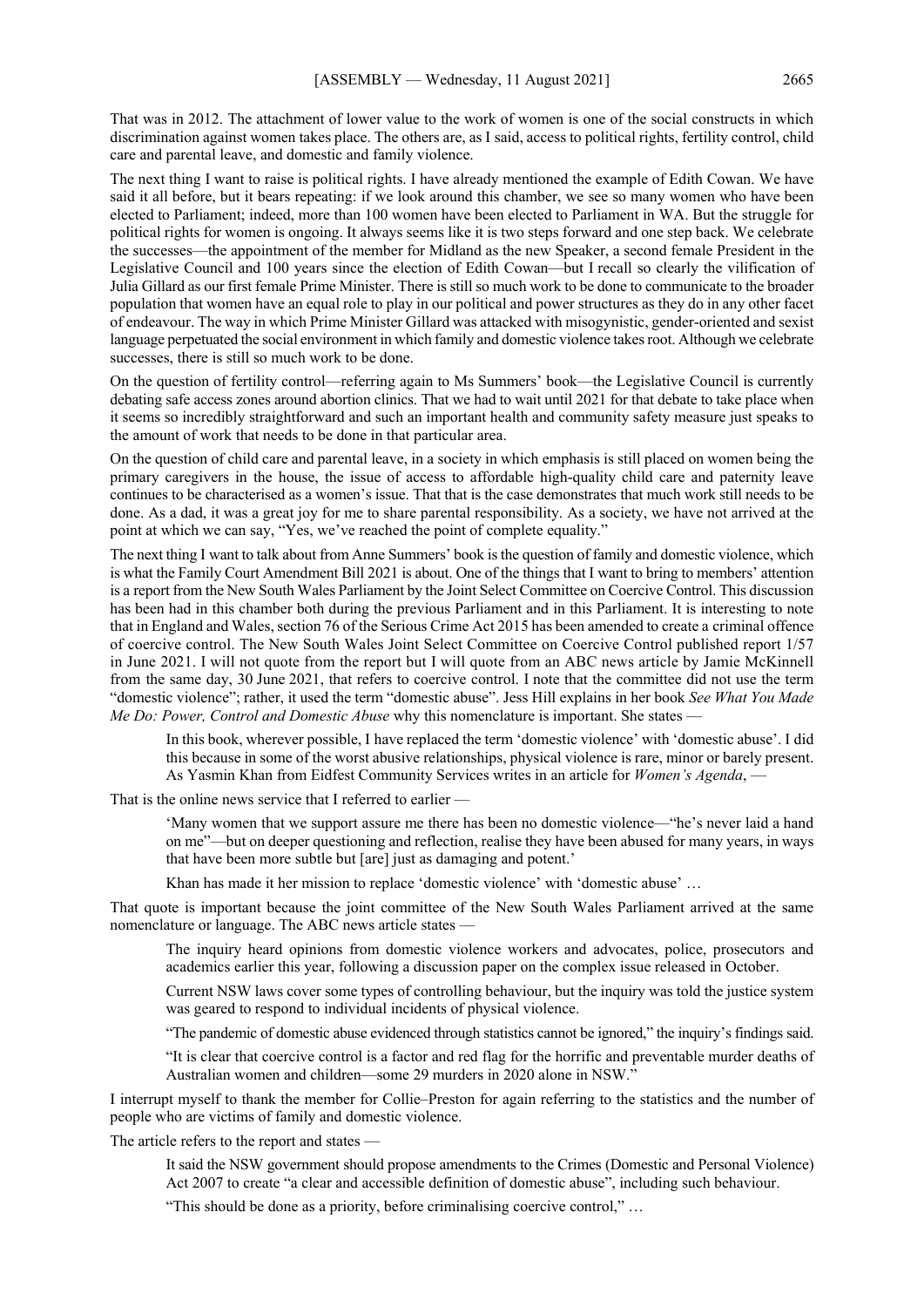This is a complicated issue that requires a great deal of examination and investigation. I think that a discussion about the work of the New South Wales Parliament in undertaking this inquiry will, hopefully, prompt a broader discussion nationally about how we tackle the issue of coercive control. Based on the runs on the board of the McGowan government, I know that we are committed to tackling family and domestic violence in all its forms, not least because we have the first minister responsible for the prevention of family and domestic violence; not least because we have implemented the 16 Days in WA campaign, which other people have spoken to; not least because the Attorney General brings forward legislation such as this to tackle the scourge and pandemic of family and domestic violence; but also because we have all these members, many first-time members, who will stand to speak in support of this legislation.

I think I have covered off *Damned Whores and God's Police* by Anne Summers and I have already referred to *See What You Made Me Do* by Jess Hill. I will come back to Jess Hill because she is quoted in one of the articles I propose to refer to now. I want to commend a friend of mine, a constituent, who is a family law practitioner. She is very active on social media and she is always sharing articles. I referred to this in my last contribution, but I wanted to go through and remind members of some of the debate that has taken place. My friend shared a number of articles on social media from last year. They are all from *The Guardian*. The first is an article by Liz Ford from 5 March 2020, titled "Nine out of 10 people found to be biased against women". This is on a global survey. It reads —

#### **Analysis of 75 countries reveals 'shocking' scale of global women's rights backlash**

Almost 90% of people are biased against women, according to a new index that highlights the "shocking" extent of the global backlash towards gender equality.

[Member's time extended.]

#### **Mr S.A. MILLMAN**: The article continues —

Despite progress in closing the equality gap, 91% of men and 86% of women hold at least one bias against women in relation to politics, economics, education, violence or reproductive rights.

Unsurprisingly, these are the same five issues that were identified in 1975 by Anne Summers. It continues —

The figures are based on two sets of data collected from almost 100 countries through the World Values Survey, which examines changing attitudes in almost 100 countries and how they impact on social and political life.

This is the most staggering statistic —

Of the 75 countries studied, there were only six in which the majority of people held no bias towards women.

That is just the majority, and not 100 per cent. There were six countries in which the majority of people held no bias against women. It continues -

But while more than 50% of people in Andorra, Australia, the Netherlands, New Zealand, Norway and Sweden were free from gender prejudice, even here the pattern was not one of unmitigated progress.

It is fair to say that Australia should be proud that we fall within those six countries that are leading the charge, but so much more work still needs to be done, which brings me to the second article that my friend posted on social media. This is the interview with Jess Hill, who is the author of *See What You Made Me Do*. The article is called "Patriarchy and power: how socialisation underpins abusive behaviour". This is essentially the whole point of what I am saying this afternoon about the context in which we are operating, where the scourge of family and domestic violence persists. It refers to Hannah Clarke and Rowan Baxter and reads —

#### **Hannah Clarke's family described her husband Rowan Baxter as controlling, coercive and obsessive. His abuse appears to have followed a familiar script known as coercive control. Can you explain this?**

Coercive control is a very particular kind of domestic abuse. It's not a "reaction" to stress, nor is it triggered by alcohol or drugs. It's an ongoing system of control, in which the abusive partner seeks to override their partner's autonomy and destroy their sense of self.

…

Coercive controllers may use extreme physical or sexual violence; or, as was reportedly the case with Rowan Baxter, no physical violence at all. For more than 40 years, women and children have been saying that except for extreme violence, the coercive control is the worst part.

Jess Hill is then asked —

**If domestic abuse cases almost always follow the same script, as you write in your book, why is it so hard to stop them?**

…

Many women don't know they are experiencing abuse until they are already in situations that are incredibly dangerous—partly because coercive control is so poorly understood, but also because the perpetrator makes it invisible.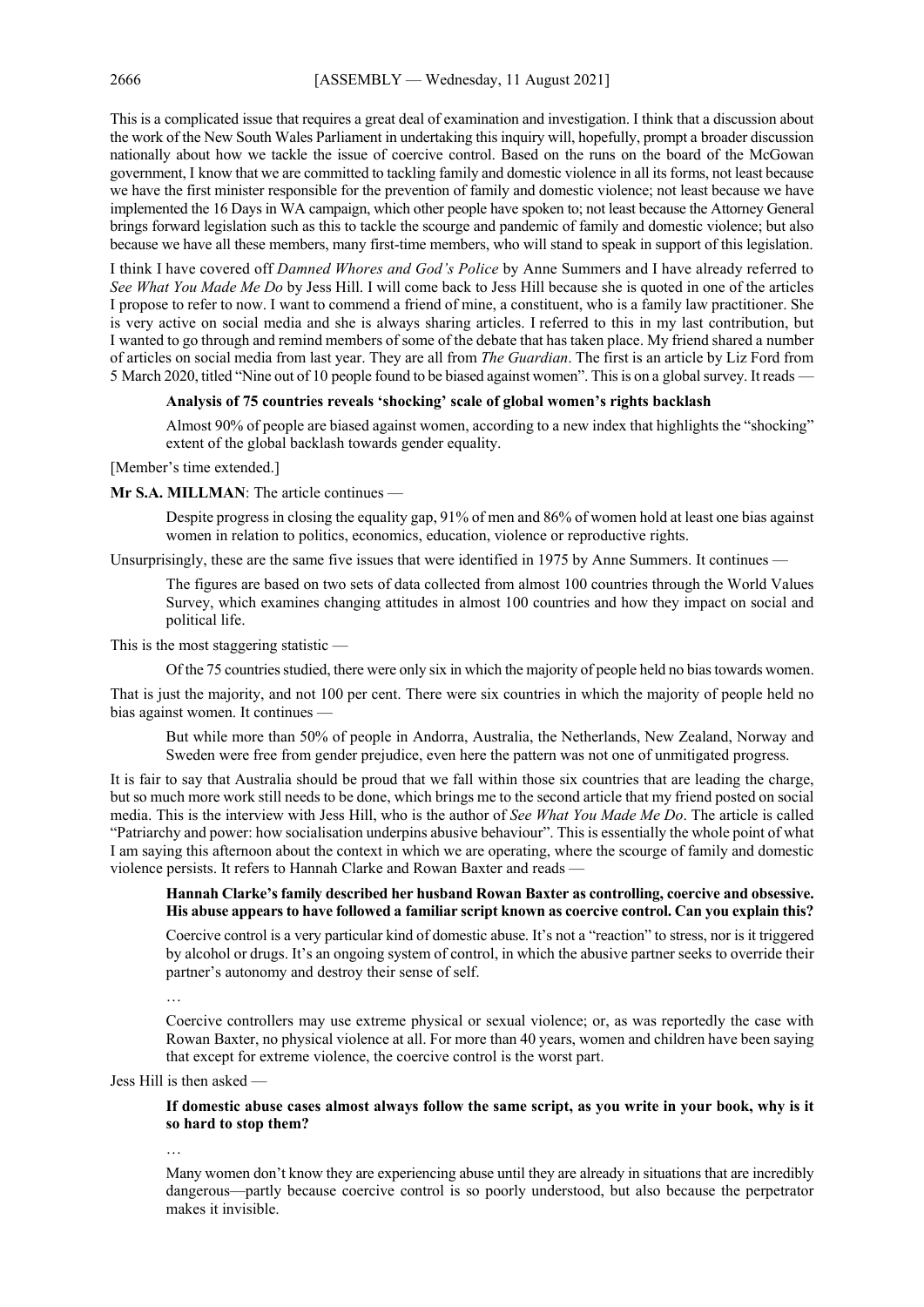They are placed in an invidious position of not knowing what to do or what the best course of action would be. The article continues

If they do report to police—if something reportable actually occurs—they are making a terrifying gamble. Will they get an officer who's sympathetic and proactive? Will reporting their partner make him more dangerous? What if child protection gets involved? What if he contests for custody?

The circumstances that prevent action are highlighted. The article continues —

#### **How do some men come to feel so entitled to their power over women?**

This response prompted me to posit this hypothesis in my contribution to this debate —

Thousands of years of patriarchy has laid pretty good groundwork for this—and it's not so long since a wife was considered her husband's property, and had no legal rights whatsoever. It was only in the 1980s that new laws against marital rape recognised that men didn't have the right to demand sex with their wives anytime they wanted …

This point brings me, sadly, to the last article that I am going to refer to. I said I was not going to politicise this contribution, but, unfortunately, there is a stain in Australian politics that we have not been able to expunge and that is the stain of One Nation. An article titled "Malcolm Roberts criticised after claiming 'many' domestic violence allegations made up" by Ben Smee was published in *The Guardian* on 10 March. The article states —

The One Nation senator Malcolm Roberts has told a parliamentary inquiry into Australia's family law system that "many instances" of domestic violence allegations are made up by parents to gain custody of their children.

Obviously, this scandalous allegation was immediately called out in the public and in the media. Ben Smee notes —

Pauline Hanson … made a series of unsupported statements about parents lying to the family court …

He then clarified the situation by saying —

The claim that women frequently make up abuse claims is a prominent grievance among men's rights groups, but has been widely discredited in multiple studies.

According to researcher Jess Hill, who has authored a book on domestic abuse called See What You Made Me Do, one of the most thorough studies on false abuse allegations from Canada found that non-custodial parents, usually fathers, made false complaints most frequently, accounting for 43% of the total, followed by neighbours and relatives at 19% and mothers at 14%.

As a community, we need to do what the Attorney General is doing and what Parliament is doing, and pass legislation that tackles this issue. We also need to listen to those voices that are now speaking up. We need to listen to Grace Tame, Rosie Batty and Brittany Higgins. Rosie Batty responded to Pauline Hanson's comments and was quoted in the same article. It states —

… Rosie Batty denounced Hanson for saying women made up false allegations of violence during custody disputes.

Batty said such remarks were "incredibly damaging" …

I do not think anyone in this chamber is motivated by the perverse incentives of people like Pauline Hanson and Malcolm Roberts. One of the things I am fearful of is the rise through social media of ultra-right-wing organisations, racist organisations, and anti-scientific and anti-vaccination organisations. I am fearful of their pernicious influence on the political discourse in Australia. Malcolm Roberts and Pauline Hanson and others give oxygen to that.

We, as a community, need to call that out when we see it and we need to tackle it. Although this legislation should enjoy bipartisan support, everyone who speaks in support of it, from whichever party they are in, should also call out the ultra-right-wing political fundamentalism that now seems to be creeping into the discourse in countries in North America and Western Europe and in Australia. Unless and until we do that, we are going to struggle to get the equality that women are entitled to and we are going to struggle to rid our society of the scourge and pandemic of family and domestic violence.

AsI said, the Family Court Amendment Bill 2021 is an important contribution to the work we can do as a community to alleviate that, and I commend all the speakers who contributed to the debate. The member for Collie–Preston is back in the chamber so I will say to her while she is here: I am incredibly grateful to you for your contribution to this debate; it was outstanding. I commend the Attorney General for the work he has done and I commend the McGowan government for tackling this issue as a priority. Thank you.

**MRS L.A. MUNDAY (Dawesville)** [3.41 pm]: I rise to speak to the Family Court Amendment Bill 2021, which supersedes the Family Court Amendment Bill 2019 that lapsed in the previous Parliament. This bill will mirror in Western Australia the commonwealth Family Law Amendment (Family Violence and Cross-examination of Parties) Act 2018. That legislation bans the personal cross-examination of victims by perpetrators of family violence. Personal cross-examination occurs during a court hearing when a party is not represented by a lawyer, so they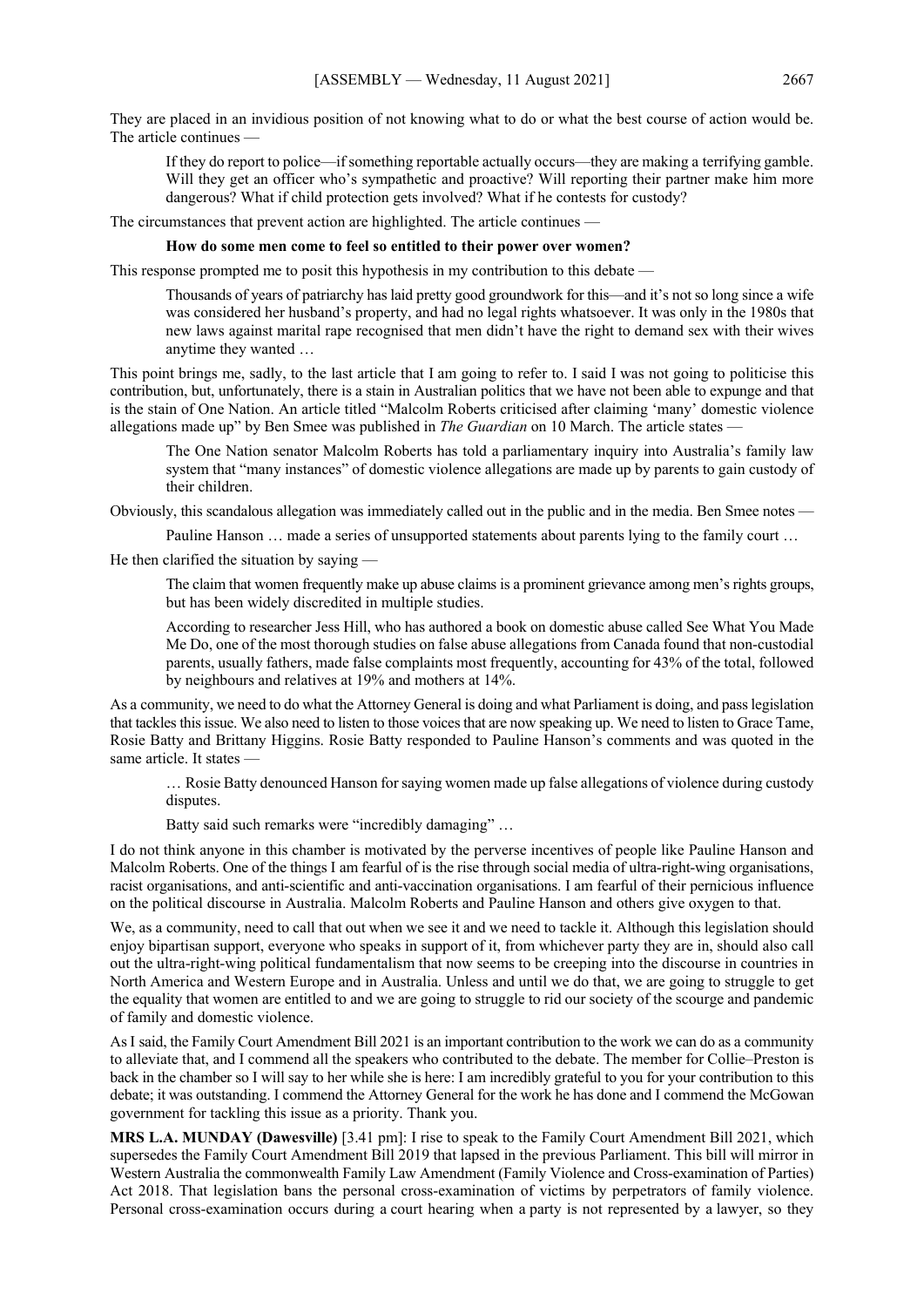must perform the cross-examination of witnesses themselves. This amending legislation will allow equal opportunity for representation, with the opportunity for alleged perpetrators and victims to have court representation. I take this opportunity to thank the Attorney General for bringing forward this important legislation.

Firstly, I would like to relate a bit of personal experience. Approximately 45 000 people are divorced every year in Australia, and in 2004 I was one of those statistics. Divorce was probably the hardest thing I have ever done in my life. I made the decision to leave my husband; my kids were six and eight at the time. My husband was very, very angry. He said it came out of leftfield. I did not think so, but you know. A lot of counselling was done prior to that. While I was researching this, I was thinking about having been one of those women sitting in the Family Court. There was no sexual abuse or domestic violence involved, apart from the worst part, during the time of separation, when there was a lot of yelling. We were both very angry and he was very, very hurt. I understand that now—probably not so much back then, because a lot of words were said that can never be unsaid. We both spoke poorly of each other and I am not very proud to admit that I did a lot of that in front of my boys. They are now 24 and 26, and they still remember the divorce, how it went and how terrible it was. When I look back, I like to think that I did not do too badly, really, so I can only think, as I have followed on with my research, how important this bill is for people who actually have endured sexual and domestic violence, so that they are not put into the situation of having to ask questions of their ex-partner in court.

The member for Nedlands spoke very well in this debate. I am pretty much here from a more personal point of view. I want to talk specifically about the type of person who would actually prefer to self-represent. They are coercively controlling–type people or people who show signs of narcissistic behaviour. From my point of view as a psychologist, some of the things that would be red flags in court of narcissistic behaviour or of people who are trying to coercively control people would include grandiosity, with the expectation of superior treatment. Such people in a court situation would expect the judge to rule in their favour and would be absolutely gobsmacked if rights were taken or moneys were limited in terms of access to children. They fixate on fantasies of power and believe that they are very successful, intelligent and attractive people. That goes for either gender. I know that gentlemen are over-represented in this situation, but there are quite a few females I know who would tick the narcissistic box. With regard to self-perception, they would see themselves as unique, superior and high status. Again, if we can imagine them sitting in court and taking on their victim, it would be almost an exciting event for them to bring someone down, especially in an open forum with other people watching. They would actually get a great deal of satisfaction from that, which again comes back to the point that removing this ability will be awesome.

They have an unwillingness to empathise with the feelings and wishes of other people, so they would not even consider that what they do or say could be incorrect. They are pompous and arrogant and would probably recognise that being in court would be a source of embarrassment for their victim, and would accordingly make them pay. This legislation is therefore very timely. Victims should be given the opportunity to not have to sit in front of an ex-partner and go through that. A narcissistic person is very averse to responsibility, so they systematically stage their life to avoid responsibility and become very masterful at denying and projecting everything back onto their partner or the other person. If they are losing their wife or husband and children, that would be even more reason to win in court.

Lastly, they do not forgive. If there is a potential threat to be defeated, or if they feel that they are under attack, they will always frame it as life being a battle zone in which they are fighting for their survival. They regard any kind of hurt or retaliation as revenge. If they see someone apologising or showing what they regard as weakness, they regard it as proof of their superiority and will probably take the opportunity to further punish the person for whatever he or she has dared to come to court for.

I will illustrate that by way of an example. Unlike the member for Cockburn's example, which was a very raw and detailed account of a court action, my example is more about what happens in an everyday event. Therefore, it is more from the female's point of view as to why she would not take on her partner and would prefer to settle out of court, becoming one of those statistics of people who settle for less—not because she feels that she does not deserve it or because she feels that she got herself into this situation, which is actually really sad in itself, but just because it is the easier path for getting away.

An order of a court might state that the husband and wife take turns spending each alternate birthday with their kids. A court might ask specifically that they do this because joint events have not in the past been particularly nice. Making it alternating years means that a special day can be created for the child without any drama, danger or humiliation. They are putting their child's needs first, and they are protecting themselves from harm. The ex might feel entitled to contact the person, regardless of what the court order says; they feel protected by the Family Court. They will now use the occasion to exert control and cause frustration, anxiety and fear. Seeing these emotions makes them feel superior and powerful. The person's ex knows their deepest fears and uses them to hurt them.

A WhatsApp message sent by the ex-partner may say that they will contact the daughter on a non-contact day. They say they will drop by at the daughter's birthday party because "I should see my daughter on her birthday". Panic is felt by the victim when they know what is ahead. The victim knows it will end in tears. If there is a fight, the daughter's birthday will be ruined. The victim decides to text back and say something like—something I would have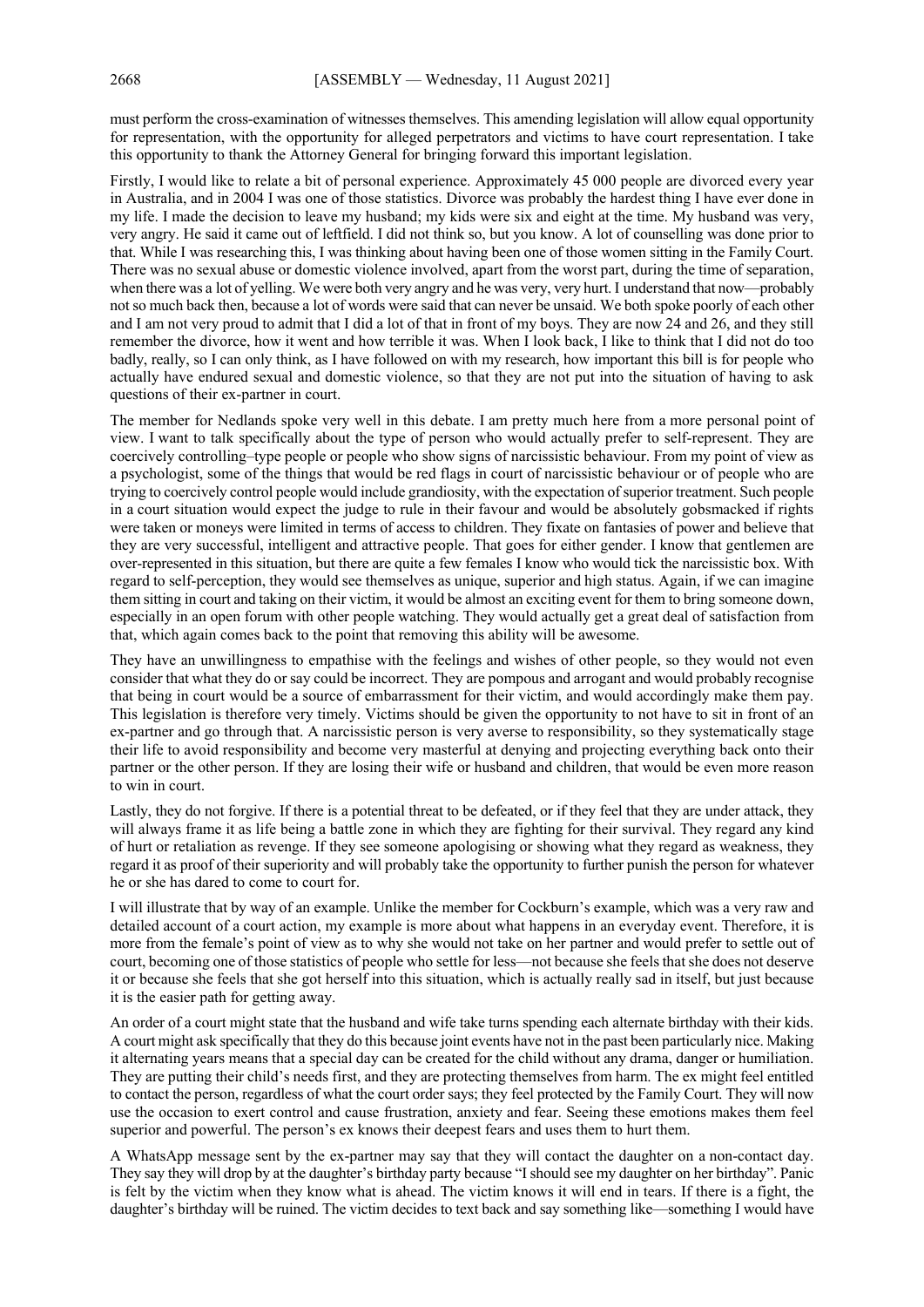probably written back in the day—"Don't you dare show up at this birthday party. I'll call the police. You know we have orders. Don't contact me again", and take it back to court. This works in well with the ex because they respond, quite cunningly, "There's no need to be angry all the time. I just wanted to see our daughter for an hour on her birthday. It's not too much to ask. I just want to give her a present. She told me on the phone last night that she wanted me to come. I think what you're doing is going to upset her more." After reading that message, the victim realises what they have done. They become more terrified because they have to deal with the judge. They are thinking, "The judge is going to read this. He's going to think that I'm being a mean and nasty person and that I'm trying to hold my daughter back when really that's not the case at all." They feel as though they will be condemned and the judge will favour the side of the ex. Fear and anxiety is created all because the victim is standing up and keeping boundaries, but on the other hand this manipulative person has been able to make the victim do things that they did not want to do.

That was an example. It is quite a basic example that a victim can fall into if they do not know what they are up against. It is an example of why people should be represented by lawyers in court. Generally, lawyers are trained to spot coercive control. They are trained in how to deal with narcissistic people.

In closing, people who live in fear because of these types of examples—which are basic day-to-day examples should not be cross-examined by alleged perpetrators, especially victims who have had to endure physical and sexual abuse. It increases the importance of banning the opportunity for these people to self-represent. I commend this bill to the house.

**MS C.M. ROWE (Belmont)** [3.51 pm]: I rise today to make a contribution to the Family Court Amendment Bill 2021. I would like to take this opportunity to acknowledge the hard work of the Attorney General and thank him for bringing this very important bill to this place.

In my view, any measure to provide assistance to victims of family and domestic violence is of critical importance. It seems that every single day our news is littered with examples of abuse and stories of violence, mostly perpetrated against women. Last week, we learnt of the sexual assault by a number of students at a private Catholic boys school of over a dozen students from a Catholic girls school who were at a combined school event. The girls were groped by the boys. This would have led to an incredibly distressing experience for the teenage girls, and no doubt will stay with them for many years to come, which is really quite tragic.

In 2021, the concept of consent is non-existent in much of our community. This speaks to the amount of work that still needs to be done to educate our boys on the topic of respect and consent. This serious issue needs to be addressed. Furthermore, there is no evidence that the horrors of family and domestic violence is abating in our community. This is evidenced in our news on what seems to be a weekly basis. On 29 July this year, WAtoday reported on the brutal murder of Ruqia Haidari by her husband of only two months, Mohammad Ali Halimi. Using a kitchen knife, Halimi slit his wife's throat twice. As his wife was left to bleed to death on the kitchen floor, Halimi phoned his wife's brother and told him to "come get your sister's dead body".

Those two examples really point to the fact that this is, and will continue to be, a blight on our society until the government does everything within its power to make sure it provides safety for victims of family and domestic violence. On the other hand, I would like to note that it is clear that a lot needs to be done around the conversations that need to occur, most critically with our young boys, about respectful relationships. The Minister for Women's Interests is doing great work in this space. The conversations need to continue about consent and respectful relationships well into adolescence. The incident that occurred recently at a Catholic boys school is disgusting.

This bill aims to protect some of the state's most vulnerable people—victims of family and domestic violence. Although it is disappointing that the bill did not proceed through the Legislative Council during the last Parliament, I am pleased to be able to contribute to this very important legislation. This bill builds on the commonwealth legislation that was passed in December 2018 to ban the direct cross-examination of victims by their abuser in family court settings. The practice of direct cross-examination of victims by the perpetrator is clearly unacceptable. Imagine how confronting that experience would be for victims. One in six females has been a victim of physical and sexual violence from an intimate partner. I note that it is not always women who are victims of domestic violence. I agree with the member for Cockburn that this is a gender issue as it is overwhelmingly an issue that affects women.

As victims, women who come to court, seeking protection and assistance, can face cross-examination—direct questioning—by their abuser. This, of course, can lead to further trauma to the victim, and would no doubt be deeply distressing. In addition, because this experience is so distressing, victims may be more inclined to expedite the proceedings to limit their exposure to this type of questioning by their abuser. In their haste, however, they can be settling property matters or parenting rights that are detrimental to their welfare and that of their children, and their overall wellbeing, which would be preferential to the perpetrator. Further, allowing perpetrators to cross-examine the victim has the potential to affect the victim's testimony, and hence the result of the trial.

The prospect of direct cross-examination can be so daunting that it causes victims to accept premature and very unfavourable settlements. This has been witnessed by experts in the field for far too long and formed part of the push for change at a commonwealth level. The acceptance of these unfavourable settlements can have really devastating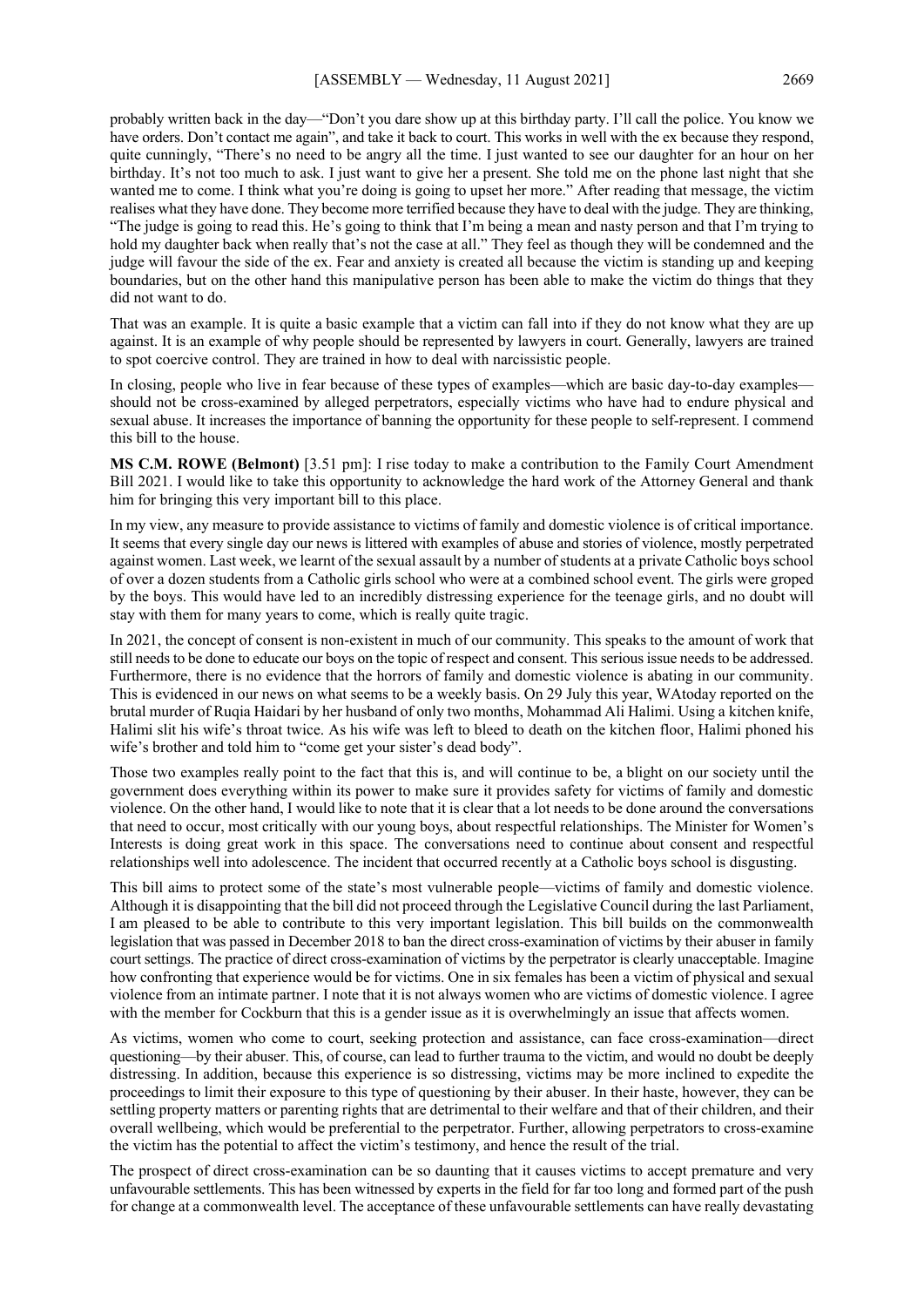effects on children who are involved in court proceedings. It can place vulnerable children in situations in which their personal care and safety is ultimately at risk. The ban on direct cross-examinations will remove this daunting prospect for victims and the potential avenue to premature and unfavourable settlements for women who are experiencing family and domestic violence.

The real-world consequence of this is, obviously, fewer children in unsafe environments. Fewer children will be exposed to domestic and family violence. It also provides victims with the security of knowing that they can pursue a fair outcome without putting their own mental health in jeopardy and being re-traumatised during the process. Ensuring that a fair outcome is reached in any court is pivotal. The cross-examination process is an integral element of having evidence tested in a proceeding and allowing the court to make evidence-based decisions and findings. Putting an end to victims being cross-examined by perpetrators will improve their ability to give clear and cogent evidence. Furthermore, the cross-examination of perpetrators by legal practitioners will ensure that their evidence is appropriately tested and therefore more reliable. This in turn will enable judicial officers to make more informed decisions and judgements.

In 2015, the *Sydney Morning Herald* reported on the case of Eleanor, whose name was altered for the purpose of reporting. Eleanor's experience in the Family Court system is an alarming example of the necessity to ban these types of cross-examinations by a victim's perpetrator. I quote from this article —

A week after Eleanor's former partner was ordered not to come within 200 metres of her by a Magistrates Court, she faced him in a Family Court dispute over the custody of their children. It was then she learnt that he had dismissed his lawyer, which meant he could question her directly about her parenting of their children in the witness stand.

The article quotes Eleanor directly —

"That day I wanted to end my life … I just wanted the trauma to end. I couldn't believe they'd allow him to do it. It was like they'd given him permission to have power over me again."

The article continues —

Eleanor, who fled their home with her children, said he had raped her twice and beaten her in front of their daughter. She began to hyperventilate.

The article quotes Eleanor again —

"He could have asked me the colour of the sky … There was a point where I could not understand the words coming out of his mouth," she said.

The article continues —

Her partner had initially argued for sole custody, and was ultimately awarded weekly visits with their children. After the trial ended, he moved six hours away from them, and now rarely sees them in person. She believes the exercise was another form of abuse.

Years later, she testified against him in a criminal case from another room. This time, she said she was able to think clearly about her responses to his lawyer's questions because she was not forced to look at his face or listen to his voice.

Debate adjourned, pursuant to standing orders.

#### **McGOWAN GOVERNMENT — HOUSING — PERFORMANCE**

#### *Motion*

#### **MR V.A. CATANIA (North West Central)** [4.02 pm]: I move —

That this house condemns the Labor government for its failure to prioritise housing in the last five years of government, creating a housing crisis that the state has never seen before, triggering significant economic and social consequences.

The reason the opposition has moved this motion today is that over 17 000 struggling families are looking queuing—for government housing. The government has sold 1 300 houses that it had owned. Who knows how much that was worth to the government. I would say that the government got in the order of \$300 000 or \$350 000 in its back pocket from the sale of social housing that is desperately needed by the people in Western Australia who need it most. This government has neglected the over 17 000 individuals and families in this state who are struggling. We know that over 1 000 government houses remain empty. We know that over 1 300 government houses have been sold. We know that while 17 000 struggling families are looking for housing, the government has been selling off its stock, and, more importantly, it has empty houses that are scattered right across this state.

When we look at the history of this government from 2017, we see a decrease in the number of social houses available to the people of this state. In 2017–18, the government sold 269 homes; in 2018–19, 234 homes; in 2019–20, 196 homes; and in 1920–21, 138 homes. The list goes on. The government sold 534 three-bedroom homes, 82 four-bedroom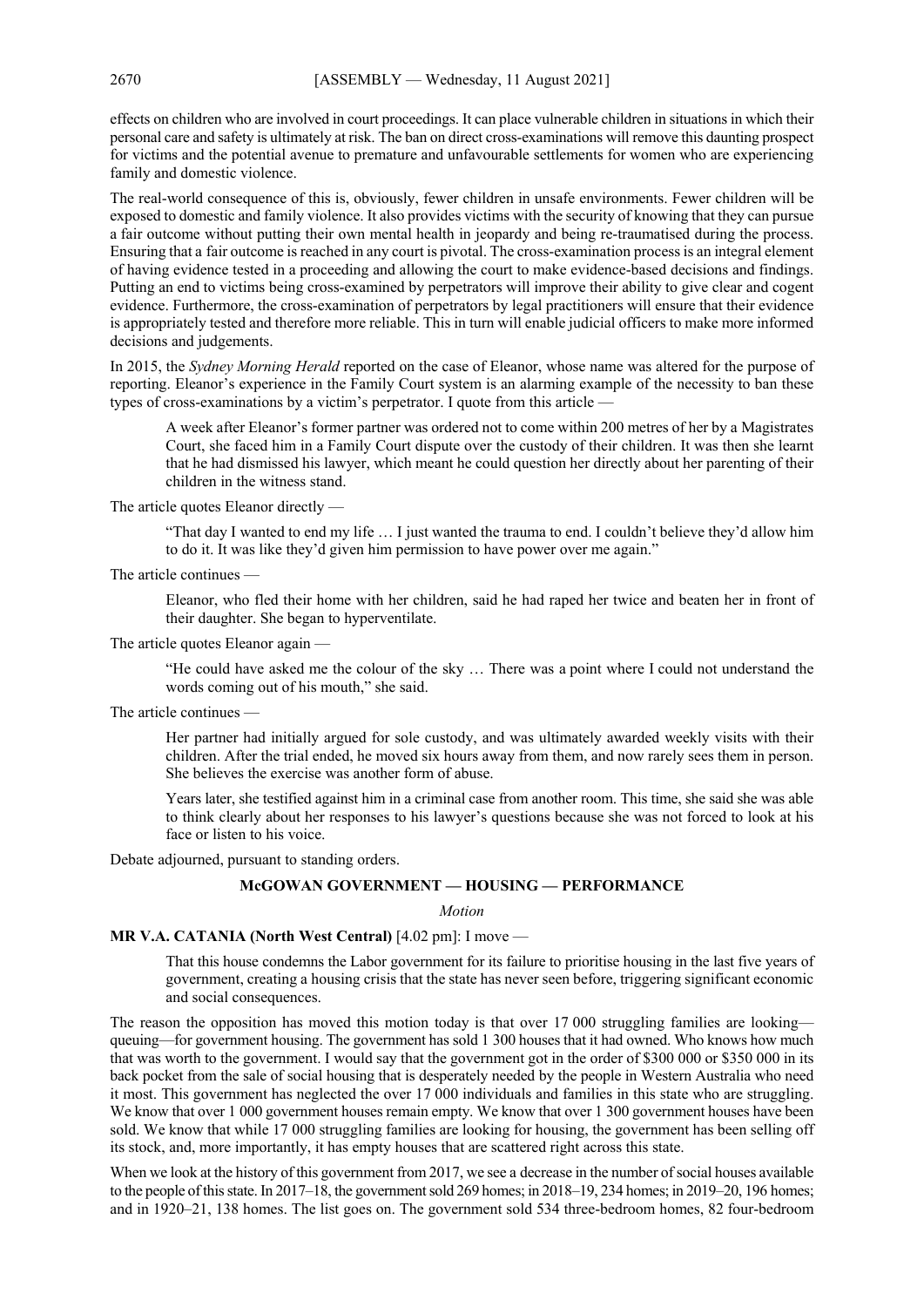homes, 123 two-bedroom homes and 44 one-bedroom homes. When we look at this government's track record, we have to question that. We talk about the health crisis. What is contributing to the health crisis is the housing crisis, and I will go into why the two are connected.

In question time today, I asked the following question of the Minister for Housing —

- I refer to the housing solutions summit held on 29 July convened by Shelter WA and attended by peak housing industry representatives and community organisations.
- (1) Was the minister invited to attend the summit?

The minister said yes, he was invited. I also asked —

(2) Did the minister or any of his ministerial colleagues attend the housing solutions summit; and, if not, why not?

The minister was not there. He was away on an adventure! Where was he? He was in Kalgoorlie. When there was a housing summit to talk about the housing crisis, where was the housing minister? I know where he was. He was perched up at the Palace Hotel, sipping his bloody mary. That is what he was doing while there was a meeting to try to work out how we can come up with solutions to the housing crisis, coupled with the health crisis, that the most vulnerable people in Western Australia are suffering. I want to get this on the record. The Minister for Housing did not attend the housing solutions summit held on 29 July, convened by social housing industry leaders, because he was away at a love-in in Kalgoorlie with the rest of his Labor Party cronies. The minister is not tackling the serious housing crisis in this state and the huge waiting list for social housing, which has been caused by the government's lack of investment and its selling off of the empty houses that exist. Who is in charge of housing in this state? That is the question. It is not all the fault of the current Minister for Housing. We had a housing minister who was removed, and rightly so. The government's lack of action in the housing space over the last four and a half years has now led to a catastrophic set of circumstances in which people in Western Australia are struggling to get into any form of social housing.

I want to indulge members with some of the headlines that we have seen day in and day out and week in and week out every month over the last four and a half years. We have seen report after report about the housing crisis in this state. The state Labor government is only now starting to act under the pressure that the opposition, the media and the public have put on the Minister for Health. The minister had to be backed into a corner and is now starting to talk about the health crisis in this state, hence the government's announcement about extra health funding. There is no detail around that money or when that money will be spent, but it is a start. The government is now acknowledging that there is a health crisis in this state. We now need to do the same to get this state Labor government and the Minister for Housing to acknowledge that there is a housing crisis in this state.

The minister referred to the comments on housing from Shelter WA's CEO today. He wanted to bring me, as the local member, into the debate on building single-bed units in Carnarvon. He asked whether I support that. I think the Minister for Housing missed the point. Frustration has built up and in desperation people are looking for large parcels of land that can be developed to try to curb the housing crisis. Do I support housing being built in Carnarvon? Absolutely. Do I support single-bed housing—100 of them—on an old school site? Absolutely not. The minister suggested that I support or do not support housing in Carnarvon. We have a lack of housing. I will go into the needs of my electorate, the Gascoyne and greater regional Western Australia.

I have looked at and will read out a few articles over time. An opinion piece by Shelter WA CEO, Kieran Wong, published in *The West Australian* of 9 August 2021 reads —

Figures … last month showed … at least 56 people died while homeless in Perth in 2020 … in the past year … we lost … six times as many people … to homelessness.

…

… more than 50,000 renters … consider their housing unaffordable.

A distressing part of the situation we are in is that not only have we tens of thousands of people on waiting lists; the government sold 1 300 houses and over 1 000 houses are empty. Also, the social housing economic recovery package for the renovation of houses is three to four years away. Reports of sex-for-rent schemes have skyrocketed. Having headlines, or comments, like that shows the desperate situation people in Western Australia are in. It is not all beer and skittles. When the Premier gets up and talks about our economy, he fails to address community needs social, housing and health needs. People should not be confused that our economy is going well because of the resource sector, particularly iron ore keeping us well and truly afloat and doing well. But when it comes to our housing and health sectors and small business, it is not all beer and skittles; there are pressures and concerns. When we have the headline "Sex-for-rent schemes skyrocket", it should set off alarm bells that there is a housing crisis if that is what people are having to resort to. It is outrageous. The article goes on to say that one in five people have ranked housing as their number one issue.

**Mr P. Papalia**: Did you actually do any research at all into this other than the paper?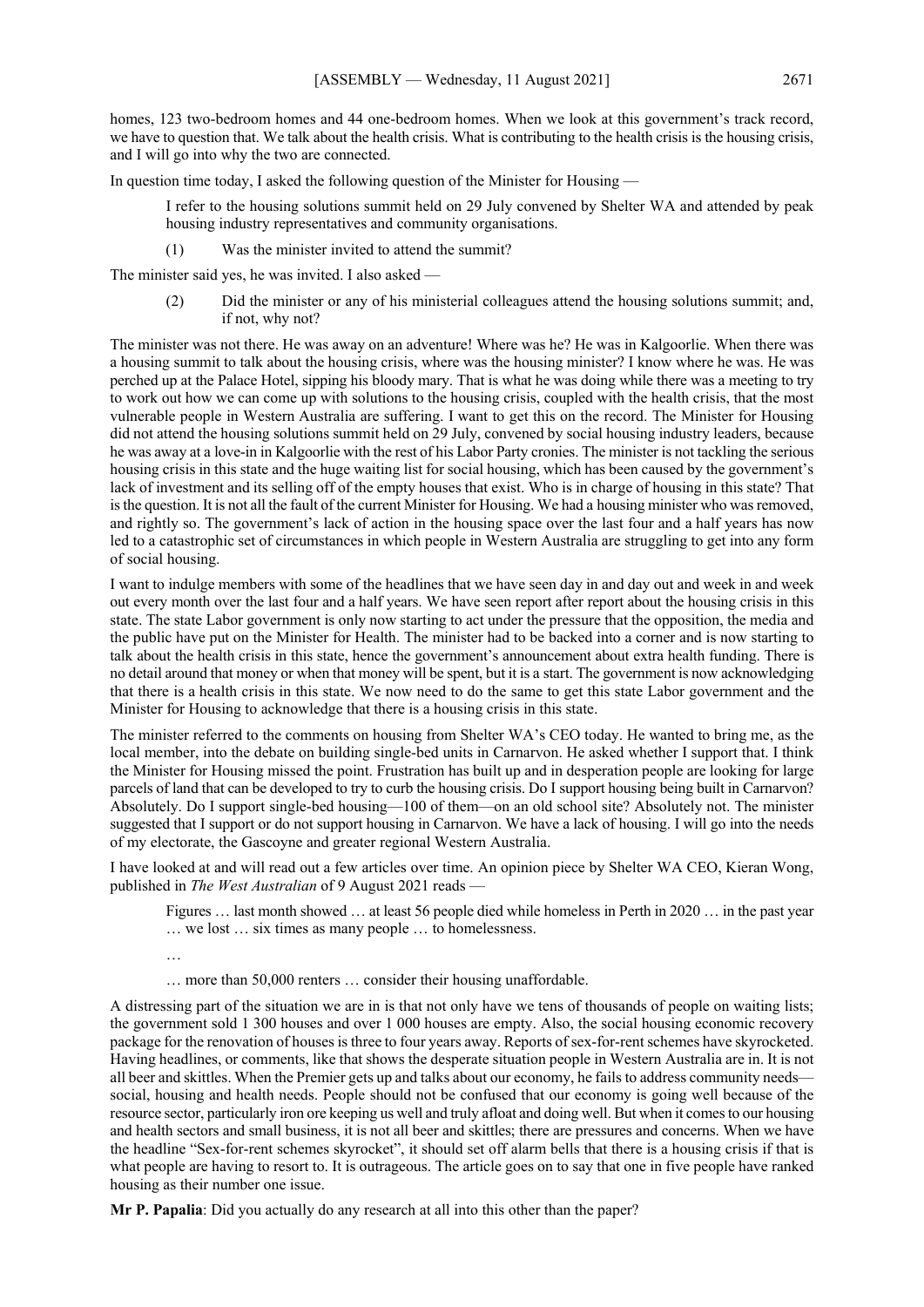**Mr V.A. CATANIA**: I am glad that Minister for Police has piped up because part of the issue is the lack of housing and that there is no housing in regional WA for his own members of the Western Australia Police Force to take up. Even if he wanted to increase the number of police in regional WA, he cannot because there is no housing. It is affecting the minister's portfolio. How about the minister finds a voice within cabinet and does what is right for his members—stand up for them and get some houses built! If not, be quiet! He should be vocal in cabinet.

Several members interjected.

**Mr V.A. CATANIA**: Members, here we have the peanut gallery! It is still here! They are failing to address —

**Dr D.J. Honey**: We have the report member; they do not say much in cabinet.

**Mr V.A. CATANIA**: No, they do not. They get told what to do in cabinet.

**Mr P. Papalia**: You are probably the worst member of Parliament in decades.

**Mr V.A. CATANIA**: Oh my God!

**Mr P. Papalia**: The worst representative of your community.

**Mr V.A. CATANIA**: Keep going.

**Mr P. Papalia**: People are disparaging of you to our face all the time.

**Mr V.A. CATANIA:** Do you know what? It is funny; they say the same thing about you!

**The ACTING SPEAKER**: Excuse me, member, can you please direct your contribution through the chair. Members, please refrain from interjecting.

**Mr V.A. CATANIA**: We know that when the Labor government is hurting, it resorts to personal attacks all the time—attacking the individual. The member for Armadale knows what that is like. He has been on the other side as well.

**Dr A.D. Buti** interjected.

**Mr V.A. CATANIA**: But, members, we know how the arrogant Labor government acts towards opposition members here representing their constituencies. They are the only ones trying to make sure that the Labor government is held to account on very important issues, such as the housing crisis we face.

**Mr D.A.E. Scaife** interjected.

**Mr V.A. CATANIA**: If the member for Cockburn thinks that he does not have a housing crisis—do you have a housing crisis in your electorate? Member for Cockburn, do you have —

**Mr D.A.E. Scaife**: There's a special place for people like you in the Labor Party, all right. I think that's what the member for Armadale —

**The ACTING SPEAKER**: Members, can you please have some respect for Hansard; they cannot hear what is going on.

**Mr V.A. CATANIA**: Does the member for Cockburn have a housing crisis in his electorate?

**Mr D.A.E. Scaife**: I will say it again —

**Mr V.A. CATANIA**: See—silence! He cannot answer it. He has to now learn how to personally attack those opposite. It shows the depth that the government has.

Several members interjected.

**Mr V.A. CATANIA**: The mediocre police minister —

**The ACTING SPEAKER**: Member, please take your seat. Minister for Police, thank you.

**Mr V.A. CATANIA**: Let us continue on. Like I said —

Several members interjected.

**The ACTING SPEAKER**: Excuse me, members.

**Mr V.A. CATANIA**: News article after news article —

*Point of Order*

**Ms M.J. DAVIES**: This is a very serious issue, Madam Acting Speaker. I would like to be able to hear the member for North West Central. I am having great difficulty hearing what he has to say on behalf of his constituents and others who are being impacted in relation to this matter.

**The ACTING SPEAKER (Ms R.S. Stephens)**: Member for North West Central, please direct your contribution through the chair. Members, please stop interjecting.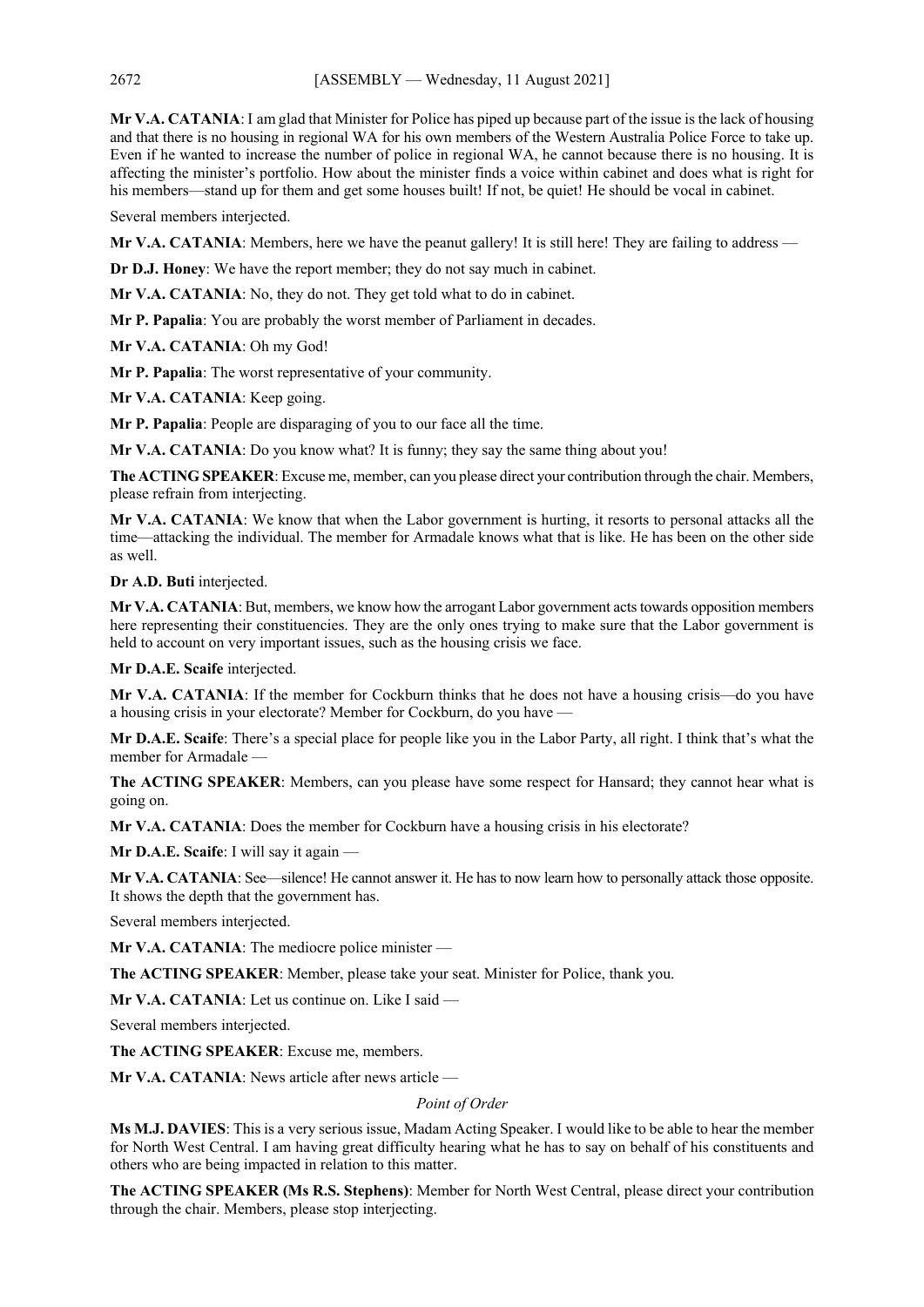#### *Debate Resumed*

**Mr V.A. CATANIA**: I refer to a news report from the ABC of 8 August 2021 on a drop-in service for homeless people in Midland forced to turn away 6 000 families and 500 young people in the past year since the moratorium was lifted. People need more help and it is not slowing down. The centre needs more affordable housing and more funding to expand its services. A growing group is going to Midland because they feel unsafe in the CBD. The City of Swan wants to see homeless people given a seat at the table. It goes on. A news article from the ABC of 6 August 2021 states that a Geraldton youth homelessness service has recorded its highest level of demand in 10 years. Turnaround is slow because there are no tenancies to send young people to. An article in the *South Western Times* of 5 August 2021 reports 13 people sleeping in a tent city at the Graham Bricknell Memorial Music Shell in Bunbury. Housing First relies on placing people in housing and giving them wraparound support but there is a lack of housing stock. A PerthNow article of 5 August 2021 refers to a philanthropic housing developer being given the green light to build temporary homes on government-loaned land in Victoria Park. Building temporary homes—if that does not say crisis, what does? Shelter WA is very active trying to find land and throwing up suggestions because it is desperate. Perth Lord Mayor Basil Zempilas has taken it upon himself to try to deal with the homeless situation, the crisis gripping our pride and joy—that is, Perth city. He is taking it upon himself to come up with solutions and putting money where his mouth is. I think he is putting \$3.7 million of City of Perth ratepayers' money towards dealing with people who need shelter. Where is the state government? We have the local government, the City of Perth, leading the way. Well done to the Mayor of the City of Perth, Basil Zempilas, for taking on trying to fix these issues plaguing our city.

**Mr P.J. Rundle**: He shouldn't have to.

**Mr V.A. CATANIA**: He should not have to.

The *Midwest Times* reported that 7 420 square metres of government-owned land listed for sale in Carnarvon could be converted into 157 one-bedroom units. The minister has criticised that, but I think he is missing the point—that is, that Shelter WA is trying to find available land to deal with the crisis facing people in this state and particularly in regional WA. The arrogance of the Minister for Housing and his government means that they criticise Shelter WA and do not show up to the forums it holds. The minister should be working with Shelter WA to come up with workable solutions rather than criticising and bullying these organisations. One thing that is coming out is that not-for-profit groups right around Western Australia are fearful of speaking out against the Labor government because they fear that it will cut off their funding, or that they will not have a seat at the table when the government holds a forum. This is what is growing, members—shameful acts of arrogance by the Labor government and bullying of organisations. In today's question time, the Minister for Housing snubbed the forum and then criticised Shelter WA for coming up with a potential solution to the problem. It keeps going on. In *The West Australian*, Dr Betsy Buchanan wrote -

The housing crisis is WA's emergency, and it hits First Nations families first hardest.

The article continues —

… vulnerable Aboriginal families are losing children at a rate of more than one a week because of WA's acute public housing crisis.

Overcrowding is occurring, and there is a housing crisis when it comes to our most vulnerable —

Several members interjected.

**Mr V.A. CATANIA**: Perhaps members might learn something or perhaps they want to get a cup of tea. They are usually there eating the scones and biscuits during afternoon tea, member for Wanneroo. Anyway, it keeps going on -

A Perth grandmother has spoken about how homelessness has torn her family apart, with her 14-year-old grandson "wandering the streets" while she and her one-year-old grandson live out of the boot of her car.

Several members interjected.

**The ACTING SPEAKER**: Thank you, members!

**Mr V.A. CATANIA**: That was an article in *The West Australian* of 3 August 2021. Another news article from 3 August reports that the Housing First program in regional WA has been hampered by a shortage of social housing. It states that the \$9.4 million program started in Perth and Bunbury in June to fund caseworkers to help them find sustainable housing. There is money there to help try to find sustainable housing, and organisations are putting up options, but the government is very dismissive of those options.

We can look at article after article. I will read an online article for members from ABC News titled "Public housing properties sit empty in Geraldton as wait list grows", published on 20 July 2021. It reads —

A not-for-profit social … group in regional Western Australia says the state government's plan to boost social and public housing supply will do little to tackle homelessness in the regions.

More than 950 people in the Mid West and Gascoyne are on the public housing waitlist, with an average wait time of 94 weeks—nearly two years.

Meanwhile, more than 130 … properties sit vacant in Geraldton alone, including 39 which are under review and may be refurbished or demolished.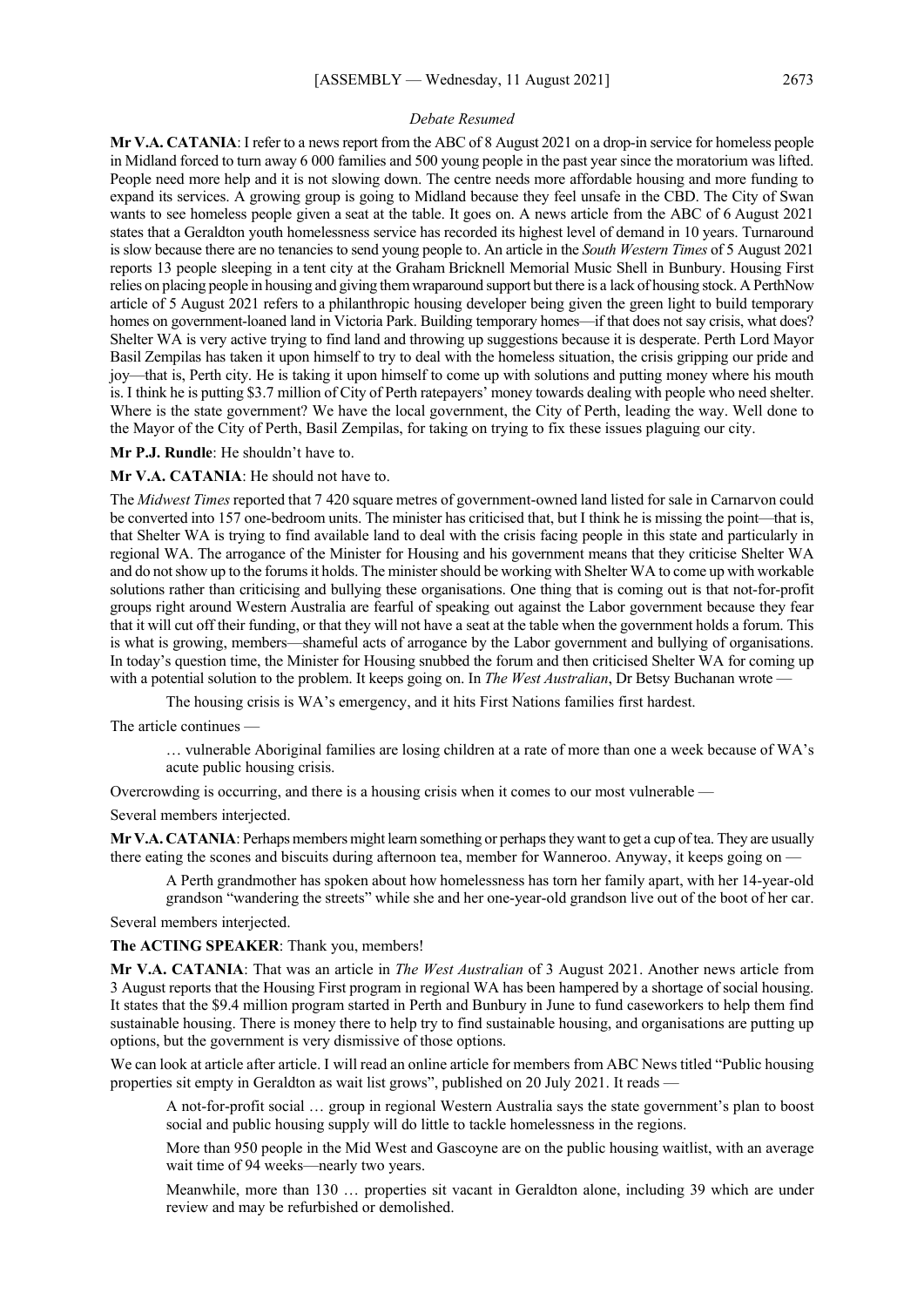When Shelter WA said that it could use the old Carnarvon high school site for 100 single beds, the minister said that there is no need for 100 beds. There may not be a need in Carnarvon, but there is a need for housing in the midwest and Gascoyne, including Geraldton, where more than 950 people are on the waitlist. I will talk about Carnarvon, for example. There are 14 boarded-up homes in Carnarvon. When there is a housing crisis with long waitlists, when people are in desperate need and are trying to find a home, and when there is overcrowding, which often leads to families being dysfunctional because of the overcrowding and unwelcome visitors that some families have to put up with, it often leads to the police being tied up with some of the antisocial behaviours that occur as a result of overcrowding. That leads to crime issues. When kids do not want to go home because of the overcrowding that is occurring, what do they do? They roam the streets. They break into properties. That causes the police and the community to be at their wit's end.

A good example is that the police say that they need more police officers in Carnarvon. They say, "We need nine police, but we've got nowhere to house those police officers." The police are not the answer to the crime problem or the housing problem, but they are at the pointy end. The police say that they need more police officers, and the Minister for Police says that the government will give Carnarvon an extra five police officers—I think it originally started off as nine but the government cannot fulfil that promise because there is no housing for the police, and so the cycle continues.

There is an issue of overcrowding due to not having enough housing stock, or adequate housing stock, and yet there are 14 boarded-up homes. Then there is the issue that government employees such as the police need to increase their presence but cannot because there is no government housing. Government Regional Officers' Housing is another issue. Regional towns such as those in the Gascoyne cannot fulfil their complement if they have FTEs available to them because there is no housing for those employees. There is no Government Regional Officers' Housing and no social housing; therefore, we start to see homelessness increasing in regional towns and family dysfunction occurring because of overcrowding in homes. We then start to see issues of domestic violence. Kids do not want to go home. They are bored and roam the streets to try to keep themselves occupied, to get food or drink. They break into businesses and homes to try to get a feed or some money because they do not want to go home. That is what transpires when there is a housing crisis, Minister for Housing. That is the cycle of issues that come from a lack of housing, which is the number-one driver of antisocial behaviour and issues of family and domestic violence. People are leaving regional towns because the rents are starting to go through the roof and they cannot get any social housing whatsoever because no social houses have been built in the Gascoyne over the last five years—not one!

Minister for Housing, this is a crisis that is gripping every part of the state. We have waiting lists and houses are being sold, and this is the department's response —

A department spokesperson said of the 141 homes to be built across the state under the first stage, eight will be in the Mid West and Gascoyne.

I just want to say that I hate when the midwest and Gascoyne are merged together, because the Gascoyne and the midwest are separate. When people talk about the midwest, that includes Geraldton. It is a large regional city. The article continues —

… 141 homes to be built across the state under the first stage, eight will be in the Mid West and Gascoyne.

This includes two new social housing dwellings which are managed by community housing providers and six public housing properties maintained by the department.

That is all there is to deal with the housing crisis. I have some articles to quote. It is good to see the member for Geraldton in the house because this article states —

Member for Geraldton Lara Dalton said a study last year found 40 to 50 people sleeping rough, but the true number of people experiencing housing instability was unknown.

She promised residents that she would be pushing "very hard" to get up to 60 Homeswest homes, presently out of commission, open as soon as possible.

**Dr D.J. Honey**: They are all boarded up.

**Mr V.A. CATANIA**: They are; they are all empty.

**Ms L. Dalton**: There are houses that are available but people do not want to take them up. It is not as clear-cut as you described.

**Mr V.A. CATANIA**: I am glad the member brought that up. It is not that clear-cut because those houses have not been adequately done up.

Several members interjected.

**The ACTING SPEAKER**: Excuse me, members.

**Mr P. Papalia**: When did you last visit?

**Mr V.A. CATANIA**: Is the minister talking about Geraldton?

**Mr P. Papalia**: Yes.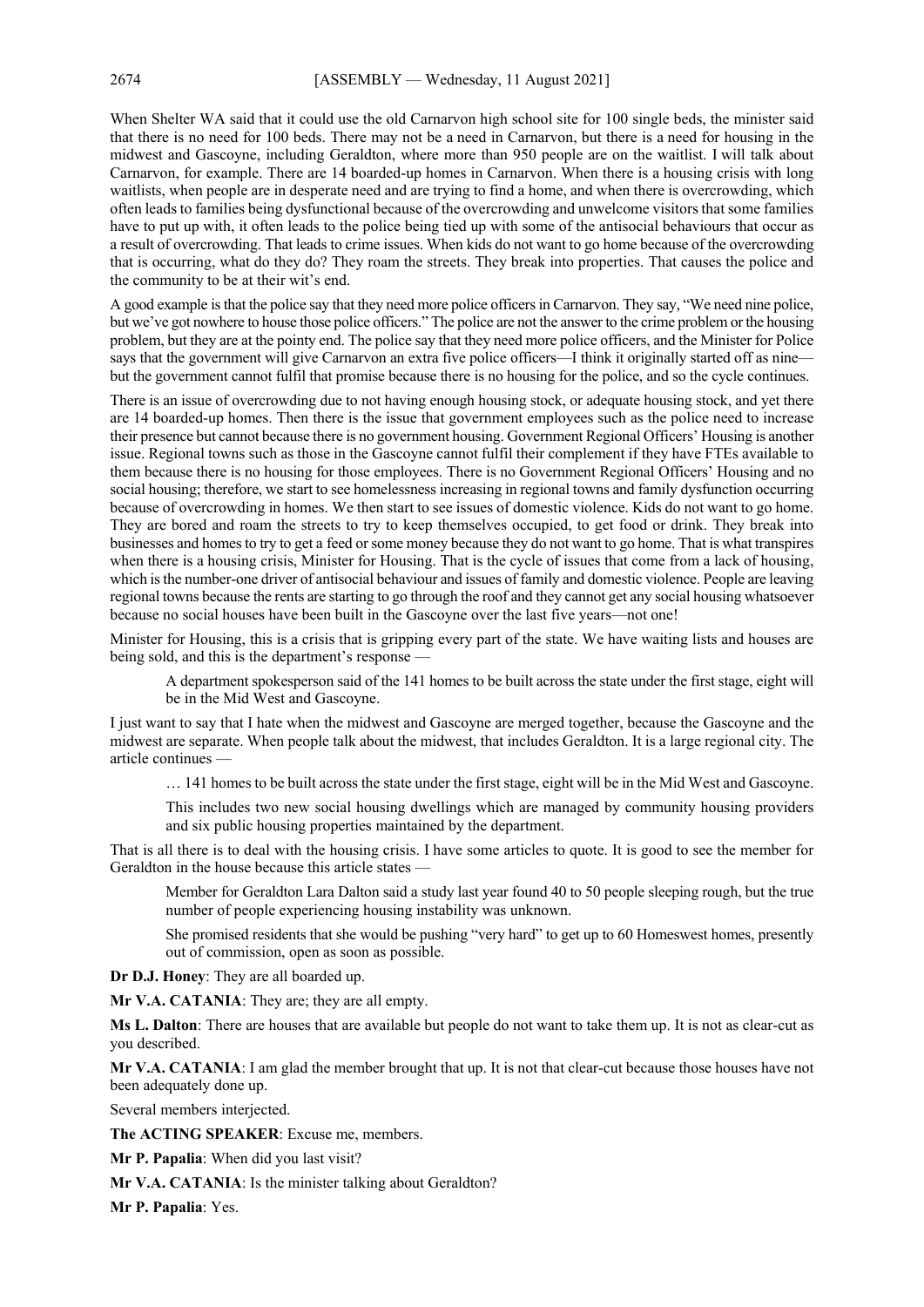**Mr V.A. CATANIA**: Last week. I cannot remember; I think it was Saturday.

**Mr P. Papalia**: Did you go into any of those houses?

**Mr V.A. CATANIA**: I have gone past them with the Mayor of Geraldton.

**Mr P. Papalia**: You drove past.

**Mr V.A. CATANIA**: I have been past; I do not have keys to go in. I am not part of the government. Perhaps the minister would like to give me the keys to those houses.

Several members interjected.

**Mr V.A. CATANIA**: To continue, the member for Geraldton has acknowledged that there are empty houses that have been boarded up, and that they could solve something of the huge waiting list that exists. That is only in Geraldton, in the midwest and Gascoyne, which is huge. It is getting to a point of being very difficult to ever cater for the struggling families and individuals in the midwest, the Gascoyne and the whole of Western Australia. That will move families away from regional Western Australia; they will go to the city, where a family member or someone they know might be able to put them up for a certain time or where they might have a greater chance of getting a house. We have gone through the social housing statistics and my colleagues will continue to go through the lack of housing around the state—the housing crisis that is gripping many people and communities.

A number of letters were written to the former Minister for Housing. I have one here from the former Minister for Housing Hon Peter Tinley dated January 2021, which was in response to a constituent of mine who talked about the need for housing in Exmouth. The minister's response was -

I appreciate you sharing your observations on the current trends in the Exmouth real estate market. It is recognised that housing options in regional centres are in high demand and that smaller markets, like Exmouth, may find it difficult to respond to significant upturns in demand and that this may negatively affect the local economy.

As you may be aware the Department of Communities' land development functions are being transferred to Development WA, accordingly the Department of Communities has forwarded your comments and suggestions to Development WA.

That was a great response from the former Minister for Housing, to whom one of my constituents wrote expressing the dire need for land to be released so that people could build houses.

**Dr D.J. Honey**: Ended up not being in the right faction, member.

**Mr V.A. CATANIA**: Clearly. That is probably the case.

In places such as Exmouth, land needs to be released so that housing can be built. It will be built by the private sector, not so much by government. The government has dragged its feet on the ground on the release of land by DevelopmentWA. The processing of land has been delayed or not acted upon. In the past five years, the government has not put a priority on land release in a town such as Exmouth. Land is available but the government has not been able to settle native title issues. Obviously, one of DevelopmentWA's key performance indicators is based on how much it will make from a development. DevelopmentWA will therefore wait until the land reaches a certain price and then develop the land, because under its legislation it has to turn a profit. That is not what is needed in regional WA.

**Mr P.J. Rundle**: We might need a new Minister for Lands as well as for housing.

**Mr V.A. CATANIA**: It will be interested to see what the Minister for Lands says about the housing situation and the land that needs to be released by DevelopmentWA in a town such as Exmouth, which is suffering at the moment. It has a general population of 2 500 but a visitation rate of 20 000 people. In the height of the tourist season, that puts pressure on small businesses and the like.

That leads me to some of the government commitments about workers' accommodation made prior to the election. I do not know whether workers' accommodation falls under the remit of the Minister for Housing or the Minister for Lands, but it is part of the housing crisis. At the moment, businesses everywhere in Western Australia are struggling to get employees. If they can get an employee, there is nowhere to house them, particularly in regional WA. Just before the 2021 state election, the Premier spoke about workers' accommodation. In an article headed "Land release for Kalbarri workers accommodation", the Premier was quoted as saying —

"If re-elected, we will accelerate the process to facilitate the construction of a new workers' accommodation facility."

Mr McGowan said COVID-19 had had a "significant impact" on the availability of workers' accommodation in Kalbarri, with the shortage continuing to impact tourism, hospital and small business.

The initiative came after Northampton Shire president Craig Simkin said Kalbarri employers were "screaming out" for the Shire to find a workers' accommodation provider.

It goes on.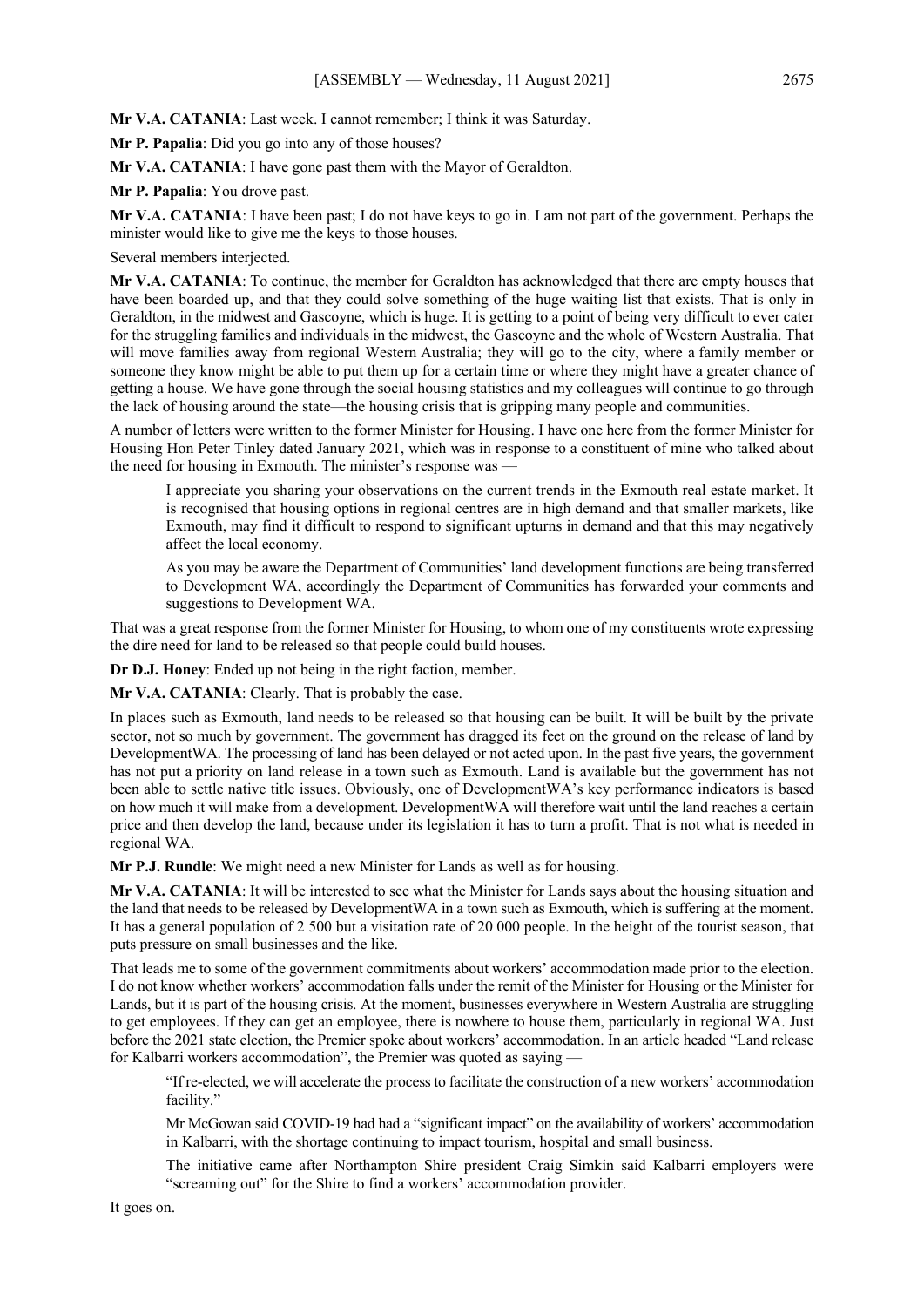This commitment was made on 11 March 2021, when the Premier waltzed in and announced that the government would fast-track workers' accommodation. If there was ever a need for workers' accommodation, it is now. Workers' accommodation is needed so that not only business operators have housing for their workers, but also tradies and builders can be accommodated while they repair the homes and businesses of Kalbarri residents that were damaged by cyclone Seroja, which hit a few months after the election.

Members opposite talk about commitments. One such commitment was —

"If re-elected, we will accelerate the process to facilitate the construction of a new workers' accommodation facility."

That was about Kalbarri. What is the date today, members?

**Mr P.J. Rundle**: It is 11 August.

**Mr V.A. CATANIA**: It is 11 August and we still have not seen any movement on workers' accommodation for Kalbarri. It is critical now for the rebuild of Kalbarri so that workers can be housed and so that the tourism products that Western Australians want when they visit places such as Kalbarri can be supplied—that is, going to a cafe, getting a coffee, getting something to eat and being able to check into a hotel because the bed sheets are clean or the rooms have been cleaned because there are workers. The list goes on. It is a major issue.

I follow that up with another hotspot in my electorate, being Exmouth. This is a *Pilbara News* article titled "State Election: WA Labor reveals plan to fast-track solution to stem Exmouth staff housing shortage". Amazing! What date was this? It was 5 March, a week before its same announcement in Kalbarri. It states —

Initiatives to stem the dire shortage of worker accommodation in Exmouth will be fast-tracked under a re-elected Labor government.

The launch for expressions of interest for local companies to build much-needed workers' …

Several potential sites have already been identified and a future Labor lands minister —

That is the member for Armadale.

#### **Dr A.D. Buti** interjected.

**Mr V.A. CATANIA**: Yes. It has it here. The Premier actually dobbed you in. He knew that the member for Armadale was going to take on that role—the future lands minister, being the member for Armadale —

would grant tenure approval for an appropriate development.

Perhaps the Minister for Lands can enlightened the house and the residents and businesses of Exmouth what actions he has taken to fast-track what the Premier said here—that is, to stem the dire shortage of worker accommodation in Exmouth. It will be interesting to see whether the Minister for Lands will get up to speak in this debate and enlighten the businesses of Exmouth on what action he will take, given that the Premier made sure that he is the minister responsible for delivering much-needed workers' accommodation.

The Exmouth Chamber of Commerce and Industry conducted its own survey and found that more than 200 employees were needed and that more than 200 beds were needed to accommodate the workers' accommodation crisis in Exmouth. The groundwork had been done. The Premier said that the government would fast-track these initiatives under a re-elected Labor government. We have a re-elected Labor government, but we are not seeing too much of that fast-tracking to alleviate the pressures that businesses are under.

I know that quite a few members have travelled up north and have seen that businesses are often closed simply because those owners needed respite. They basically work 24/7 and need a day off. They simply cannot find any employees; and, if they can, there is no accommodation to put those employees in.

That is happening from Exmouth to Coral Bay to Shark Bay to Kalbarri. That is happening inland and particularly in Broome. It is good to see the member for Kimberley here. I am sure her chamber of commerce—which I have met with—has approached her about the need to build workers' accommodation. That is what is needed. The member for Kimberley will be aware that we often hear that Broome is full. But a lot of those hotels are at only about 80 per cent capacity because they are using the other 20 per cent for staff or they cannot fulfil the other 20 per cent because they have no-one to clean the room and provide those services. I am sure the member for Kimberley has received that same feedback. Broome and other tourism hotspots are under a huge pressure. When we hear that tourism is booming, Broome is full, Exmouth is full, Kalbarri is full, Shark Bay is full and Coral Bay is full, the reality is that it is full according to the ability to be as open as one can be. That is because there is a shortage of workers. If there are workers, there is no workers' accommodation for those businesses to maximise their profits from this wonderful opportunity because no-one from Western Australia can go overseas. When the borders are open, people come here from the east coast. That is a great position to be in. We have always wanted our tourism spots to really be booming because of the number of tourists travelling around. But those businesses in those towns cannot maximise their capture of the market because they simply do not have the workers or workers' accommodation to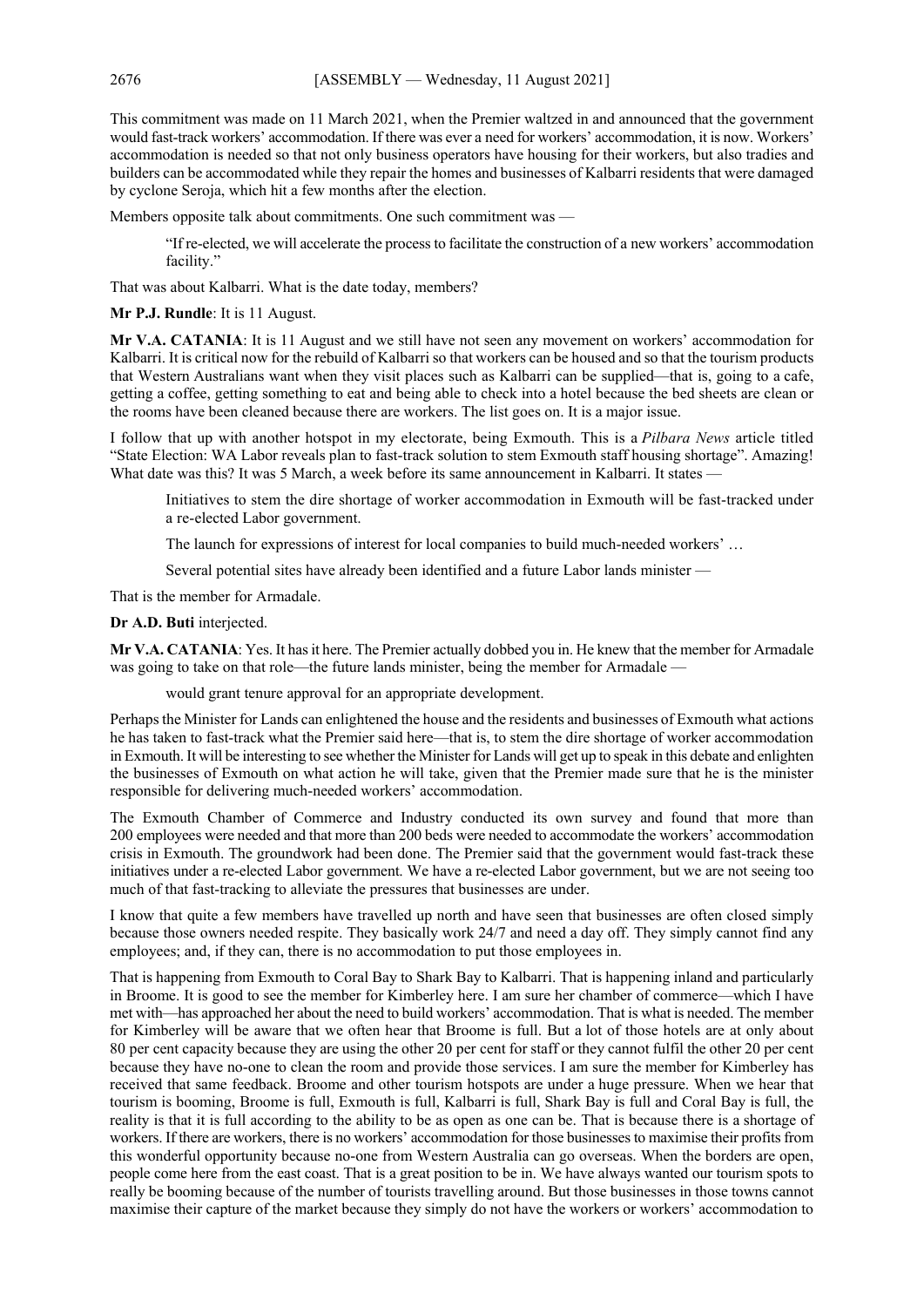fulfil demand and keep their businesses open. That then causes stresses and strains on our mental health. Business owners are experiencing burnout and fatigue because there is simply no workers' accommodation for employees if they are able to get those employees.

I hope the Minister for Lands can address some of those issues. Hopefully, he will stand up and talk about the worker accommodation shortages gripping our northern towns. Rents are sky high. Property market sales remain calm still because banks find it extremely hard to lend in regional areas. Not many houses are being built because banks are demanding large deposits to start the process of building a house.

I hope that the Minister for Housing and Minister for Lands work with DevelopmentWA to look at ways to make land that the state owns affordable so that people can build homes. That will be one way to deal with the crisis that comes when people want to live in regional communities but will also allow for Government Regional Officers' Housing to be built, which is a major problem. Nearly every regional town does not have adequate FTEs for government departments simply because there is no housing.

**Dr A.D. Buti**: Have you spoken to the shire president?

**Mr V.A. CATANIA**: Of?

**Dr A.D. Buti**: The shire that deals with Kalbarri.

**Mr V.A. CATANIA**: Yes.

**Dr A.D. Buti**: What has he said? Has he said that he keeps changing his mind?

**Mr V.A. CATANIA**: On?

**Dr A.D. Buti**: On what he requires from DevelopmentWA.

**Mr V.A. CATANIA:** My understanding of the need in Kalbarri—I will give an example —

**Dr A.D. Buti**: No. My question was to you. You asked me if I could explain. We have been trying to work with them but the shire president keeps changing his mind on what he wants.

**Mr V.A. CATANIA:** I know this is not you —

Several members interjected.

**Mr V.A. CATANIA**: Can I answer that question?

**Dr A.D. Buti** interjected.

**Mr V.A. CATANIA**: Minister —

**Dr A.D. Buti** interjected.

**Mr V.A. CATANIA**: Minister, you have a chance to get up. If I can just respond to what you have just said. The only way I can respond is to the pressure that the Shire of Northampton —

**Dr A.D. Buti**: The CEO of.

**Mr V.A. CATANIA**: No, and councillors and the whole community. I cannot downplay this. I am not playing this in any other way.

**Dr A.D. Buti** interjected.

**Mr V.A. CATANIA**: Madam Acting Speaker, the minister has a chance to get up and speak.

**The ACTING SPEAKER**: Minister for Lands, excuse me.

**Dr A.D. Buti** interjected.

**The ACTING SPEAKER**: Minister for Lands, thank you.

**Dr A.D. Buti** interjected.

**The ACTING SPEAKER**: Minister!

*Point of Order*

**Dr D.J. HONEY**: Not only is the member continually interjecting —

**Dr A.D. Buti**: Minister! Minister!

**Dr D.J. HONEY**: You are the member for Armadale. Acting Speaker, not only is he continuing to interject —

**Dr A.D. Buti** interjected.

**Dr D.J. HONEY:** — he continued to interject whilst you were speaking.

Several members interjected.

**The ACTING SPEAKER (Ms R.S. Stephens)**: Member for North West Central, if you do not want interjections, please do not engage in conversation.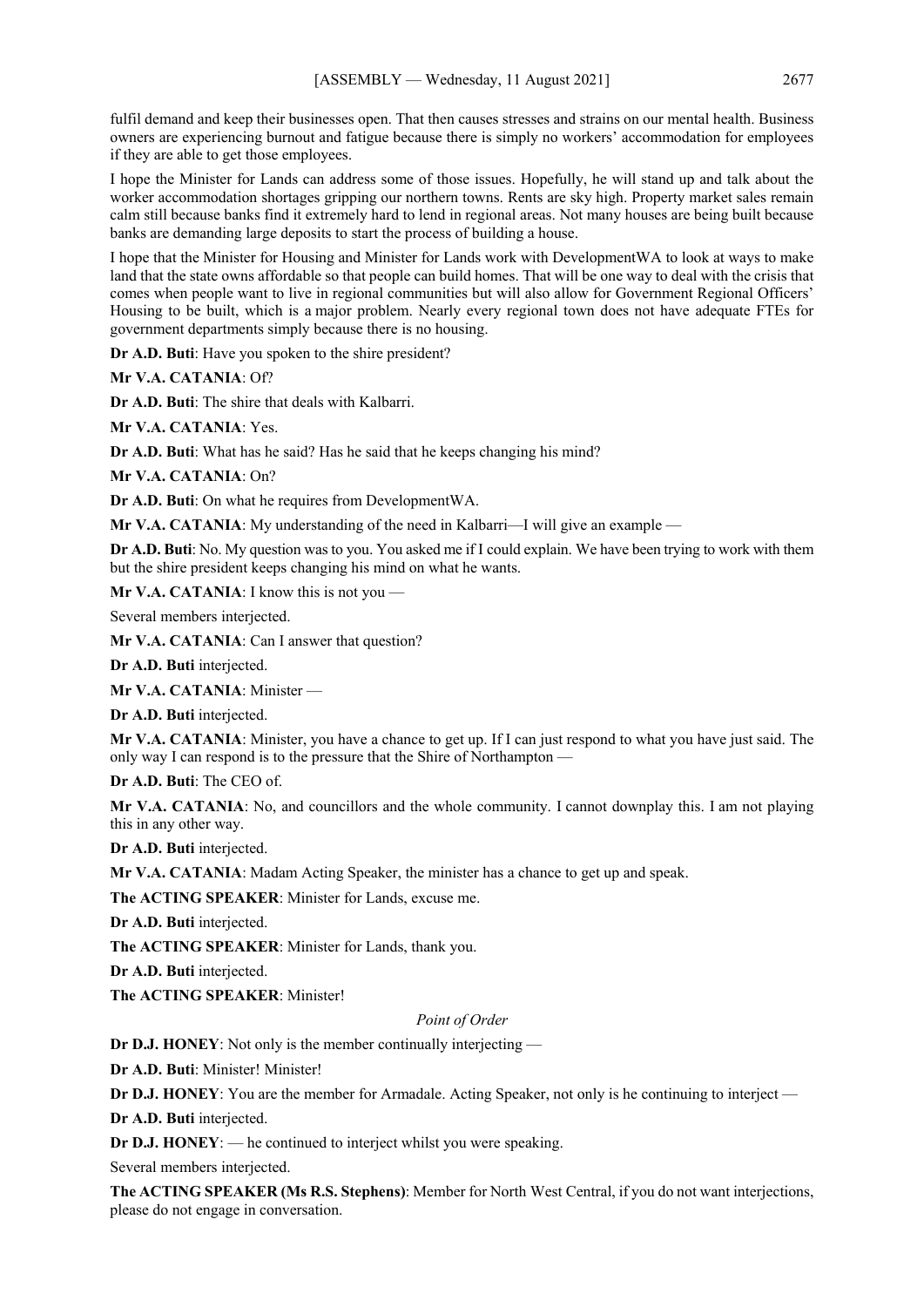#### *Debate Resumed*

**Mr V.A. CATANIA**: I do respect the Minister for Lands and what he has to say, but I want to explain to this house the Minister for Emergency Services would fully understand this as well—that the pressures that the Shire of Northampton has been under have been immense. The CEO has been criticised unfairly. I think that is just somewhat due to a lack of understanding of the magnitude of the cyclone and the effect it has had right across the Shire of Northampton and the midwest, as well as the shire president and councillors who are bearing the burden of their community which is under huge amount of pressure. Like I said, for most of yesterday Kalbarri had no power. That just adds to the fact that people do not have a roof on their house; they still have a tarp. They had no-one to complain to, so who did they complain to? They complained to the shire president, shire councillors and staff. In times of distress —

#### **Dr A.D. Buti** interjected.

**Mr V.A. CATANIA**: Can the minister hang on a second. It is important that we understand the pressures that people are under.

The shire is working through what is needed, but the community is constantly at it. The government needs to provide support through people on the ground helping out the shire to fully ascertain what is needed for workers accommodation. I will give the minister an example. One assessor needs 200 employees—tradies—to do that company's work. That is one company. That is the issue with workers accommodation. Like I said —

#### **Dr A.D. Buti** interjected.

**Mr V.A. CATANIA**: Can the minister hang on a second. I will let him respond.

Prior to the election a commitment was made by the Premier about workers accommodation to house workers needed by small businesses. That is one commitment that has not been forthcoming. The other issue that has now transpired is the need to house workers—tradies and builders—to rebuild places like Kalbarri and Northampton. There is basically no accommodation, and businesses are trying to survive and get tourists to come back. At the moment, it is a perfect storm of everything going wrong. We can all take on board the pressures that the CEO, councillors and president are under. They are sometimes seen as being bullish or angry, but we must respect the position they are in.

**Dr A.D. Buti**: I know the Leader of the Opposition got a bit annoyed. I was just trying to state a fact. It was not a criticism of the shire CEO. I was just stating the fact that there had been a change of mind over a period in Exmouth, and Kalbarri actually, about what they wanted, and, of course, the cyclone then changed the position again. DevelopmentWA has been trying to work with both shires to accommodate what they want, but their position has changed. That is partly a result of the cyclone, but it is not only that. It is not just an issue for DevelopmentWA; it is also an issue for the Department of Planning. Both are involved and trying to assist in very trying circumstances, but there has been a change of positions. That is not a criticism; it is just stating the fact.

**Mr V.A. CATANIA**: I thank the Minister for Lands. I look forward to a resolution to what is now a dire situation. We are not even talking just about Kalbarri. Like I said, the population of Exmouth goes from 2 500 people to 20 000 people and that of Kalbarri goes from a couple of hundred to 5 000 or 6 000 people. That goes on right across this great state of ours. Our state is experiencing a wonderful opportunity to grow our businesses, our tourism product and our regional communities. However, they are hamstrung because of a lack of land that is allowed to be developed and built on. Those issues are due to hold-ups with the extinguishment of native title land so that those areas can be developed. There are problems with services such as sewerage, water and power. For example, sewage ponds are inhibitors. If someone wanted to build a house in Exmouth, the sewage treatment facility there would need to be upgraded in order to cater for any new houses. The list goes on. It is the same in Coral Bay.

**Dr A.D. Buti**: It is very difficult and complex.

#### **Mr V.A. CATANIA**: It is expensive, minister.

I suppose the point is that there are all these massive pressures. I am sure every member in this chamber would visit regional communities for a holiday, especially along the coast, and they know how wonderful they are, but our communities are under huge housing pressures. The lack of investment over the last five years has culminated in this massive problem that will take years to fix. We are not even seeing a plan to build social housing or to take boards off boarded-up houses and renovate and fix them up so people can live in them. We are not seeing the plan for workers accommodation. We are not seeing a plan to upgrade the sewage treatment plant. Land cannot be developed because there is no sewerage connection. Services are lacking and there is no plan from government. There is no regional development plan for our regional communities that will allow those houses to be built. The rental market does not exist in Western Australia at the moment, so where are people living? What is the government's plan? What is the plan to incorporate the private sector to be part of that problem-solving? Where is the government sitting down? Is it sitting down with Shelter WA and other community organisations? Perhaps the minister could have gone to the housing summit at which those ideas were thrown on the table. What plan does the state government have to curb this housing crisis crippling regional communities, crippling the most vulnerable, crippling businesses that cannot get any accommodation for their workers and crippling the growth of our towns and this state because no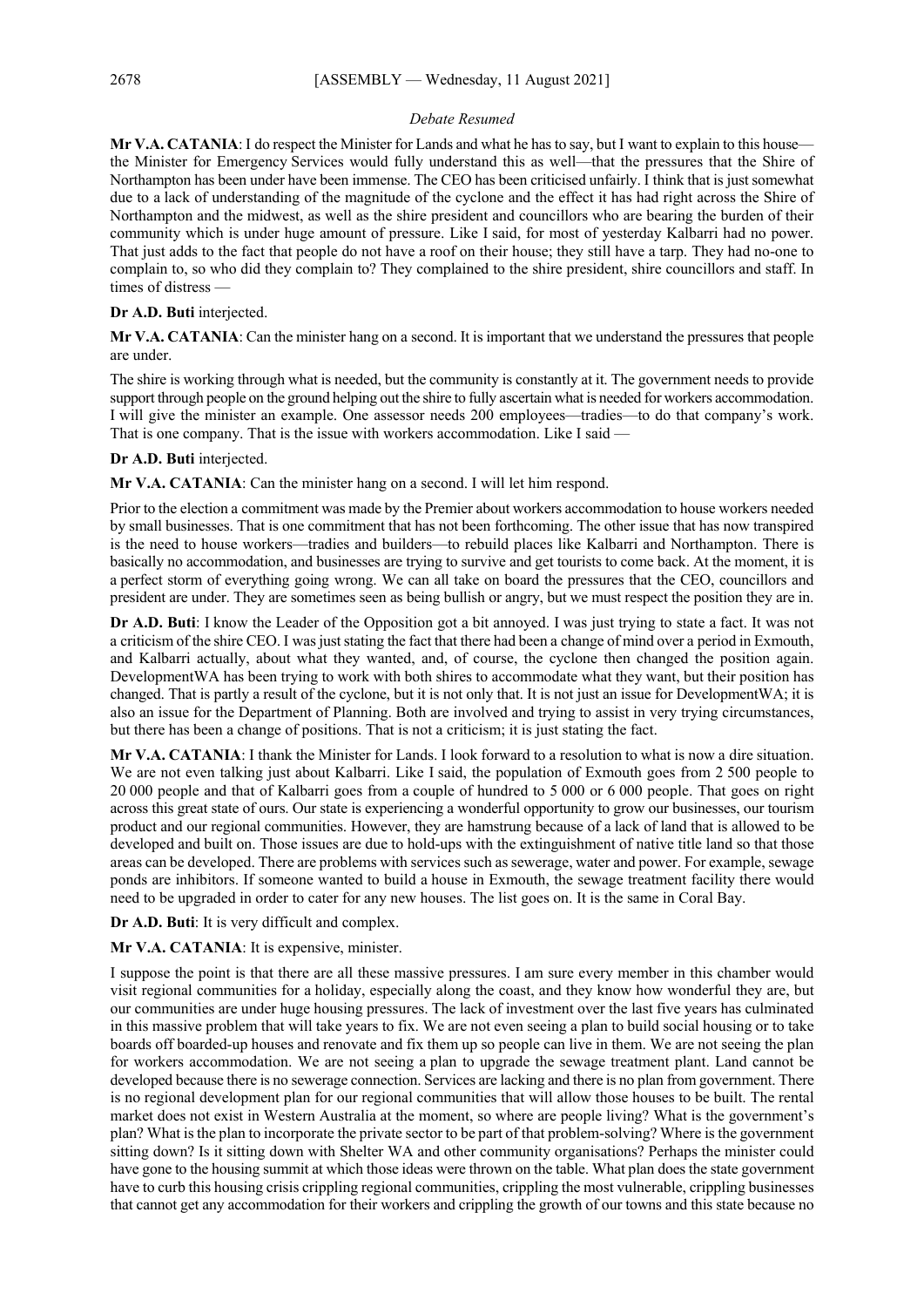housing is forthcoming? That is the problem. That is what we need to hear from the government. The opposition will support a plan moving forward. In the absence of a plan, we will come up with one and take it to the next election. There is a housing crisis gripping every community in this state.

The government departments that the minister is responsible for are all suffering because there is no Government Regional Officers' Housing. Our communities are suffering, which leads to crime, antisocial behaviour and overcrowding. This is what we are facing, and this is what we need the government to fix. It is not just about announcing millions and millions of dollars. We need to see a time frame and a plan that does not just include a number of houses, because utilities are needed to connect to those houses. That is why the government needs a regional development plan. It needs a plan for housing in this state. Ultimately, what plugged the holes of the government in the past was royalties for regions, which provided all those services so we could grow our regional communities. That is what we need to bring back. It would make a huge difference so we could grow our regional towns and fix this housing crisis.

As I said in a speech last week, we see the Premier on the stage doing the bow with all the lights on him. We see the Minister for Health jump on the stage to get his accolades, and he suddenly trips over the curtain. The Minister for Housing comes the other way to get his accolades and also trips over the curtain, and behind the curtain we see the health crisis and the housing crisis. We see the crisis in general that this state is facing because of the smoke and mirrors and the failure to reinvest in our state in the last five years so that we do not have the crisis after crisis that will be the government's downfall. It will be the government's downfall because people cannot find a house. With the health system where it is at, I would watch out, government members. I would be working as much as possible to come up with a plan to fix these massive issues gripping our state. We have a massive health crisis that is stopping our growth and potential as a state. I have faith that the Minister for Housing and the Minister for Lands will work together to create the plan we need so that people have a roof over their heads.

**DR D.J. HONEY (Cottesloe — Leader of the Liberal Party)** [4.59 pm]: I, too, rise to support the motion today. I do so because of the massive and can I say unnecessary housing crisis that we have in Western Australia. We have a \$5 billion budget surplus, and we have had a budget surplus year on year. This is due to the GST fix for the state that was organised by Hon Matias Cormann, former minister for —

Several members interjected.

**The ACTING SPEAKER (Ms R.S. Stephens)**: Thank you, members!

**Dr D.J. HONEY**: The federal Liberal government fixed the GST inequity for this state, delivering billions of dollars to the state government above its forecast budget.

**Mr P. Papalia** interjected.

**The ACTING SPEAKER**: Minister for Police, can you please stop interjecting.

**Dr D.J. HONEY**: On top of that the government has had a massive windfall from royalties right through the term of this government. Therefore, there is no excuse for where we are. There is no excuse, in particular, because members of this government—the Minister for Police sitting opposite, the new Minister for Housing, the new Minister for Lands and the new Minister for Emergency Services—have sat in this Parliament and heard from this side the crisis that the state faces. I came into this Parliament in 2018 and Tony Krsticevic, the former member for Carine —

**Dr A.D. Buti** interjected.

**Dr D.J. HONEY**: For goodness sake—please, Acting Speaker!

**The ACTING SPEAKER**: Ministers, it is great that you are all here, but can we please just let the Leader of the Liberal Party speak.

**Dr D.J. HONEY**: Thank you very much, Acting Speaker. I would appreciate at least a few fewer needless interjections.

From the first day that I came into this chamber, Tony Krsticevic, who is the former member for Carine, raised the issue of homelessness and he raised it right in the Premier's electorate. I know because I used to be the head of the Kwinana Industries Council and my office was based down that way. I used to drive past there and see that —

**Ms A. Sanderson** interjected.

**Dr D.J. HONEY**: Oh; Acting Speaker, please! Can I have some clear air?

**The ACTING SPEAKER (Ms A.E. Kent)**: I will get in the chair first!

**Dr D.J. HONEY**: Thank you very much.

**The ACTING SPEAKER**: Continue.

**Dr D.J. HONEY**: Thank you very much, Acting Speaker. I would be grateful for your support.

Tony Krsticevic, the former member for Carine, in this very place raised the homelessness problem in the Premier's own electorate in Rockingham. We had desperate people sleeping rough in the Premier's electorate, on the road that he drives past to get to Parliament from his house. The Premier was alerted to the crisis and the fact that people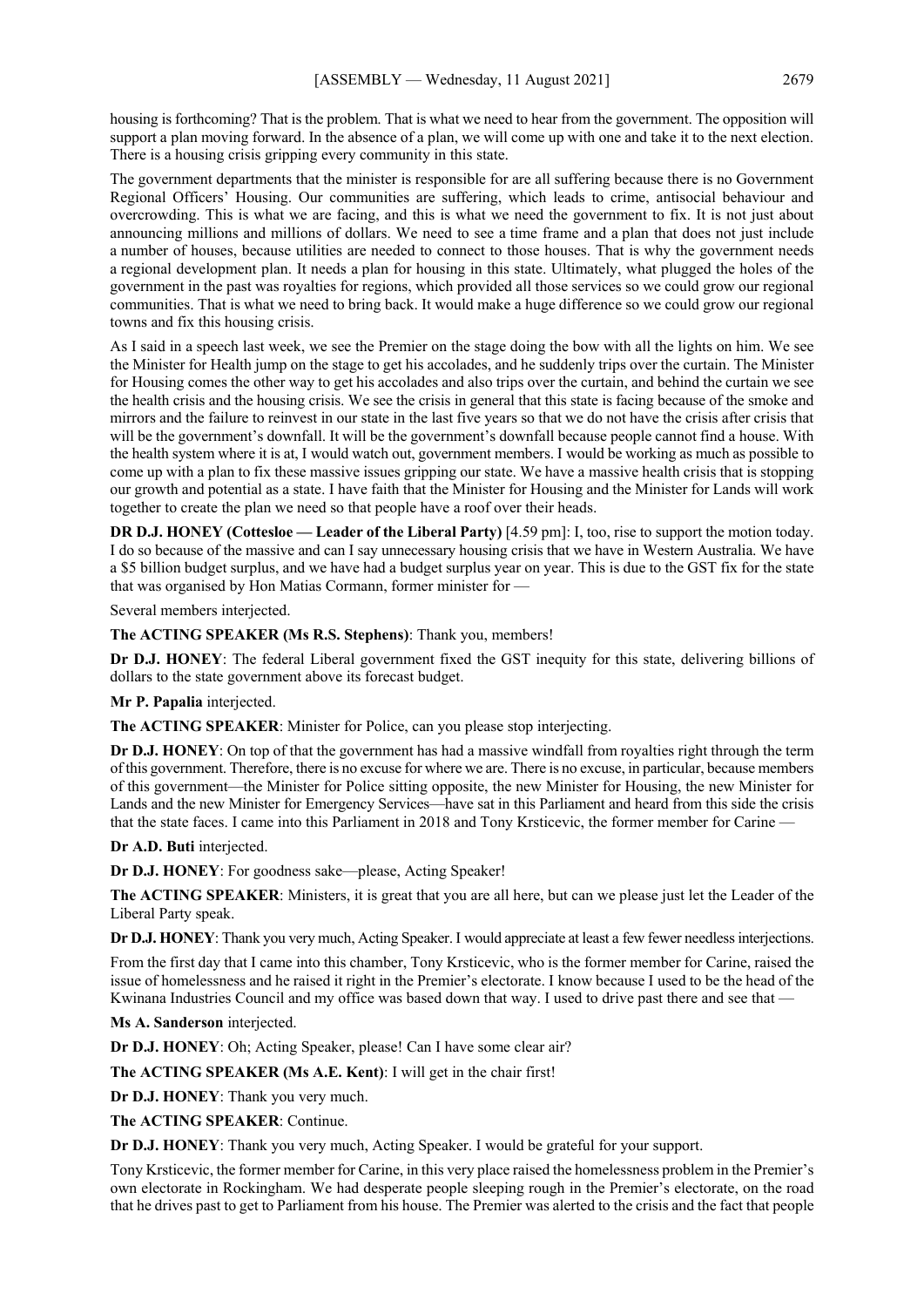had died sleeping rough in that camp because they had nowhere else to go. Do members know how long it took the Premier to visit? I am not talking about the Premier of this state going to visit some far-flung place; I am talking about the Premier in his own electorate. It took the Premier two years to go to visit that camp. For all your foibles around this chamber and for all the things that we may disagree on, I am pretty sure that all of you as local members in that situation would have gone and visited those people in that community, like I visit people who are homeless in my community and discuss issues with them. I know that you would do that. It took this arrogant Premier two years to go to visit people who were homeless in his own electorate. It took some considerable time after that for the matter to be dealt with, and then only because the then member for Carine was dogged in highlighting the issue of homelessness. He highlighted the issue of homelessness not only down in Rockingham, but also right across metropolitan Perth and this state.

I have some sympathy for the new Minister for Housing. I know that the new Minister for Housing is passionate about this issue and wants to do something about it, but we are not talking about a new government. We are not talking about a government that has just come in and is trying to deal with issues from the past. We are talking about a government that is four and a half years in, and we are now hearing about plans or plans to plan. We are now hearing about things that might be done. This crisis sits at the feet of the Labor government. This government has simply been completely inadequate in dealing with this issue over the last four and a half years. As I say, I know that the current minister is passionate about this topic. I have had private discussions with him about the homelessness issue in my electorate. I will not go into that in detail. I do not play politics on serious issues like this. I dealt with this in the same way I did with the sports clubs in my electorate when I invited the Minister for Sport and Recreation down for a private meeting. I must say that I was a bit disturbed that the minister would then say that I tried to use that for some political pointscoring. I did not try to use that invitation to meet me to my political advantage; I invited him down to privately discuss matters in my electorate and to introduce him to people in the sporting clubs who needed some help and assistance. That is exactly the same way that I respect the current housing minister. I know that he is trying to do something.

The problem with this government is it is paralysed by an emperor who makes all the decisions. We get the reports. The thing about humans is that people talk about things, and we hear what happens in cabinet. I can tell you what government members do in cabinet: "Keep your mouth shut"; "Keep your head down; otherwise you'll get it kicked off!" That is what we hear.

Several members interjected.

**Dr D.J. HONEY**: We will find out! If you are in the chosen group, you are fine; do not put your head up otherwise. Whatever this Premier's characterisation of the former Premier was —

Several members interjected.

**Dr D.J. HONEY**: Honestly! Whatever this Premier's characterisation of the former Premier was, he clearly was enamoured with the model.

**Mr D.A.E. Scaife** interjected.

**Dr D.J. HONEY**: I am glad to hear from you, member for Cockburn. I am not surprised.

In my electorate of Cottesloe, one in 30 residents lives in social housing—that is 3.2 per cent. The great moral crusader, the member for Cockburn, has only 2.4 per cent social housing in his electorate.

**Mr D.A.E. Scaife** interjected.

**Dr D.J. HONEY**: Yes—and we know that you have a chip on your shoulder because you went to a public school and had to put up with private schoolkids at university; we have heard it all! Member, let us go on. There is only 2.4 per cent social housing in the City of Cockburn. There is 3.2 per cent social housing in my electorate, and I passionately care about those people. I go down to the loners' lunch. I talk with them, I discuss the issues and I try to help those people with their problems. The City of Rockingham has only 3.1 per cent social housing. Armadale definitely has a bigger issue with 4.2 per cent social housing, which is one per cent more than the case in Cottesloe. This issue affects us all, and we see that right across the state.

But after four years, what is this government's response? This government reduced social housing by 1 372. We did not make up that number. That number was in answers to a question asked by Hon Steve Martin on 17 June 2021. There were 44 087 public houses on 30 June 2017, and it is now down to 42 715. This is the party, the bleeding heart socialists, who care about those people doing it tough —

**Ms S. Winton** interjected.

**Dr D.J. HONEY**: Do you know what, member for Wanneroo? If you think you have won —

#### *Point of Order*

**Mr V.A. CATANIA**: I have a point of order, Madam Acting Speaker. I am really getting this problem on my left here; would you mind telling the member for, I think, Wanneroo to respect the member on his feet?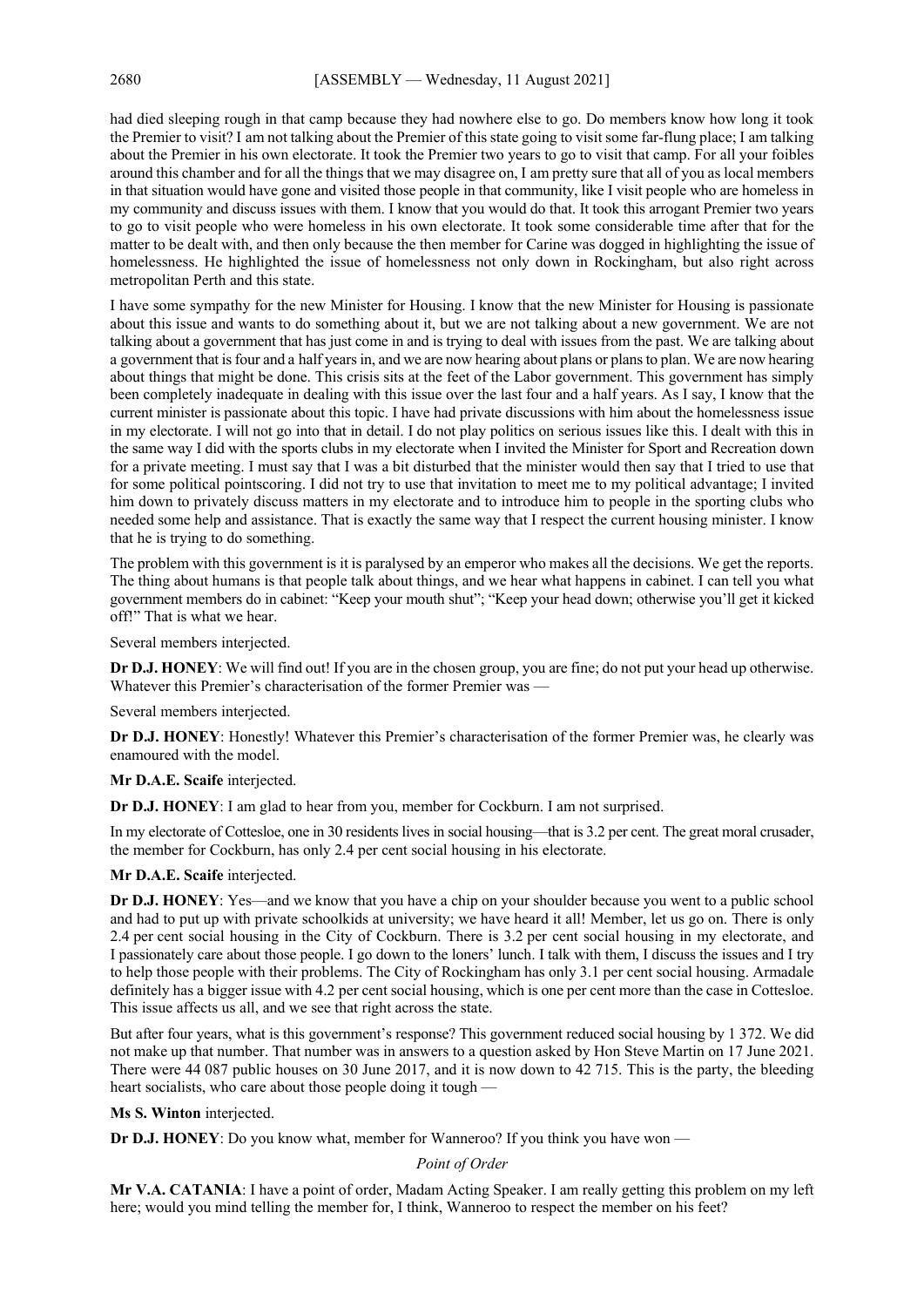#### *Debate Resumed*

**Dr D.J. HONEY**: If the member for Wanneroo thinks that the government won the election on its response to social housing, she is delusional. There is a good chance it will be one of the things that it will lose the next election on, the way it is going. For all the arrogance and hubris, in four years this government went backwards. After four and a half years, this government houses fewer people in social housing than the previous government did. Government members should be ashamed about that—all of you, because this is your government.

Despite sitting on a massive surplus throughout this term of government, members opposite have simply not stepped up to do their job. They have forced people onto the streets by selling public houses and not replacing them. We on this side know that public housing stock has to be turned over. We know that it is part of the business and that was happening under the provisions of the previous government, but that money should not go into consolidated revenue; it should go into building more houses. The situation now is that, because the federal and state governments have pump-primed the construction industry so much, it will be almost impossible for this government to catch up, simply because we do not have the workers to do the work. All the available workforce is tied up in residential projects. I am told that the pipeline is probably two to three years long. It will be an enormous challenge because this government did not do anything in the last four years to properly deal with the issue. In fact, it sold houses. I feel sorry for the challenge that is being presented to the new Minister for Housing because he has been handed a suicide pass. I know he is passionate, but he has been given an enormously difficult task by a government that did nothing in the last four years.

I can compare this term of government with that of the Liberal–National government, during which 6 000 additional public houses were built. This government has run down the figures. I refer to a report called *Ending homelessness in Western Australia 2021 report: Key findings*, which was published on 3 August 2021 by the Centre for Social Justice at the University of Western Australia. The report shows the number of clients accessing specialist homelessness services in Western Australia who were homeless or on an entry to support. In July 2017, there were 2 251 people; there are now 3 099 people. That is a massive increase of 750 people seeking that support. The figures show not just what we see on the streets, but real numbers. We know that the most vulnerable people in society are victims of homelessness. The report shows that, in this state, almost 30 per cent of homeless people are Aboriginal people. That group already suffers enormous disadvantage in a number of aspects. Almost one in three homeless people is Aboriginal. They face a whole range of challenges, which I will not go through because of time restraints. More than 25 per cent of homeless people overall had an educational attainment to only year 9 or lower. These are people with real challenges in a whole range of areas—particular challenges with particular issues. Two-thirds of homeless people are male and one-third are female.

We have heard about the crisis in presentations to emergency departments. This is the government's own doing, exactly as the member for North West Central outlined very clearly earlier on. One of the root causes of stress in our hospital system is that, according to the report, 48.7 per cent of homeless people had been to an emergency department due to not feeling emotionally well or because of their nerves. More than half, 58.7 per cent, reported a diagnosis of depression, and 52.3 per cent reported anxiety. Almost one-third of these homeless people reported a diagnosis of a post-traumatic stress disorder and 26.2 per cent had been diagnosed with psychosis. The report further states that accident and emergency departments were visited an average of 3.5 times per homeless person in the six months prior to the survey. It is exactly as the member for North West Central said for these people who are living rough. There is no chicken and egg here. When people are forced out onto the streets, they suffer anxiety and depression. Their medical conditions are not treated properly. Because of that, they end up in emergency departments. These are not my statistics; they are from a respected research group based at the University of Western Australia. It reports that a substantially larger number of people are out on the streets seeking help during this term of government. These are the people who are turning up in emergency departments. If I compare the number of hospitalisations, there is a dramatic increase for people who are living rough on the streets. When we talk about the hospital crisis, we can say that it is intimately, intrinsically linked to this government's failure to deal with homelessness.

Geraldton has been a focus. Just a couple of weeks ago, I spent four days in Geraldton talking to people in the community. We had what we call our winter love-in there. We went out and spent a lot of time talking to people in the Geraldton community. Overall, Geraldton is doing well. The economy in Geraldton is doing well—certainly better than when I spent some time there about 12 months ago. Certainly, more shops are open and people are generally buoyant. However, there is another side to it. As the member for North West Central pointed out, almost 1 000 people in that area are on the streets. There are statistics and statistics, and we can talk about the houses. I went to have a look at the issues in the suburbs. I heard what the minister said today about those houses but, in Geraldton, the Australian Red Cross is giving out tents so that homeless people have somewhere to live. That is what they are doing in the great city of Geraldton, with an economy that is otherwise doing well. The Red Cross is handing out tents. I went to the old Batavia Motor Inne, which was a property deal gone wrong. The Batavia Motor Inne is like something out of a dystopian movie of some futuristic nightmare.

[Member's time extended.]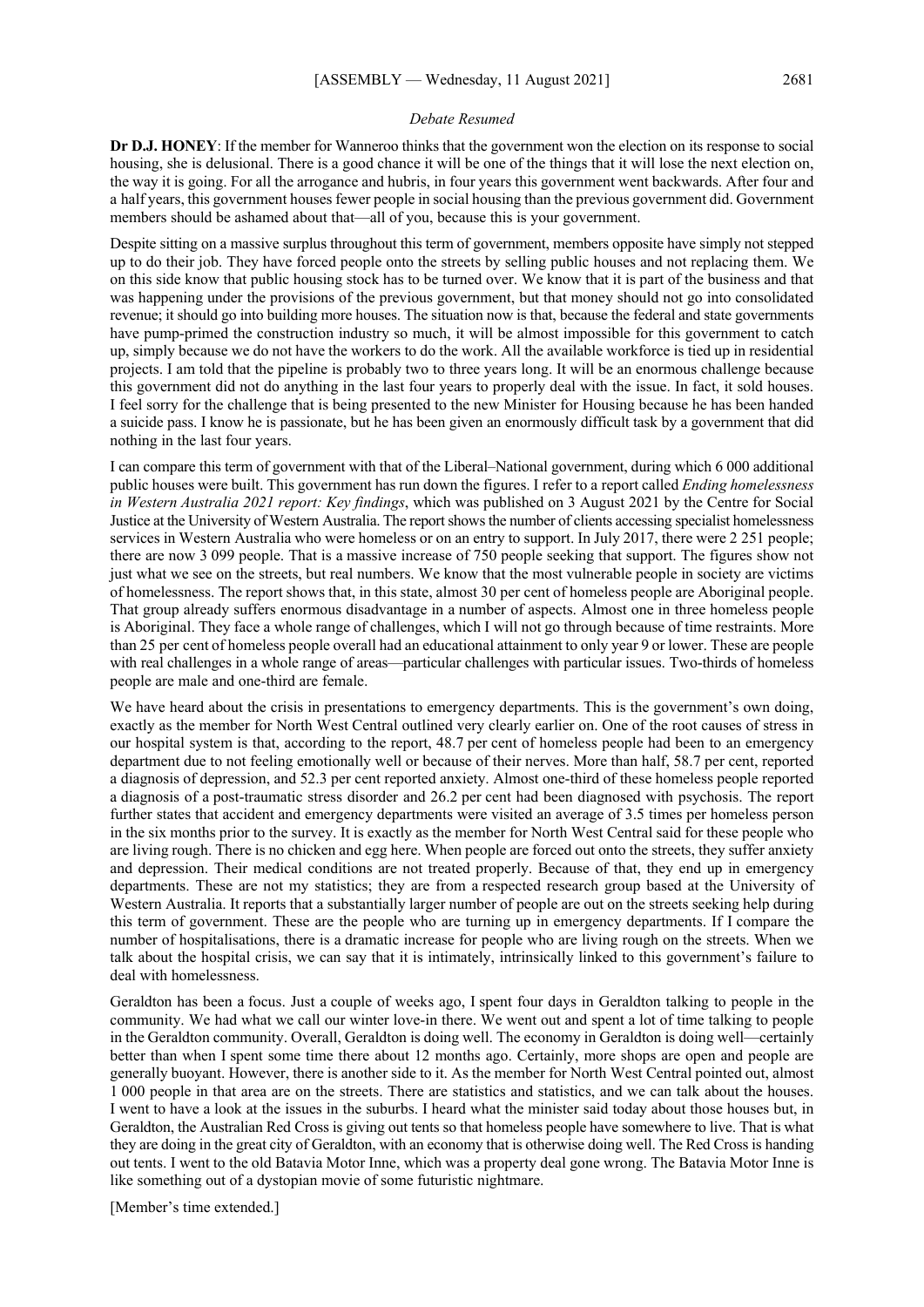**Dr D.J. HONEY**: In this prosperous community, we have desperate people. I saw some of the people in that area and a couple of my colleagues spoke to them. I did not want to go there as a big group because I think sometimes people in that situation feel humiliated, but I heard about their conversations and I spoke to people in the community who regularly interact with the people in the Batavia Motor Inne. The poor people have put up boards to try to make themselves secure. They have to carry bottles of water up flights of stairs in order to flush the toilets. Those people would happily live in that boarded-up house if it was available. I accept what the minister said. There may be some circumstances in which that is not possible. I went to see houses that were only five years old; they were beautiful in their external appearance. All the houses I saw were dramatically better than the house I lived in when I was a child.

Several members interjected.

**Dr D.J. HONEY**: I learn and I look.

**Mr J.N. Carey**: Those houses that the member referred to were seriously vandalised. As a result, some of the internal materials were not appropriate for public housing tenants. They will be refurbished, but that is the point I made; on a simple assessment, you may simply say that we should just do it instantly, but sometimes there are very clear reasons.

**Dr D.J. HONEY**: I accept that point, minister, and I accept that this is not a trivial issue. I accept the point the minister is making, but we are four and a half years in. Those houses were not boarded-up yesterday. I spoke to people in the community and they said that they had been progressively boarded-up over years. The government has had time to do something about that. I heard the argument about the wraparound services requirement, but, again, this is no mystery. We know, as a generalisation, that probably half the people who are living in social housing have mental health and/or drug issues. It is not their fault. There are unfortunate people in the community. It is worse for them, obviously, that they have those afflictions. That is why a holistic approach is required. That is why four and a half years into government, it should have those wraparound services. The Minister for Community Services is responsible for that area. In conjunction with the Minister for Housing, that is the job of the Minister for Community Services. What do we hear from the Minister for Community Services in this place? We hear the Minister for Community Services talking about a plan and what will happen in six months, a year or two years. That minister has been the minister for four and a half years. I have heard that from this minister for the whole time she has been a minister. I know that the Minister for Community Services is a compassionate person. I do not doubt her level of compassion or that of most of the people in this room. But having compassion and saying in a great voice how much a person cares makes no difference. When in government, the government must do something about it. It actually has to go in and do something about it, and this government has not done enough about it in the last four and a half years.

There is a large population at the Batavia Motor Inne. When I visited that dwelling, I saw that they had done a pretty good job of setting up, as best they could, a secure housing apartment. I know there are periodic issues. I was talking to the mayor, who, as it transpires, is a neighbour. The mayor interacts with those people. Typically, the Batavia Motor Inne does not have horrendous problems. There are sometimes problems when people come and visit and so on, but that is why there are wraparound services in those places. It was fascinating to go there.

I have gone all over this state since I took on this leadership role. As an opposition, we do what we can in Parliament, but our job is to get out and listen to people and learn and help when we can. Mostly, our job is to make sure that we hold this government to account. I have been to Kununurra, Broome, Derby, Fitzroy Crossing, Halls Creek, through the Pilbara, Ningaloo, the Murchison, Carnarvon, Kalgoorlie, Geraldton, Bunbury, Albany, Esperance and Mt Barker, near the wonderful town of Cranbrook in the south west of Western Australia. The simple fact is that in every single one of those communities, homelessness was an issue. I visited Esperance, which is a wealthy town. Any member who has been there knows that it is a beautiful town that has benefited from government expenditure on amenities and facilities. In Esperance tonight there will be at least a dozen people sleeping rough. Those people are sleeping around the town and cannot get housing. Again, I spoke to the shire and the community groups there. These are not people who cannot be housed because they cannot handle housing properly; they just cannot get houses. We cannot have that in a beautiful, wealthy community.

I see that the Minister for Community Services has announced a \$6 million program to work with the shires. That is fine, but \$6 million is 0.001 per cent of the \$5 billion surplus. The government is hardly reaching deeply into its pocket to work with the shires. Since when has providing housing been a mainstream function of the shires? The shires are desperate. I have seen that in Halls Creek, Kununurra, Broome and Fitzroy Crossing. In Fitzroy Crossing, the local prescribed body corporates have got together to build their own housing. They are desperate for housing in that community because the government cannot help. When a house comes on the market in Geraldton, it basically disappears in a day, which is incredible. I drove around the community there. There are a lot of DevelopmentWA blocks with beautiful big DevelopmentWA signs on them. Do members know what they all are? They are all bush, and have been for the term of this government. The government is big on signs, but not on developing the land that is required for housing in that town.

The tragedy of this debate is that every member on this side could speak for an hour on this topic and only scratch the surface. I hear all about the plans for the future, but the government has to accept that for four and a half years it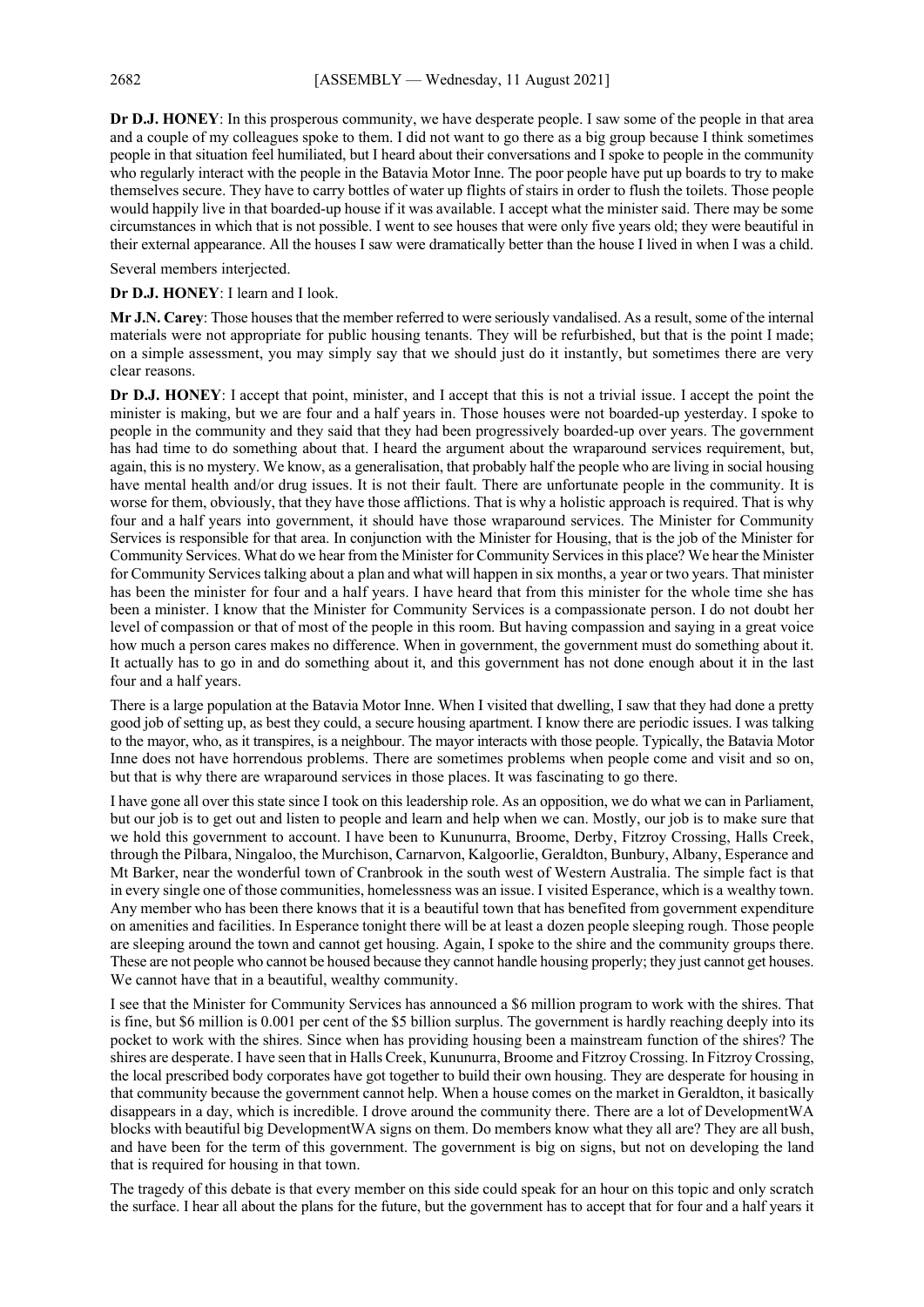has dealt with this issue completely inadequately. Despite the well-meaning ministers in their roles, we have seen nothing to indicate that this government is treating this problem with the seriousness that it deserves. We know that there need to be at least 3 500 new social houses just to cope with the backlog and get back to the position that the government found itself in at the start of its term, given the growth in requirements. That is the challenge before this government. As I said, despite the well-meaning nature of individuals, I have no optimism whatsoever that this government will be able to deliver this, and the government should be ashamed of its poor performance in this area.

**MR P.J. RUNDLE (Roe)** [5.26 pm]: I back up and support the members for North West Central and Cottesloe in support of the member for North West Central's motion that this house condemns the Labor government for its failure to prioritise housing in the last five years of government, creating a housing crisis the state has never seen before and triggering significant economic and social consequences. I think the member for Cottesloe summed it up very well: every member in this house could quite easily talk on this topic for an hour without even blinking because all members, regional and metropolitan, have issues and are getting contacted, if not on a daily basis, at least every couple of days.

The thing that sums it up for me is the statement made by the Minister for Housing today in question time when he said that we have lost over 300 houses due to the government's decision but that it was the right decision. I have to question that. There is a question mark there.

As the member for Cottesloe said, in the government's last term, it took great pride in blaming the previous government for the financial situation. This government spent about three and a half years blaming everyone else but would not take any responsibility. Now the government is in its second term and has been in government for four and a half years. It is predicted to have a \$5 billion surplus yet the health department is in crisis and now the housing department is in crisis. It is time that these ministers took responsibility.

The first thing I want to concentrate on is the Government Regional Officers' Housing situation in the regional areas in particular. That is an important part of the housing stock in this state. Hon Colin de Grussa asked a question in the upper house on 10 August about what the total number of GROH stock was as at June 2021, just to get a handle on what is happening. The total number of housing stock is 5 040 properties, but we have 217 additional requests for GROH from client agencies. A couple of the highlights are the 88 houses for the Department of Education, which is still on the waiting list, and the 59 houses for the WA Police Force.

We have seen real examples of public services in our regional communities in real crisis. A principal in one of our schools has left. We need a replacement principal. We advertised but, lo and behold, we do not have a house for that principal. In the past, places such as Nyabing in my electorate of Roe have struggled to get principals or teachers. They have to be put up in other people's houses or in the hotel down the road and not just for a week or two, but for months on end. We are seeing a critical shortage of housing. It is starting to create problems for not only the Department of Education, but also our police force. We heard examples today. The member for Cottesloe mentioned places such as Fitzroy Crossing and Broome, which are starting to have real crime issues due to the housing situation. The problem is twofold: we have crime issues because homeless people are on the streets creating the crime and, at the same time, the Western Australia Police Force cannot find places for its officers to live in. It is a twofold situation. I am really concerned about it.

The other part of the problem is the maintenance situation. The member for North West Central has mentioned the situation relating to Pindan's housing maintenance contract many times. I am pleased to hear that that contract has now been reassigned. I believe the Minister for Housing needs to look at the whole structure of the maintenance program right around the state. I can refer to areas such as the great southern.

#### **Ms A. Sanderson** interjected.

**Mr P.J. RUNDLE**: The Minister for Commerce got her legislation moved through the house just as the Pindan situation was happening. There was no protection for those subcontractors, and now we are seeing the results. We have seen plenty of people left out of pocket. I do not want to focus on that.

I want to talk about these contracts. Houses in places such as Katanning, Nyabing, Kojonup and Wagin are being maintained by a company in Bunbury. Yesterday one of my constituents—a small business owner, an electrician, in one of my local towns—rang me because he is distraught about the amount of compliance and government red tape that he has to go through every week trying to sort out issues. He just wants to fix houses and do his job. He was becoming so frustrated that he rang me yesterday. He was quite distraught. We have a scenario in which big companies are located in towns three to four hours away from where they have contracts, and they try to subcontract the work to someone and pick up a bit of profit along the way. The Minister for Housing needs to look at restructuring these maintenance contracts so that local people can carry out the work on GROH properties and the like quickly and efficiently.

A classic example occurred during the winter break. One of my constituents rang me. His daughter was visiting on holidays. She lives in the Mullewa–Morawa region. Her house was broken into when she was on holiday, seven hours away. It was not dealt with properly by the department in the first place. The department was trying to tell her that she needed to drive for seven hours to secure her house. Her father rang me because his daughter was distraught, firstly, because she had been broken into and, secondly, because the department was trying to demand that she secure her place, which had not been secured properly by it in the first place. They are the issues.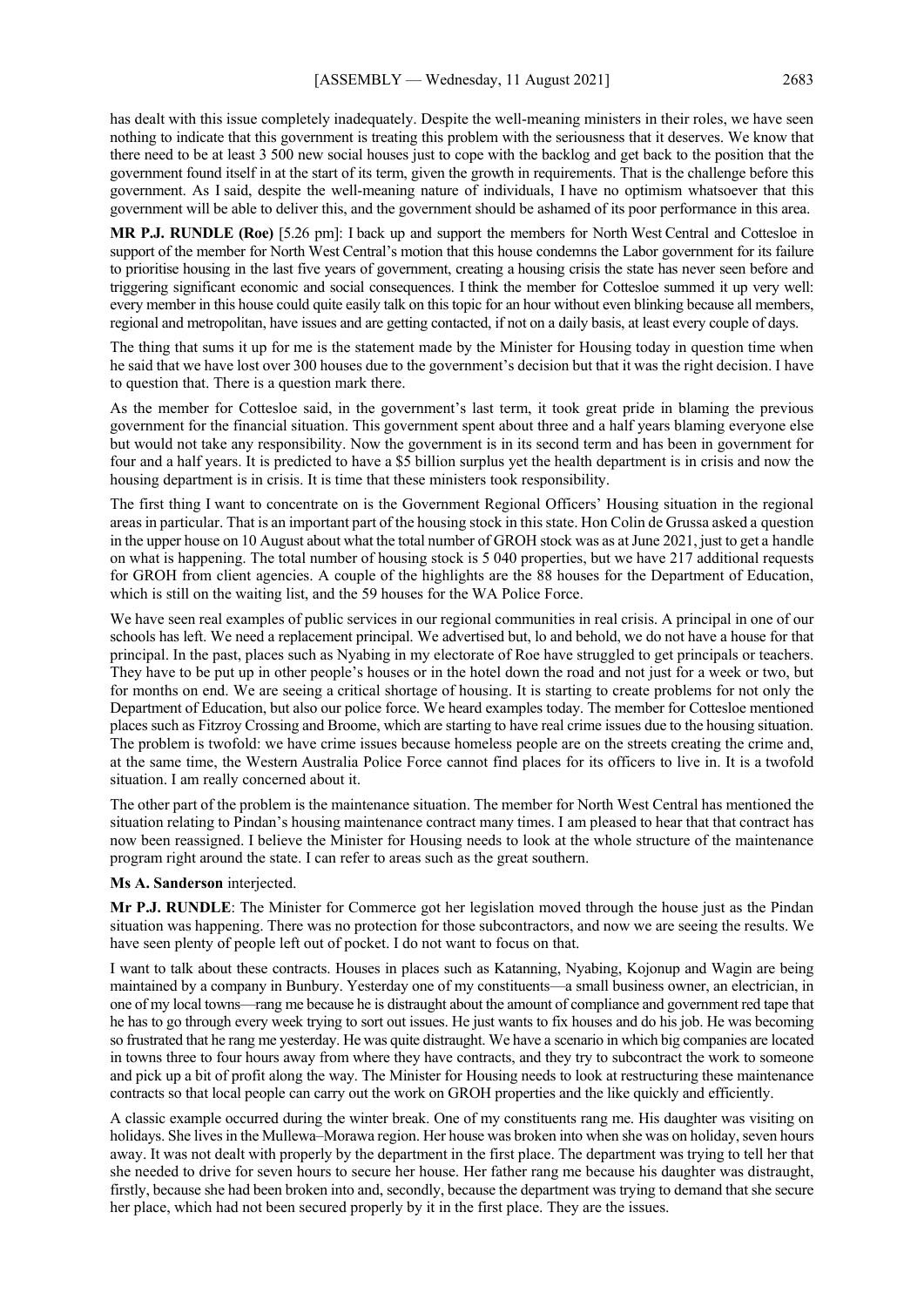We have crime issues in the north west. We have many young teachers who are keen to work. They love coming out to the regions. They think they are making a difference, and they are on many occasions. They are becoming disillusioned because they are under threat from people breaking into their houses. They love their school and their community, but they get to the point of not wanting to stay any longer because they are frightened. We have come to a point out on the lands at which we are really struggling for teachers. We now have the flying squadron coming in from the Department of Education and the like. Because of the situation that exists with the housing scenario, people are too frightened to stay in their own houses.

The number of GROH dwellings in the great southern fell from 274 in 2015–16 to 226 in 2020. In the south west, the figure fell from 243 houses to 188 in 2020. They are the figures we are seeing. In regional WA between 2015 and 2020, 635 GROH properties were sold. I do not know how the government can explain that. The minister was talking about social housing and the like. When we have a shortage of police officers and teachers coming out to the regions, how can the minister stand up and say, "It's not a problem. We've sold 635 properties, but things are going well"?

**Mr J.N. Carey**: Member, do you know the biggest sale of GROH housing in the wheatbelt, what year that was? It was in 2015–2016, under your government.

**Mr P.J. RUNDLE**: The Labor Party is in government now. I am talking about the fact that it has been in government for four and a half years. It was well recorded by Hon Steve Martin in the other place that over 1 300 houses have gone. We have real issues with not only our policemen and our teachers, but also our doctors and other health staff. The risk of moving to a rural town is too high unless housing is affordable and secure.

As the member for Cottesloe pointed out, four properties were available for rent in Esperance on Monday at an average of \$300 a week. Up to a dozen or 15 people are homeless at any time on any night in Esperance, which is unheard of. I have looked at the situation in some of our other towns. In Narrogin today, only one house is listed for rent on the real estate website. In Katanning, there are five houses, two of which are 3-by-1, for \$650 a week. We will not find anyone there. There are no houses for rent in Lake Grace; there is one in Kojonup, Wagin and Cranbrook; two in Ravensthorpe; and none in Pingrup, Ongerup, Williams, Dumbleyung, Hopetoun, Gnowangerup and Darkan. There are 10 houses for rent in the electorate of Roe, which spans 106 000 square kilometres. This is a real issue. We have heard about the government's solution—the WA recovery plan. In 2020, the great southern recovery plan promised \$80 million for targeted maintenance programs for regional social, remote and government worker housing properties, including 200 homes in the great southern region, and \$141.7 million to refurbish social housing across WA's ageing housing stock, including 30 homes in the great southern region. I am looking forward to it, minister. It is great to make these announcements, we hear them all the time, but we are not seeing it on the ground. That is what I am concerned about, and I am very concerned when I have people in Esperance ringing me up to talk about how many people are homeless every night.

I refer to my favourite subject, of course. As the minister knows, it is the Katanning Regional Emergency Accommodation Centre. I will continue to persevere to get him and the Minister for Community Services to come and have a look at that situation, because it is a great model of what the government could do to fund emergency accommodation. It is a great model for those families, especially those women facing domestic violence. I certainly look forward to hosting the Minister for Housing the next time he is in the Katanning region. I nearly got him there the other week when he was in Tambellup, but it was not to be. I look forward to the minister visiting us at some stage in the not-too-distant future.

The other thing I want to briefly talk about today is the strain that homelessness is putting on the mental health system. We have seen that in the last couple of days, and I was pleased today to hear the Minister for Health recognising the mental health situation. I look forward to seeing that package come to fruition in the state budget. There are some really interesting figures. Clearly, we have a dire shortage of mental health beds in WA, and, sadly, people experiencing homelessness are among some of the very long stayers in mental health wards. A Mental Health Commission inpatient survey from 2019 pointed out something that was quite surprising to me. That survey found that of the 656 mental health inpatients occupying a bed at the time of the survey, 178, or 27.1 per cent, were deemed unable to be discharged because of a lack of suitable community-based accommodation or mental health support services. The Royal Perth Bentley Group, which keeps a history of mental health hospital admissions, found that 417 individuals accumulated 23 647 psychiatric bed days in a two-year period. The cost of this to the health system is \$35.8 million in psych bed days. That is equivalent to \$86 000 per person. Those are obviously very concerning figures. As I said, 27.1 per cent of those with mental health issues were homeless. An example given was that the cumulative healthcare costs for three individuals over a 33-month period were extreme and placed the health system under extreme pressure. We need to treat homelessness as a combined health and social issue.

#### [Member's time extended.]

**Mr P.J. RUNDLE**: It would be great to see the Ministers for Mental Health and Housing combine to work out a strategy to deal with both mental health and homelessness, because they are linked. We have seen some of the stats that the member for Cottesloe spoke about, such as 9 000 people in WA are experiencing homelessness every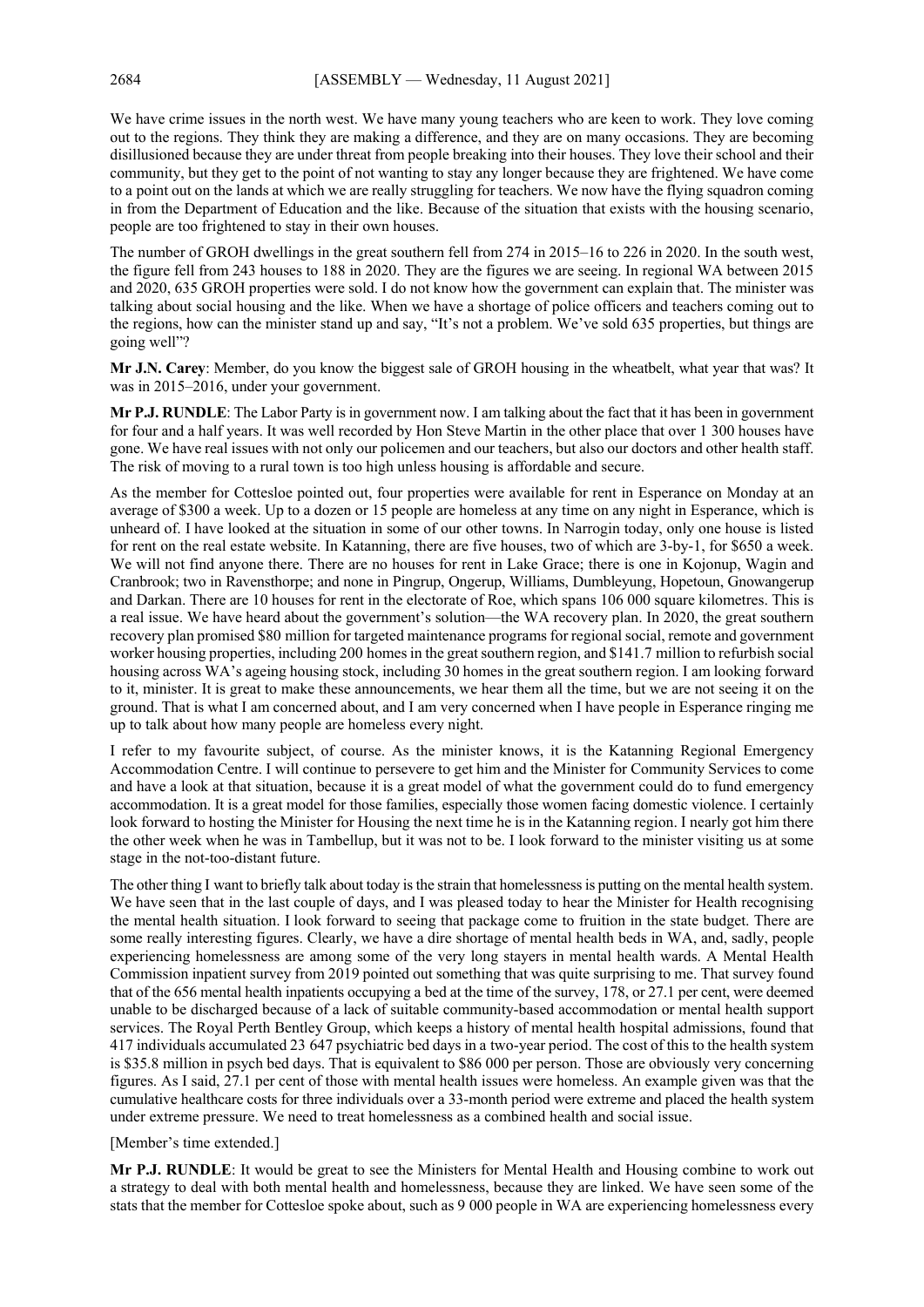day and 1 041 people were homeless in Perth and Fremantle in May 2021. Of course, recent examples have been coming thick and fast. Foodbank Australia has seen an increase in its usual number of customers. Anglicare WA has seen the demand for emergency relief and food assistance triple in 2021, and, of course, there was the recent example of the Salvos having to pay car registrations for people to sleep in their cars. That is a short-term solution, but I think our community is in a sad state of affairs when the Salvation Army has to pay car registrations so that people who are on the street can sleep in their cars.

There have been many recent newspaper articles reporting on some of these issues. I know that we have had the COVID scenario. We are seeing a scenario involving both landlords and tenants. Some tenants do not want to pay their rent and then their landlords say, "Well, if they're not going to pay, I would rather leave my house vacant." I am sure that this has added to the situation. It is not really anyone's fault; it is just a scenario that has played out, but I am really concerned.

As members of the opposition, we know that these are extraordinary times, and I know that the culmination of many factors has caused an avalanche of issues, but on this occasion we are just focusing on housing. We have identified this as probably the second-most major issue that the government has on its hands after health. But what has been missing from this Labor government is any discernible strategy to soften the blow within our communities. These individuals are in real crisis. This cannot be solved by playing the blame game, as I have said. Members opposite are in government now and have been for four and a half years. They have had time to build a strategy. The government can own the solution to these serious problems, but what we have had so far is a lot of yelling and a lot of screaming; we saw it in question time today. I look forward to this minister providing a solution.

**MR J.N. CAREY (Perth — Minister for Housing)** [5.46 pm]: Given that we have listened to the opposition for nearly two hours, respectfully, I would like to map out our government's agenda, and also raise plenty of the issues that the opposition has decided on for a prong of attack. I think the first issue that is really important is the opposition's definition of a crisis. What is very clear is that the opposition's definition of a crisis is built on the 17 000 people on the waiting list. Members will have noticed in question time today that members of the opposition said that repeatedly as one of the bases for their crisis. What is extraordinary about that is when we actually look at the statistics and the evidence, we see that the largest housing crisis was of their own making back in 2010. Let us be very clear on that: the waiting list at its height had 24 136 people. That cannot be denied. It is on the public record. Members opposite say we are at a crisis at 17 000.

**Dr D.J. Honey** interjected.

**Mr J.N. CAREY**: I did not interject for you, member.

**Dr D.J. Honey**: Your colleagues did!

**Mr J.N. CAREY**: I showed you all respect and I listened attentively. That is the case.

**Dr D.J. Honey**: Fair enough.

**Mr J.N. CAREY**: If a waiting list of 17 000 is problematic, what was 24 000? Apparently, that was a walk in the park.

We have to understand that that was quite an extraordinary time. Actually, we also have to look at the wait times, because, under our government, the wait times have significantly reduced. Again, the peak was under the previous government, when wait times increased to nearly a year longer than they are now, peaking at 158 weeks in 2014–15. In fact, wait times were worse almost every year under the previous Liberal–National coalition government than they are now. Also, bailiff evictions were higher under the Liberal–National government in 2015–16. The opposition also likes to crow about significant investment in public housing. Again, as I said on the public record, the most significant funding commitment in Western Australia was part of the Kevin Rudd federal government commitment to fuel massive social housing expansion across Western Australia. I note that remote communities have also suffered. We faced cost pressures because the commonwealth yanked out \$146 million from the system annually. We have invested nearly \$200 million a year in remote housing, but \$147 million has been taken out of the system every year thanks to the federal government. These statistics cannot be ignored. This is the reality of the record of the previous government. We also inherited ageing stock. The average age of the public housing stock is around 30 years—a proportion are 40 years old—and that has left us with significant challenges that the state has had to deal with.

We heard the member for North West Central also make claims of bullying or threats. I want to be very clear on the public record: I have an excellent relationship with all my stakeholders. Not once have I, nor am I aware of any minister who has, made a threat or bullied any advocacy organisation in the social sector field and those that I engage with. I have disagreements, but they are respectful, and I have done that. I understand that social housing agencies have to put their best foot forward—I get that—but I have to focus on pragmatic and practical actual deliveries. I raised the proposal by Shelter WA that suggested 157 one-bedroom units in Carnarvon. I said that that was inappropriate and not warranted. It is very easy to simply go along and say that we should pluck out any type of land, but the delivery is far more nuanced than either some advocacy groups wish to recognise or the opposition wishes to recognise.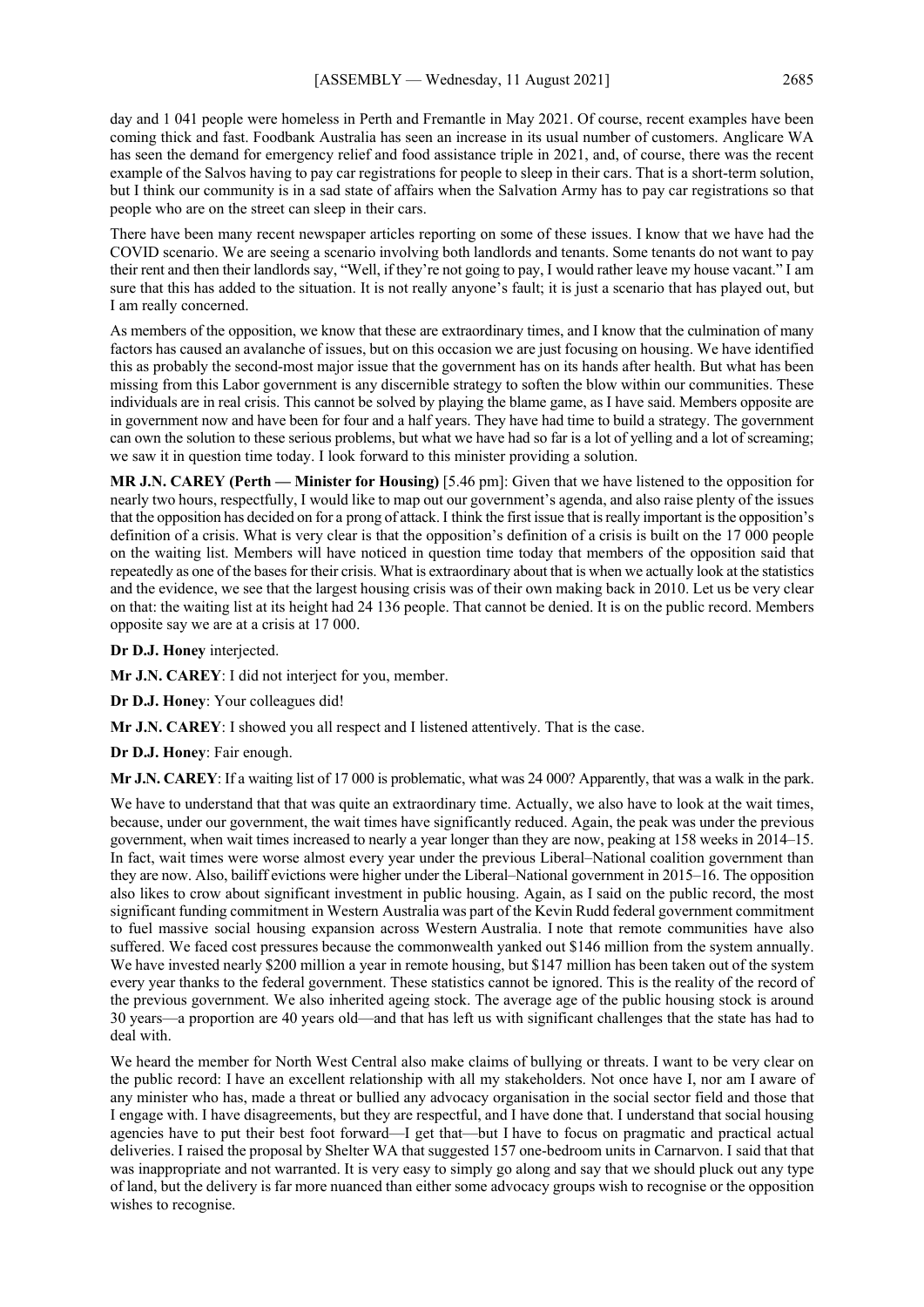I note that it was the previous government, the Liberal–National coalition, that began an aggressive sales program worth \$100 million because of the debt collected under the Government Regional Officers' Housing program. We paused those sales. I note that there has been an increase in the number of GROH houses, whether leased or purchased or by other means, of around 2.6 per cent, or 129 GROH houses. As the minister, I brought together for the first time a forecasting group to predict and look at future trends, to look at eligibility requirements and to see whether we can get better outcomes from the GROH system.

The member for North West Central mentioned there was demand for an extra 200 places. That does not necessarily mean that there is that demand right now; it could mean demand in the future. We ask agencies what they need, and, of course, we go out and use a multitude of means, including spot purchasing or leasing, to meet that future demand.

Geraldton was raised repeatedly. I think that this really demonstrates the complexity of the issue at hand. I have said it before and I say it again sincerely: it is not simply a matter of plonking people in a refurbished house. There has to be good wraparound services, like the Thrive program—a \$58 million program—and not those like the opposition suggested for the First Nations homelessness project, which is a \$50 000 request. The funding of that million-dollar program was cut by the federal government. We have our own program of \$58 million that will substantially invest in wraparound services. I am very clear about Geraldton: properties were made available but people did not want to move into them. That shows that we are facing a bigger symptomatic problem—that is, particular precincts, streets and hubs are not attractive for people to live in, or there is a perception of that. That is a significant struggle. As I said, there is real complexity to this. Do we make a decision that ultimately there should be demolition or private sales, recognising the impact on the social housing stock, or do we make a decision to refurbish and work to make the suburbs more attractive so that more people will be willing to live there? I think that is being honest to the community and the public about the problems and challenges that we face in the delivery of social housing. I do not think that there is anything wrong with that. As I mentioned with Brownlie Towers, I do not, as the member for Roe suggested, celebrate the closure of those 300 homes; but, ultimately, that decision was the best outcome for the local community in the area given the antisocial behaviour problems. It is not as simplistic a policy as the opposition consistently tries to paint. That is the dishonesty we have seen in this debate. I say sincerely and respectfully that it is not simply about refurbishing boarded-up houses so that we can get them back into the system and then all the problems will be fixed. I am demonstrating that it is quite nuanced and that, from street to street, it is quite complex.

Today, I met the managers and directors from all regions across Western Australia. I have been criticised because I went to Kalgoorlie and met the regional managers and teams up there. On every regional trip, when I meet local governments, I make a real effort to engage with frontline staff to talk about what is working and what is not working. They actually show me some of the boarded-up houses. I give the example of Kalgoorlie. There was a set of group units and dwellings, and because of antisocial behaviour, they made the decision to close some of those units because it was the best social behaviour outcome that they could generate. That again shows the complexity of this issue. When we see boarded-up houses, we must remember that conscious decisions have been made by regional staff that are in the best interests of those units. The other complexity that the opposition again fails to recognise is that it is not just about plonking people into public housing; it is about getting the right mix. In Kalgoorlie, we cannot put families from different regions in the same social housing complex because it might generate significant social issues. I acknowledge those issues. We are saying that this is a complex matter and we want to have a conversation with the community. I will not gloss over it like the opposition does. There is no recognition of this. It is very simply black-and-white politics and policy from the Nationals WA and the Liberal Party.

We are trying to seriously grapple with the complexities of the delivery of public housing. We have given a commitment to move away from enclaves or high-density public towers and to move to integrated approaches across density and suburbs. Even that is difficult to achieve. Developers often flag with me that they worry about the level of public housing in joint developments. That is a serious concern too. Developers say, "If you put too much in, then we won't be able to flog the other product." I think that is sad. I am deeply passionate about public housing. Public housing is the most transformational experience for people. It provides people with a roof over their head. It gives them security and an opportunity to look at their lives, to focus and to be able to, perhaps, go into training and education because they no longer have to worry about not having a roof over their head. I am a passionate advocate of public housing, and this a priority, but in our first term of government we had to make some difficult decisions.

I want to address the assertion by the member for North West Central that there has been no construction in the Gascoyne. I am advised that in our five years we have completed 38 houses in the Gascoyne region, including 18 social houses and 20 key worker houses. Additionally, we have purchased another seven houses in this area. I wanted to correct some of the statements made on the public record by the opposition.

I also want to talk about the broader picture. We are in extraordinary times. That is the one thing that I can agree on with the member for Roe, and I think he acknowledged that. We have seen COVID hit. At first we brought in the moratorium on rent increases. If members remember, we were criticised for that, but I think it was the right policy decision. We were criticised by landlords. This is the other complexity of housing policy. That moratorium provided certainty for renters, but, of course, some landlords said they were mum-and-dad investors facing negative equity and the moratorium was putting off rent increases. Once the moratorium lifted, it was natural that we would see a correction in prices. We are also seeing an extraordinary increase in housing supply, but no opposition member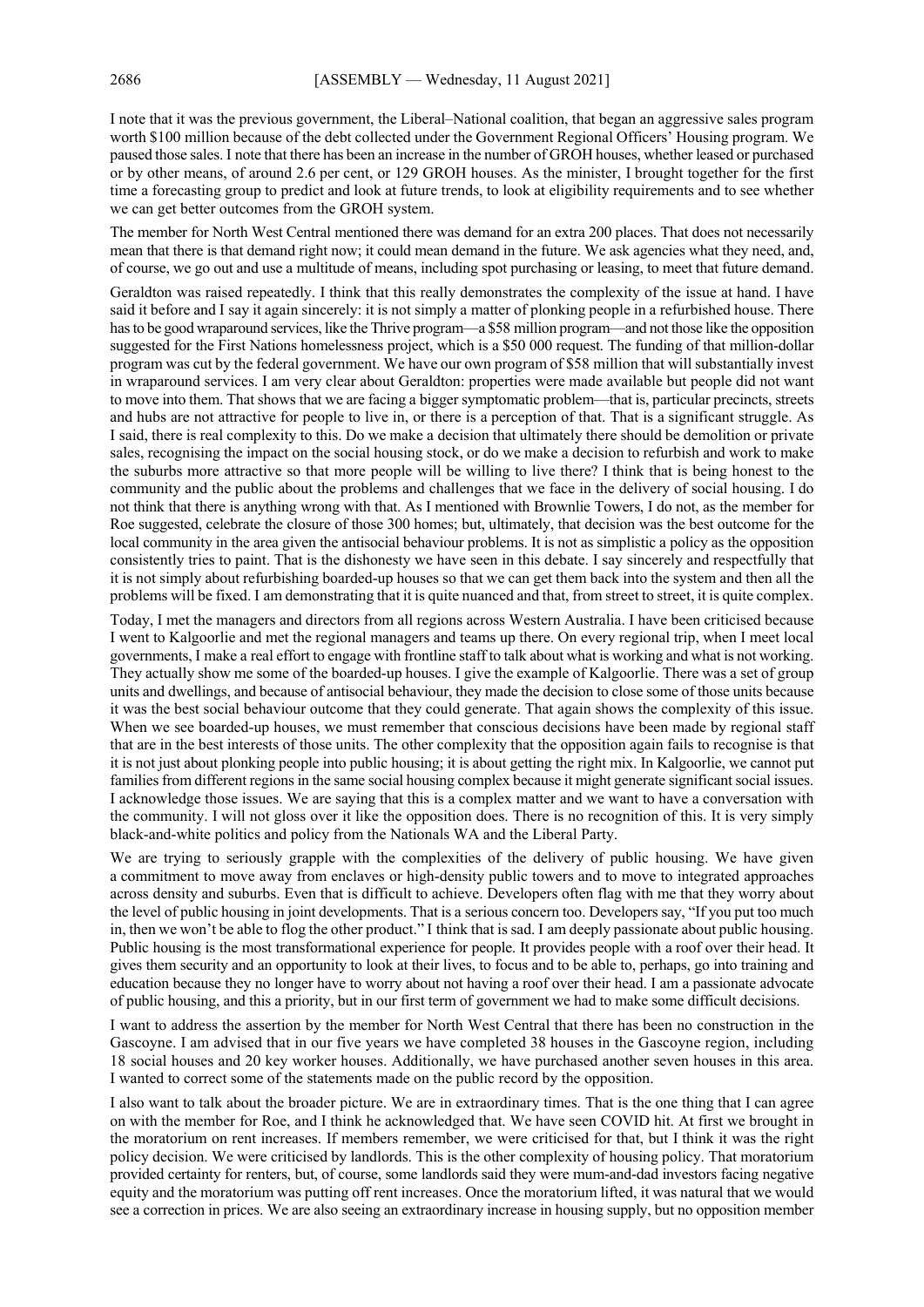acknowledged this. There was no reference to the statistics of housing supply. This picture is critical. We had 27 000 building approvals in the last financial year. We were told there was no plan at all, but there was an economic stimulus plan. There was a deliberate plan to boost the construction industry because of the fears about a recovery in a pandemic environment. That had a significant impact, and in the regions too. That was again ignored by the opposition. It did not refer to the statistics at all. There were extraordinary increases. There were around 4 000 new home building approvals in the regions. There was around a 118 per cent increase. In Albany, there was a 137 per cent increase. The list goes on and on. We have seen extraordinary growth in building approvals in the regions. On top of that, we had our Keystart loan. Keystart is a proud Labor program that is about giving first home owners a chance. We have seen 4 000 approvals, which is significant growth that we have not seen for a long time. There were 27 000 building approvals and 4 000 Keystart loans. These are extraordinary figures. As we saw in *The West Australian* this week, many of those were for first home buyers. For the first time in their lives, Western Australians are grasping the opportunity thanks to the state building bonus grant and the federal government grant. I will read from an article in *The West Australian* headed "Year of the First Home Buyer: First home frenzy as 71 houses selling in WA each day", which states —

The past 12 months have shaped up as the Year of the First Home Buyer, with remarkable figures revealing more than 100 people joined the property ladder in WA every single day.

That is fantastic and shows an incredible growth in affordable homes. That will provide relief. As I have already stated, that relief has not been projected by the state government. That was done by the very credible Bankwest Curtin Economics Centre, which came out with a report that clearly stipulated that because of this huge growth in building approvals, there will be an estimated 10 000 homes coming back onto the rental market. That is for the obvious reason that people will leave those homes and go into new homes, and we are starting to see that come through. That is good news for Western Australia.

We are cognisant of the other challenges of the COVID pandemic, a booming economy and WA being a safe place to live. With the state of the borders, we are obviously facing skills shortages. The Premier has had a skills summit and there are a number of new measures. Some of those are really small, but they are really tailored, down to looking at drivers' licences for apprentices who may have fallen out of the system. Some of these are really good ideas that will help get people back into the labour market to assist with delivery of both public homes and those in the private market. As part of that, last year under the Minister for Education and Training we had quick short-term courses in bricklaying, because that was obviously a clear need. We will continue to look at other measures we can take in the future to deal with that skills shortage. But that is a reality.

I have to say this: I would rather face this scenario than what was predicted when COVID first hit. There were some quite dire projections about the state of the economy. In fact, we are in different circumstances. We have the strongest economy in Australia. We are a safe haven. People want to come back here. That is even related in the migration figures. The Australian Bureau of Statistics released data that showed that 1 639 more people moved to WA than left for interstate destinations in the first three months of this year to March, which was the biggest number for a quarter since 2013. Other states had an exodus. We are in extraordinary circumstances, and I would rather still be trying to meet the challenges we face than the alternative, which was the economic recession predicted by some economists. The state government brought in the building bonus grant. We also brought in the \$116 million regional land booster program, which is about providing discounted land in the regions; I am advised that there are currently 700 lots available in the market.

We also have three ministers—the Minister for Lands, Minister for Planning and me—who are working together as part of the residential housing and land supply committee to look at how we can further tackle the issues that have been described in the regions, which I am acutely aware of, whether it is about potentially using future land or other measures. For example, in the future we will be meeting with the alliance of major regional councils.

We are also making a significant investment of nearly \$1 billion in public housing, social housing, affordable homes and homelessness initiatives. That includes \$319 million for the social housing economic recovery package, which is part of the COVID recovery program. Like everyone, we are meeting the challenge of securing contractors because it is a heated construction market, and I have said that on the public record saying. But there is a very strong and genuine funding commitment there. We have seen significant and real investments to alleviate homelessness, with nearly \$100 million a year going into homelessness services. We have had significant new investments. We are building two Common Ground facilities that will provide wraparound services. Last week, we opened the 100-bed Aboriginal-controlled homeless transition facility in the city. We are opening a medical respite centre for rough sleepers coming out of hospitals who may be experiencing homelessness. These are all real, tangible and meaningful actions that will change people's lives.

The member for Cottesloe said, "It's just a plan in a plan in a plan." That is not the case at all. There is real money and it is all part of the Housing First Homelessness Initiative approach, which is the approach that the previous government did not take. The previous government had an ad hoc approach, but our Housing First approach is simple. At its heart, it is about saying that we need to help people get off the streets. They may face serious mental health issues and drug and alcohol addictions, but we get them into supported accommodation with intensive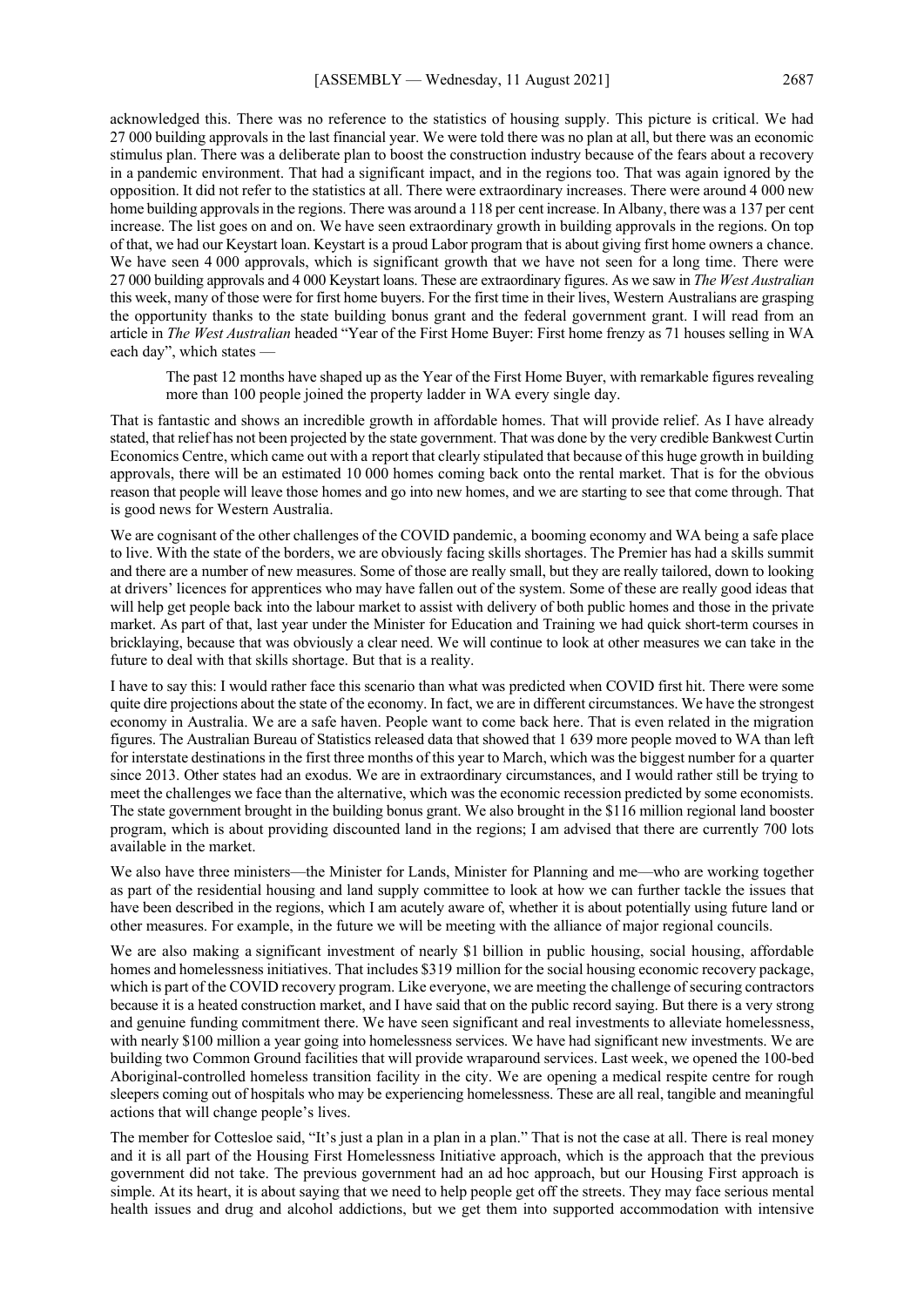wraparound services. What is critical and why that is different from the old model is that previously we used to have high barriers, so people could not even get off the street, or once they got off the street and into accommodation, they fell out of the system. Therefore, the Common Ground facilities and the Housing First program are about providing intensive wraparound services, including onsite, to make sure that people do not fall out of those houses. This model has been successfully done around the world; for example, Melbourne, which is far ahead of us, has demonstrated that people have been sustained in their houses. Melbourne has some quite extraordinary figures. The previous government could have adopted the Housing First approach. It did not; it just did bits here and there. I notice that members opposite keep quoting Australian Bureau of Statistics figures that relate back to their time. The figures of 9 000 and 1 600 were actually from 2016.

I am really proud of this government in that we have taken an evidence-based approach to housing, and we are now applying that to all significant investments in not only the city, but also Geraldton and Bunbury. On top of that, we have made new commitments for Indigenous-supported accommodation in Geraldton and the city. This is significant because people can be coming into city areas for cultural reasons or health services. Sometimes those people may sleep with relatives or they are out and about, so we want to provide culturally appropriate accommodation that, again, provides a support service. That is Aboriginal-supported accommodation and we will have one facility in Geraldton and one in the city. I believe the tender is out now for Geraldton. We can see significant rolling investment in the homelessness field and in public and social housing.

I will turn back to the complexities about delivery. This example is from my electorate, and again I come back to the nuances. I was doorknocking in a public housing complex in Perth, which had about 14 tenants. I was getting a number of complaints from some of the public housing tenants and, sadly, those complaints were about a tenant who was under the Housing First program. This again demonstrates the complexity of the fact that we got someone off the street, provided support and put them into the public housing system, yet other tenants were demanding that that tenant be evicted. As a government, we do not want to see evictions. We want to have every supportive measure in place that we can to help people stay within the public system. Contrary to some of the reports by advocacy groups, the evictions prior to and post-COVID are relatively the same. This is why we have the \$58 million Thrive program, which provides support for tenants so that they can stay in the system.

The other challenge that we have faced, and the member for Roe mentioned it, was maintenance. For the future, I will look at how we can get a better bang for our buck in maintenance. Of course, I want us to always do better, but coming in as a new minister, I faced a major challenge in the midwest in dealing with the collapse of the Pindan Group. That was a serious issue for me because had we decided to terminate that contract—I say this respectfully—priority 1 and priority 2 maintenance jobs would have stopped. They would have stopped overnight and we would have had people at risk in that public housing.

**Mr V.A. Catania**: Sorry, minister; will you take this interjection? My understanding was Housing were directly employing the plumber or electrician on those 1s and 2s during that period of time of uncertainty with Pindan. So, Housing were directly employing those subcontractors to do that work.

**Mr J.N. CAREY**: I am advised that it was through Pindan that the contract negotiations continued. The point I am making, member, and I say this sincerely, is if we had terminated that contract, we would not have seen the outcome that we see today. I appreciate that the member has his politics to make, but it is fair to say that by holding steadfast, by working through with EY Australia, we delivered the best outcome for the midwest because we were able to maintain services to those properties. These were critical-risk jobs for tenants. We were also able to keep 90 people in jobs that otherwise would not have been maintained had we terminated the contract, because there would have been no potential sale to Programmed to see the continuation of that staff.

I want to say this, member for North West Central: I have had positive approaches and I will read out one for the public record right now. It states —

#### Good Morning John

Wanted to personally thank you for your unwavering support recently for Pindan Asset Management continuation of the Housing Authority Head Maintenance Contract under licence agreement with Programmed.

I know this was a very difficult situation for you and your integral support has now secured almost 100 PAM jobs. I can assure you all personnel of PAM are extremely grateful.

I look forward to meeting you soon and thanking you in person.

I did not ask for that; it was sent to me. It demonstrates that I understand the politics in which we want theatrics and we want to get headlines in the paper, but the proven and measured approach that I took provided the best outcome for regional jobs and the services for the maintenance of public housing properties, and I think that that is the general assessment of the community.

**Mr V.A. Catania** interjected.

**Mr J.N. CAREY**: Yes.

**Ms S. Winton** interjected.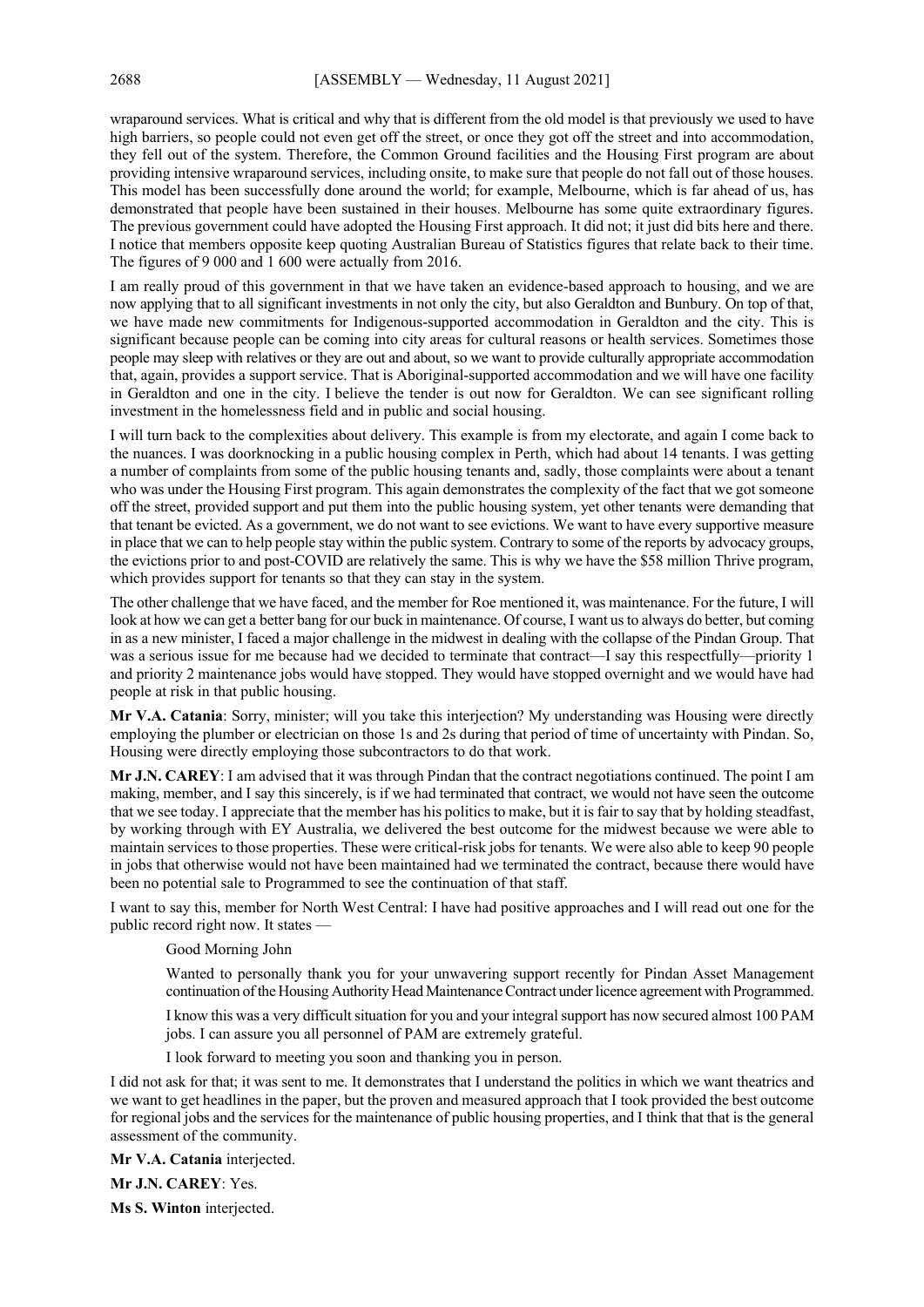**Mr V.A. Catania**: No, but this is actually serious.

**Mr J.N. CAREY**: I am serious!

**Mr V.A. Catania**: No, I'm not talking to you; I'm talking to that member across from me.

Minister, if I can just clarify this. I think the issue with the Pindan situation was, and it has now come to light, that there is more evidence that perhaps it was known before that they were in trouble. The real issue around the Pindan situation was there was a government contract and the government, which you are a part of, said that they would legislate to protect subcontractors. That's the issue that has come about. This is where the legislation doesn't protect those who have lost money. I think that's the issue. The point that I was coming from is that you promised legislation, it wasn't delivered and we had that situation with Pindan, and now we've got another company in the same boat.

**Mr J.N. CAREY**: Member for North West Central, it is fair to say that it is on the public record repeatedly that you yelled across the chamber: terminate, terminate, terminate! If I had taken that approach, there is general agreement in the member's own community that it would have resulted in the loss of 90 jobs. Is anyone saying that I took the wrong course of action in sticking forth, being measured, not reacting to the politics, seeing the negotiations through—obviously, not personally—and having the department persist to get the best outcome?

**Mr V.A. Catania** interjected.

**Mr J.N. CAREY**: I absolutely understand the plight of contractors —

Several members interjected.

**Mr J.N. CAREY**: Member for North West Central, under your scenario, there would have been no outcome because they would have lost their jobs. There would have been no sale to Programmed and no benefit for creditors. Your outcome painted the worst scenario for people!

**Mr V.A. Catania** interjected.

**Mr J.N. CAREY**: No, your outcome painted the worst scenario. If I had listened to your advice and your politicking, it would have generated the worst scenario. I do not understand how you can still argue against the saving and retention of 90 jobs, including in retentions.

**Mr V.A. Catania** interjected.

**Mr J.N. CAREY**: That is including in retention.

**Mr V.A. Catania** interjected.

**Mr J.N. CAREY**: The member for North West Central continues to persist! There is a clear line —

**Mr V.A. Catania** interjected.

**The ACTING SPEAKER (Mrs L.A. Munday)**: Minister for Housing, would you prefer not to have interjections?

**Mr J.N. CAREY**: Yes, I am fine without interjections.

**The ACTING SPEAKER**: Okay; go on, minister.

**Mr J.N. CAREY**: It is very clear that we made the right decision on this. It was a prudent approach and I stand by that decision. It is clear that the workers directly affected agree that it was the best outcome and that we protected jobs in the regions. I am very cognisant that it was the right direction.

On future policy, I am working through the budget process but I have been looking at particular issues and trends. The opposition raised the issue of vacant houses. Again, I have been looking at the churn rate for vacant houses. I want to be very clear that the opposition is misleading again. There is always going to be a percentage of houses in the public system that are vacant. That makes sense. If someone wants to leave the public housing system, their property becomes vacant and refurbishment works have to be undertaken. That is entirely normal. As minister, I am working through ways to accelerate that churn rate. The other factor that the opposition ignores is that we also need to make significant investment in refurbishment. I have put in the public arena that there has to be significant investment in vacant properties. It varies, but there is significant investment across the board in maintenance and refurbishment of properties as part of that churn rate. We are working through how we can better get through the churn rate. To suggest that there will ever be no vacancies in the public housing system is simply nonsense. It is dishonest and it fails to recognise the churn rate.

As I have also said on the public record, I am also looking at modular homes. I understand that we have a very strong construction market and, accordingly, the agency and I are looking at modular homes. We are looking at how we can use them to accelerate public housing delivery or increase housing, particularly in regional areas, because it is an obvious fit. It is potentially a way of growing the sector in the industry, which will create jobs in those areas and add to the overall public and social housing stock.

Overall, we have a very strong investment program of nearly \$1 billion. Our building bonus grant has delivered for Western Australians. It has been extraordinary, with 27 000 building approvals. That will create private rental relief across Western Australia. We have seen extraordinary building approvals in the regions. All those homes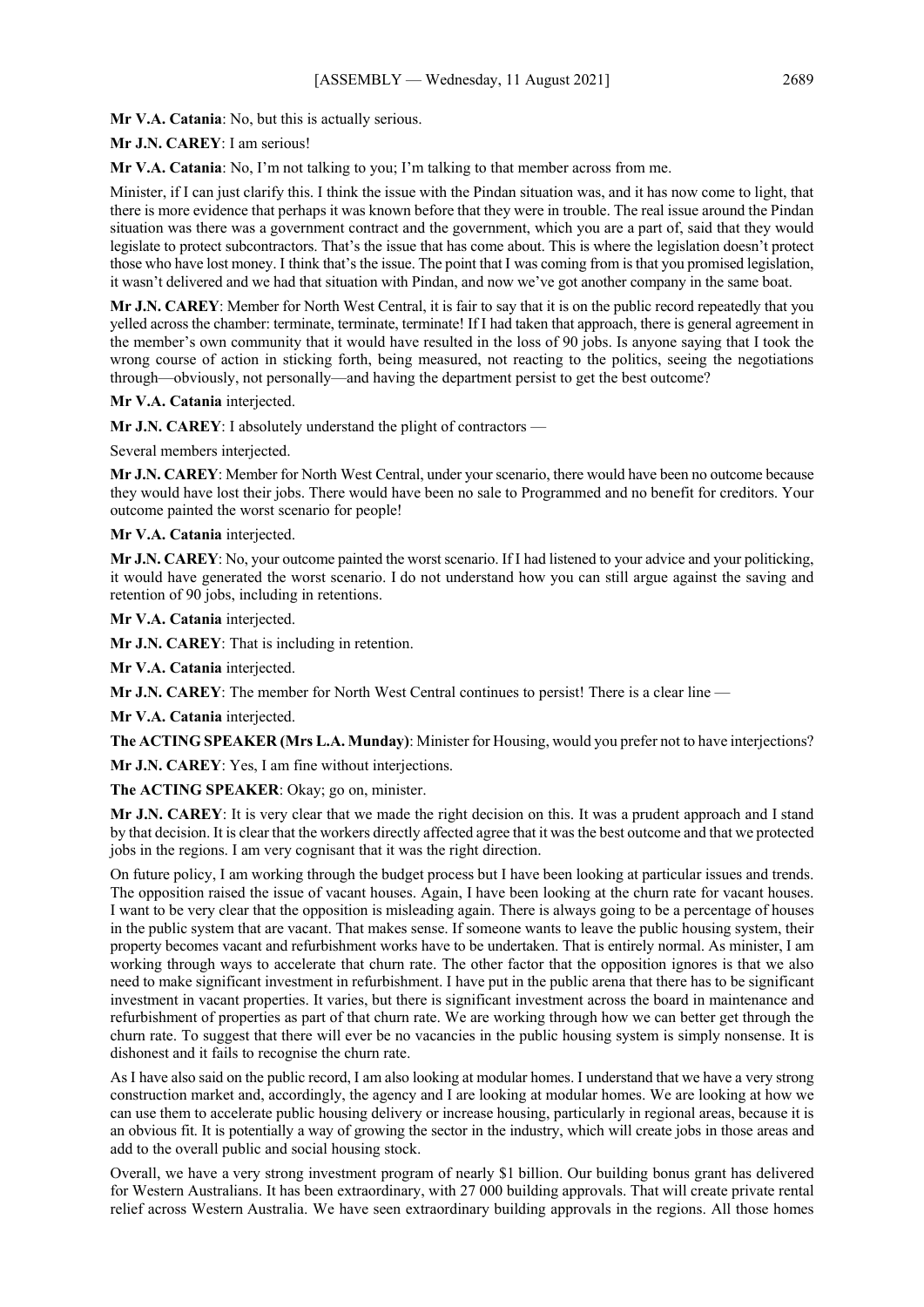will provide relief for people in the regions. We have seen 4 000 Keystart homes, as a huge number of first home buyers are entering the market. We have a nearly \$1 billion program. We are investing \$100 million in homelessness initiatives. New initiatives were opened last week, including the two Common Ground facilities that are part of the Housing First approach. We are making a very significant investment and also being up-front with the community about the complexities of public housing delivery and how we want to move to a more integrated approach across suburbs and towns because that will deliver better social outcomes. We have had to make some tough decisions on high-density social housing areas, but we are strongly committed to public housing in Western Australia. We want to do it in a better way that delivers better outcomes for all Western Australians. That is our strong commitment.

**MS M.J. DAVIES (Central Wheatbelt — Leader of the Opposition)** [6.25 pm]: I thank the minister for his response to this motion. From an opposition perspective, the motion that was brought to the house by the member for North West Central on the matters canvassed by members who have already spoken, and what we will follow-up from the minister's contribution, is very timely. I think the Minister for Health has been given a reprieve this Wednesday night because a significant amount of funds was announced, but we are yet to see the detail on timing and how it will be rolled out. This is a crisis of a similar scale in another portfolio that has come about under this government's watch. This government likes to refer to the previous Liberal–National government but the Labor Party has been in power for four and a half years. It is time to own the fact that decisions made in the first term of this government are now coming home to roost. The people of Western Australia are the ones suffering for them.

I have been in the Minister for Housing's position. I have stood on that side of the chamber and had to respond to private members' business, matters of public interest and suspensions of standing orders in my portfolio areas. One tries to reasonably rollout the reasons why it is difficult to provide a response that the community desires and to assist in providing basic government services. It is difficult to do that in government because there are many moving parts. I think all members here acknowledge that. None of us came to this house and said it was a simplistic problem. I know that is what the minister said, but that is not what we came to the house to say. We acknowledge that it requires a whole-of-government response. It requires a complex mix of departments and also the private sector. Although everything that the minister said seemed sensible, it will not provide any comfort to those many people already sleeping rough or without a fixed address, or who find themselves at risk of becoming homeless. This creates stress and pressure for not only the individuals and their families, but also all government services and community organisations that come into play. All I can say is that this has come about because of the lack of investment, lack of planning and lack of prioritisation in the sector by this government four and a half years in. We cannot keep hearing ministers come to this place and say this is something that can be sheeted home to the previous government.

From a local perspective, I found it interesting when the Minister for Housing raised the issue of the sale of assets in the wheatbelt. One of the reasons given by the housing minister for having started to sell houses—although the government has not been able to replace them, so we are in this deficit—is that the government wants a different mix of housing in communities across the state. I was personally involved in some of these issues in the wheatbelt. For instance, I know that the community of Goomalling, which is just outside Northam, back in the time that the minister referred to, was one of the towns—if not the town—with the highest proportion of public housing in the wheatbelt. That town does not have access to wraparound services or public transport and there are no Centrelink offices within cooee. There is no way that a family with serious or complex needs can have them addressed there, yet it had the highest proportion of public housing, in terms of population. There were moves from a wheatbelt perspective. I am aware of that because at that time I was working with the then Minister for Housing, Hon Colin Holt, and prior to that Terry Redman, to try to address some of those concerns. It is not a new issue but there was a plan at the time to invest, and that investment occurred. We invested significantly in public housing in regional centres— I am talking from a regional perspective and certainly from my electorate's perspective at this stage—where those services were made available. I cannot tell members the number of times that people turned up to my office in either Merredin or Northam and, through sheer desperation, had taken a house in Hyden, Mukinbudin, Goomalling or Wyalkatchem. Although those communities are amazing places to live and the community will provide an enormous amount of support if a family or individual has complex needs, they will not be able to access the services they require in some of those smaller communities. The percentage in Goomalling in particular sticks in my mind because I went to many, many meetings. I sympathise with what the minister is trying to do. We reinvested in and had a significant housing program for right across the continuum of not only public housing, but also community housing and workers' accommodation, as the member for North West Central said, and in Government Regional Officers' Housing. The member for Roe talked about GROH and the 217 houses identified in response to a question asked in the Legislative Council. Worryingly, the departments that are in most need of these houses are the police department and the Department of Education.

Another issue the Minister for Housing raised was about working with the community to try to address some of these issues. I know from my own experience in my electorate—other members have also experienced it—that the Department of Housing places an extraordinary amount of pressure on our local governments to be the provider of this type of housing. The Department of Housing has ceased to build its own houses through the Government Regional Officers' Housing program. It relies on local governments to fill that gap. That is okay—it is probably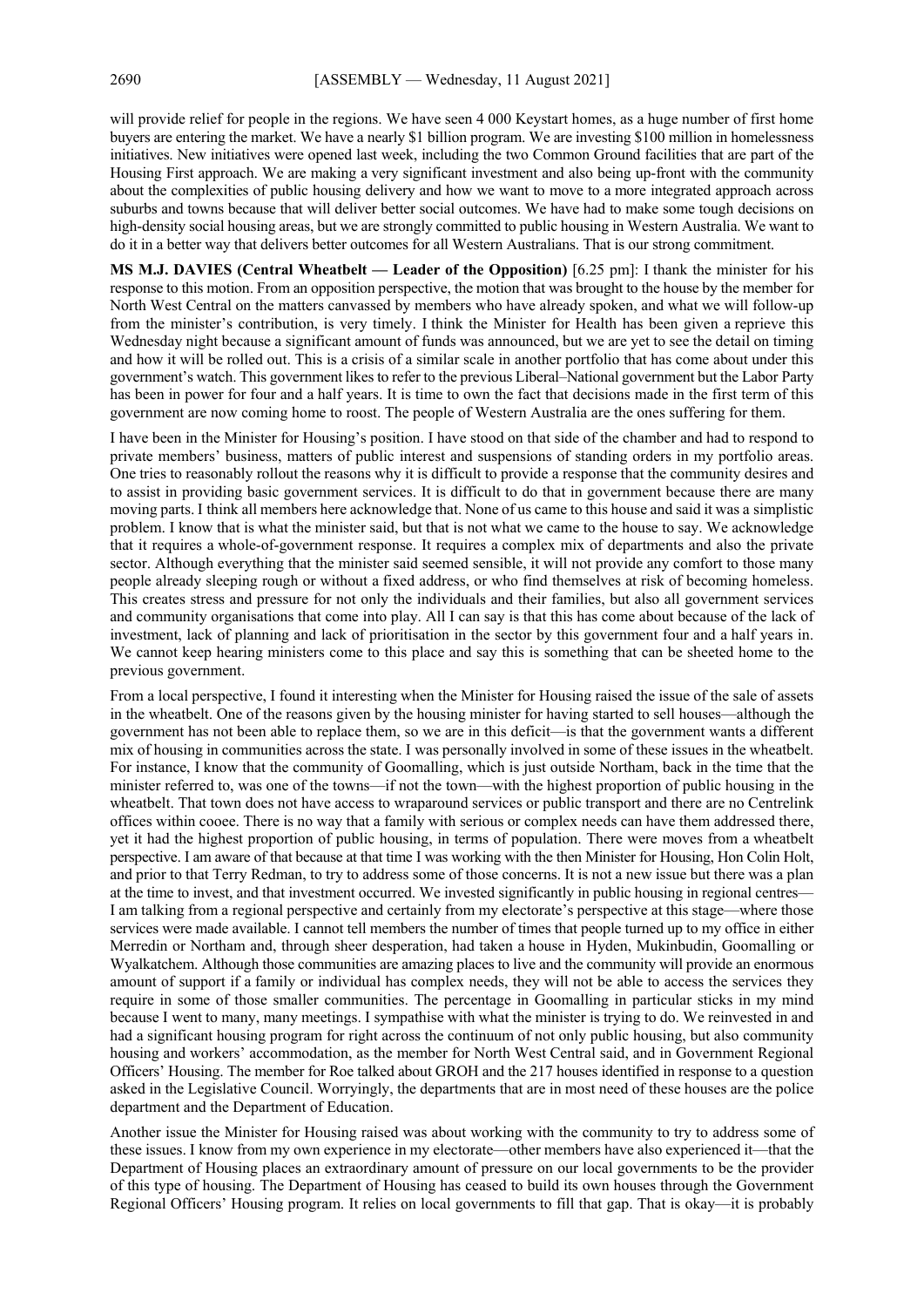not okay; that is a generalisation. If a town has the capacity to fund that, like the City of Karratha or some of our bigger regional centres with a bigger rate base, perhaps the local government can fit that into its budget, but when the Department of Housing says to the Shire of Wyalkatchem or Narembeen or any of the smaller communities

that the department has a proposition to build a GROH house and the department will give the town a contract, the small towns are stuck between a rock and a hard place because they know that if they do not agree to it, the potential to secure the next police officer or education individual, whether it is a teacher or principal, will be put at risk. I do not think it is right that our communities are now being asked to provide a solution to a problem that, regardless of whether it has compounded over many years, has come to roost right now four and a half years into this government's tenure. We see many of our communities fronting up and stumping up ratepayers' dollars because they are fearful that they will not be able to attract and retain the workers that they so desperately need for their kids to get a decent education and for the hospital to have a nurse or to house a doctor. Again, this government needs to attend to that. If the minister is truthful that everything is on the table and he is looking for innovative solutions, I put on the table now that some of the smaller councils do not have the ability to continue to do this. In the north of the state, when we add the cost of insurance and the development costs of the land, it is simply out of reach of some of these communities to do that. There is no way they will ever get their money back, even with a contract with the Department of Communities or through Government Regional Officers' Housing. We have local governments that are faced with that every day. I think if the minister is genuine, he will look at that issue and stop using our local governments as an external bank for the government to build houses and actually get on with the job of building them and expanding our housing options in regional Western Australia, particularly for GROH.

Whether or not the 217 GROH houses is a wish list, I can promise the minister that houses throughout regional Western Australia are in desperate need of refurbishment. Having spoken recently to a number of police officers in my own electorate, I know that none of them will complain publicly, but they all know where the good houses are in the state. The first question they ask when they have been recruited or asked to move to another place in regional Western Australia is: What is the housing like? Am I bringing my family into something that was built in 1972 and has not been upgraded since then, or was it built in 2010 and looks pretty good? In some of these communities, that is absolutely one of the major attractions for retaining a workforce. Members need only to talk to those staff to understand just how important it is.

If we want to talk about records in government, when we came to government in 2008, one of our first programs of investment back into regional Western Australia after years of neglect under the previous Labor government was to actually do just that—to go through the GROH stock and make sure that we either refurbished, rebuilt or added to that housing stock. The difficulty at the time, and I think it still exists, is that the Department of Housing manages its own housing stock. The funding that we were providing went through the Department of Housing and so there was a whole raft of health housing that did not get that investment. I can tell members that there was investment in police and teachers in particular and other key service workers right across the state as a result of our focus in government.

#### **Mr V.A. Catania**: During the boom.

**Ms M.J. DAVIES**: That is right, member for North West Central. The minister talked about 2010. At the peak of the construction boom in 2010, we saw almost the population of Tasmania move to Western Australia. We did not have a booming royalty rate at that point. In fact, it was one of the lowest rates we had ever seen in the state. We had the major mining companies in a race to the bottom to get their costs right down. We had called on every construction worker we could get our hands on, so it was a very difficult environment in which to work. There was certainly no solution to the GST on the table at that time. We invested even within those constraints because we knew that we would be constraining the future growth of our state if we did not make that investment. That is one part of the housing continuum, but it is very, very important. Workers' accommodation is part of the continuum. Again, that is very important. That funding stream was made available and possible by royalties for regions, because at the time the opening of land to allow for that development had been neglected, and there was no way to get that work done in time to accommodate those workers and retain all the business and service workers who make a community a community in places such as Karratha, Port Hedland and Exmouth. There might be criticism about the workers' accommodation projects run under the previous government, but I tell members what—they are all full. Every community we go to says, "Can we have another one? Build us some more."

When that type of pressure comes on and our state is subject to the swings from the mining sector, we need to be able to maintain those business that are the heart and soul of our communities. We need to make sure that we have hairdressers, butchers and people who work in coffee shops and all our key critical workers in our government services. In some places in the north of the state, that is incredibly difficult without some sort of intervention from the state government. That is the role of the state government, without a doubt, partnered with the private sector. Do not shy away from using the private sector's expertise, because at this point if the minister is genuine in his statements that everything is on the table when looking at trying to address these problems by thinking outside the square, he should not discount things done by previous governments out of sheer bloody mindedness. Do not look back and say, "We're not going to do that. We don't want to go anywhere near it because the previous government did that; we'll come up with our own solution." We will cheer the government on because every one of our communities is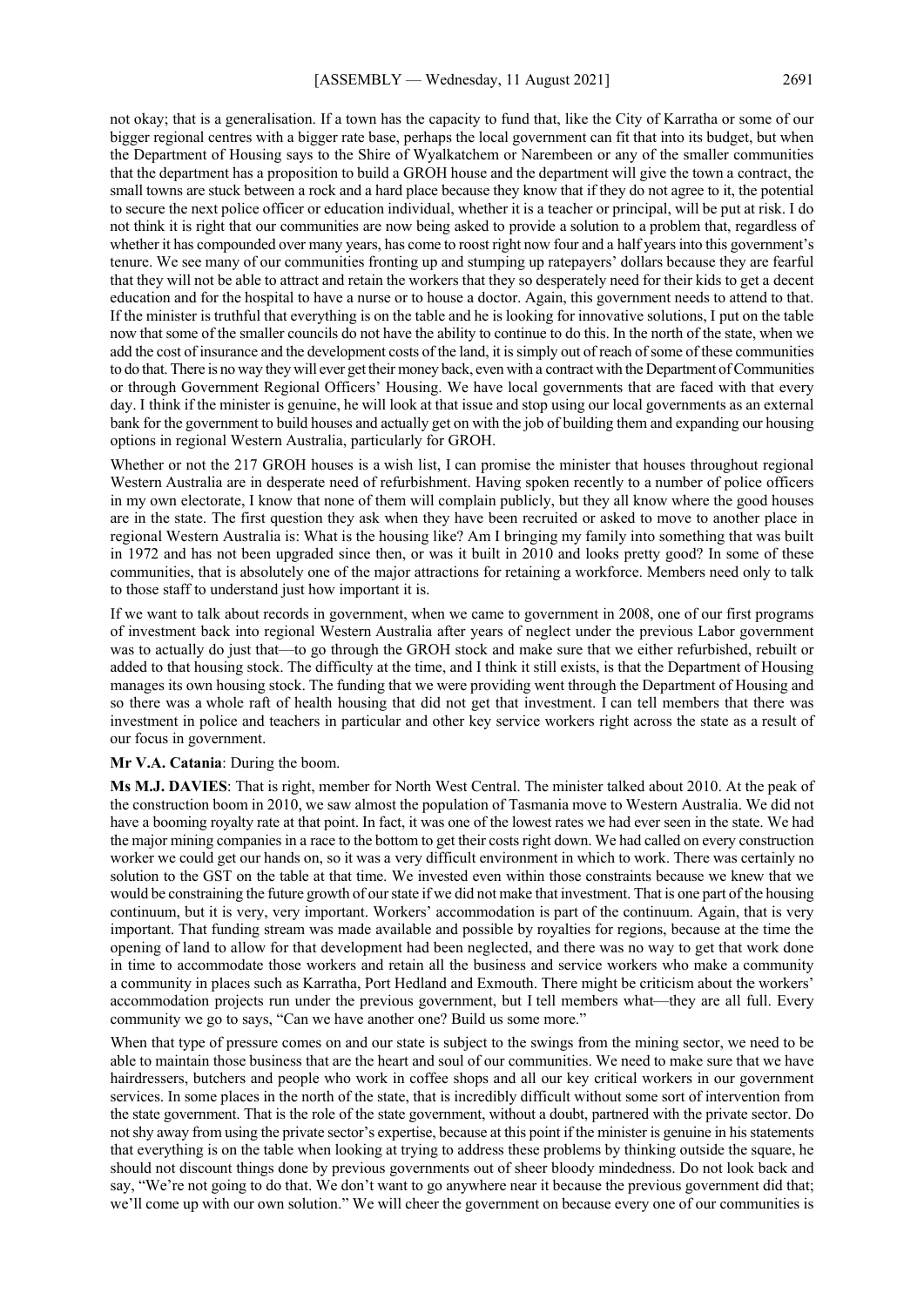saying that they need assistance. That housing continuum, when talking about workers' accommodation, is not just restricted to the north west. We had conversations like this in the midwest the other day with the member for Moore about significant roadworks. Federal and state funding is going into major projects through that area. A number of mining projects in the midwest are drawing workers from all over the place. For example, the towns of Toodyay, Moora and Dandaragan, and communities in and around the midwest, are at capacity; there is not a rental to be had. Yet businesses such as AGRIFresh, Moora Citrus and Northern Valley Packers, which are cutting edge from an agricultural perspective with the technology they are employing and the quality of the produce they are supplying to the domestic and export market, cannot find places for their workers to live. We have a lack of joined-up thinking on land release—looking at how we can mitigate some of the costs of developing land in regional communities, given the cost of connecting power and water. There is a disincentive for local governments to do it. Quite frankly, I do not think it should be left to them, but history says that that is exactly what happens in these smaller communities when the market does not work. That is the kind of joined-up forward thinking that we want this minister to address.

Then we get to the very vulnerable end of the housing issue. That has been canvassed very well in this place on a number of occasions. I asked a question of the Minister for Community Services today relating to a housing support service. The minister pointed out that the program was previously funded by the federal government. There were four years of commonwealth funding for what is essentially a state government program. We would argue for housing support every day of the week. The minister went on and explained what was invested in other programs. It is clearly the state government's responsibility. This program has been funded at \$1 million a year since 2017. Unfortunately, that funding has come to an end. The proponents of the project have asked that the Minister for Community Services consider funding of \$50 000 a year—in a state with a \$5 billion surplus! The information that we have is that the program has helped keep more than 1 500 children off the streets and kept at-risk vulnerable Aboriginal families together. It was launched as a volunteer organisation.

#### [Member's time extended.]

**Ms M.J. DAVIES**: Its staff includes psychosocial counsellors, social workers, health practitioners and mentors to help resolve issues with both the Department of Housing and the Department of Communities. It is regrettable that the federal government has not sought to renew that program. There is an opportunity for the state to step in. For \$50 000 a year, we would have the endorsement of very well-known and respected community members here in WA who have significant expertise in children's wellbeing and services, including Dr Fiona Stanley, the program managers that the state government funds, Outcare, and its Thrive program. It uses the program and the services that are provided by the First Nations Homelessness Project. It would see it as hugely beneficial to be funded. The minister agreed that it was a good project, but she said that no funding for it is available from the state government. As I said, at the time the funding was coming to an end, Fiona Stanley was reported to have directly intervened and written to the Minister for Community Services to ask her to save the program. She said that there was no comparable service. She stated in an article —

"It is successful because it assesses each family and wraps around them the support and services they need to survive …

#### She continued —

"Supporting people to stay in their home and helping them to manage their budgets, health and social issues etc prevents later costly problems—costly for the people concerned and costly for government services.

If we have a housing problem and we already have people in homes and there is a program that would cost \$50 000 a year to support people to stay in their homes so the Minister for Housing does not have to build additional homes, that would be a no-brainer. Instead, the minister chose to play politics and do the finger-pointing. She had an opportunity to step up and say, "Yes, that's something that I'll reconsider. We will make sure that we reach out and have that conversation again." There is a \$5 billion surplus in the state budget. We need to help prevent the evictions that result in homelessness and help prevent some of the crises that are burgeoning onto our streets in every community in Western Australia. I know it will be cold comfort for the team at the First Nations Homelessness Project, but I have had the same conversation with the Minister for Community Services about local housing support projects.

This is what I do not understand, because I have raised in this place and directly with the minister on a number of occasions the Avon Community Services program. This program supports young people in the wheatbelt to put a roof over their head and to give them some life skills to get them back on track and into sustainable and stable housing. I would have thought that would be right up the minister's alley. However, despite every request made, we do not have funding in the budget for that. I wonder why we are not putting everything on the table to try to keep people in the homes they have. Avon Community Services has a home in which it can look after these young people who just need a helping hand. The alternative is that they are homeless, street present or are couch surfing in our communities. There is only one program in Northam for the whole of the wheatbelt, yet we can get no traction.

From our perspective, we have had a very disappointing response from the minister on the issue that was raised today. I urge the minister to reconsider this and to reach out and have that conversation again. Surely, in a state with a \$5 billion projected surplus, we can find \$50 000 a year to support the work that this community does. Do not take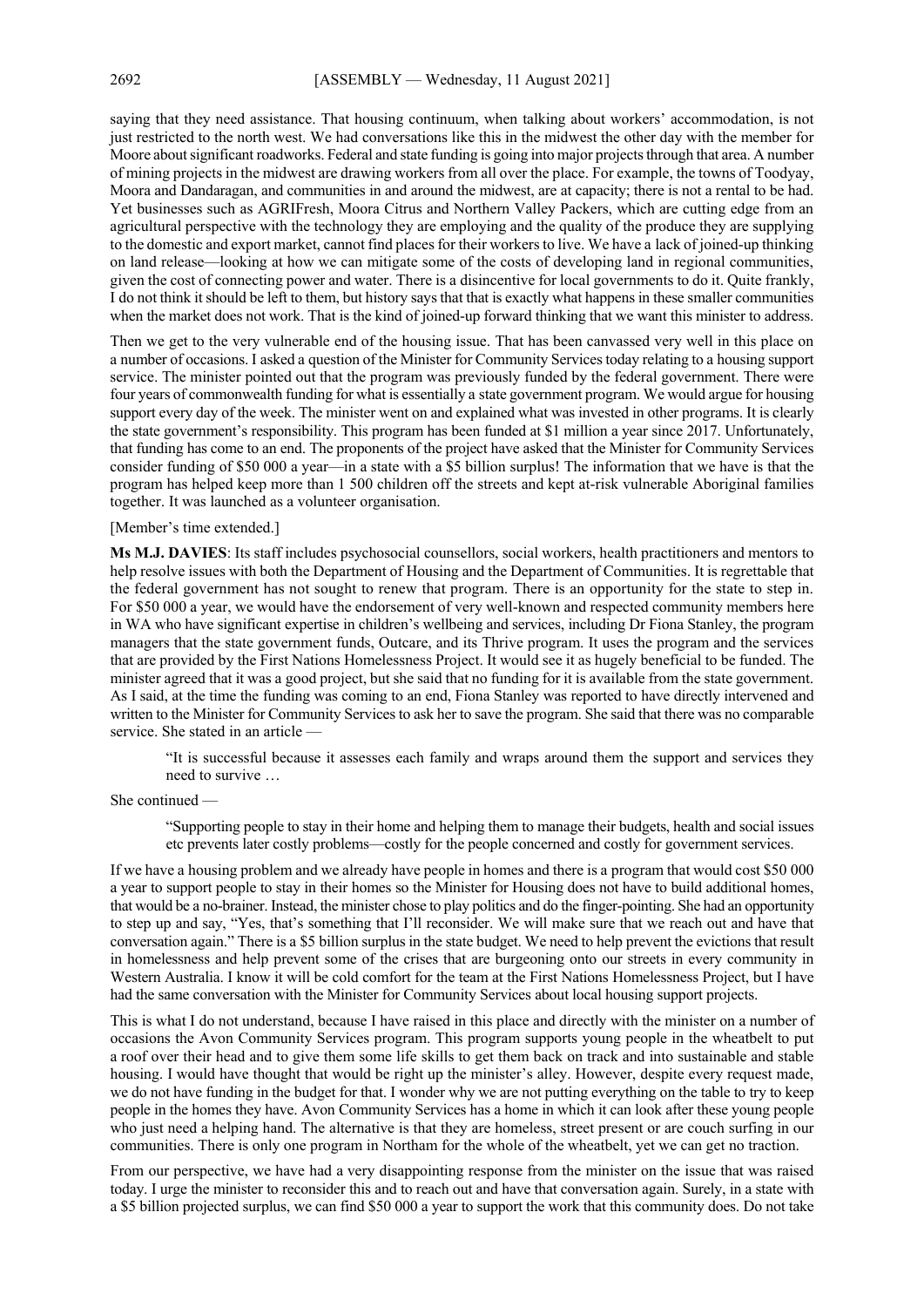the opposition's word for it, many eminent people support that program. I have gone on record that it is regrettable that the federal government has ceased to fund this program. But I consider that the program received four years of commonwealth funding, when, really, it should have been a state government-funded program.

#### **Ms A. Sanderson** interjected.

**Ms M.J. DAVIES**: It is a housing support program. Housing support programs are funded at a state level. The federal government provided \$1 million of funding over four years. The program is asking the state government for \$50 000. It is not an unreasonable request.

The government continues to fail the people of Western Australia on every front. We could not get the Minister for Health to say the word "crisis"—six little letters! Now, we have a minister who will not acknowledge that public housing is at crisis levels with a lack of public housing across the board. As a result of the government's failure to invest in public housing and also selling off properties, we do not have housing options for workers who are desperately needed in the regions, not least in Kalbarri, Northampton and across the midwest area. That needs urgent attention.

We do not have solutions for shortages of Government Regional Officers' Housing properties, and I do not see a program of refurbishment for some of those very rundown government-owned facilities. I welcome the minister's commentary, either in this place or offline, as to how we might try to stem requests to local governments to become the bank for the state government to build houses to attract and retain nurses, teachers and the like. That is the feedback I get as I travel across the state. It is not good enough.

The Minister for Lands is the about to walk out the chamber on urgent parliamentary business, but I will not go there; it is fine.

We have seen the hugely tragic circumstance of people losing their lives on the streets because they have not had the support they need. On the steps of Parliament House last week, a number of sleeping bags were laid out to demonstrate the number of people who have lost their lives from exposure or succumbing to myriad complex issues they face by being street present, homeless and unable to access the services they deserve.

The first thing that the government should do is admit that there is a crisis. Then it should get on with doing what it has managed to do after consistent pressure from the unions, the workforce, the media and the opposition in relation to the health crisis that we are experiencing—again, of this government's own making—and come up with a package that comprehensively deals with all those issues and brings all the government agencies together. That goes to the issue that the member for North West Central was talking about when we are dealing with people under pressure, like the CEO of the Shire of Northampton. We understand that we need the government's firepower sitting behind people to support them to come up with these solutions and to wrap around them. It is too much to expect someone in that position to manage that and to deal with multiple agencies and multiple departments. Although the government may say that a coordinator has been appointed, I can promise members that it is unrelenting for CEOs in situations like that. We just need to be a bit careful, because those issues will change and new ones will emerge. But if we cannot get appropriate housing and support services and work with the people who are elected and very well supported in their communities, we will fail those communities. That is our great fear.

I thoroughly support the motion that has been brought to the house today by the member for North West Central. I note that on the notice paper the title is "Public Housing", but the motion —

… condemns the Labor government for its failure to prioritise housing in the past five years of government, creating a housing crisis the state has never seen before, triggering significant economic and social consequences.

I think all members have touched on areas not only in their own electorates, but also across that housing continuum that we talk about. We really urge this government to make sure that there is an appropriate response in this upcoming budget so that we are not having this conversation in another six or 12 months. There needs to be a plan, and we need to understand what that plan is. The private sector should be engaged. We should include the private sector in the conversations about how we might best solve some of these wicked problems. Certainly, I thought that the minister would be in attendance at the forum that was held the other day. It was disappointing that he was not. I do not think there was an answer to the question about whether any of his ministerial colleagues or other colleagues attended that meeting. I understand a department representative was there. These were some of the peak bodies in the sector and, given the severity of the situation that we face here in Western Australia, I thought we would have someone from the government sitting there and paying respect to those who are on the frontline dealing with these issues  $\cdot$ 

**Mr J.N. Carey**: Do you agree with the member for North West Central's assessment that we are bullying people in the sector? Do you agree with that assessment?

**Ms M.J. DAVIES**: Do you want me to answer that?

**Mr J.N. Carey**: Yes.

**Ms M.J. DAVIES**: I absolutely do.

**Mr J.N. Carey**: Based on what?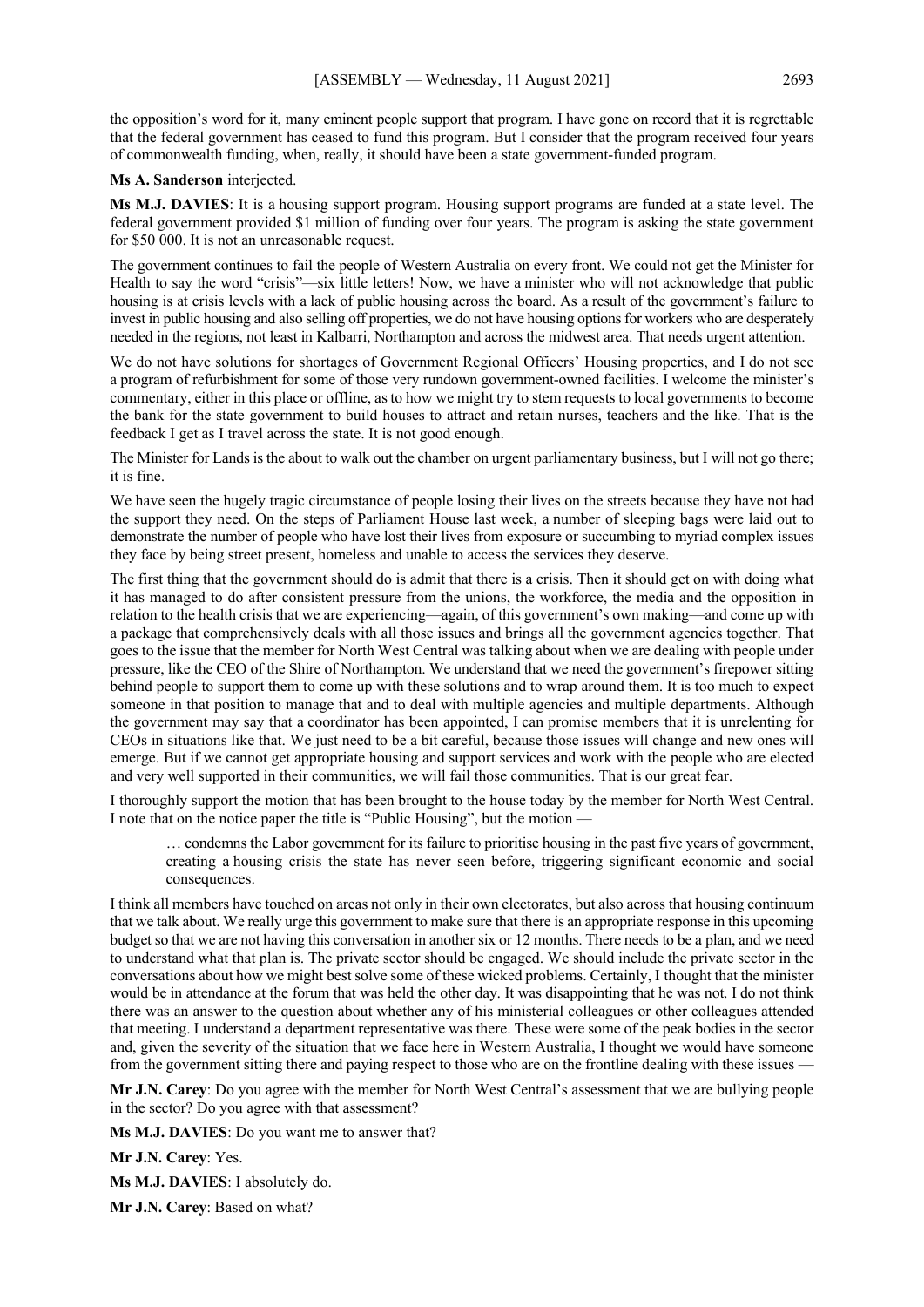**Ms M.J. DAVIES**: It is because I get that feedback from community groups. Constructive criticism —

**Mr J.N. Carey**: That is nonsense.

**Ms M.J. DAVIES**: The minister does not like the answer, does he?

**Mr J.N. Carey** interjected.

**Ms M.J. DAVIES**: Would the minister like me to continue the answer? The minister asked me the question. I hear feedback from people who would —

**Mr P. Papalia**: I hear feedback about you guys too, but I don't say it in here.

**Ms M.J. DAVIES**: The minister asked me a direct question and the Minister for Police has just walked into the chamber and has no idea what we are talking about. As per usual he has no idea. He just chimes in with some inane comment. The Minister for Housing asked me a genuine question and I am telling him that there are people who would consider themselves friends of the Labor Party who say that when they provide constructive criticism to a number of ministers—some are not in the chamber at the moment—if they do not seem to agree with the agenda and the priority of this government, they are blocked out of the conversation and told that things will get very, very difficult for them. Whether that is the minister or someone sitting around his cabinet table —

**Mr J.N. Carey**: He said specifically the social housing sector and me. He's misled Parliament.

**Ms M.J. DAVIES**: I tell you what; I have heard it more than once! And you do not want to get like that, because arrogant governments lose government. They lose government, so just tread very carefully because that is the word on the street.

Several members interjected.

**Ms M.J. DAVIES**: The word on the street is that if you do not agree with this government, you will not be welcome in those ministers' offices.

Several members interjected.

**Ms M.J. DAVIES**: You asked the question. I am hardly going to list the people who have said —

**Mr J.N. Carey**: Substantiate it! Put it on the public record!

**Ms M.J. DAVIES**: So you can go and victimise them further? I do not think so, minister.

**Mr J.N. Carey** interjected.

**Ms M.J. DAVIES**: Actually, I was not directing the comments at the minister, but his indignation makes me think that perhaps there is something to hide. Anyway, he invited the assessment, and, yes, I absolutely endorse the comments by the member for North West Central.

**Mr J.N. Carey**: You're making it up!

**Ms M.J. DAVIES**: You should not have asked the question if you did not like the answer, minister. This entire sector is in crisis.

Several members interjected.

**The ACTING SPEAKER**: Members!

**Ms M.J. DAVIES**: It has come about under this government's watch. Four and a half years and we find ourselves —

**Mr J.N. Carey** interjected.

**The ACTING SPEAKER**: Minister, that is enough.

**Ms M.J. DAVIES**: Four and a half years and we find ourselves in a dire situation in not only health but also housing and accommodation right across this state.

**MS S.E. WINTON (Wanneroo — Parliamentary Secretary)** [6.55 pm]: I wish I had more than five minutes. Since the member for North West Central's contribution, I have a lot to say.

**Mr V.A. Catania** interjected.

**The ACTING SPEAKER**: Thank you, member for North West Central.

**Ms S.E. WINTON**: I have a lot to say, but I think I will do him first, if that is all right. I will do him first. I need to correct the record from when I interjected and suggested that the member lost the booth of Exmouth. I was incorrect; he actually won that booth. Well done, member. But I want to add that he lost the booths of Kalgoorlie, Meekatharra, Onslow, Pannawonica, Paraburdoo and Tom Price. In fact, it was one of Scott Morrison's miracles —

#### *Point of Order*

**Mr V.A. CATANIA**: Point of order, Madam Acting Speaker.

**The ACTING SPEAKER (Mrs L.A. Munday)**: Go ahead.